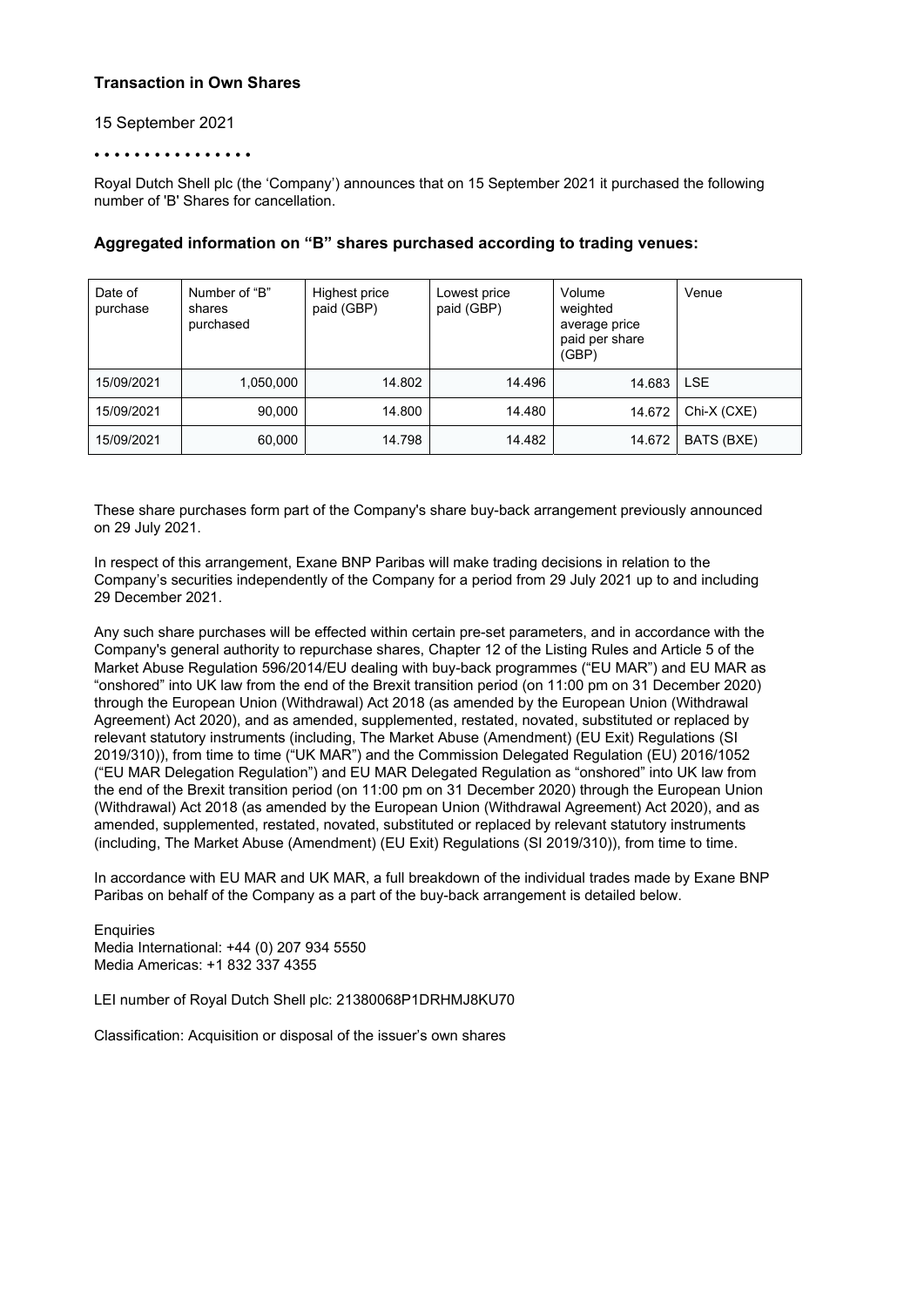# **Transaction details:**

| Transaction date and time | Volume | Price  | Trading<br>Venue | Transaction<br><b>Reference Number</b> |
|---------------------------|--------|--------|------------------|----------------------------------------|
| 2021-09-15 08:00:38       | 499    | 14.504 | <b>XLON</b>      | 00277988014EXPA1                       |
| 2021-09-15 08:00:41       | 124    | 14.502 | <b>XLON</b>      | 00277988032EXPA1                       |
| 2021-09-15 08:01:45       | 595    | 14.496 | <b>XLON</b>      | 00277988384EXPA1                       |
| 2021-09-15 08:01:50       | 500    | 14.504 | <b>XLON</b>      | 00277988414EXPA1                       |
| 2021-09-15 08:01:50       | 259    | 14.504 | <b>XLON</b>      | 00277988415EXPA1                       |
| 2021-09-15 08:01:50       | 49     | 14.504 | <b>XLON</b>      | 00277988416EXPA1                       |
| 2021-09-15 08:01:53       | 12     | 14.504 | <b>XLON</b>      | 00277988434EXPA1                       |
| 2021-09-15 08:02:11       | 500    | 14.496 | <b>XLON</b>      | 00277988558EXPA1                       |
| 2021-09-15 08:02:22       | 30     | 14.482 | <b>BATE</b>      | 00277988611EXPA1                       |
| 2021-09-15 08:02:22       | 150    | 14.482 | <b>BATE</b>      | 00277988612EXPA1                       |
| 2021-09-15 08:02:22       | 7      | 14.482 | <b>BATE</b>      | 00277988613EXPA1                       |
| 2021-09-15 08:02:22       | 19     | 14.482 | <b>BATE</b>      | 00277988614EXPA1                       |
| 2021-09-15 08:02:22       | 390    | 14.482 | <b>BATE</b>      | 00277988616EXPA1                       |
| 2021-09-15 08:02:22       | 81     | 14.480 | <b>CHIX</b>      | 00277988617EXPA1                       |
| 2021-09-15 08:02:22       | 56     | 14.480 | <b>CHIX</b>      | 00277988618EXPA1                       |
| 2021-09-15 08:02:55       | 150    | 14.500 | <b>XLON</b>      | 00277988701EXPA1                       |
| 2021-09-15 08:02:55       | 49     | 14.500 | <b>XLON</b>      | 00277988702EXPA1                       |
| 2021-09-15 08:03:04       | 500    | 14.502 | <b>XLON</b>      | 00277988745EXPA1                       |
| 2021-09-15 08:03:04       | 377    | 14.502 | <b>XLON</b>      | 00277988746EXPA1                       |
| 2021-09-15 08:03:04       | 49     | 14.502 | <b>XLON</b>      | 00277988747EXPA1                       |
| 2021-09-15 08:03:53       | 800    | 14.504 | <b>CHIX</b>      | 00277988915EXPA1                       |
| 2021-09-15 08:03:53       | 506    | 14.504 | <b>CHIX</b>      | 00277988916EXPA1                       |
| 2021-09-15 08:04:16       | 500    | 14.508 | <b>XLON</b>      | 00277988986EXPA1                       |
| 2021-09-15 08:04:16       | 259    | 14.508 | <b>XLON</b>      | 00277988987EXPA1                       |
| 2021-09-15 08:04:16       | 49     | 14.508 | <b>XLON</b>      | 00277988988EXPA1                       |
| 2021-09-15 08:04:25       | 500    | 14.508 | <b>XLON</b>      | 00277989029EXPA1                       |
| 2021-09-15 08:04:25       | 49     | 14.508 | <b>XLON</b>      | 00277989030EXPA1                       |
| 2021-09-15 08:04:28       | 156    | 14.508 | <b>XLON</b>      | 00277989039EXPA1                       |
| 2021-09-15 08:04:28       | 49     | 14.508 | <b>XLON</b>      | 00277989040EXPA1                       |
| 2021-09-15 08:04:34       | 500    | 14.500 | <b>XLON</b>      | 00277989068EXPA1                       |
| 2021-09-15 08:04:34       | 420    | 14.500 | <b>XLON</b>      | 00277989069EXPA1                       |
| 2021-09-15 08:04:34       | 259    | 14.500 | <b>XLON</b>      | 00277989070EXPA1                       |
| 2021-09-15 08:06:08       | 500    | 14.512 | <b>XLON</b>      | 00277989501EXPA1                       |
| 2021-09-15 08:06:08       | 600    | 14.512 | <b>XLON</b>      | 00277989502EXPA1                       |
| 2021-09-15 08:06:08       | 241    | 14.512 | <b>XLON</b>      | 00277989503EXPA1                       |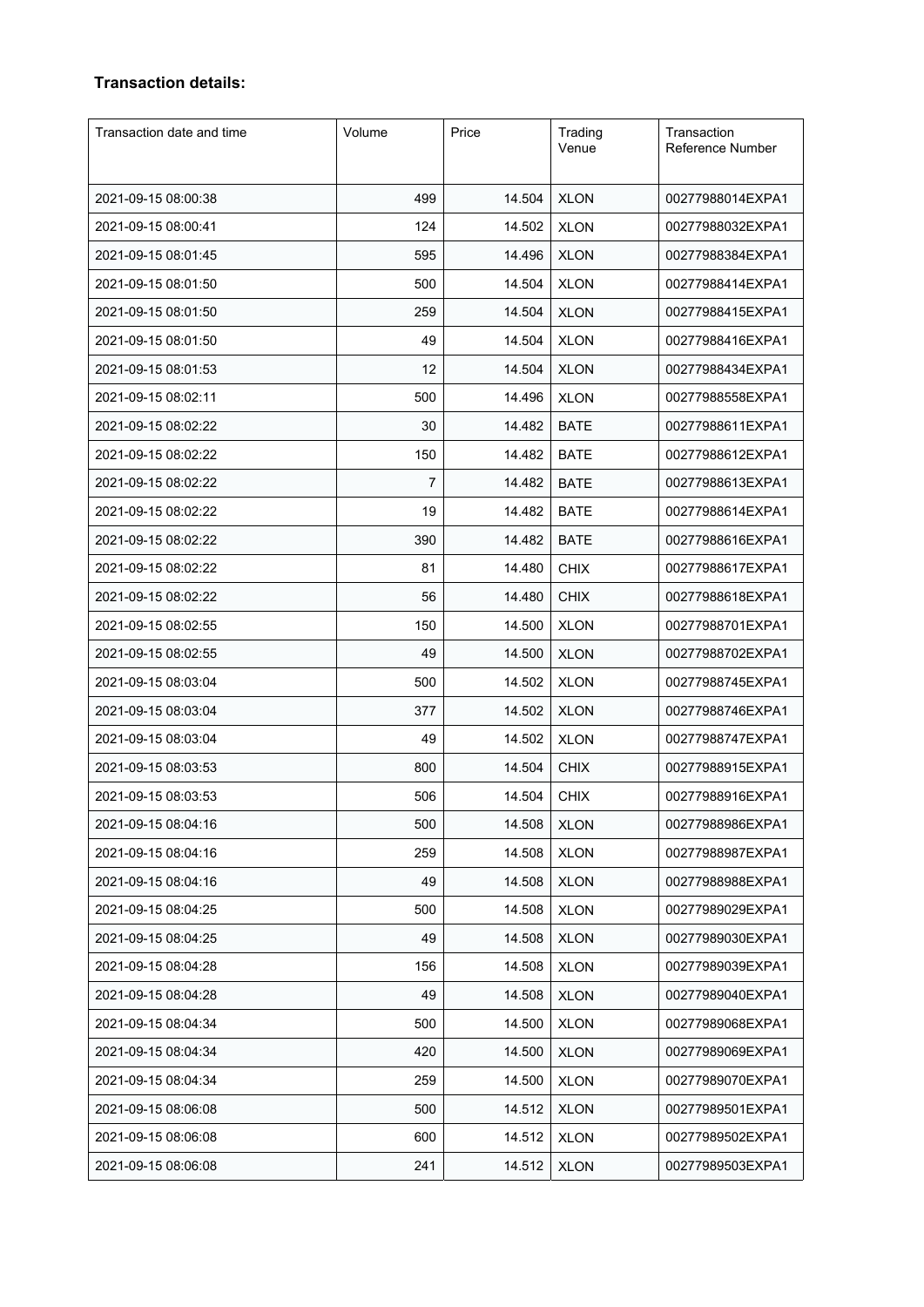| 2021-09-15 08:06:11 | 18  | 14.512 | <b>XLON</b> | 00277989524EXPA1 |
|---------------------|-----|--------|-------------|------------------|
| 2021-09-15 08 06 11 | 383 | 14.512 | <b>XLON</b> | 00277989525EXPA1 |
| 2021-09-15 08:06:11 | 49  | 14.512 | <b>XLON</b> | 00277989526EXPA1 |
| 2021-09-15 08:06:33 | 638 | 14.516 | <b>XLON</b> | 00277989654EXPA1 |
| 2021-09-15 08:06:41 | 500 | 14.514 | <b>XLON</b> | 00277989697EXPA1 |
| 2021-09-15 08 06 41 | 850 | 14.514 | <b>XLON</b> | 00277989699EXPA1 |
| 2021-09-15 08:06:41 | 290 | 14.514 | <b>XLON</b> | 00277989700EXPA1 |
| 2021-09-15 08:06:41 | 88  | 14.514 | <b>XLON</b> | 00277989702EXPA1 |
| 2021-09-15 08:06:47 | 153 | 14.506 | <b>XLON</b> | 00277989713EXPA1 |
| 2021-09-15 08:06:47 | 282 | 14.506 | <b>XLON</b> | 00277989714EXPA1 |
| 2021-09-15 08:06:47 | 394 | 14.506 | <b>XLON</b> | 00277989715EXPA1 |
| 2021-09-15 08:06:54 | 300 | 14.510 | <b>BATE</b> | 00277989745EXPA1 |
| 2021-09-15 08:07:47 | 20  | 14.518 | <b>BATE</b> | 00277989942EXPA1 |
| 2021-09-15 08:07:47 | 48  | 14.518 | <b>BATE</b> | 00277989943EXPA1 |
| 2021-09-15 08:07:47 | 41  | 14.518 | <b>BATE</b> | 00277989944EXPA1 |
| 2021-09-15 08:07:47 | 31  | 14.518 | <b>BATE</b> | 00277989945EXPA1 |
| 2021-09-15 08:07:47 | 22  | 14.518 | <b>BATE</b> | 00277989947EXPA1 |
| 2021-09-15 08:07:47 | 44  | 14.518 | <b>BATE</b> | 00277989949EXPA1 |
| 2021-09-15 08:07:47 | 468 | 14.518 | <b>BATE</b> | 00277989951EXPA1 |
| 2021-09-15 08:07:47 | 44  | 14.518 | <b>CHIX</b> | 00277989946EXPA1 |
| 2021-09-15 08:07:47 | 96  | 14.518 | <b>CHIX</b> | 00277989950EXPA1 |
| 2021-09-15 08:07:47 | 70  | 14.518 | <b>CHIX</b> | 00277989952EXPA1 |
| 2021-09-15 08:07:47 | 258 | 14.518 | <b>CHIX</b> | 00277989953EXPA1 |
| 2021-09-15 08:07:47 | 241 | 14.518 | <b>CHIX</b> | 00277989954EXPA1 |
| 2021-09-15 08:07:47 | 550 | 14.518 | <b>XLON</b> | 00277989948EXPA1 |
| 2021-09-15 08:07:52 | 750 | 14.520 | <b>XLON</b> | 00277989974EXPA1 |
| 2021-09-15 08:07:52 | 49  | 14.520 | <b>XLON</b> | 00277989975EXPA1 |
| 2021-09-15 08:07:55 | 500 | 14.520 | <b>XLON</b> | 00277989987EXPA1 |
| 2021-09-15 08:07:55 | 49  | 14.520 | <b>XLON</b> | 00277989988EXPA1 |
| 2021-09-15 08:08:15 | 49  | 14.512 | <b>XLON</b> | 00277990069EXPA1 |
| 2021-09-15 08:08:15 | 380 | 14.512 | <b>XLON</b> | 00277990070EXPA1 |
| 2021-09-15 08:08:15 | 166 | 14.512 | <b>XLON</b> | 00277990071EXPA1 |
| 2021-09-15 08:10:00 | 537 | 14.508 | <b>CHIX</b> | 00277990528EXPA1 |
| 2021-09-15 08:10:00 | 745 | 14.508 | <b>XLON</b> | 00277990529EXPA1 |
| 2021-09-15 08:10:05 | 396 | 14.510 | <b>XLON</b> | 00277990557EXPA1 |
| 2021-09-15 08:11:50 | 240 | 14.538 | <b>BATE</b> | 00277991087EXPA1 |
| 2021-09-15 08:12:01 | 40  | 14.534 | <b>XLON</b> | 00277991119EXPA1 |
| 2021-09-15 08:12:01 | 213 | 14.534 | <b>XLON</b> | 00277991120EXPA1 |
| 2021-09-15 08:12:01 | 157 | 14.534 | <b>XLON</b> | 00277991121EXPA1 |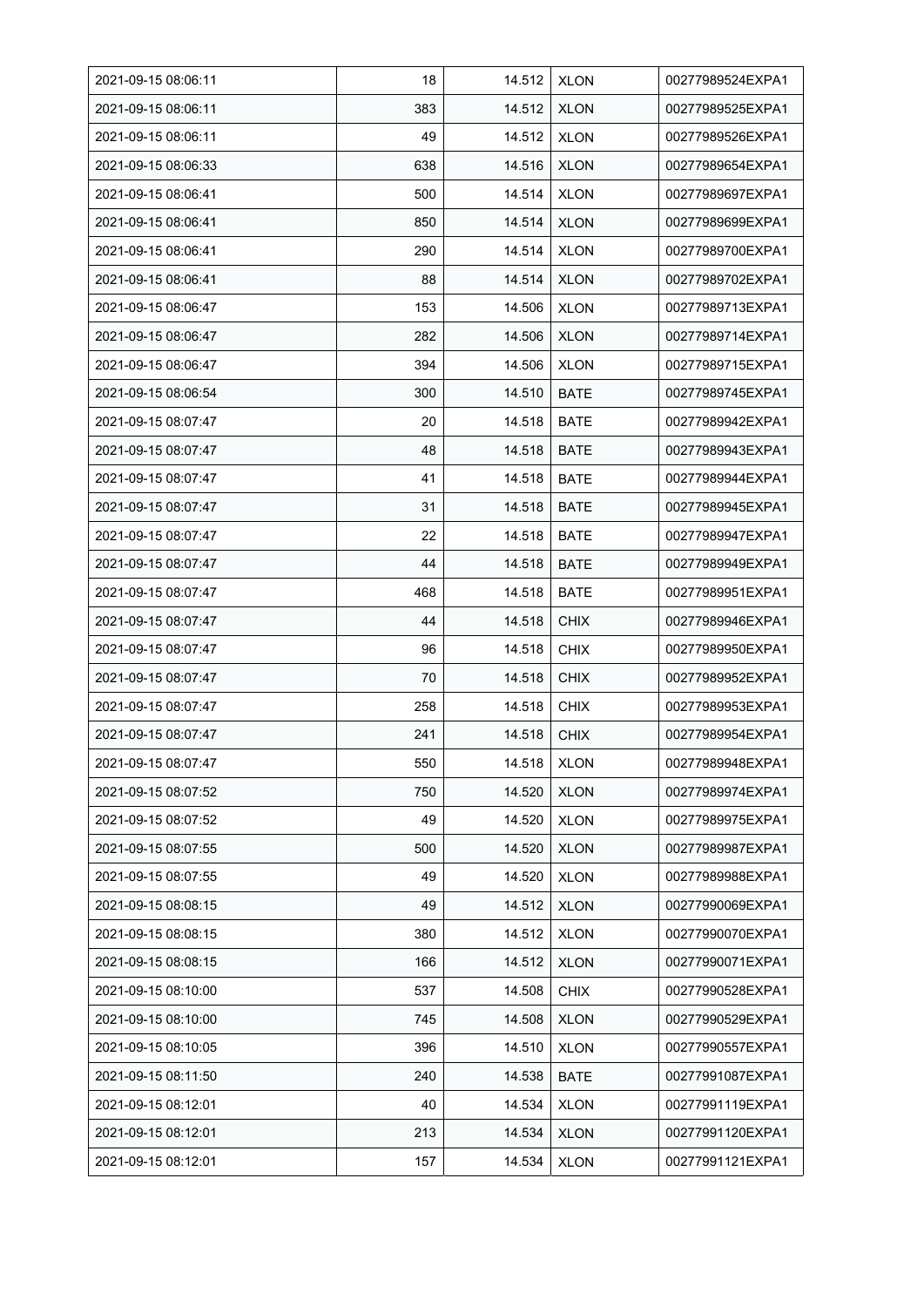| 2021-09-15 08:12:01 | 237   | 14.534 | <b>XLON</b> | 00277991122EXPA1 |
|---------------------|-------|--------|-------------|------------------|
| 2021-09-15 08:12:06 | 159   | 14.530 | <b>XLON</b> | 00277991160EXPA1 |
| 2021-09-15 08:12:09 | 405   | 14.530 | <b>XLON</b> | 00277991175EXPA1 |
| 2021-09-15 08:12:09 | 49    | 14.530 | <b>XLON</b> | 00277991176EXPA1 |
| 2021-09-15 08:12:27 | 395   | 14.542 | <b>XLON</b> | 00277991236EXPA1 |
| 2021-09-15 08:12:27 | 49    | 14.542 | <b>XLON</b> | 00277991237EXPA1 |
| 2021-09-15 08:12:42 | 217   | 14.538 | <b>XLON</b> | 00277991285EXPA1 |
| 2021-09-15 08:12:42 | 49    | 14.538 | <b>XLON</b> | 00277991286EXPA1 |
| 2021-09-15 08:13:21 | 150   | 14.542 | <b>XLON</b> | 00277991411EXPA1 |
| 2021-09-15 08:13:21 | 49    | 14.542 | <b>XLON</b> | 00277991412EXPA1 |
| 2021-09-15 08:13:28 | 47    | 14.540 | <b>BATE</b> | 00277991436EXPA1 |
| 2021-09-15 08:13:28 | 42    | 14.540 | <b>BATE</b> | 00277991437EXPA1 |
| 2021-09-15 08:13:28 | 1,030 | 14.540 | <b>BATE</b> | 00277991438EXPA1 |
| 2021-09-15 08:13:28 | 1,192 | 14.540 | <b>CHIX</b> | 00277991435EXPA1 |
| 2021-09-15 08:13:30 | 500   | 14.538 | <b>XLON</b> | 00277991445EXPA1 |
| 2021-09-15 08:13:30 | 383   | 14.538 | <b>XLON</b> | 00277991446EXPA1 |
| 2021-09-15 08:14:24 | 500   | 14.542 | <b>XLON</b> | 00277991624EXPA1 |
| 2021-09-15 08:14:24 | 373   | 14.542 | XLON        | 00277991625EXPA1 |
| 2021-09-15 08:14:24 | 298   | 14.542 | XLON        | 00277991626EXPA1 |
| 2021-09-15 08:14:27 | 243   | 14.540 | XLON        | 00277991628EXPA1 |
| 2021-09-15 08:14:27 | 49    | 14.540 | <b>XLON</b> | 00277991629EXPA1 |
| 2021-09-15 08:14:27 | 940   | 14.542 | <b>XLON</b> | 00277991630EXPA1 |
| 2021-09-15 08:14:27 | 49    | 14.542 | <b>XLON</b> | 00277991631EXPA1 |
| 2021-09-15 08:14:58 | 367   | 14.538 | <b>XLON</b> | 00277991729EXPA1 |
| 2021-09-15 08:14:58 | 49    | 14.538 | <b>XLON</b> | 00277991730EXPA1 |
| 2021-09-15 08:14:58 | 39    | 14.538 | <b>XLON</b> | 00277991731EXPA1 |
| 2021-09-15 08:14:58 | 33    | 14.538 | <b>XLON</b> | 00277991732EXPA1 |
| 2021-09-15 08:14:58 | 62    | 14.538 | <b>XLON</b> | 00277991733EXPA1 |
| 2021-09-15 08:14:58 | 52    | 14.538 | <b>XLON</b> | 00277991734EXPA1 |
| 2021-09-15 08:14:58 | 62    | 14.538 | <b>XLON</b> | 00277991735EXPA1 |
| 2021-09-15 08:14:58 | 52    | 14.538 | <b>XLON</b> | 00277991736EXPA1 |
| 2021-09-15 08:14:58 | 300   | 14.538 | <b>XLON</b> | 00277991737EXPA1 |
| 2021-09-15 08:14:58 | 62    | 14.538 | <b>XLON</b> | 00277991738EXPA1 |
| 2021-09-15 08:14:58 | 52    | 14.538 | <b>XLON</b> | 00277991739EXPA1 |
| 2021-09-15 08:14:58 | 62    | 14.538 | <b>XLON</b> | 00277991740EXPA1 |
| 2021-09-15 08:14:58 | 52    | 14.538 | <b>XLON</b> | 00277991741EXPA1 |
| 2021-09-15 08:14:58 | 62    | 14.538 | <b>XLON</b> | 00277991742EXPA1 |
| 2021-09-15 08:14:58 | 52    | 14.538 | XLON        | 00277991743EXPA1 |
| 2021-09-15 08:14:58 | 62    | 14.538 | <b>XLON</b> | 00277991744EXPA1 |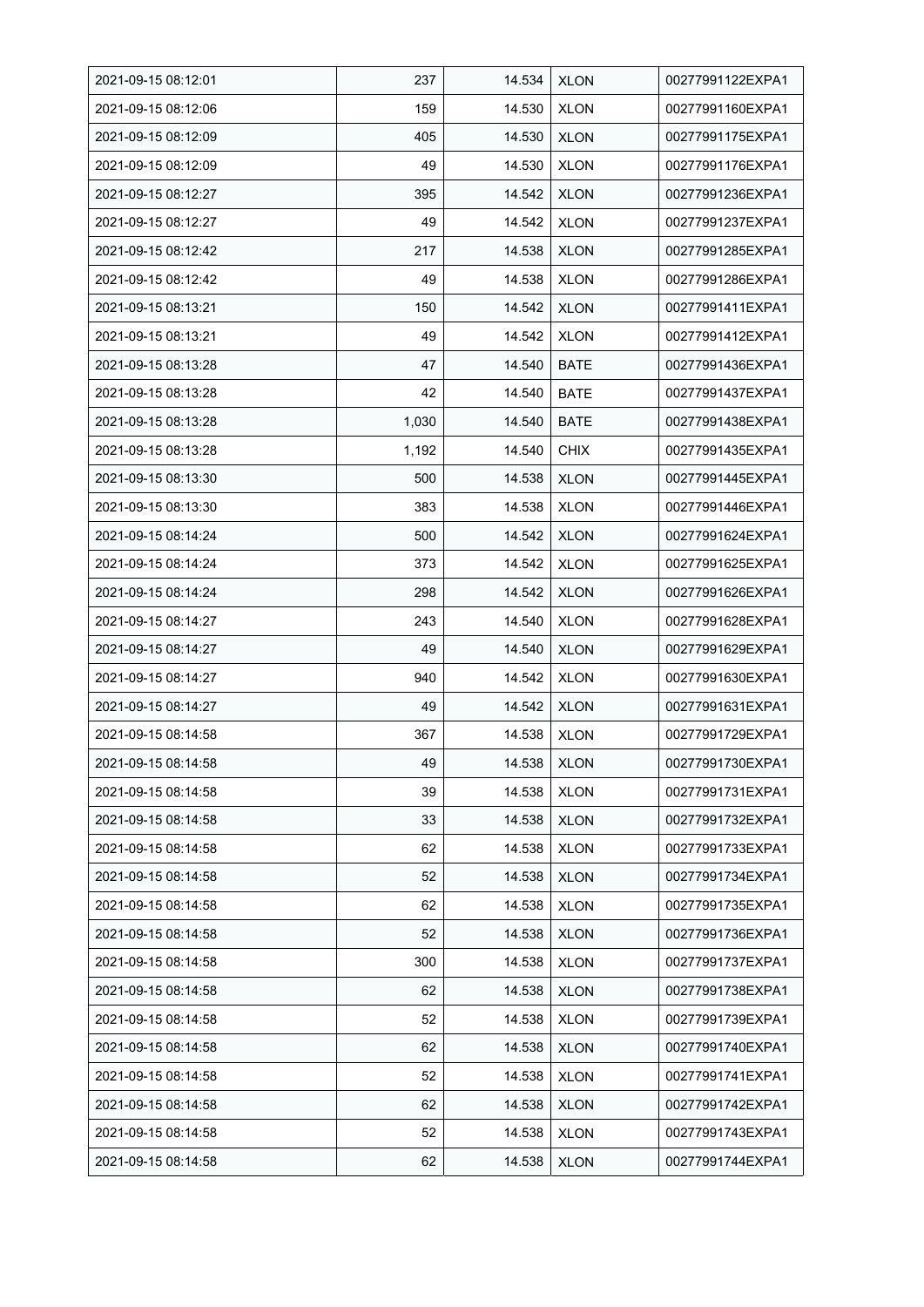| 2021-09-15 08:14:58 | 52  | 14.538 | <b>XLON</b> | 00277991745EXPA1 |
|---------------------|-----|--------|-------------|------------------|
| 2021-09-15 08:14:58 | 62  | 14.538 | <b>XLON</b> | 00277991746EXPA1 |
| 2021-09-15 08:14:58 | 52  | 14.538 | <b>XLON</b> | 00277991747EXPA1 |
| 2021-09-15 08:14:58 | 62  | 14.538 | <b>XLON</b> | 00277991748EXPA1 |
| 2021-09-15 08:14:58 | 52  | 14.538 | <b>XLON</b> | 00277991749EXPA1 |
| 2021-09-15 08:14:58 | 47  | 14.538 | <b>XLON</b> | 00277991750EXPA1 |
| 2021-09-15 08:15:01 | 5   | 14.538 | <b>XLON</b> | 00277991755EXPA1 |
| 2021-09-15 08:15:01 | 2   | 14.538 | <b>XLON</b> | 00277991756EXPA1 |
| 2021-09-15 08:15:13 | 172 | 14.530 | <b>XLON</b> | 00277991779EXPA1 |
| 2021-09-15 08:15:13 | 49  | 14.530 | <b>XLON</b> | 00277991780EXPA1 |
| 2021-09-15 08:15:16 | 255 | 14.530 | <b>XLON</b> | 00277991788EXPA1 |
| 2021-09-15 08:16:07 | 370 | 14.538 | <b>XLON</b> | 00277991992EXPA1 |
| 2021-09-15 08:16:43 | 689 | 14.548 | <b>XLON</b> | 00277992176EXPA1 |
| 2021-09-15 08:17:36 | 727 | 14.548 | <b>CHIX</b> | 00277992335EXPA1 |
| 2021-09-15 08:18:28 | 650 | 14.554 | <b>XLON</b> | 00277992588EXPA1 |
| 2021-09-15 08:19:19 | 500 | 14.566 | <b>XLON</b> | 00277992804EXPA1 |
| 2021-09-15 08:19:19 | 49  | 14.566 | <b>XLON</b> | 00277992805EXPA1 |
| 2021-09-15 08:19:22 | 500 | 14.566 | <b>XLON</b> | 00277992836EXPA1 |
| 2021-09-15 08:19:43 | 500 | 14.572 | XLON        | 00277992879EXPA1 |
| 2021-09-15 08:19:43 | 500 | 14.572 | <b>XLON</b> | 00277992880EXPA1 |
| 2021-09-15 08:19:55 | 701 | 14.568 | <b>XLON</b> | 00277992901EXPA1 |
| 2021-09-15 08:20:03 | 500 | 14.566 | <b>XLON</b> | 00277992948EXPA1 |
| 2021-09-15 08:20:03 | 49  | 14.566 | <b>XLON</b> | 00277992949EXPA1 |
| 2021-09-15 08:20:06 | 500 | 14.564 | <b>XLON</b> | 00277992968EXPA1 |
| 2021-09-15 08:20:06 | 49  | 14.564 | <b>XLON</b> | 00277992969EXPA1 |
| 2021-09-15 08:20:55 | 300 | 14.572 | <b>BATE</b> | 00277993129EXPA1 |
| 2021-09-15 08:20:55 | 702 | 14.572 | <b>BATE</b> | 00277993130EXPA1 |
| 2021-09-15 08:21:38 | 206 | 14.570 | <b>CHIX</b> | 00277993255EXPA1 |
| 2021-09-15 08:21:38 | 195 | 14.570 | <b>CHIX</b> | 00277993256EXPA1 |
| 2021-09-15 08:21:38 | 700 | 14.570 | <b>CHIX</b> | 00277993257EXPA1 |
| 2021-09-15 08:21:38 | 123 | 14.570 | <b>CHIX</b> | 00277993258EXPA1 |
| 2021-09-15 08:21:39 | 650 | 14.570 | <b>XLON</b> | 00277993262EXPA1 |
| 2021-09-15 08:21:39 | 650 | 14.570 | <b>XLON</b> | 00277993263EXPA1 |
| 2021-09-15 08:21:47 | 802 | 14.566 | <b>XLON</b> | 00277993279EXPA1 |
| 2021-09-15 08:22:36 | 656 | 14.578 | <b>XLON</b> | 00277993428EXPA1 |
| 2021-09-15 08:23:03 | 252 | 14.572 | <b>XLON</b> | 00277993562EXPA1 |
| 2021-09-15 08:23:03 | 68  | 14.572 | <b>XLON</b> | 00277993563EXPA1 |
| 2021-09-15 08:23:03 | 323 | 14.572 | <b>XLON</b> | 00277993564EXPA1 |
| 2021-09-15 08:23:03 | 39  | 14.572 | <b>XLON</b> | 00277993565EXPA1 |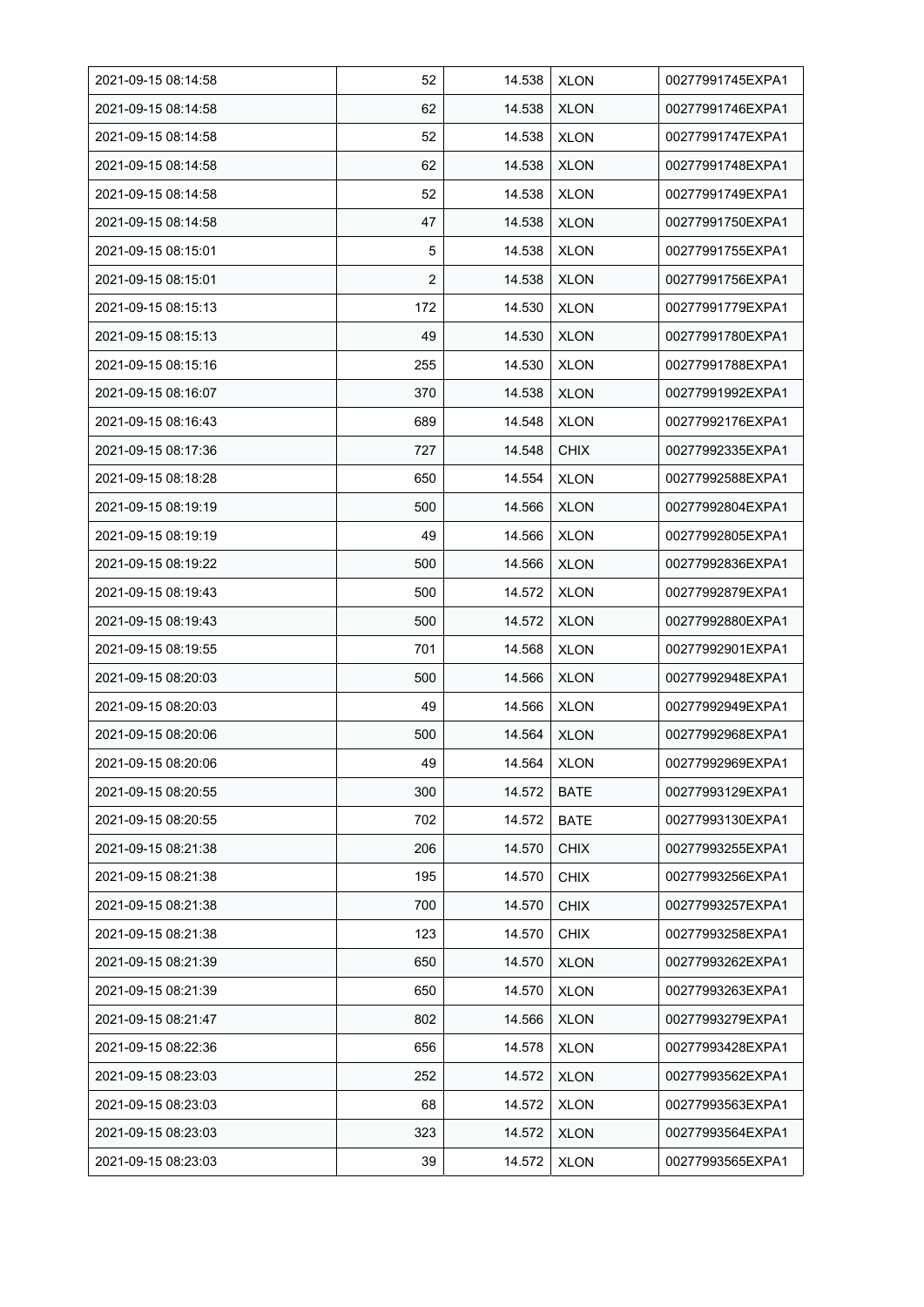| 2021-09-15 08:23:03 | 73    | 14.572 | <b>XLON</b> | 00277993566EXPA1 |
|---------------------|-------|--------|-------------|------------------|
| 2021-09-15 08:23:11 | 500   | 14.570 | <b>XLON</b> | 00277993585EXPA1 |
| 2021-09-15 08:23:11 | 500   | 14.570 | <b>XLON</b> | 00277993586EXPA1 |
| 2021-09-15 08:23:14 | 500   | 14.570 | <b>XLON</b> | 00277993600EXPA1 |
| 2021-09-15 08:23:14 | 49    | 14.570 | <b>XLON</b> | 00277993601EXPA1 |
| 2021-09-15 08:23:14 | 500   | 14.570 | <b>XLON</b> | 00277993602EXPA1 |
| 2021-09-15 08:23:41 | 14    | 14.566 | <b>XLON</b> | 00277993709EXPA1 |
| 2021-09-15 08:23:59 | 150   | 14.566 | <b>XLON</b> | 00277993753EXPA1 |
| 2021-09-15 08:24:25 | 676   | 14.572 | <b>XLON</b> | 00277993871EXPA1 |
| 2021-09-15 08:24:43 | 78    | 14.576 | <b>XLON</b> | 00277993932EXPA1 |
| 2021-09-15 08:24:46 | 978   | 14.576 | <b>XLON</b> | 00277993947EXPA1 |
| 2021-09-15 08:25:14 | 1,000 | 14.572 | <b>XLON</b> | 00277994077EXPA1 |
| 2021-09-15 08:25:14 | 260   | 14.572 | <b>XLON</b> | 00277994078EXPA1 |
| 2021-09-15 08:25:14 | 102   | 14.572 | <b>XLON</b> | 00277994079EXPA1 |
| 2021-09-15 08:25:17 | 100   | 14.572 | <b>XLON</b> | 00277994090EXPA1 |
| 2021-09-15 08:25:17 | 100   | 14.572 | <b>XLON</b> | 00277994091EXPA1 |
| 2021-09-15 08:25:17 | 100   | 14.572 | <b>XLON</b> | 00277994092EXPA1 |
| 2021-09-15 08:25:17 | 100   | 14.572 | <b>XLON</b> | 00277994093EXPA1 |
| 2021-09-15 08:25:17 | 100   | 14.572 | <b>XLON</b> | 00277994094EXPA1 |
| 2021-09-15 08:25:20 | 100   | 14.572 | <b>XLON</b> | 00277994101EXPA1 |
| 2021-09-15 08:25:20 | 100   | 14.572 | <b>XLON</b> | 00277994102EXPA1 |
| 2021-09-15 08:25:20 | 100   | 14.572 | <b>XLON</b> | 00277994103EXPA1 |
| 2021-09-15 08:25:20 | 100   | 14.572 | <b>XLON</b> | 00277994104EXPA1 |
| 2021-09-15 08:25:20 | 49    | 14.572 | <b>XLON</b> | 00277994105EXPA1 |
| 2021-09-15 08:25:32 | 100   | 14.572 | <b>XLON</b> | 00277994162EXPA1 |
| 2021-09-15 08:25:32 | 100   | 14.572 | <b>XLON</b> | 00277994163EXPA1 |
| 2021-09-15 08:25:32 | 100   | 14.572 | <b>XLON</b> | 00277994164EXPA1 |
| 2021-09-15 08:25:32 | 100   | 14.572 | <b>XLON</b> | 00277994165EXPA1 |
| 2021-09-15 08:25:32 | 100   | 14.572 | <b>XLON</b> | 00277994166EXPA1 |
| 2021-09-15 08:25:35 | 272   | 14.572 | <b>XLON</b> | 00277994181EXPA1 |
| 2021-09-15 08:25:35 | 100   | 14.572 | <b>XLON</b> | 00277994182EXPA1 |
| 2021-09-15 08:25:35 | 100   | 14.572 | <b>XLON</b> | 00277994183EXPA1 |
| 2021-09-15 08:25:35 | 100   | 14.572 | <b>XLON</b> | 00277994184EXPA1 |
| 2021-09-15 08:25:35 | 100   | 14.572 | <b>XLON</b> | 00277994185EXPA1 |
| 2021-09-15 08:26:08 | 100   | 14.564 | <b>XLON</b> | 00277994293EXPA1 |
| 2021-09-15 08:26:08 | 100   | 14.564 | <b>XLON</b> | 00277994294EXPA1 |
| 2021-09-15 08:26:08 | 46    | 14.564 | <b>XLON</b> | 00277994295EXPA1 |
| 2021-09-15 08:26:14 | 500   | 14.564 | <b>XLON</b> | 00277994302EXPA1 |
| 2021-09-15 08:26:14 | 1,200 | 14.564 | <b>XLON</b> | 00277994303EXPA1 |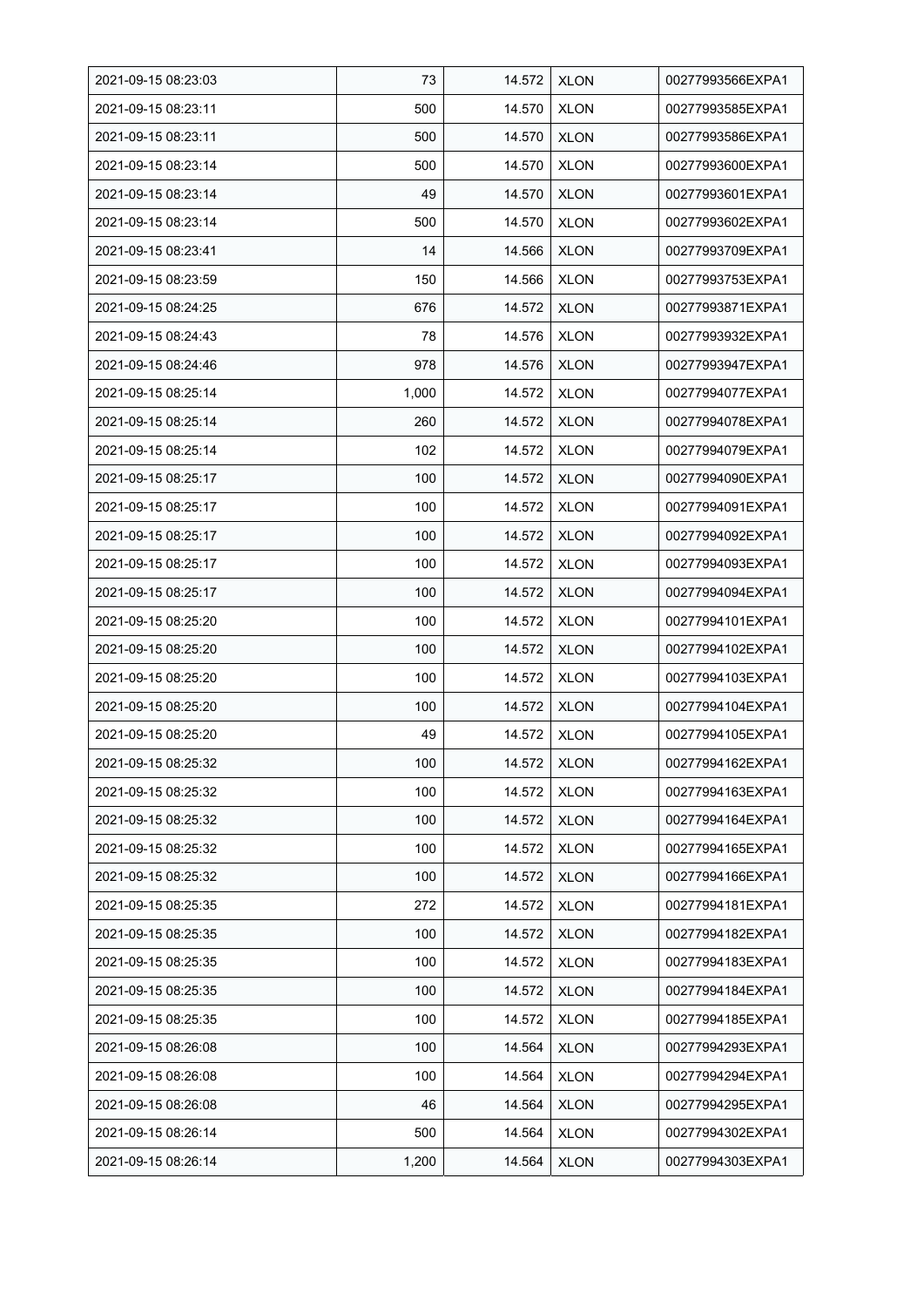| 2021-09-15 08:27:02 | 1,200 | 14.574 | <b>XLON</b> | 00277994415EXPA1 |
|---------------------|-------|--------|-------------|------------------|
| 2021-09-15 08:27:05 | 43    | 14.576 | <b>XLON</b> | 00277994418EXPA1 |
| 2021-09-15 08:27:05 | 1,000 | 14.576 | <b>XLON</b> | 00277994419EXPA1 |
| 2021-09-15 08:27:05 | 195   | 14.576 | <b>XLON</b> | 00277994420EXPA1 |
| 2021-09-15 08:27:05 | 257   | 14.576 | <b>XLON</b> | 00277994421EXPA1 |
| 2021-09-15 08:27:27 | 51    | 14.578 | <b>BATE</b> | 00277994515EXPA1 |
| 2021-09-15 08:27:27 | 500   | 14.578 | <b>BATE</b> | 00277994516EXPA1 |
| 2021-09-15 08:27:49 | 700   | 14.590 | <b>CHIX</b> | 00277994594EXPA1 |
| 2021-09-15 08:27:50 | 86    | 14.590 | <b>CHIX</b> | 00277994595EXPA1 |
| 2021-09-15 08:27:50 | 537   | 14.590 | <b>CHIX</b> | 00277994596EXPA1 |
| 2021-09-15 08:28:15 | 485   | 14.592 | <b>XLON</b> | 00277994698EXPA1 |
| 2021-09-15 08:28:18 | 1,200 | 14.592 | <b>XLON</b> | 00277994700EXPA1 |
| 2021-09-15 08:28:24 | 155   | 14.592 | <b>XLON</b> | 00277994712EXPA1 |
| 2021-09-15 08:28:36 | 480   | 14.590 | <b>XLON</b> | 00277994756EXPA1 |
| 2021-09-15 08:31:05 | 51    | 14.586 | BATE        | 00277995217EXPA1 |
| 2021-09-15 08:31:05 | 155   | 14.586 | <b>BATE</b> | 00277995218EXPA1 |
| 2021-09-15 08:31:05 | 527   | 14.586 | BATE        | 00277995220EXPA1 |
| 2021-09-15 08:31:05 | 776   | 14.586 | <b>XLON</b> | 00277995219EXPA1 |
| 2021-09-15 08:31:10 | 500   | 14.588 | <b>XLON</b> | 00277995240EXPA1 |
| 2021-09-15 08:31:10 | 49    | 14.588 | <b>XLON</b> | 00277995241EXPA1 |
| 2021-09-15 08:31:13 | 500   | 14.588 | <b>XLON</b> | 00277995256EXPA1 |
| 2021-09-15 08:31:13 | 909   | 14.588 | <b>XLON</b> | 00277995257EXPA1 |
| 2021-09-15 08:31:13 | 205   | 14.588 | <b>XLON</b> | 00277995258EXPA1 |
| 2021-09-15 08:31:13 | 37    | 14.588 | <b>XLON</b> | 00277995259EXPA1 |
| 2021-09-15 08:31:16 | 153   | 14.592 | <b>XLON</b> | 00277995266EXPA1 |
| 2021-09-15 08:31:16 | 1,513 | 14.592 | <b>XLON</b> | 00277995267EXPA1 |
| 2021-09-15 08:31:19 | 207   | 14.590 | <b>XLON</b> | 00277995293EXPA1 |
| 2021-09-15 08:31:19 | 49    | 14.590 | <b>XLON</b> | 00277995294EXPA1 |
| 2021-09-15 08:31:22 | 73    | 14.590 | <b>XLON</b> | 00277995299EXPA1 |
| 2021-09-15 08:31:22 | 49    | 14.590 | <b>XLON</b> | 00277995300EXPA1 |
| 2021-09-15 08:31:22 | 208   | 14.590 | <b>XLON</b> | 00277995301EXPA1 |
| 2021-09-15 08:32:04 | 1,500 | 14.586 | <b>XLON</b> | 00277995401EXPA1 |
| 2021-09-15 08:32:16 | 500   | 14.588 | <b>XLON</b> | 00277995446EXPA1 |
| 2021-09-15 08:32:58 | 266   | 14.586 | <b>XLON</b> | 00277995579EXPA1 |
| 2021-09-15 08:33:08 | 19    | 14.580 | <b>CHIX</b> | 00277995626EXPA1 |
| 2021-09-15 08:33:08 | 118   | 14.580 | <b>CHIX</b> | 00277995627EXPA1 |
| 2021-09-15 08:33:08 | 75    | 14.580 | <b>CHIX</b> | 00277995629EXPA1 |
| 2021-09-15 08:33:08 | 643   | 14.580 | <b>XLON</b> | 00277995628EXPA1 |
| 2021-09-15 08:33:13 | 500   | 14.582 | <b>XLON</b> | 00277995651EXPA1 |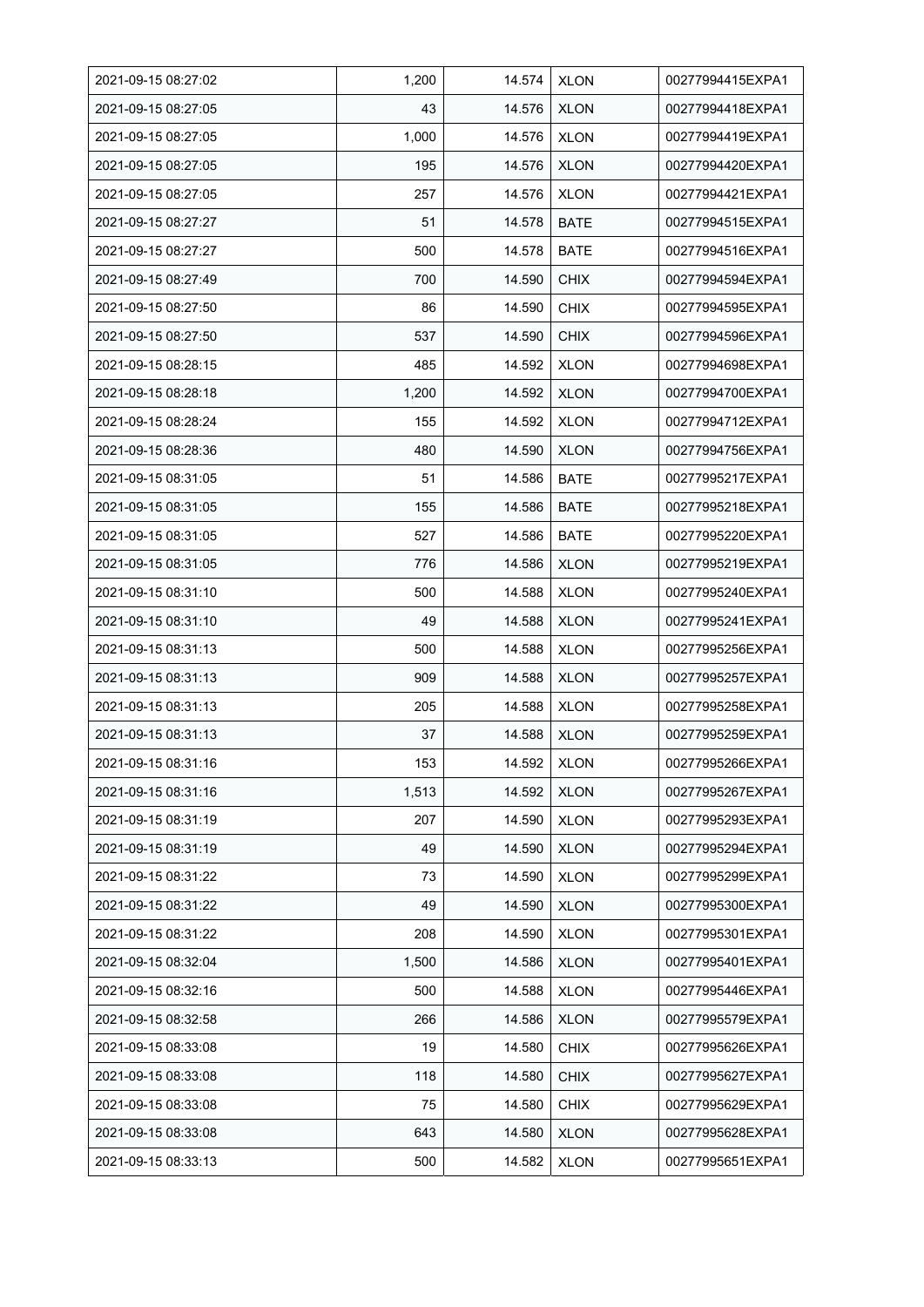| 2021-09-15 08:33:13 | 228   | 14.582 | <b>XLON</b> | 00277995652EXPA1 |
|---------------------|-------|--------|-------------|------------------|
| 2021-09-15 08:33:13 | 1,200 | 14.582 | <b>XLON</b> | 00277995653EXPA1 |
| 2021-09-15 08:33:13 | 89    | 14.582 | <b>XLON</b> | 00277995654EXPA1 |
| 2021-09-15 08:33:26 | 684   | 14.574 | <b>BATE</b> | 00277995691EXPA1 |
| 2021-09-15 08:33:26 | 12    | 14.580 | <b>XLON</b> | 00277995689EXPA1 |
| 2021-09-15 08:33:26 | 825   | 14.580 | <b>XLON</b> | 00277995690EXPA1 |
| 2021-09-15 08:33:31 | 425   | 14.570 | <b>CHIX</b> | 00277995704EXPA1 |
| 2021-09-15 08:33:31 | 452   | 14.570 | <b>CHIX</b> | 00277995705EXPA1 |
| 2021-09-15 08:34:34 | 500   | 14.582 | <b>XLON</b> | 00277995896EXPA1 |
| 2021-09-15 08:35:48 | 500   | 14.588 | <b>XLON</b> | 00277996112EXPA1 |
| 2021-09-15 08:35:48 | 600   | 14.588 | <b>XLON</b> | 00277996113EXPA1 |
| 2021-09-15 08:35:51 | 500   | 14.588 | <b>XLON</b> | 00277996130EXPA1 |
| 2021-09-15 08:36:07 | 214   | 14.576 | <b>XLON</b> | 00277996235EXPA1 |
| 2021-09-15 08:36:10 | 500   | 14.578 | <b>XLON</b> | 00277996241EXPA1 |
| 2021-09-15 08:36:10 | 794   | 14.578 | <b>XLON</b> | 00277996242EXPA1 |
| 2021-09-15 08:36:19 | 174   | 14.572 | <b>XLON</b> | 00277996285EXPA1 |
| 2021-09-15 08:36:19 | 675   | 14.572 | <b>XLON</b> | 00277996286EXPA1 |
| 2021-09-15 08:36:39 | 500   | 14.578 | <b>XLON</b> | 00277996390EXPA1 |
| 2021-09-15 08:36:44 | 959   | 14.576 | XLON        | 00277996419EXPA1 |
| 2021-09-15 08:37:21 | 500   | 14.574 | <b>XLON</b> | 00277996537EXPA1 |
| 2021-09-15 08:37:21 | 49    | 14.574 | <b>XLON</b> | 00277996538EXPA1 |
| 2021-09-15 08:37:21 | 500   | 14.574 | <b>XLON</b> | 00277996539EXPA1 |
| 2021-09-15 08:37:21 | 165   | 14.574 | <b>XLON</b> | 00277996540EXPA1 |
| 2021-09-15 08:37:24 | 264   | 14.572 | <b>XLON</b> | 00277996552EXPA1 |
| 2021-09-15 08:37:50 | 600   | 14.570 | <b>CHIX</b> | 00277996631EXPA1 |
| 2021-09-15 08:37:50 | 206   | 14.570 | <b>CHIX</b> | 00277996632EXPA1 |
| 2021-09-15 08:37:50 | 623   | 14.570 | <b>XLON</b> | 00277996629EXPA1 |
| 2021-09-15 08:37:50 | 568   | 14.570 | <b>XLON</b> | 00277996630EXPA1 |
| 2021-09-15 08:39:10 | 1,180 | 14.590 | <b>XLON</b> | 00277996917EXPA1 |
| 2021-09-15 08:40:14 | 519   | 14.586 | <b>BATE</b> | 00277997103EXPA1 |
| 2021-09-15 08:40:14 | 202   | 14.586 | <b>BATE</b> | 00277997106EXPA1 |
| 2021-09-15 08:40:16 | 500   | 14.586 | <b>XLON</b> | 00277997118EXPA1 |
| 2021-09-15 08:40:16 | 500   | 14.588 | <b>XLON</b> | 00277997119EXPA1 |
| 2021-09-15 08:40:49 | 110   | 14.584 | <b>XLON</b> | 00277997201EXPA1 |
| 2021-09-15 08:40:49 | 515   | 14.584 | <b>XLON</b> | 00277997202EXPA1 |
| 2021-09-15 08:40:50 | 1,080 | 14.582 | <b>XLON</b> | 00277997203EXPA1 |
| 2021-09-15 08:42:07 | 72    | 14.582 | <b>CHIX</b> | 00277997520EXPA1 |
| 2021-09-15 08:42:07 | 204   | 14.582 | <b>CHIX</b> | 00277997521EXPA1 |
| 2021-09-15 08:42:07 | 438   | 14.582 | <b>CHIX</b> | 00277997522EXPA1 |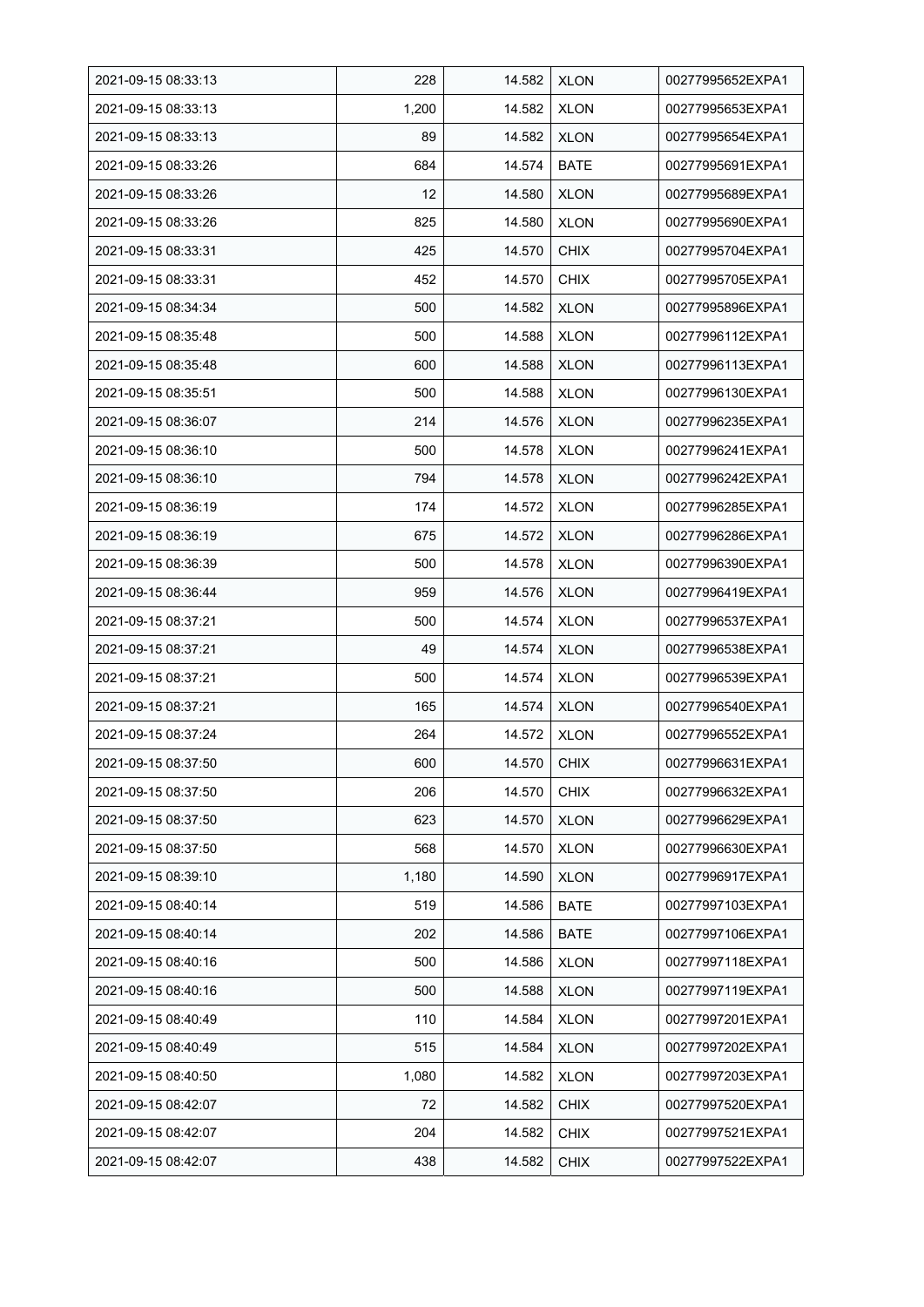| 2021-09-15 08:42:07 | 174   | 14.582 | <b>CHIX</b> | 00277997523EXPA1 |
|---------------------|-------|--------|-------------|------------------|
| 2021-09-15 08:42:07 | 30    | 14.582 | <b>CHIX</b> | 00277997524EXPA1 |
| 2021-09-15 08:42:07 | 550   | 14.582 | <b>XLON</b> | 00277997525EXPA1 |
| 2021-09-15 08:43:06 | 794   | 14.586 | <b>XLON</b> | 00277997710EXPA1 |
| 2021-09-15 08:43:31 | 500   | 14.582 | <b>XLON</b> | 00277997782EXPA1 |
| 2021-09-15 08:43:34 | 77    | 14.580 | <b>XLON</b> | 00277997795EXPA1 |
| 2021-09-15 08:43:34 | 216   | 14.580 | <b>XLON</b> | 00277997796EXPA1 |
| 2021-09-15 08:44:01 | 79    | 14.584 | <b>XLON</b> | 00277997856EXPA1 |
| 2021-09-15 08:44:07 | 500   | 14.584 | <b>XLON</b> | 00277997878EXPA1 |
| 2021-09-15 08:44:07 | 500   | 14.584 | XLON        | 00277997879EXPA1 |
| 2021-09-15 08:44:13 | 500   | 14.584 | <b>XLON</b> | 00277997893EXPA1 |
| 2021-09-15 08:45:35 | 702   | 14.580 | <b>XLON</b> | 00277998177EXPA1 |
| 2021-09-15 08:45:40 | 198   | 14.580 | <b>XLON</b> | 00277998253EXPA1 |
| 2021-09-15 08:45:40 | 208   | 14.580 | <b>XLON</b> | 00277998254EXPA1 |
| 2021-09-15 08:46:34 | 500   | 14.584 | <b>XLON</b> | 00277998604EXPA1 |
| 2021-09-15 08:46:34 | 198   | 14.584 | <b>XLON</b> | 00277998605EXPA1 |
| 2021-09-15 08:46:46 | 330   | 14.586 | <b>XLON</b> | 00277998621EXPA1 |
| 2021-09-15 08:47:20 | 40    | 14.586 | <b>CHIX</b> | 00277998712EXPA1 |
| 2021-09-15 08:47:20 | 617   | 14.586 | <b>CHIX</b> | 00277998714EXPA1 |
| 2021-09-15 08:47:20 | 48    | 14.586 | <b>XLON</b> | 00277998711EXPA1 |
| 2021-09-15 08:47:20 | 887   | 14.586 | <b>XLON</b> | 00277998713EXPA1 |
| 2021-09-15 08:47:37 | 500   | 14.584 | <b>XLON</b> | 00277998759EXPA1 |
| 2021-09-15 08:47:37 | 198   | 14.584 | <b>XLON</b> | 00277998760EXPA1 |
| 2021-09-15 08:47:40 | 500   | 14.584 | <b>XLON</b> | 00277998765EXPA1 |
| 2021-09-15 08:47:40 | 198   | 14.584 | <b>XLON</b> | 00277998766EXPA1 |
| 2021-09-15 08:47:40 | 195   | 14.584 | <b>XLON</b> | 00277998767EXPA1 |
| 2021-09-15 08:48:28 | 968   | 14.592 | <b>XLON</b> | 00277998940EXPA1 |
| 2021-09-15 08:48:28 | 198   | 14.592 | <b>XLON</b> | 00277998941EXPA1 |
| 2021-09-15 08:48:30 | 915   | 14.590 | <b>XLON</b> | 00277998943EXPA1 |
| 2021-09-15 08:48:46 | 1,100 | 14.588 | <b>BATE</b> | 00277999050EXPA1 |
| 2021-09-15 08:48:46 | 133   | 14.588 | <b>BATE</b> | 00277999052EXPA1 |
| 2021-09-15 08:49:05 | 692   | 14.584 | <b>XLON</b> | 00277999137EXPA1 |
| 2021-09-15 08:49:05 | 142   | 14.584 | <b>XLON</b> | 00277999138EXPA1 |
| 2021-09-15 08:50:32 | 155   | 14.592 | <b>XLON</b> | 00277999457EXPA1 |
| 2021-09-15 08:50:35 | 500   | 14.592 | <b>XLON</b> | 00277999460EXPA1 |
| 2021-09-15 08:50:35 | 198   | 14.592 | <b>XLON</b> | 00277999461EXPA1 |
| 2021-09-15 08:51:33 | 785   | 14.586 | <b>CHIX</b> | 00277999719EXPA1 |
| 2021-09-15 08:51:33 | 760   | 14.586 | <b>XLON</b> | 00277999720EXPA1 |
| 2021-09-15 08:51:53 | 153   | 14.590 | <b>XLON</b> | 00277999800EXPA1 |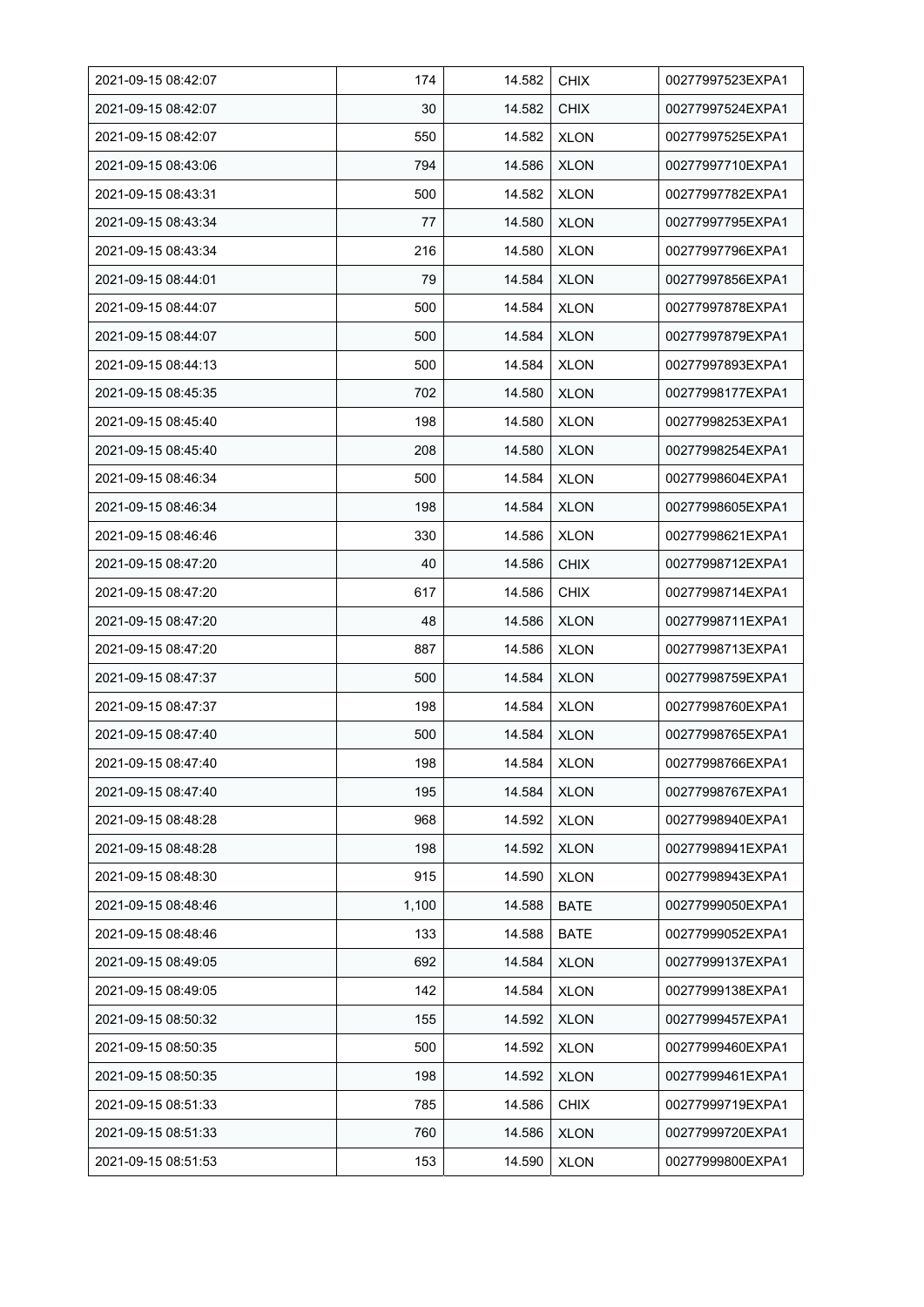| 2021-09-15 08:52:20 | 550   | 14.590 | <b>XLON</b> | 00277999867EXPA1 |
|---------------------|-------|--------|-------------|------------------|
| 2021-09-15 08:52:20 | 197   | 14.590 | <b>XLON</b> | 00277999868EXPA1 |
| 2021-09-15 08:53:28 | 500   | 14.588 | <b>XLON</b> | 00278000161EXPA1 |
| 2021-09-15 08:53:58 | 198   | 14.586 | <b>XLON</b> | 00278000263EXPA1 |
| 2021-09-15 08:54:09 | 500   | 14.580 | <b>XLON</b> | 00278000315EXPA1 |
| 2021-09-15 08:54:09 | 197   | 14.580 | <b>XLON</b> | 00278000317EXPA1 |
| 2021-09-15 08:54:09 | 100   | 14.580 | <b>XLON</b> | 00278000318EXPA1 |
| 2021-09-15 08:54:09 | 100   | 14.580 | <b>XLON</b> | 00278000319EXPA1 |
| 2021-09-15 08:54:09 | 100   | 14.580 | <b>XLON</b> | 00278000320EXPA1 |
| 2021-09-15 08:54:09 | 100   | 14.580 | <b>XLON</b> | 00278000321EXPA1 |
| 2021-09-15 08:54:09 | 100   | 14.580 | <b>XLON</b> | 00278000322EXPA1 |
| 2021-09-15 08:54:12 | 500   | 14.580 | <b>XLON</b> | 00278000333EXPA1 |
| 2021-09-15 08:54:12 | 100   | 14.580 | <b>XLON</b> | 00278000334EXPA1 |
| 2021-09-15 08:54:12 | 100   | 14.580 | <b>XLON</b> | 00278000335EXPA1 |
| 2021-09-15 08:54:12 | 100   | 14.580 | <b>XLON</b> | 00278000336EXPA1 |
| 2021-09-15 08:54:12 | 79    | 14.580 | <b>XLON</b> | 00278000337EXPA1 |
| 2021-09-15 08:54:30 | 11    | 14.576 | <b>XLON</b> | 00278000402EXPA1 |
| 2021-09-15 08:54:30 | 100   | 14.576 | <b>XLON</b> | 00278000404EXPA1 |
| 2021-09-15 08:54:30 | 46    | 14.576 | XLON        | 00278000405EXPA1 |
| 2021-09-15 08:54:33 | 233   | 14.576 | <b>XLON</b> | 00278000408EXPA1 |
| 2021-09-15 08:54:33 | 198   | 14.576 | <b>XLON</b> | 00278000409EXPA1 |
| 2021-09-15 08:55:14 | 500   | 14.576 | <b>XLON</b> | 00278000536EXPA1 |
| 2021-09-15 08:55:14 | 198   | 14.576 | <b>XLON</b> | 00278000537EXPA1 |
| 2021-09-15 08:55:21 | 500   | 14.572 | <b>XLON</b> | 00278000590EXPA1 |
| 2021-09-15 08:55:21 | 198   | 14.572 | <b>XLON</b> | 00278000591EXPA1 |
| 2021-09-15 08:55:21 | 212   | 14.572 | <b>XLON</b> | 00278000593EXPA1 |
| 2021-09-15 08:55:24 | 182   | 14.572 | <b>XLON</b> | 00278000598EXPA1 |
| 2021-09-15 08:57:00 | 175   | 14.594 | <b>XLON</b> | 00278000985EXPA1 |
| 2021-09-15 08:58:11 | 500   | 14.598 | <b>XLON</b> | 00278001247EXPA1 |
| 2021-09-15 08:58:11 | 220   | 14.598 | <b>XLON</b> | 00278001248EXPA1 |
| 2021-09-15 08:58:11 | 197   | 14.598 | <b>XLON</b> | 00278001249EXPA1 |
| 2021-09-15 08:58:13 | 1,500 | 14.600 | <b>CHIX</b> | 00278001267EXPA1 |
| 2021-09-15 08:58:13 | 142   | 14.600 | <b>CHIX</b> | 00278001268EXPA1 |
| 2021-09-15 08:58:17 | 500   | 14.598 | <b>XLON</b> | 00278001281EXPA1 |
| 2021-09-15 08:58:17 | 197   | 14.598 | <b>XLON</b> | 00278001282EXPA1 |
| 2021-09-15 08:58:18 | 800   | 14.594 | <b>BATE</b> | 00278001294EXPA1 |
| 2021-09-15 08:58:18 | 62    | 14.594 | BATE        | 00278001295EXPA1 |
| 2021-09-15 08:58:18 | 754   | 14.594 | <b>XLON</b> | 00278001293EXPA1 |
| 2021-09-15 08:59:56 | 500   | 14.610 | <b>XLON</b> | 00278001700EXPA1 |
|                     |       |        |             |                  |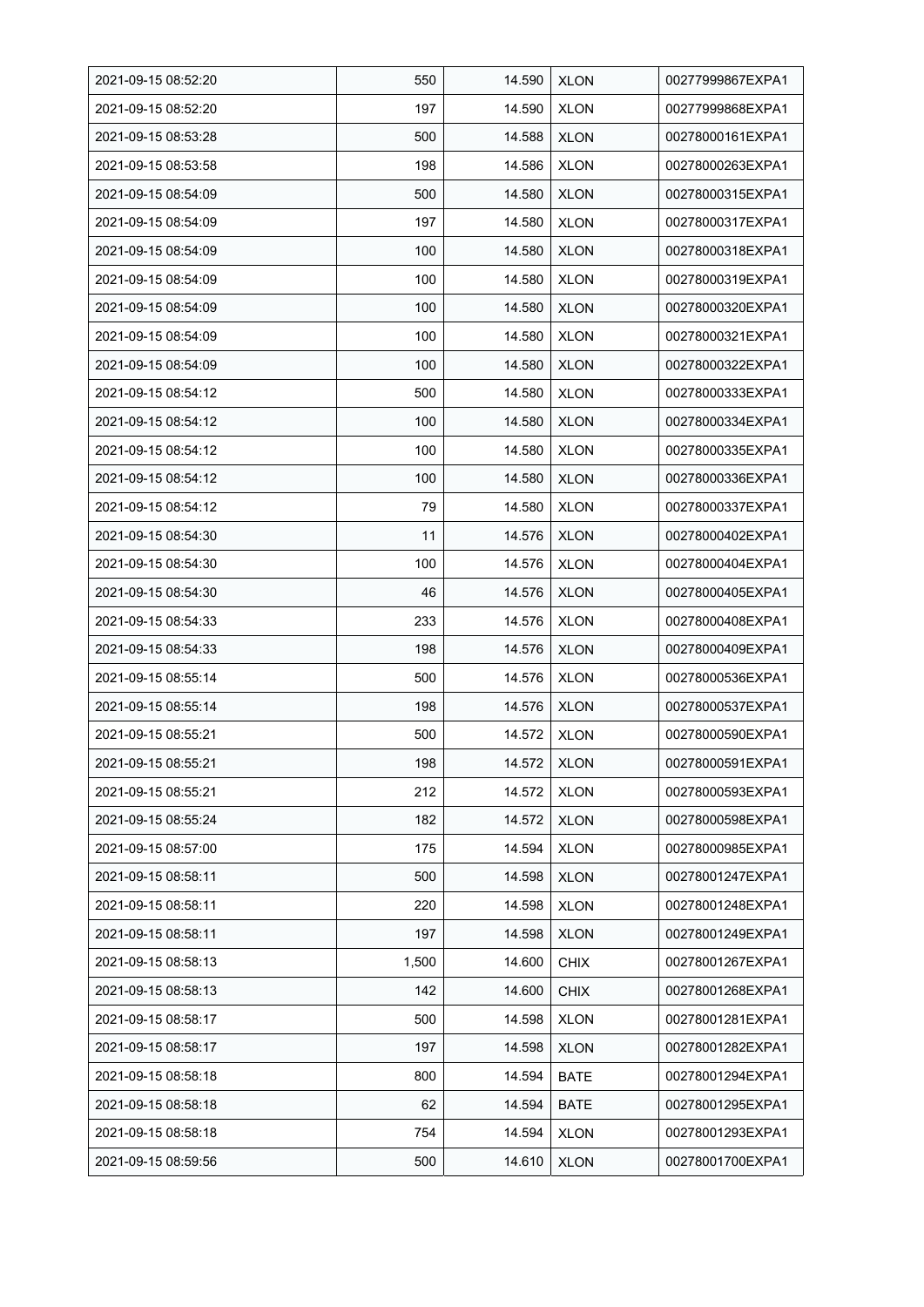| 2021-09-15 09:00:22 | 365            | 14.608 | <b>XLON</b> | 00278001817EXPA1 |
|---------------------|----------------|--------|-------------|------------------|
| 2021-09-15 09:00:22 | 334            | 14.608 | <b>XLON</b> | 00278001819EXPA1 |
| 2021-09-15 09:00:42 | 500            | 14.600 | <b>XLON</b> | 00278001908EXPA1 |
| 2021-09-15 09:00:42 | 198            | 14.600 | <b>XLON</b> | 00278001909EXPA1 |
| 2021-09-15 09:02:31 | 600            | 14.604 | <b>XLON</b> | 00278002272EXPA1 |
| 2021-09-15 09:02:31 | 46             | 14.604 | <b>XLON</b> | 00278002273EXPA1 |
| 2021-09-15 09:03:10 | 500            | 14.602 | <b>XLON</b> | 00278002374EXPA1 |
| 2021-09-15 09:03:10 | 198            | 14.602 | <b>XLON</b> | 00278002375EXPA1 |
| 2021-09-15 09:03:10 | 465            | 14.602 | <b>XLON</b> | 00278002376EXPA1 |
| 2021-09-15 09:03:10 | 389            | 14.602 | <b>XLON</b> | 00278002377EXPA1 |
| 2021-09-15 09:03:13 | 111            | 14.602 | <b>XLON</b> | 00278002388EXPA1 |
| 2021-09-15 09:03:13 | 198            | 14.602 | <b>XLON</b> | 00278002389EXPA1 |
| 2021-09-15 09:03:13 | 1,473          | 14.602 | <b>XLON</b> | 00278002390EXPA1 |
| 2021-09-15 09:03:16 | 215            | 14.602 | <b>XLON</b> | 00278002394EXPA1 |
| 2021-09-15 09:03:16 | 197            | 14.602 | <b>XLON</b> | 00278002395EXPA1 |
| 2021-09-15 09:03:16 | 49             | 14.602 | <b>XLON</b> | 00278002396EXPA1 |
| 2021-09-15 09:03:16 | 500            | 14.602 | <b>XLON</b> | 00278002397EXPA1 |
| 2021-09-15 09:03:16 | 475            | 14.602 | <b>XLON</b> | 00278002398EXPA1 |
| 2021-09-15 09:03:19 | 500            | 14.602 | <b>XLON</b> | 00278002407EXPA1 |
| 2021-09-15 09:03:43 | 288            | 14.600 | <b>XLON</b> | 00278002484EXPA1 |
| 2021-09-15 09:04:47 | 345            | 14.612 | <b>CHIX</b> | 00278002683EXPA1 |
| 2021-09-15 09:04:47 | 436            | 14.612 | <b>CHIX</b> | 00278002684EXPA1 |
| 2021-09-15 09:04:49 | 570            | 14.612 | <b>XLON</b> | 00278002688EXPA1 |
| 2021-09-15 09:04:49 | 4              | 14.612 | <b>XLON</b> | 00278002689EXPA1 |
| 2021-09-15 09:04:49 | 6              | 14.612 | <b>XLON</b> | 00278002690EXPA1 |
| 2021-09-15 09:05:10 | 197            | 14.610 | <b>XLON</b> | 00278002769EXPA1 |
| 2021-09-15 09:05:10 | 49             | 14.610 | <b>XLON</b> | 00278002770EXPA1 |
| 2021-09-15 09:05:10 | 2              | 14.610 | <b>XLON</b> | 00278002771EXPA1 |
| 2021-09-15 09:05:55 | 600            | 14.612 | <b>BATE</b> | 00278002932EXPA1 |
| 2021-09-15 09:05:55 | 615            | 14.612 | <b>BATE</b> | 00278002933EXPA1 |
| 2021-09-15 09:05:55 | 615            | 14.612 | <b>XLON</b> | 00278002942EXPA1 |
| 2021-09-15 09:05:55 | 184            | 14.612 | <b>XLON</b> | 00278002943EXPA1 |
| 2021-09-15 09:05:55 | $\overline{2}$ | 14.612 | <b>XLON</b> | 00278002944EXPA1 |
| 2021-09-15 09:06:58 | 1,273          | 14.618 | <b>XLON</b> | 00278003184EXPA1 |
| 2021-09-15 09:07:10 | 731            | 14.620 | <b>XLON</b> | 00278003255EXPA1 |
| 2021-09-15 09:08:19 | 911            | 14.620 | <b>XLON</b> | 00278003522EXPA1 |
| 2021-09-15 09:08:27 | 2              | 14.620 | <b>XLON</b> | 00278003567EXPA1 |
| 2021-09-15 09:10:06 | 500            | 14.630 | <b>XLON</b> | 00278003806EXPA1 |
| 2021-09-15 09:10:06 | 197            | 14.630 | <b>XLON</b> | 00278003807EXPA1 |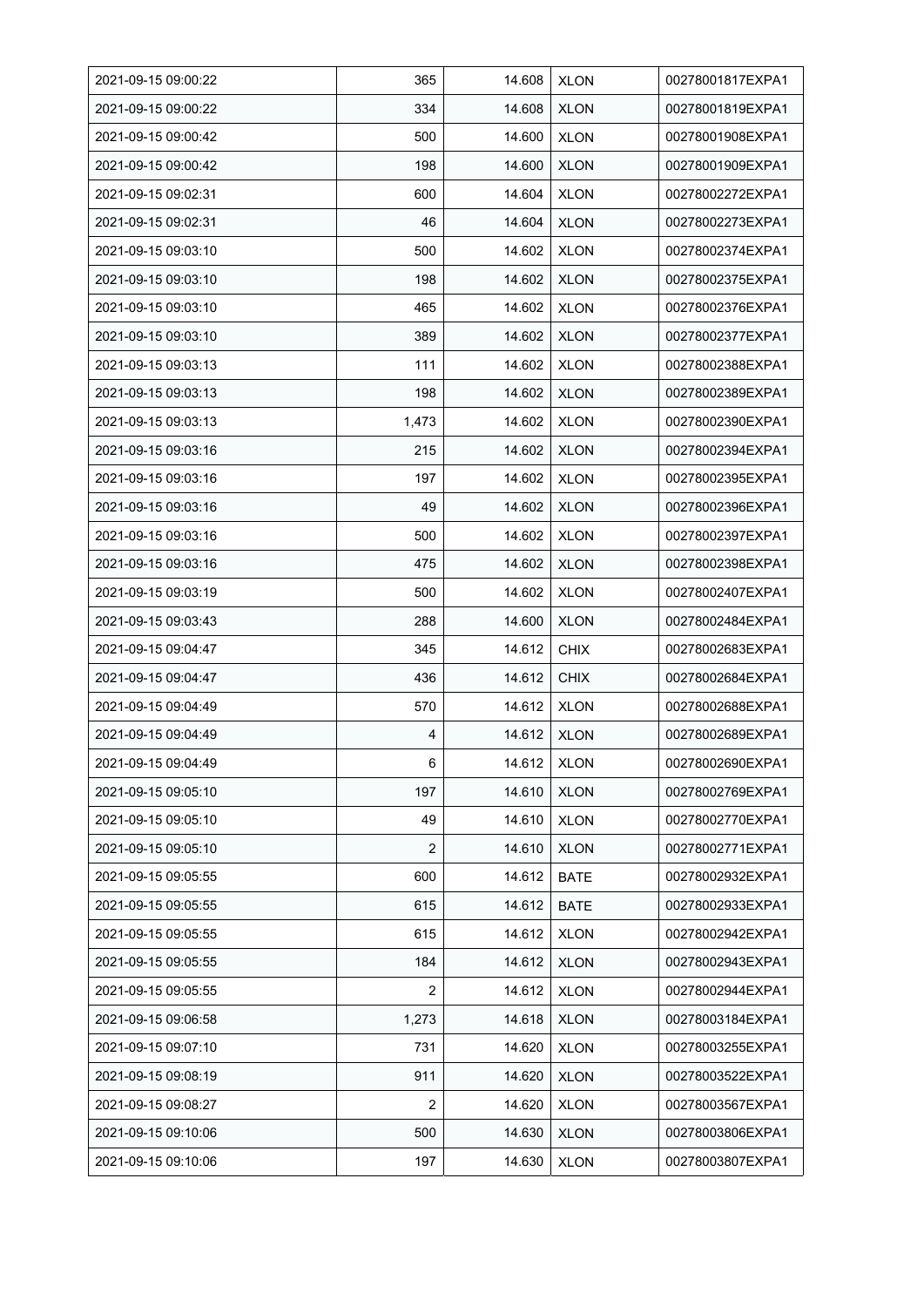| 2021-09-15 09:10:06 | 1,225 | 14.630 | <b>XLON</b> | 00278003808EXPA1 |
|---------------------|-------|--------|-------------|------------------|
| 2021-09-15 09:10:09 | 1,273 | 14.630 | <b>XLON</b> | 00278003829EXPA1 |
| 2021-09-15 09:10:18 | 650   | 14.634 | <b>XLON</b> | 00278003865EXPA1 |
| 2021-09-15 09:10:18 | 197   | 14.634 | <b>XLON</b> | 00278003866EXPA1 |
| 2021-09-15 09:10:18 | 198   | 14.634 | <b>XLON</b> | 00278003867EXPA1 |
| 2021-09-15 09:10:18 | 500   | 14.634 | <b>XLON</b> | 00278003868EXPA1 |
| 2021-09-15 09:10:24 | 500   | 14.634 | <b>XLON</b> | 00278003901EXPA1 |
| 2021-09-15 09:10:24 | 198   | 14.634 | <b>XLON</b> | 00278003902EXPA1 |
| 2021-09-15 09:10:24 | 696   | 14.634 | <b>XLON</b> | 00278003903EXPA1 |
| 2021-09-15 09:10:27 | 1,098 | 14.634 | <b>XLON</b> | 00278003911EXPA1 |
| 2021-09-15 09:10:27 | 199   | 14.634 | <b>XLON</b> | 00278003912EXPA1 |
| 2021-09-15 09:10:32 | 363   | 14.632 | <b>CHIX</b> | 00278003918EXPA1 |
| 2021-09-15 09:10:32 | 1,138 | 14.632 | <b>CHIX</b> | 00278003919EXPA1 |
| 2021-09-15 09:10:39 | 426   | 14.632 | <b>XLON</b> | 00278003931EXPA1 |
| 2021-09-15 09:10:54 | 1,381 | 14.632 | <b>XLON</b> | 00278003982EXPA1 |
| 2021-09-15 09:10:54 | 206   | 14.632 | <b>XLON</b> | 00278003983EXPA1 |
| 2021-09-15 09:11:01 | 692   | 14.630 | <b>XLON</b> | 00278003990EXPA1 |
| 2021-09-15 09:11:06 | 204   | 14.630 | <b>XLON</b> | 00278004004EXPA1 |
| 2021-09-15 09:11:06 | 1,192 | 14.630 | <b>XLON</b> | 00278004005EXPA1 |
| 2021-09-15 09:11:12 | 115   | 14.630 | <b>XLON</b> | 00278004019EXPA1 |
| 2021-09-15 09:11:12 | 49    | 14.630 | <b>XLON</b> | 00278004020EXPA1 |
| 2021-09-15 09:11:15 | 96    | 14.634 | <b>XLON</b> | 00278004047EXPA1 |
| 2021-09-15 09:11:33 | 1,286 | 14.634 | <b>XLON</b> | 00278004082EXPA1 |
| 2021-09-15 09:11:47 | 466   | 14.632 | <b>XLON</b> | 00278004113EXPA1 |
| 2021-09-15 09:11:47 | 413   | 14.632 | <b>XLON</b> | 00278004114EXPA1 |
| 2021-09-15 09:12:07 | 1,544 | 14.630 | <b>XLON</b> | 00278004153EXPA1 |
| 2021-09-15 09:12:13 | 1,736 | 14.630 | <b>XLON</b> | 00278004172EXPA1 |
| 2021-09-15 09:12:30 | 1,212 | 14.626 | <b>XLON</b> | 00278004206EXPA1 |
| 2021-09-15 09:12:48 | 466   | 14.634 | <b>XLON</b> | 00278004253EXPA1 |
| 2021-09-15 09:13:23 | 116   | 14.626 | <b>XLON</b> | 00278004359EXPA1 |
| 2021-09-15 09:13:23 | 1,863 | 14.626 | <b>XLON</b> | 00278004360EXPA1 |
| 2021-09-15 09:13:52 | 675   | 14.626 | <b>XLON</b> | 00278004433EXPA1 |
| 2021-09-15 09:14:04 | 500   | 14.628 | <b>XLON</b> | 00278004458EXPA1 |
| 2021-09-15 09:14:04 | 959   | 14.628 | <b>XLON</b> | 00278004459EXPA1 |
| 2021-09-15 09:14:07 | 1,000 | 14.628 | <b>XLON</b> | 00278004470EXPA1 |
| 2021-09-15 09:15:03 | 443   | 14.626 | <b>BATE</b> | 00278004566EXPA1 |
| 2021-09-15 09:15:10 | 2,135 | 14.628 | <b>XLON</b> | 00278004578EXPA1 |
| 2021-09-15 09:15:16 | 500   | 14.630 | <b>XLON</b> | 00278004590EXPA1 |
| 2021-09-15 09:15:16 | 197   | 14.630 | <b>XLON</b> | 00278004591EXPA1 |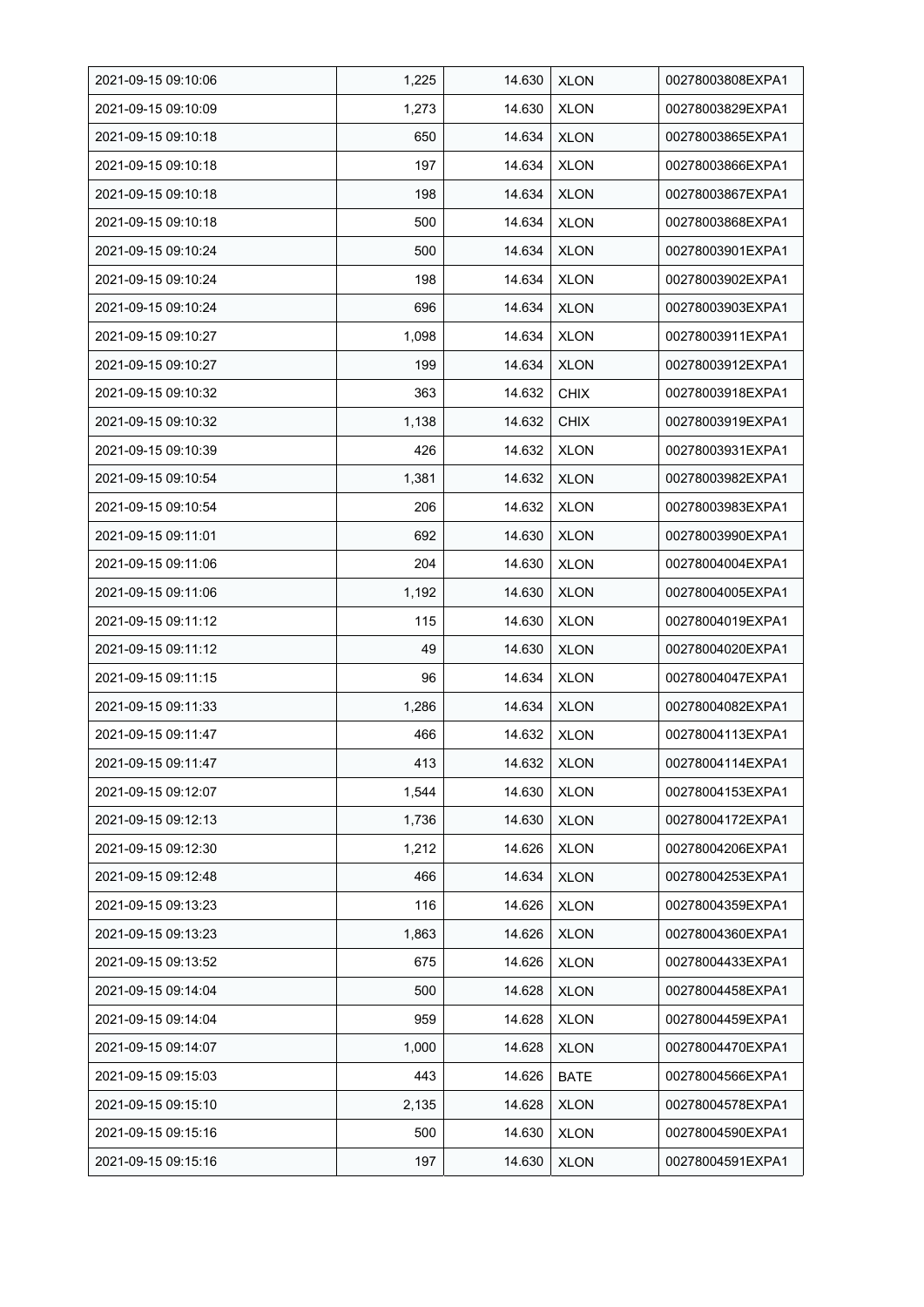| 2021-09-15 09:15:16 | 1,467 | 14.630 | <b>XLON</b> | 00278004592EXPA1 |
|---------------------|-------|--------|-------------|------------------|
| 2021-09-15 09:15:22 | 500   | 14.630 | <b>XLON</b> | 00278004605EXPA1 |
| 2021-09-15 09:15:22 | 1,868 | 14.630 | <b>XLON</b> | 00278004606EXPA1 |
| 2021-09-15 09:15:22 | 143   | 14.630 | <b>XLON</b> | 00278004607EXPA1 |
| 2021-09-15 09:15:25 | 500   | 14.630 | <b>XLON</b> | 00278004625EXPA1 |
| 2021-09-15 09:15:25 | 1,788 | 14.630 | <b>XLON</b> | 00278004626EXPA1 |
| 2021-09-15 09:15:28 | 1,954 | 14.630 | <b>XLON</b> | 00278004660EXPA1 |
| 2021-09-15 09:15:31 | 490   | 14.630 | <b>XLON</b> | 00278004669EXPA1 |
| 2021-09-15 09:15:52 | 1,224 | 14.626 | <b>XLON</b> | 00278004742EXPA1 |
| 2021-09-15 09:15:55 | 1,179 | 14.626 | <b>XLON</b> | 00278004745EXPA1 |
| 2021-09-15 09:16:01 | 995   | 14.626 | <b>XLON</b> | 00278004770EXPA1 |
| 2021-09-15 09:16:26 | 775   | 14.624 | <b>XLON</b> | 00278004866EXPA1 |
| 2021-09-15 09:16:31 | 197   | 14.624 | <b>XLON</b> | 00278004892EXPA1 |
| 2021-09-15 09:16:31 | 1,429 | 14.624 | <b>XLON</b> | 00278004893EXPA1 |
| 2021-09-15 09:16:31 | 197   | 14.624 | <b>XLON</b> | 00278004894EXPA1 |
| 2021-09-15 09:16:31 | 662   | 14.624 | <b>XLON</b> | 00278004895EXPA1 |
| 2021-09-15 09:16:31 | 149   | 14.624 | <b>XLON</b> | 00278004896EXPA1 |
| 2021-09-15 09:16:34 | 1,833 | 14.624 | <b>XLON</b> | 00278004900EXPA1 |
| 2021-09-15 09:16:37 | 1,833 | 14.624 | <b>XLON</b> | 00278004915EXPA1 |
| 2021-09-15 09:16:59 | 1,146 | 14.624 | <b>XLON</b> | 00278004964EXPA1 |
| 2021-09-15 09:17:23 | 700   | 14.626 | <b>XLON</b> | 00278005075EXPA1 |
| 2021-09-15 09:17:41 | 1,783 | 14.626 | <b>XLON</b> | 00278005143EXPA1 |
| 2021-09-15 09:17:45 | 540   | 14.624 | <b>XLON</b> | 00278005153EXPA1 |
| 2021-09-15 09:17:45 | 293   | 14.624 | <b>XLON</b> | 00278005155EXPA1 |
| 2021-09-15 09:18:08 | 500   | 14.626 | <b>XLON</b> | 00278005228EXPA1 |
| 2021-09-15 09:18:16 | 822   | 14.624 | <b>XLON</b> | 00278005249EXPA1 |
| 2021-09-15 09:18:21 | 500   | 14.624 | <b>XLON</b> | 00278005298EXPA1 |
| 2021-09-15 09:18:21 | 197   | 14.624 | <b>XLON</b> | 00278005299EXPA1 |
| 2021-09-15 09:18:21 | 1,271 | 14.624 | <b>XLON</b> | 00278005300EXPA1 |
| 2021-09-15 09:18:24 | 500   | 14.624 | <b>XLON</b> | 00278005322EXPA1 |
| 2021-09-15 09:18:24 | 197   | 14.624 | <b>XLON</b> | 00278005323EXPA1 |
| 2021-09-15 09:18:27 | 500   | 14.624 | <b>XLON</b> | 00278005330EXPA1 |
| 2021-09-15 09:19:24 | 500   | 14.628 | <b>XLON</b> | 00278005552EXPA1 |
| 2021-09-15 09:19:24 | 198   | 14.628 | <b>XLON</b> | 00278005553EXPA1 |
| 2021-09-15 09:19:24 | 1,139 | 14.628 | <b>XLON</b> | 00278005554EXPA1 |
| 2021-09-15 09:19:42 | 362   | 14.628 | <b>XLON</b> | 00278005642EXPA1 |
| 2021-09-15 09:19:57 | 74    | 14.626 | BATE        | 00278005673EXPA1 |
| 2021-09-15 09:19:57 | 728   | 14.626 | <b>BATE</b> | 00278005674EXPA1 |
| 2021-09-15 09:19:57 | 485   | 14.626 | <b>CHIX</b> | 00278005670EXPA1 |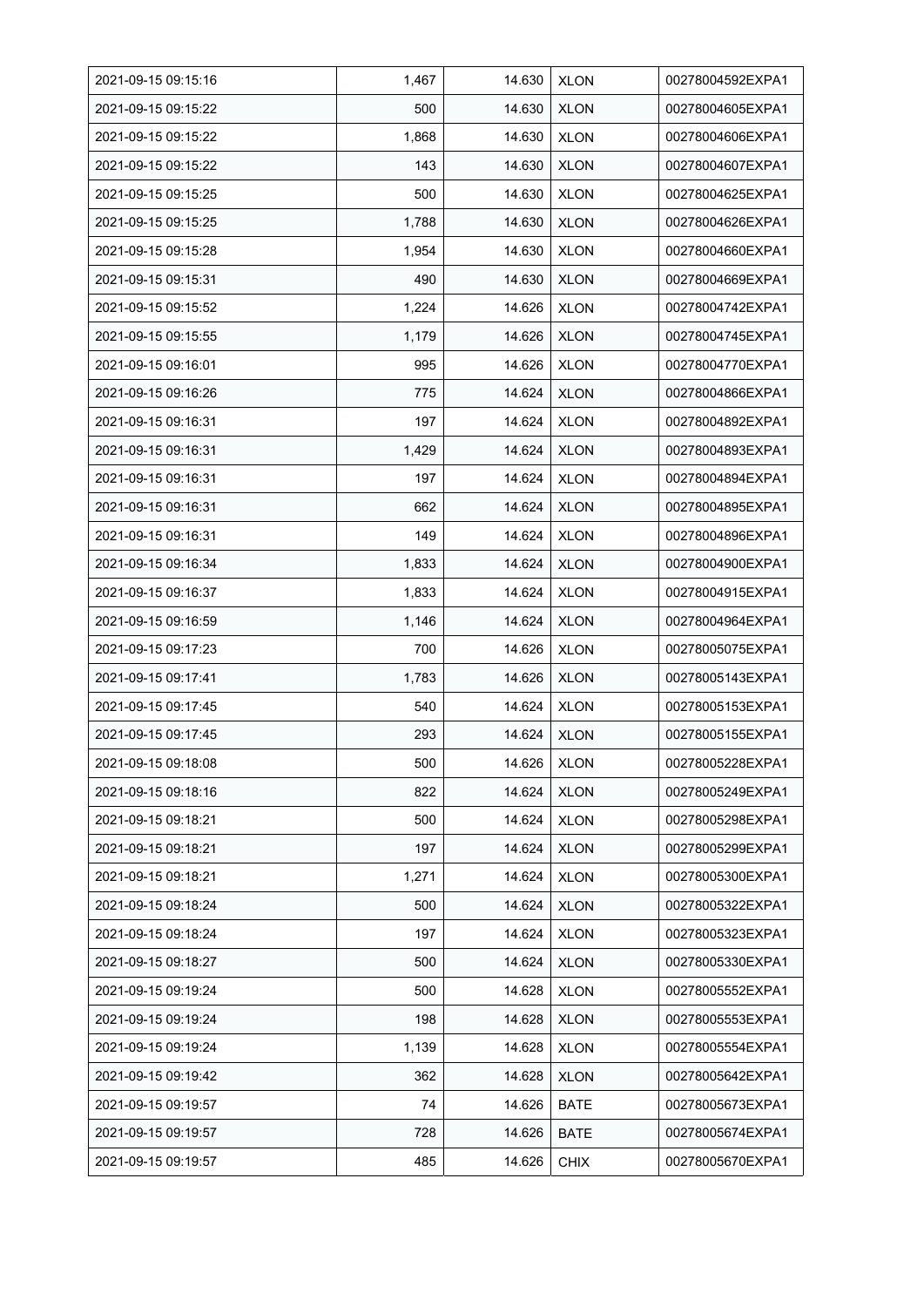| 2021-09-15 09:19:57 | 971   | 14.626 | <b>CHIX</b> | 00278005671EXPA1 |
|---------------------|-------|--------|-------------|------------------|
| 2021-09-15 09:19:57 | 291   | 14.626 | <b>XLON</b> | 00278005676EXPA1 |
| 2021-09-15 09:19:57 | 1,154 | 14.626 | <b>XLON</b> | 00278005677EXPA1 |
| 2021-09-15 09:20:00 | 500   | 14.626 | <b>XLON</b> | 00278005686EXPA1 |
| 2021-09-15 09:20:01 | 892   | 14.624 | <b>XLON</b> | 00278005690EXPA1 |
| 2021-09-15 09:20:54 | 500   | 14.626 | <b>XLON</b> | 00278005820EXPA1 |
| 2021-09-15 09:21:02 | 168   | 14.624 | <b>XLON</b> | 00278005837EXPA1 |
| 2021-09-15 09:21:02 | 146   | 14.624 | <b>XLON</b> | 00278005838EXPA1 |
| 2021-09-15 09:21:02 | 55    | 14.624 | <b>XLON</b> | 00278005839EXPA1 |
| 2021-09-15 09:21:02 | 187   | 14.624 | <b>XLON</b> | 00278005840EXPA1 |
| 2021-09-15 09:21:02 | 485   | 14.624 | <b>XLON</b> | 00278005841EXPA1 |
| 2021-09-15 09:21:08 | 500   | 14.622 | <b>XLON</b> | 00278005864EXPA1 |
| 2021-09-15 09:21:08 | 197   | 14.622 | <b>XLON</b> | 00278005865EXPA1 |
| 2021-09-15 09:21:11 | 197   | 14.620 | <b>XLON</b> | 00278005881EXPA1 |
| 2021-09-15 09:21:11 | 49    | 14.620 | <b>XLON</b> | 00278005882EXPA1 |
| 2021-09-15 09:21:23 | 198   | 14.616 | <b>XLON</b> | 00278005899EXPA1 |
| 2021-09-15 09:21:23 | 106   | 14.616 | <b>XLON</b> | 00278005900EXPA1 |
| 2021-09-15 09:21:23 | 2,415 | 14.616 | <b>XLON</b> | 00278005901EXPA1 |
| 2021-09-15 09:21:28 | 1,126 | 14.612 | <b>XLON</b> | 00278005913EXPA1 |
| 2021-09-15 09:21:33 | 500   | 14.612 | <b>XLON</b> | 00278005955EXPA1 |
| 2021-09-15 09:21:33 | 198   | 14.612 | <b>XLON</b> | 00278005956EXPA1 |
| 2021-09-15 09:21:36 | 500   | 14.612 | <b>XLON</b> | 00278005964EXPA1 |
| 2021-09-15 09:21:36 | 198   | 14.612 | <b>XLON</b> | 00278005965EXPA1 |
| 2021-09-15 09:22:20 | 500   | 14.614 | <b>XLON</b> | 00278006078EXPA1 |
| 2021-09-15 09:22:20 | 168   | 14.614 | <b>XLON</b> | 00278006079EXPA1 |
| 2021-09-15 09:22:20 | 470   | 14.614 | <b>XLON</b> | 00278006080EXPA1 |
| 2021-09-15 09:22:20 | 1,582 | 14.614 | <b>XLON</b> | 00278006081EXPA1 |
| 2021-09-15 09:22:20 | 92    | 14.614 | <b>XLON</b> | 00278006082EXPA1 |
| 2021-09-15 09:22:20 | 58    | 14.614 | <b>XLON</b> | 00278006083EXPA1 |
| 2021-09-15 09:22:26 | 260   | 14.614 | <b>XLON</b> | 00278006108EXPA1 |
| 2021-09-15 09:22:29 | 500   | 14.614 | <b>XLON</b> | 00278006118EXPA1 |
| 2021-09-15 09:22:29 | 67    | 14.614 | <b>XLON</b> | 00278006119EXPA1 |
| 2021-09-15 09:22:35 | 1,031 | 14.612 | <b>XLON</b> | 00278006131EXPA1 |
| 2021-09-15 09:23:10 | 50    | 14.618 | <b>XLON</b> | 00278006242EXPA1 |
| 2021-09-15 09:23:10 | 49    | 14.618 | <b>XLON</b> | 00278006243EXPA1 |
| 2021-09-15 09:23:13 | 1,123 | 14.616 | <b>XLON</b> | 00278006257EXPA1 |
| 2021-09-15 09:23:13 | 479   | 14.616 | <b>XLON</b> | 00278006258EXPA1 |
| 2021-09-15 09:23:14 | 800   | 14.614 | <b>XLON</b> | 00278006261EXPA1 |
| 2021-09-15 09:23:14 | 146   | 14.614 | <b>XLON</b> | 00278006262EXPA1 |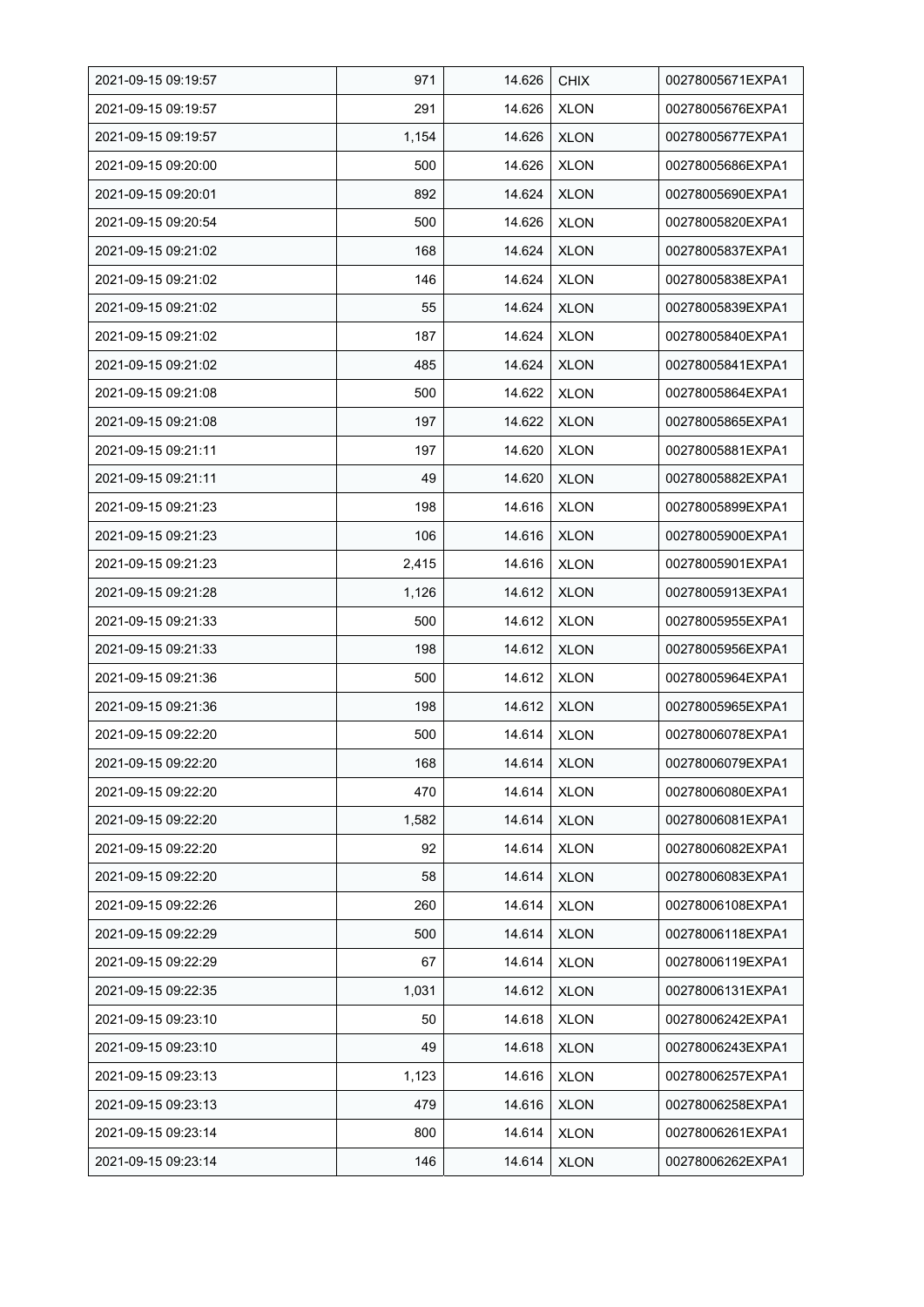| 2021-09-15 09:23:19 | 500   | 14.610 | <b>XLON</b> | 00278006284EXPA1 |
|---------------------|-------|--------|-------------|------------------|
| 2021-09-15 09:23:19 | 198   | 14.610 | <b>XLON</b> | 00278006285EXPA1 |
| 2021-09-15 09:23:19 | 49    | 14.610 | <b>XLON</b> | 00278006287EXPA1 |
| 2021-09-15 09:23:19 | 500   | 14.610 | <b>XLON</b> | 00278006288EXPA1 |
| 2021-09-15 09:23:19 | 260   | 14.610 | <b>XLON</b> | 00278006289EXPA1 |
| 2021-09-15 09:23:19 | 198   | 14.610 | <b>XLON</b> | 00278006290EXPA1 |
| 2021-09-15 09:23:22 | 1,324 | 14.606 | <b>XLON</b> | 00278006299EXPA1 |
| 2021-09-15 09:23:59 | 500   | 14.610 | <b>XLON</b> | 00278006447EXPA1 |
| 2021-09-15 09:23:59 | 122   | 14.612 | <b>XLON</b> | 00278006448EXPA1 |
| 2021-09-15 09:24:22 | 600   | 14.616 | <b>XLON</b> | 00278006501EXPA1 |
| 2021-09-15 09:24:22 | 697   | 14.616 | <b>XLON</b> | 00278006502EXPA1 |
| 2021-09-15 09:24:22 | 882   | 14.616 | <b>XLON</b> | 00278006503EXPA1 |
| 2021-09-15 09:25:27 | 500   | 14.608 | <b>XLON</b> | 00278006668EXPA1 |
| 2021-09-15 09:25:27 | 236   | 14.608 | <b>XLON</b> | 00278006669EXPA1 |
| 2021-09-15 09:25:27 | 465   | 14.608 | <b>XLON</b> | 00278006670EXPA1 |
| 2021-09-15 09:25:27 | 122   | 14.608 | <b>XLON</b> | 00278006671EXPA1 |
| 2021-09-15 09:25:27 | 639   | 14.608 | <b>XLON</b> | 00278006672EXPA1 |
| 2021-09-15 09:26:12 | 676   | 14.600 | <b>XLON</b> | 00278006765EXPA1 |
| 2021-09-15 09:26:15 | 22    | 14.598 | <b>BATE</b> | 00278006774EXPA1 |
| 2021-09-15 09:26:15 | 19    | 14.598 | BATE        | 00278006775EXPA1 |
| 2021-09-15 09:26:15 | 19    | 14.598 | <b>BATE</b> | 00278006776EXPA1 |
| 2021-09-15 09:26:15 | 92    | 14.598 | <b>BATE</b> | 00278006778EXPA1 |
| 2021-09-15 09:26:15 | 44    | 14.598 | <b>BATE</b> | 00278006780EXPA1 |
| 2021-09-15 09:26:15 | 508   | 14.598 | <b>BATE</b> | 00278006782EXPA1 |
| 2021-09-15 09:26:15 | 459   | 14.598 | <b>CHIX</b> | 00278006777EXPA1 |
| 2021-09-15 09:26:15 | 90    | 14.598 | <b>CHIX</b> | 00278006779EXPA1 |
| 2021-09-15 09:26:15 | 20    | 14.598 | <b>CHIX</b> | 00278006781EXPA1 |
| 2021-09-15 09:26:56 | 462   | 14.600 | <b>XLON</b> | 00278006905EXPA1 |
| 2021-09-15 09:28:02 | 2,682 | 14.618 | <b>XLON</b> | 00278007079EXPA1 |
| 2021-09-15 09:28:59 | 500   | 14.596 | <b>XLON</b> | 00278007270EXPA1 |
| 2021-09-15 09:28:59 | 198   | 14.596 | <b>XLON</b> | 00278007271EXPA1 |
| 2021-09-15 09:29:40 | 464   | 14.602 | <b>XLON</b> | 00278007434EXPA1 |
| 2021-09-15 09:29:40 | 737   | 14.602 | <b>XLON</b> | 00278007435EXPA1 |
| 2021-09-15 09:29:40 | 1,009 | 14.602 | <b>XLON</b> | 00278007437EXPA1 |
| 2021-09-15 09:30:56 | 856   | 14.602 | <b>XLON</b> | 00278007658EXPA1 |
| 2021-09-15 09:30:56 | 1,220 | 14.602 | <b>XLON</b> | 00278007659EXPA1 |
| 2021-09-15 09:31:57 | 500   | 14.606 | <b>XLON</b> | 00278007877EXPA1 |
| 2021-09-15 09:31:57 | 197   | 14.606 | <b>XLON</b> | 00278007879EXPA1 |
| 2021-09-15 09:32:00 | 237   | 14.606 | <b>XLON</b> | 00278007893EXPA1 |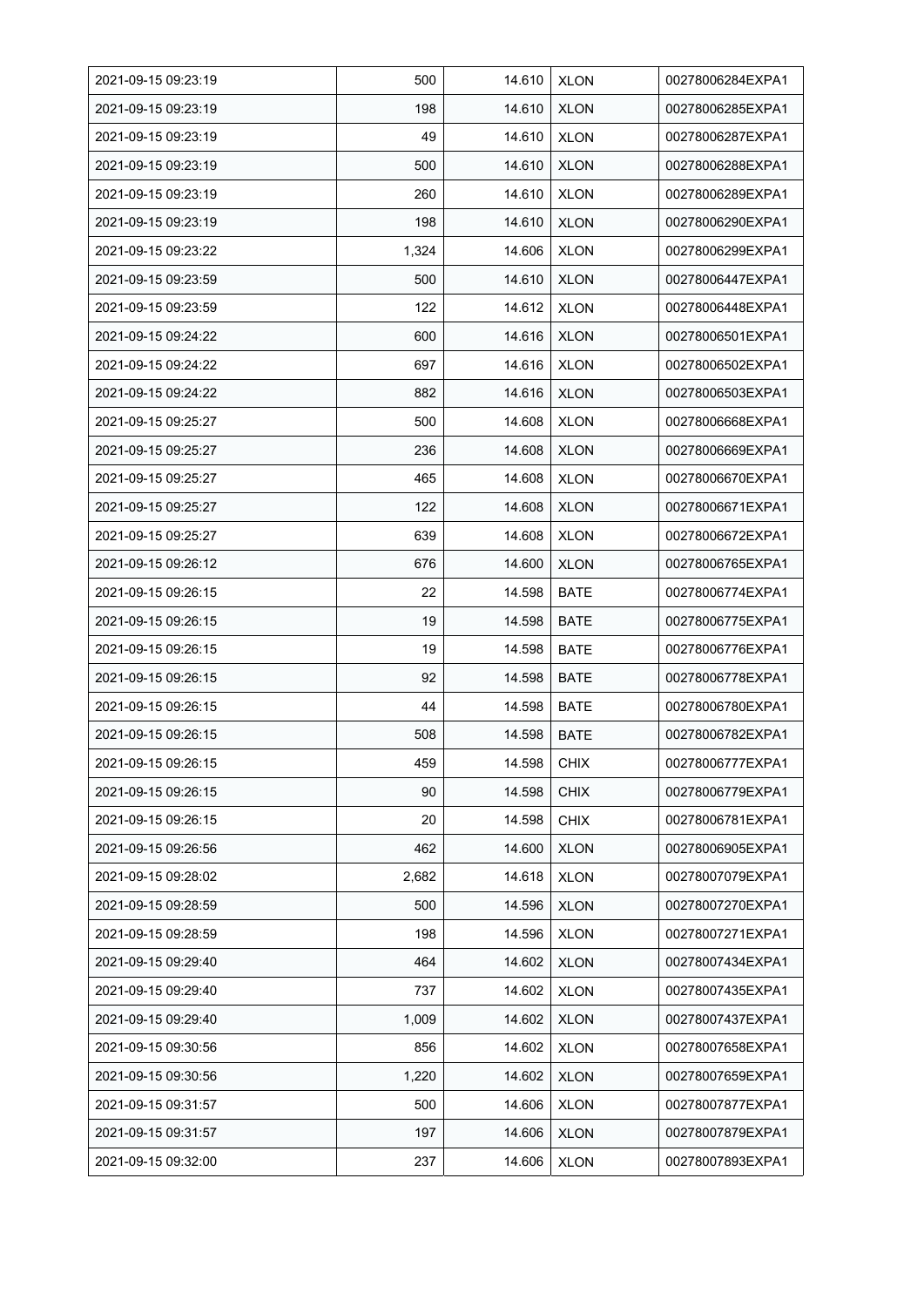| 2021-09-15 09:32:00 | 962            | 14.606 | <b>XLON</b> | 00278007894EXPA1 |
|---------------------|----------------|--------|-------------|------------------|
| 2021-09-15 09:33:11 | 1,560          | 14.608 | <b>XLON</b> | 00278008129EXPA1 |
| 2021-09-15 09:33:11 | 587            | 14.608 | <b>XLON</b> | 00278008130EXPA1 |
| 2021-09-15 09:33:39 | 503            | 14.600 | <b>CHIX</b> | 00278008262EXPA1 |
| 2021-09-15 09:33:39 | 470            | 14.600 | <b>CHIX</b> | 00278008263EXPA1 |
| 2021-09-15 09:33:39 | 223            | 14.600 | <b>CHIX</b> | 00278008264EXPA1 |
| 2021-09-15 09:33:39 | 89             | 14.600 | <b>CHIX</b> | 00278008265EXPA1 |
| 2021-09-15 09:33:39 | 74             | 14.600 | <b>CHIX</b> | 00278008266EXPA1 |
| 2021-09-15 09:33:39 | 218            | 14.600 | <b>CHIX</b> | 00278008267EXPA1 |
| 2021-09-15 09:35:30 | 16             | 14.602 | <b>BATE</b> | 00278008603EXPA1 |
| 2021-09-15 09:35:30 | 35             | 14.602 | <b>BATE</b> | 00278008604EXPA1 |
| 2021-09-15 09:35:30 | 12             | 14.602 | <b>BATE</b> | 00278008605EXPA1 |
| 2021-09-15 09:35:30 | 52             | 14.602 | <b>BATE</b> | 00278008606EXPA1 |
| 2021-09-15 09:35:30 | 16             | 14.602 | <b>BATE</b> | 00278008607EXPA1 |
| 2021-09-15 09:35:30 | 44             | 14.602 | <b>BATE</b> | 00278008608EXPA1 |
| 2021-09-15 09:35:31 | 15             | 14.602 | <b>BATE</b> | 00278008609EXPA1 |
| 2021-09-15 09:35:31 | 14             | 14.602 | <b>BATE</b> | 00278008610EXPA1 |
| 2021-09-15 09:35:31 | 932            | 14.602 | <b>BATE</b> | 00278008611EXPA1 |
| 2021-09-15 09:35:33 | 500            | 14.602 | <b>XLON</b> | 00278008614EXPA1 |
| 2021-09-15 09:35:33 | 1,876          | 14.602 | <b>XLON</b> | 00278008615EXPA1 |
| 2021-09-15 09:36:03 | 2,500          | 14.606 | <b>XLON</b> | 00278008700EXPA1 |
| 2021-09-15 09:37:37 | 232            | 14.604 | <b>XLON</b> | 00278009061EXPA1 |
| 2021-09-15 09:37:37 | 806            | 14.604 | <b>XLON</b> | 00278009062EXPA1 |
| 2021-09-15 09:37:37 | 1,495          | 14.604 | <b>XLON</b> | 00278009063EXPA1 |
| 2021-09-15 09:39:04 | 139            | 14.608 | <b>XLON</b> | 00278009450EXPA1 |
| 2021-09-15 09:39:04 | 2,389          | 14.608 | <b>XLON</b> | 00278009451EXPA1 |
| 2021-09-15 09:41:55 | 500            | 14.606 | <b>XLON</b> | 00278009994EXPA1 |
| 2021-09-15 09:42:47 | $\overline{7}$ | 14.606 | BATE        | 00278010272EXPA1 |
| 2021-09-15 09:42:47 | 47             | 14.606 | BATE        | 00278010273EXPA1 |
| 2021-09-15 09:42:47 | 483            | 14.606 | <b>BATE</b> | 00278010274EXPA1 |
| 2021-09-15 09:42:47 | 500            | 14.604 | <b>XLON</b> | 00278010275EXPA1 |
| 2021-09-15 09:43:20 | 1,525          | 14.602 | <b>CHIX</b> | 00278010393EXPA1 |
| 2021-09-15 09:43:20 | 1,212          | 14.602 | <b>XLON</b> | 00278010395EXPA1 |
| 2021-09-15 09:43:25 | 500            | 14.600 | <b>XLON</b> | 00278010401EXPA1 |
| 2021-09-15 09:43:31 | 500            | 14.600 | <b>XLON</b> | 00278010443EXPA1 |
| 2021-09-15 09:43:31 | 197            | 14.600 | <b>XLON</b> | 00278010446EXPA1 |
| 2021-09-15 09:43:31 | 500            | 14.600 | <b>XLON</b> | 00278010448EXPA1 |
| 2021-09-15 09:43:34 | 500            | 14.600 | <b>XLON</b> | 00278010468EXPA1 |
| 2021-09-15 09:43:34 | 197            | 14.600 | <b>XLON</b> | 00278010469EXPA1 |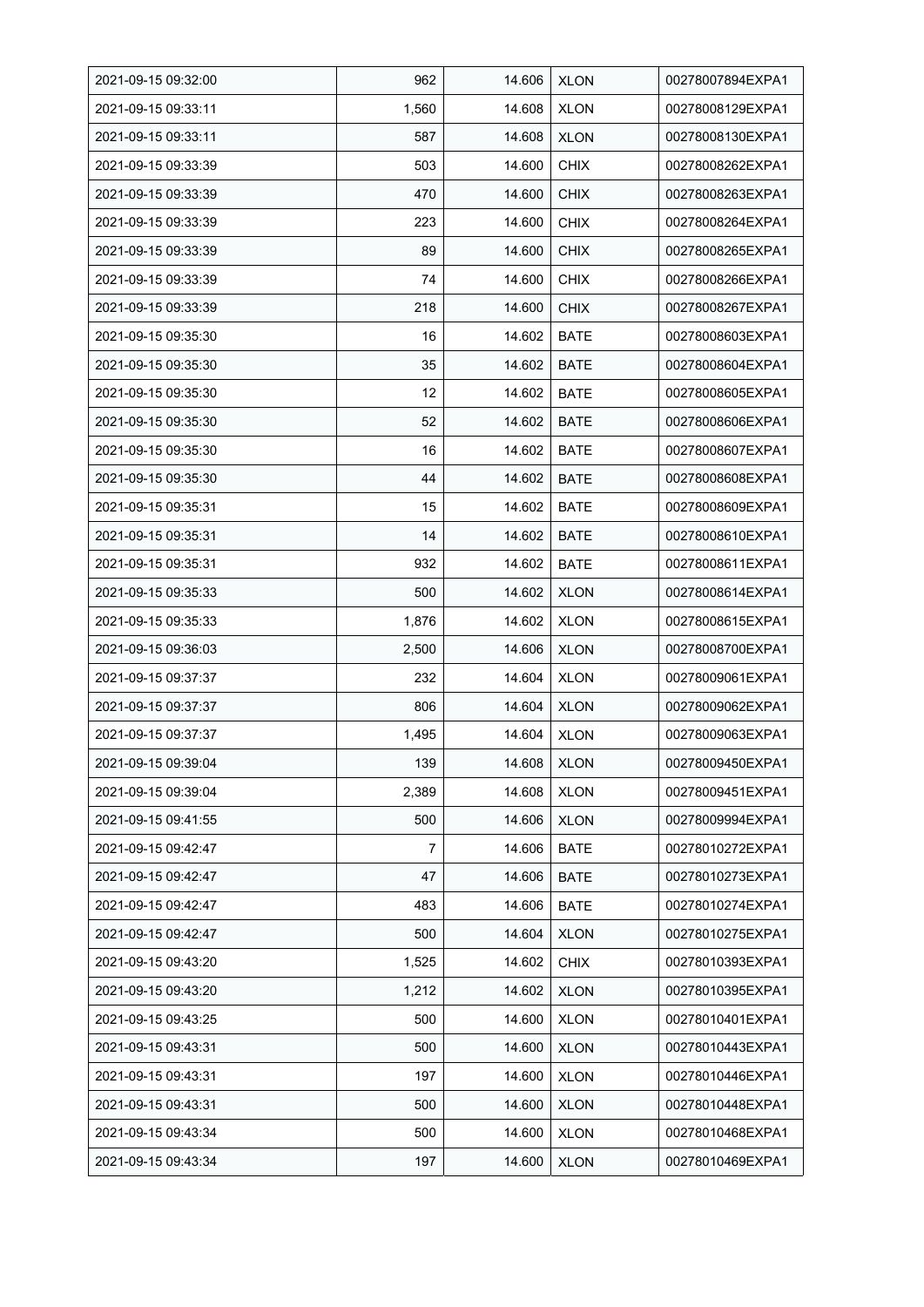| 2021-09-15 09:43:37 | 500   | 14.600 | <b>XLON</b> | 00278010474EXPA1 |
|---------------------|-------|--------|-------------|------------------|
| 2021-09-15 09:43:52 | 48    | 14.604 | <b>XLON</b> | 00278010531EXPA1 |
| 2021-09-15 09:44:16 | 300   | 14.610 | <b>XLON</b> | 00278010633EXPA1 |
| 2021-09-15 09:44:16 | 3,684 | 14.610 | <b>XLON</b> | 00278010634EXPA1 |
| 2021-09-15 09:46:35 | 665   | 14.618 | <b>XLON</b> | 00278011143EXPA1 |
| 2021-09-15 09:46:40 | 2,346 | 14.618 | <b>XLON</b> | 00278011166EXPA1 |
| 2021-09-15 09:47:18 | 197   | 14.618 | <b>XLON</b> | 00278011306EXPA1 |
| 2021-09-15 09:47:18 | 1,952 | 14.618 | <b>XLON</b> | 00278011307EXPA1 |
| 2021-09-15 09:48:01 | 843   | 14.614 | <b>XLON</b> | 00278011506EXPA1 |
| 2021-09-15 09:49:05 | 409   | 14.610 | <b>XLON</b> | 00278011770EXPA1 |
| 2021-09-15 09:49:05 | 779   | 14.610 | <b>XLON</b> | 00278011774EXPA1 |
| 2021-09-15 09:50:05 | 471   | 14.608 | <b>XLON</b> | 00278011958EXPA1 |
| 2021-09-15 09:50:05 | 1,734 | 14.608 | <b>XLON</b> | 00278011959EXPA1 |
| 2021-09-15 09:51:18 | 229   | 14.606 | <b>XLON</b> | 00278012353EXPA1 |
| 2021-09-15 09:51:18 | 355   | 14.606 | <b>XLON</b> | 00278012354EXPA1 |
| 2021-09-15 09:51:18 | 472   | 14.606 | <b>XLON</b> | 00278012355EXPA1 |
| 2021-09-15 09:51:18 | 861   | 14.606 | <b>XLON</b> | 00278012356EXPA1 |
| 2021-09-15 09:51:53 | 1,173 | 14.604 | BATE        | 00278012508EXPA1 |
| 2021-09-15 09:52:39 | 1,287 | 14.604 | <b>XLON</b> | 00278012714EXPA1 |
| 2021-09-15 09:52:39 | 699   | 14.604 | <b>XLON</b> | 00278012715EXPA1 |
| 2021-09-15 09:53:39 | 400   | 14.610 | <b>CHIX</b> | 00278012949EXPA1 |
| 2021-09-15 09:53:39 | 280   | 14.610 | <b>CHIX</b> | 00278012950EXPA1 |
| 2021-09-15 09:53:39 | 200   | 14.610 | <b>CHIX</b> | 00278012951EXPA1 |
| 2021-09-15 09:53:39 | 143   | 14.610 | <b>CHIX</b> | 00278012952EXPA1 |
| 2021-09-15 09:53:39 | 110   | 14.610 | <b>CHIX</b> | 00278012953EXPA1 |
| 2021-09-15 09:53:39 | 74    | 14.610 | <b>CHIX</b> | 00278012954EXPA1 |
| 2021-09-15 09:53:39 | 300   | 14.610 | <b>CHIX</b> | 00278012955EXPA1 |
| 2021-09-15 09:53:48 | 500   | 14.608 | <b>XLON</b> | 00278012986EXPA1 |
| 2021-09-15 09:53:48 | 198   | 14.608 | <b>XLON</b> | 00278012987EXPA1 |
| 2021-09-15 09:53:48 | 1,014 | 14.608 | <b>XLON</b> | 00278012988EXPA1 |
| 2021-09-15 09:55:01 | 500   | 14.608 | <b>XLON</b> | 00278013178EXPA1 |
| 2021-09-15 09:55:01 | 197   | 14.608 | <b>XLON</b> | 00278013179EXPA1 |
| 2021-09-15 09:55:04 | 500   | 14.608 | <b>XLON</b> | 00278013183EXPA1 |
| 2021-09-15 09:55:04 | 197   | 14.608 | <b>XLON</b> | 00278013184EXPA1 |
| 2021-09-15 09:55:04 | 1,000 | 14.608 | <b>XLON</b> | 00278013185EXPA1 |
| 2021-09-15 09:55:04 | 310   | 14.608 | <b>XLON</b> | 00278013186EXPA1 |
| 2021-09-15 09:56:23 | 214   | 14.610 | <b>XLON</b> | 00278013492EXPA1 |
| 2021-09-15 09:56:23 | 1,901 | 14.610 | <b>XLON</b> | 00278013493EXPA1 |
| 2021-09-15 09:57:48 | 239   | 14.610 | <b>XLON</b> | 00278013779EXPA1 |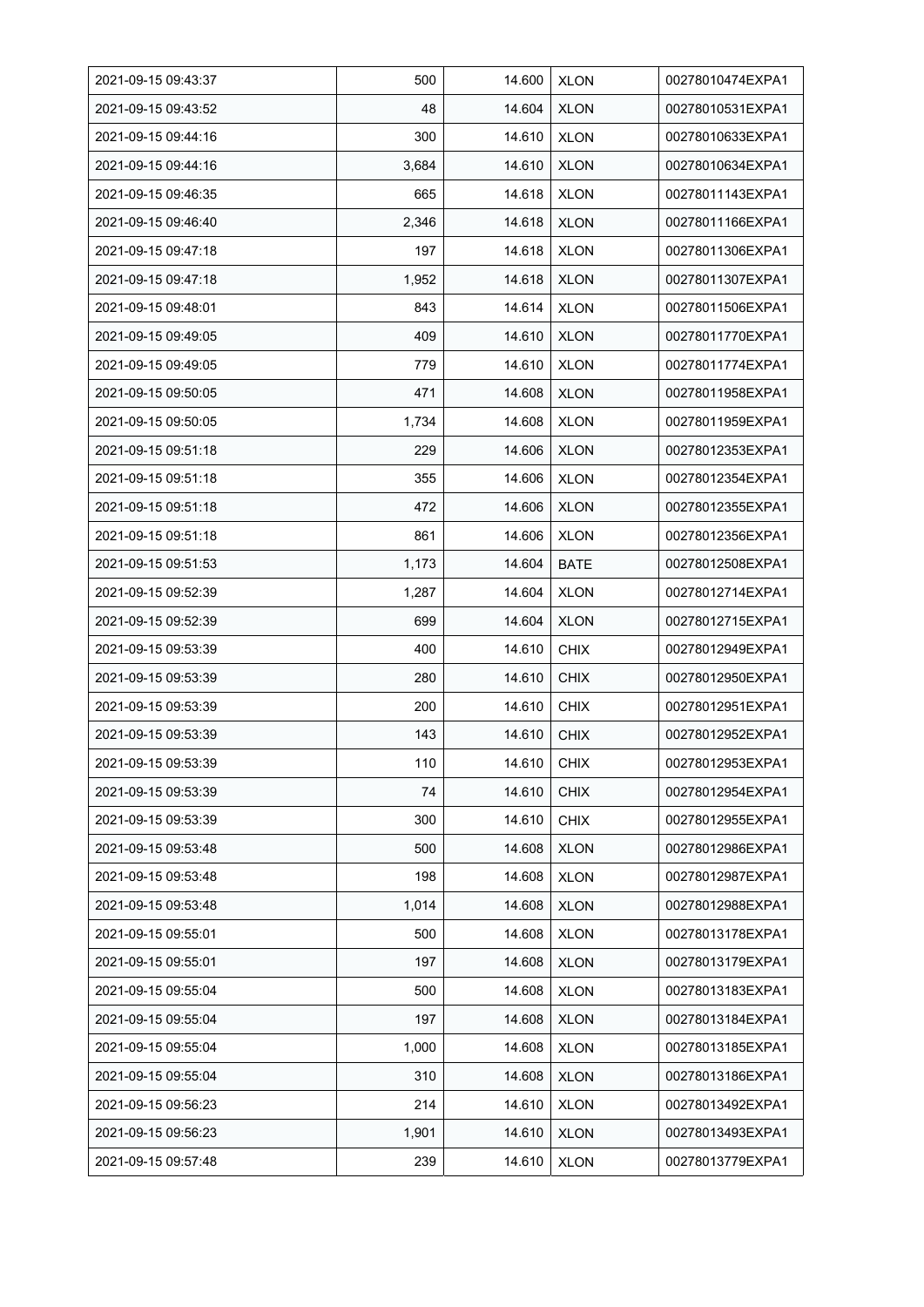| 2021-09-15 09:57:48 | 153   | 14.610 | <b>XLON</b> | 00278013780EXPA1 |
|---------------------|-------|--------|-------------|------------------|
| 2021-09-15 09:57:48 | 657   | 14.610 | <b>XLON</b> | 00278013781EXPA1 |
| 2021-09-15 09:57:48 | 794   | 14.610 | <b>XLON</b> | 00278013782EXPA1 |
| 2021-09-15 09:57:48 | 190   | 14.610 | <b>XLON</b> | 00278013783EXPA1 |
| 2021-09-15 09:58:23 | 76    | 14.610 | <b>XLON</b> | 00278013888EXPA1 |
| 2021-09-15 09:58:40 | 1,294 | 14.612 | <b>XLON</b> | 00278013954EXPA1 |
| 2021-09-15 10:00:01 | 1,465 | 14.618 | <b>XLON</b> | 00278014382EXPA1 |
| 2021-09-15 10:00:01 | 623   | 14.618 | <b>XLON</b> | 00278014383EXPA1 |
| 2021-09-15 10:00:01 | 220   | 14.618 | <b>XLON</b> | 00278014387EXPA1 |
| 2021-09-15 10:01:00 | 630   | 14.620 | <b>BATE</b> | 00278014640EXPA1 |
| 2021-09-15 10:01:00 | 698   | 14.622 | <b>CHIX</b> | 00278014639EXPA1 |
| 2021-09-15 10:01:00 | 318   | 14.622 | <b>CHIX</b> | 00278014641EXPA1 |
| 2021-09-15 10:01:00 | 1,012 | 14.622 | <b>XLON</b> | 00278014637EXPA1 |
| 2021-09-15 10:01:52 | 500   | 14.634 | <b>XLON</b> | 00278014909EXPA1 |
| 2021-09-15 10:01:52 | 125   | 14.634 | <b>XLON</b> | 00278014910EXPA1 |
| 2021-09-15 10:01:52 | 500   | 14.634 | <b>XLON</b> | 00278014911EXPA1 |
| 2021-09-15 10:01:52 | 500   | 14.634 | <b>XLON</b> | 00278014912EXPA1 |
| 2021-09-15 10:01:52 | 378   | 14.634 | <b>XLON</b> | 00278014913EXPA1 |
| 2021-09-15 10:03:04 | 224   | 14.632 | <b>XLON</b> | 00278015272EXPA1 |
| 2021-09-15 10:03:04 | 1,776 | 14.632 | XLON        | 00278015273EXPA1 |
| 2021-09-15 10:04:17 | 88    | 14.634 | <b>XLON</b> | 00278015597EXPA1 |
| 2021-09-15 10:04:23 | 260   | 14.634 | <b>XLON</b> | 00278015639EXPA1 |
| 2021-09-15 10:04:23 | 1,661 | 14.634 | <b>XLON</b> | 00278015640EXPA1 |
| 2021-09-15 10:05:20 | 500   | 14.634 | <b>XLON</b> | 00278015835EXPA1 |
| 2021-09-15 10:05:20 | 480   | 14.634 | <b>XLON</b> | 00278015836EXPA1 |
| 2021-09-15 10:05:20 | 500   | 14.634 | <b>XLON</b> | 00278015837EXPA1 |
| 2021-09-15 10:07:00 | 8     | 14.634 | <b>BATE</b> | 00278016288EXPA1 |
| 2021-09-15 10:07:00 | 63    | 14.634 | <b>BATE</b> | 00278016289EXPA1 |
| 2021-09-15 10:07:00 | 751   | 14.636 | <b>XLON</b> | 00278016290EXPA1 |
| 2021-09-15 10:07:00 | 1,044 | 14.636 | <b>XLON</b> | 00278016291EXPA1 |
| 2021-09-15 10:07:01 | 804   | 14.636 | <b>XLON</b> | 00278016293EXPA1 |
| 2021-09-15 10:07:01 | 234   | 14.636 | <b>XLON</b> | 00278016294EXPA1 |
| 2021-09-15 10:07:13 | 553   | 14.634 | <b>BATE</b> | 00278016347EXPA1 |
| 2021-09-15 10:07:52 | 299   | 14.630 | <b>CHIX</b> | 00278016525EXPA1 |
| 2021-09-15 10:07:52 | 566   | 14.630 | <b>CHIX</b> | 00278016526EXPA1 |
| 2021-09-15 10:07:52 | 749   | 14.632 | <b>XLON</b> | 00278016518EXPA1 |
| 2021-09-15 10:07:52 | 269   | 14.632 | <b>XLON</b> | 00278016519EXPA1 |
| 2021-09-15 10:09:00 | 1,537 | 14.636 | <b>XLON</b> | 00278016791EXPA1 |
| 2021-09-15 10:09:00 | 895   | 14.636 | <b>XLON</b> | 00278016792EXPA1 |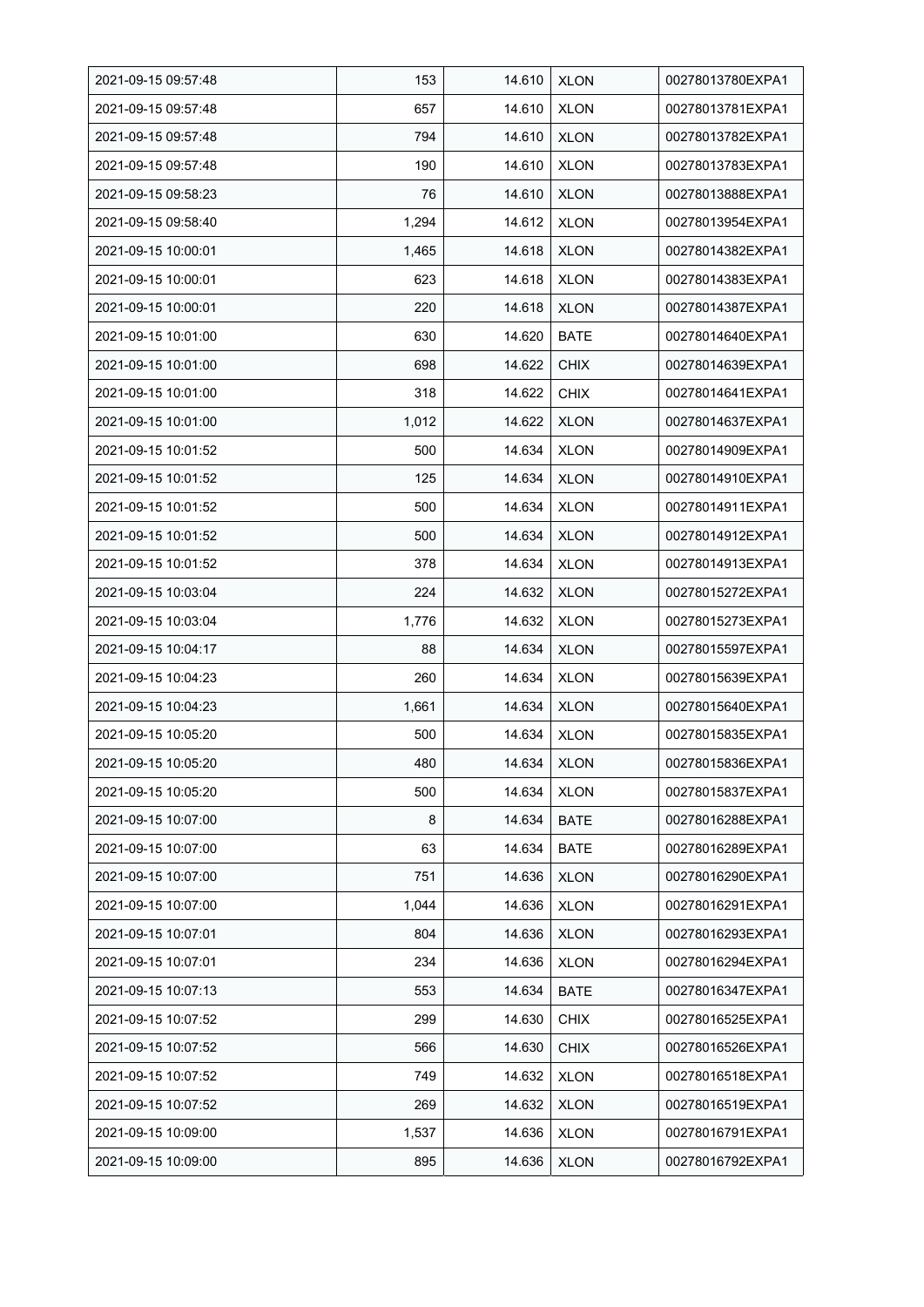| 2021-09-15 10:10:46 | 579   | 14.642 | <b>XLON</b> | 00278017089EXPA1 |
|---------------------|-------|--------|-------------|------------------|
| 2021-09-15 10:10:46 | 2,126 | 14.642 | <b>XLON</b> | 00278017090EXPA1 |
| 2021-09-15 10:12:03 | 500   | 14.642 | <b>XLON</b> | 00278017302EXPA1 |
| 2021-09-15 10:12:03 | 812   | 14.642 | <b>XLON</b> | 00278017316EXPA1 |
| 2021-09-15 10:12:03 | 668   | 14.642 | <b>XLON</b> | 00278017317EXPA1 |
| 2021-09-15 10:12:47 | 298   | 14.636 | <b>CHIX</b> | 00278017530EXPA1 |
| 2021-09-15 10:12:57 | 1,905 | 14.638 | <b>XLON</b> | 00278017581EXPA1 |
| 2021-09-15 10:14:27 | 500   | 14.654 | <b>XLON</b> | 00278017943EXPA1 |
| 2021-09-15 10:14:27 | 1,716 | 14.654 | <b>XLON</b> | 00278017944EXPA1 |
| 2021-09-15 10:16:09 | 391   | 14.660 | <b>XLON</b> | 00278018290EXPA1 |
| 2021-09-15 10:16:09 | 1,880 | 14.660 | <b>XLON</b> | 00278018291EXPA1 |
| 2021-09-15 10:17:49 | 259   | 14.668 | <b>BATE</b> | 00278018805EXPA1 |
| 2021-09-15 10:17:49 | 150   | 14.666 | <b>XLON</b> | 00278018804EXPA1 |
| 2021-09-15 10:17:49 | 150   | 14.666 | <b>XLON</b> | 00278018807EXPA1 |
| 2021-09-15 10:17:52 | 981   | 14.668 | <b>BATE</b> | 00278018825EXPA1 |
| 2021-09-15 10:17:57 | 500   | 14.666 | <b>XLON</b> | 00278018837EXPA1 |
| 2021-09-15 10:18:00 | 23    | 14.666 | <b>XLON</b> | 00278018843EXPA1 |
| 2021-09-15 10:18:00 | 452   | 14.668 | <b>XLON</b> | 00278018844EXPA1 |
| 2021-09-15 10:18:00 | 49    | 14.668 | <b>XLON</b> | 00278018845EXPA1 |
| 2021-09-15 10:18:08 | 229   | 14.666 | <b>XLON</b> | 00278018885EXPA1 |
| 2021-09-15 10:18:08 | 49    | 14.666 | <b>XLON</b> | 00278018886EXPA1 |
| 2021-09-15 10:18:09 | 503   | 14.666 | <b>CHIX</b> | 00278018887EXPA1 |
| 2021-09-15 10:18:09 | 825   | 14.666 | <b>CHIX</b> | 00278018888EXPA1 |
| 2021-09-15 10:18:09 | 128   | 14.666 | <b>CHIX</b> | 00278018889EXPA1 |
| 2021-09-15 10:18:09 | 27    | 14.666 | <b>CHIX</b> | 00278018890EXPA1 |
| 2021-09-15 10:18:11 | 500   | 14.666 | <b>XLON</b> | 00278018896EXPA1 |
| 2021-09-15 10:18:11 | 49    | 14.666 | <b>XLON</b> | 00278018897EXPA1 |
| 2021-09-15 10:18:11 | 1,151 | 14.666 | <b>XLON</b> | 00278018898EXPA1 |
| 2021-09-15 10:19:14 | 500   | 14.670 | <b>XLON</b> | 00278019155EXPA1 |
| 2021-09-15 10:19:14 | 49    | 14.670 | <b>XLON</b> | 00278019156EXPA1 |
| 2021-09-15 10:19:14 | 482   | 14.670 | <b>XLON</b> | 00278019157EXPA1 |
| 2021-09-15 10:19:14 | 500   | 14.670 | <b>XLON</b> | 00278019158EXPA1 |
| 2021-09-15 10:19:14 | 54    | 14.670 | <b>XLON</b> | 00278019159EXPA1 |
| 2021-09-15 10:19:14 | 125   | 14.670 | <b>XLON</b> | 00278019160EXPA1 |
| 2021-09-15 10:19:14 | 142   | 14.670 | <b>XLON</b> | 00278019161EXPA1 |
| 2021-09-15 10:21:01 | 623   | 14.666 | <b>XLON</b> | 00278019606EXPA1 |
| 2021-09-15 10:21:01 | 367   | 14.666 | <b>XLON</b> | 00278019607EXPA1 |
| 2021-09-15 10:21:01 | 902   | 14.666 | <b>XLON</b> | 00278019608EXPA1 |
| 2021-09-15 10:21:01 | 273   | 14.666 | <b>XLON</b> | 00278019609EXPA1 |
|                     |       |        |             |                  |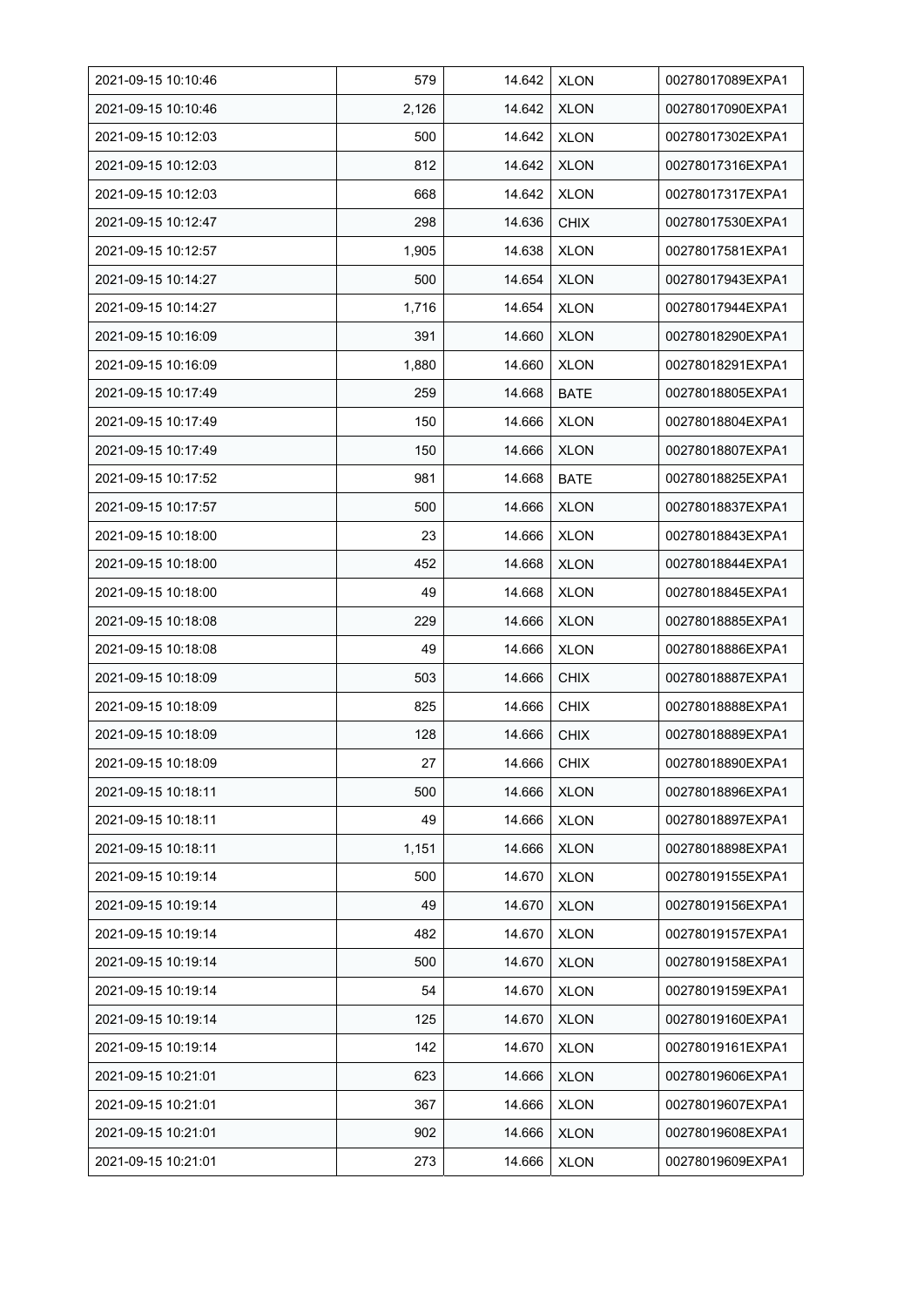| 2021-09-15 10:21:01 | 400   | 14.666 | <b>XLON</b> | 00278019610EXPA1 |
|---------------------|-------|--------|-------------|------------------|
| 2021-09-15 10:22:12 | 917   | 14.664 | <b>XLON</b> | 00278019982EXPA1 |
| 2021-09-15 10:22:49 | 338   | 14.662 | <b>XLON</b> | 00278020081EXPA1 |
| 2021-09-15 10:23:28 | 2,223 | 14.662 | <b>XLON</b> | 00278020266EXPA1 |
| 2021-09-15 10:23:28 | 131   | 14.662 | <b>XLON</b> | 00278020268EXPA1 |
| 2021-09-15 10:25:19 | 192   | 14.660 | <b>XLON</b> | 00278020749EXPA1 |
| 2021-09-15 10:25:19 | 198   | 14.660 | <b>XLON</b> | 00278020750EXPA1 |
| 2021-09-15 10:25:19 | 2,390 | 14.660 | <b>XLON</b> | 00278020751EXPA1 |
| 2021-09-15 10:25:19 | 33    | 14.660 | <b>XLON</b> | 00278020752EXPA1 |
| 2021-09-15 10:25:31 | 660   | 14.658 | <b>CHIX</b> | 00278020815EXPA1 |
| 2021-09-15 10:27:07 | 500   | 14.666 | <b>XLON</b> | 00278021145EXPA1 |
| 2021-09-15 10:27:07 | 74    | 14.666 | <b>XLON</b> | 00278021146EXPA1 |
| 2021-09-15 10:27:07 | 125   | 14.666 | <b>XLON</b> | 00278021147EXPA1 |
| 2021-09-15 10:27:07 | 49    | 14.666 | <b>XLON</b> | 00278021148EXPA1 |
| 2021-09-15 10:27:22 | 500   | 14.666 | <b>XLON</b> | 00278021199EXPA1 |
| 2021-09-15 10:27:22 | 125   | 14.666 | <b>XLON</b> | 00278021200EXPA1 |
| 2021-09-15 10:27:22 | 49    | 14.666 | <b>XLON</b> | 00278021201EXPA1 |
| 2021-09-15 10:27:28 | 154   | 14.666 | <b>XLON</b> | 00278021217EXPA1 |
| 2021-09-15 10:27:28 | 599   | 14.666 | <b>XLON</b> | 00278021219EXPA1 |
| 2021-09-15 10:27:28 | 26    | 14.666 | <b>XLON</b> | 00278021220EXPA1 |
| 2021-09-15 10:27:28 | 1,307 | 14.666 | <b>XLON</b> | 00278021221EXPA1 |
| 2021-09-15 10:28:42 | 50    | 14.664 | <b>XLON</b> | 00278021642EXPA1 |
| 2021-09-15 10:28:42 | 144   | 14.664 | <b>XLON</b> | 00278021643EXPA1 |
| 2021-09-15 10:28:42 | 156   | 14.664 | <b>XLON</b> | 00278021644EXPA1 |
| 2021-09-15 10:28:42 | 49    | 14.664 | <b>XLON</b> | 00278021645EXPA1 |
| 2021-09-15 10:28:45 | 71    | 14.664 | <b>XLON</b> | 00278021649EXPA1 |
| 2021-09-15 10:28:56 | 1,006 | 14.666 | <b>XLON</b> | 00278021693EXPA1 |
| 2021-09-15 10:29:19 | 797   | 14.666 | <b>XLON</b> | 00278021781EXPA1 |
| 2021-09-15 10:29:19 | 35    | 14.666 | <b>XLON</b> | 00278021782EXPA1 |
| 2021-09-15 10:30:09 | 712   | 14.664 | <b>BATE</b> | 00278021998EXPA1 |
| 2021-09-15 10:30:09 | 527   | 14.664 | <b>BATE</b> | 00278022000EXPA1 |
| 2021-09-15 10:30:54 | 3,219 | 14.672 | <b>XLON</b> | 00278022174EXPA1 |
| 2021-09-15 10:32:04 | 464   | 14.682 | <b>CHIX</b> | 00278022603EXPA1 |
| 2021-09-15 10:32:04 | 190   | 14.682 | <b>CHIX</b> | 00278022605EXPA1 |
| 2021-09-15 10:32:04 | 438   | 14.682 | <b>CHIX</b> | 00278022607EXPA1 |
| 2021-09-15 10:32:04 | 741   | 14.682 | <b>XLON</b> | 00278022604EXPA1 |
| 2021-09-15 10:32:04 | 1,261 | 14.682 | <b>XLON</b> | 00278022606EXPA1 |
| 2021-09-15 10:34:27 | 250   | 14.676 | <b>XLON</b> | 00278023155EXPA1 |
| 2021-09-15 10:34:27 | 125   | 14.676 | <b>XLON</b> | 00278023156EXPA1 |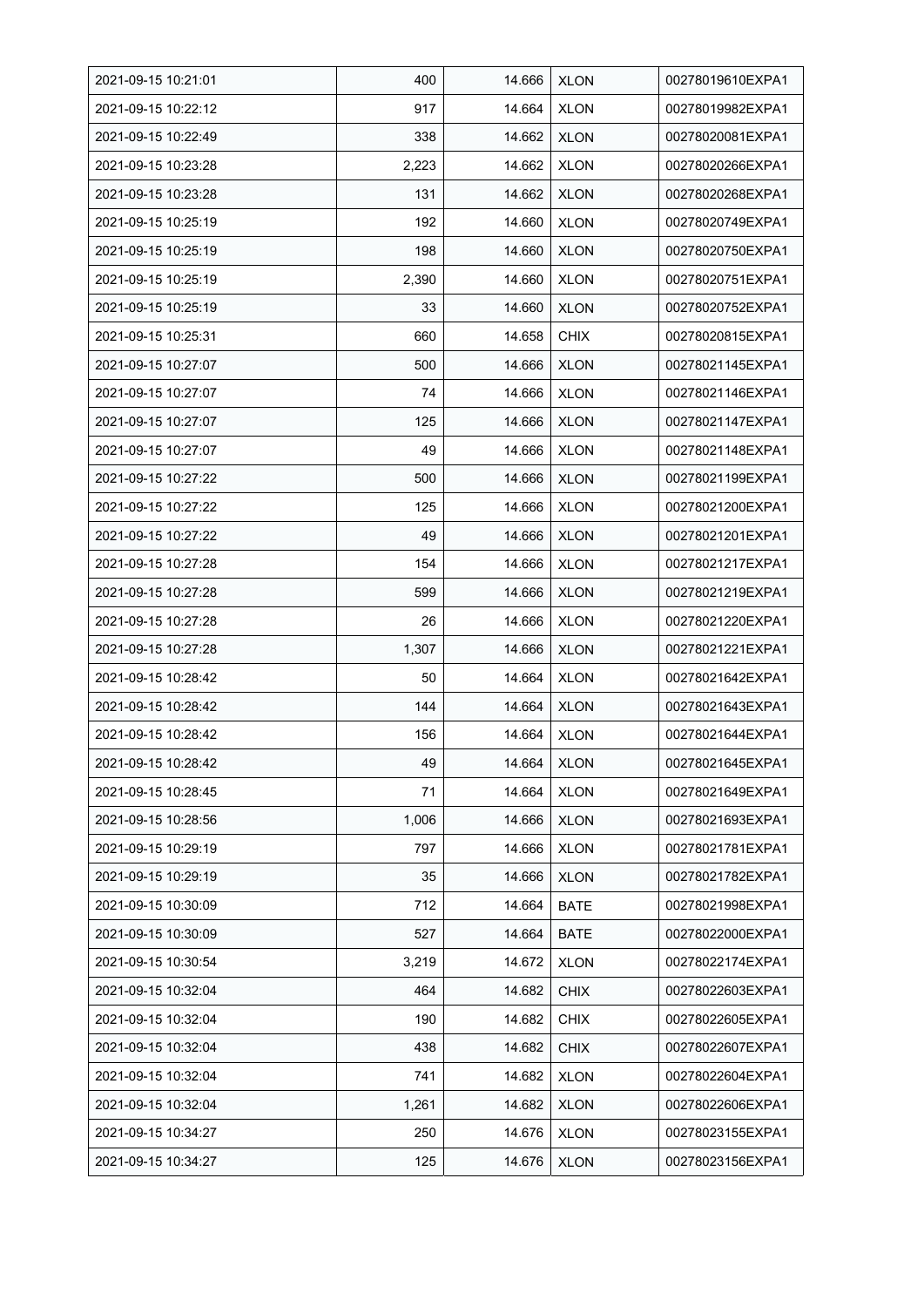| 2021-09-15 10:34:27 | 3,000 | 14.676 | <b>XLON</b> | 00278023157EXPA1 |
|---------------------|-------|--------|-------------|------------------|
| 2021-09-15 10:34:27 | 135   | 14.676 | <b>XLON</b> | 00278023158EXPA1 |
| 2021-09-15 10:35:02 | 972   | 14.672 | <b>XLON</b> | 00278023358EXPA1 |
| 2021-09-15 10:35:26 | 716   | 14.670 | <b>XLON</b> | 00278023469EXPA1 |
| 2021-09-15 10:35:56 | 1,085 | 14.668 | <b>XLON</b> | 00278023628EXPA1 |
| 2021-09-15 10:35:57 | 638   | 14.666 | <b>CHIX</b> | 00278023638EXPA1 |
| 2021-09-15 10:35:57 | 33    | 14.666 | <b>CHIX</b> | 00278023639EXPA1 |
| 2021-09-15 10:36:45 | 1,209 | 14.660 | <b>XLON</b> | 00278024039EXPA1 |
| 2021-09-15 10:37:25 | 257   | 14.660 | <b>XLON</b> | 00278024280EXPA1 |
| 2021-09-15 10:37:25 | 133   | 14.660 | <b>XLON</b> | 00278024281EXPA1 |
| 2021-09-15 10:37:25 | 703   | 14.660 | <b>XLON</b> | 00278024282EXPA1 |
| 2021-09-15 10:38:34 | 500   | 14.656 | <b>XLON</b> | 00278024638EXPA1 |
| 2021-09-15 10:38:40 | 140   | 14.656 | <b>XLON</b> | 00278024647EXPA1 |
| 2021-09-15 10:38:40 | 508   | 14.656 | <b>XLON</b> | 00278024648EXPA1 |
| 2021-09-15 10:39:15 | 1,935 | 14.662 | <b>XLON</b> | 00278024744EXPA1 |
| 2021-09-15 10:39:26 | 62    | 14.662 | <b>XLON</b> | 00278024780EXPA1 |
| 2021-09-15 10:41:41 | 500   | 14.670 | <b>XLON</b> | 00278025255EXPA1 |
| 2021-09-15 10:41:41 | 600   | 14.670 | <b>XLON</b> | 00278025256EXPA1 |
| 2021-09-15 10:41:41 | 365   | 14.670 | <b>XLON</b> | 00278025257EXPA1 |
| 2021-09-15 10:41:48 | 2,312 | 14.670 | <b>XLON</b> | 00278025299EXPA1 |
| 2021-09-15 10:41:48 | 146   | 14.670 | <b>XLON</b> | 00278025300EXPA1 |
| 2021-09-15 10:41:48 | 5     | 14.670 | <b>XLON</b> | 00278025301EXPA1 |
| 2021-09-15 10:43:00 | 50    | 14.662 | <b>XLON</b> | 00278025691EXPA1 |
| 2021-09-15 10:44:58 | 3,559 | 14.670 | <b>XLON</b> | 00278026050EXPA1 |
| 2021-09-15 10:44:58 | 411   | 14.670 | <b>XLON</b> | 00278026051EXPA1 |
| 2021-09-15 10:45:47 | 2,116 | 14.678 | <b>XLON</b> | 00278026258EXPA1 |
| 2021-09-15 10:46:00 | 1,381 | 14.676 | BATE        | 00278026319EXPA1 |
| 2021-09-15 10:46:00 | 130   | 14.676 | BATE        | 00278026320EXPA1 |
| 2021-09-15 10:46:00 | 25    | 14.676 | <b>BATE</b> | 00278026321EXPA1 |
| 2021-09-15 10:46:00 | 322   | 14.676 | <b>CHIX</b> | 00278026322EXPA1 |
| 2021-09-15 10:46:00 | 817   | 14.676 | <b>CHIX</b> | 00278026323EXPA1 |
| 2021-09-15 10:46:00 | 380   | 14.676 | <b>CHIX</b> | 00278026324EXPA1 |
| 2021-09-15 10:47:09 | 500   | 14.678 | <b>XLON</b> | 00278026682EXPA1 |
| 2021-09-15 10:47:09 | 125   | 14.678 | <b>XLON</b> | 00278026683EXPA1 |
| 2021-09-15 10:47:09 | 814   | 14.678 | <b>XLON</b> | 00278026684EXPA1 |
| 2021-09-15 10:47:21 | 394   | 14.672 | <b>XLON</b> | 00278026768EXPA1 |
| 2021-09-15 10:47:21 | 100   | 14.672 | <b>XLON</b> | 00278026769EXPA1 |
| 2021-09-15 10:47:49 | 516   | 14.664 | <b>XLON</b> | 00278026880EXPA1 |
| 2021-09-15 10:50:22 | 814   | 14.676 | <b>XLON</b> | 00278027515EXPA1 |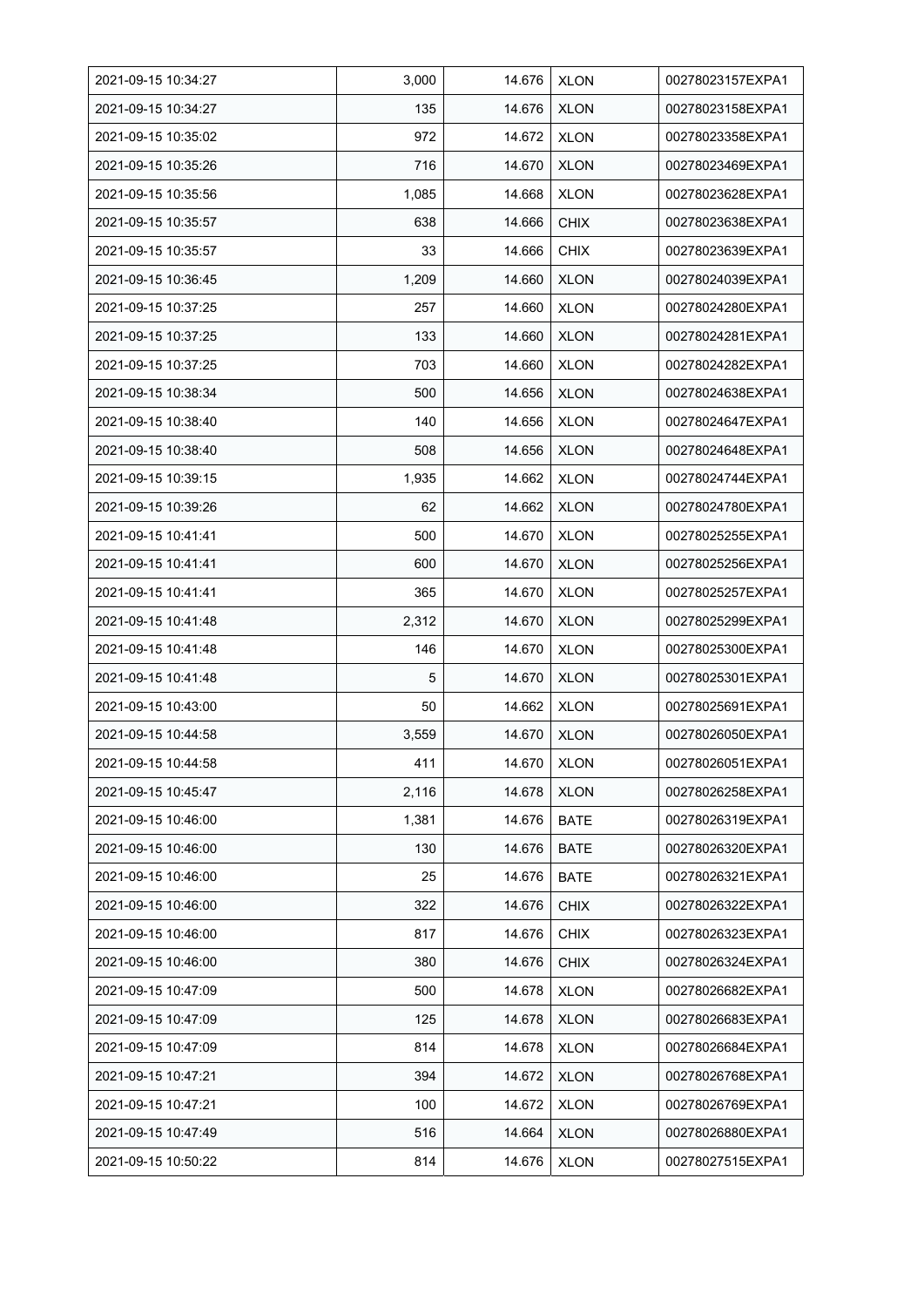| 2021-09-15 10:50:22 | 229   | 14.676 | <b>XLON</b> | 00278027516EXPA1 |
|---------------------|-------|--------|-------------|------------------|
| 2021-09-15 10:50:22 | 2,638 | 14.676 | <b>XLON</b> | 00278027517EXPA1 |
| 2021-09-15 10:51:15 | 500   | 14.670 | <b>XLON</b> | 00278027794EXPA1 |
| 2021-09-15 10:51:15 | 1,438 | 14.670 | <b>XLON</b> | 00278027795EXPA1 |
| 2021-09-15 10:52:52 | 57    | 14.680 | <b>XLON</b> | 00278028173EXPA1 |
| 2021-09-15 10:52:52 | 1,413 | 14.680 | <b>XLON</b> | 00278028174EXPA1 |
| 2021-09-15 10:52:52 | 595   | 14.680 | <b>XLON</b> | 00278028175EXPA1 |
| 2021-09-15 10:52:52 | 237   | 14.680 | <b>XLON</b> | 00278028177EXPA1 |
| 2021-09-15 10:54:02 | 1,829 | 14.684 | <b>XLON</b> | 00278028726EXPA1 |
| 2021-09-15 10:54:04 | 366   | 14.684 | <b>CHIX</b> | 00278028756EXPA1 |
| 2021-09-15 10:54:04 | 575   | 14.684 | <b>CHIX</b> | 00278028757EXPA1 |
| 2021-09-15 10:56:21 | 3     | 14.688 | <b>XLON</b> | 00278029330EXPA1 |
| 2021-09-15 10:56:21 | 125   | 14.688 | <b>XLON</b> | 00278029331EXPA1 |
| 2021-09-15 10:56:21 | 1,300 | 14.688 | <b>XLON</b> | 00278029332EXPA1 |
| 2021-09-15 10:56:36 | 260   | 14.690 | <b>XLON</b> | 00278029368EXPA1 |
| 2021-09-15 10:56:36 | 253   | 14.690 | <b>XLON</b> | 00278029369EXPA1 |
| 2021-09-15 10:56:36 | 285   | 14.690 | <b>XLON</b> | 00278029370EXPA1 |
| 2021-09-15 10:56:36 | 1,251 | 14.690 | <b>XLON</b> | 00278029371EXPA1 |
| 2021-09-15 10:58:04 | 147   | 14.690 | <b>XLON</b> | 00278029638EXPA1 |
| 2021-09-15 10:58:04 | 67    | 14.690 | <b>XLON</b> | 00278029639EXPA1 |
| 2021-09-15 10:58:04 | 566   | 14.690 | <b>XLON</b> | 00278029640EXPA1 |
| 2021-09-15 10:58:04 | 169   | 14.690 | <b>XLON</b> | 00278029641EXPA1 |
| 2021-09-15 10:58:04 | 1,318 | 14.690 | <b>XLON</b> | 00278029642EXPA1 |
| 2021-09-15 10:58:04 | 116   | 14.690 | <b>XLON</b> | 00278029643EXPA1 |
| 2021-09-15 10:59:16 | 87    | 14.692 | <b>XLON</b> | 00278029914EXPA1 |
| 2021-09-15 10:59:16 | 500   | 14.692 | <b>XLON</b> | 00278029915EXPA1 |
| 2021-09-15 10:59:16 | 1,272 | 14.692 | <b>XLON</b> | 00278029916EXPA1 |
| 2021-09-15 10:59:55 | 1,231 | 14.698 | <b>BATE</b> | 00278030004EXPA1 |
| 2021-09-15 11:00:13 | 198   | 14.698 | <b>XLON</b> | 00278030071EXPA1 |
| 2021-09-15 11:00:13 | 1,071 | 14.698 | <b>XLON</b> | 00278030072EXPA1 |
| 2021-09-15 11:00:49 | 1,066 | 14.698 | <b>XLON</b> | 00278030182EXPA1 |
| 2021-09-15 11:01:35 | 855   | 14.696 | <b>CHIX</b> | 00278030384EXPA1 |
| 2021-09-15 11:02:03 | 500   | 14.700 | <b>XLON</b> | 00278030478EXPA1 |
| 2021-09-15 11:02:03 | 1,789 | 14.700 | <b>XLON</b> | 00278030479EXPA1 |
| 2021-09-15 11:03:32 | 1,313 | 14.706 | <b>XLON</b> | 00278030878EXPA1 |
| 2021-09-15 11:03:32 | 650   | 14.706 | <b>XLON</b> | 00278030879EXPA1 |
| 2021-09-15 11:03:32 | 125   | 14.706 | <b>XLON</b> | 00278030880EXPA1 |
| 2021-09-15 11:03:32 | 189   | 14.706 | <b>XLON</b> | 00278030881EXPA1 |
| 2021-09-15 11:04:20 | 951   | 14.702 | <b>XLON</b> | 00278031124EXPA1 |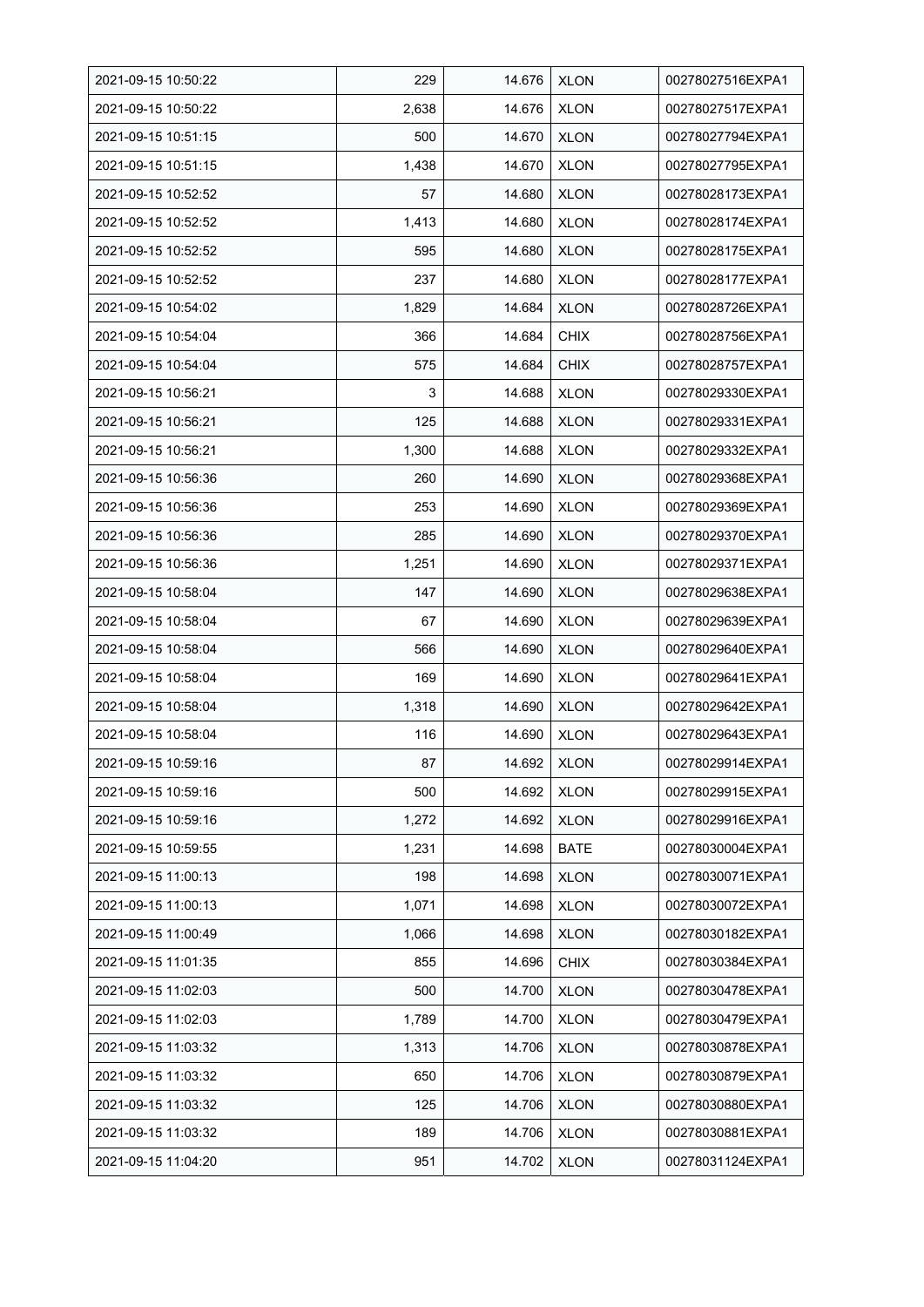| 2021-09-15 11:05:28 | 1,769 | 14.710 | <b>XLON</b> | 00278031477EXPA1 |
|---------------------|-------|--------|-------------|------------------|
| 2021-09-15 11:06:46 | 129   | 14.714 | <b>XLON</b> | 00278031771EXPA1 |
| 2021-09-15 11:06:46 | 1,795 | 14.714 | <b>XLON</b> | 00278031772EXPA1 |
| 2021-09-15 11:07:23 | 568   | 14.702 | <b>BATE</b> | 00278031902EXPA1 |
| 2021-09-15 11:07:23 | 1,004 | 14.704 | <b>XLON</b> | 00278031903EXPA1 |
| 2021-09-15 11:07:26 | 339   | 14.704 | <b>CHIX</b> | 00278031909EXPA1 |
| 2021-09-15 11:08:50 | 2,081 | 14.704 | <b>XLON</b> | 00278032161EXPA1 |
| 2021-09-15 11:10:12 | 308   | 14.706 | <b>XLON</b> | 00278032434EXPA1 |
| 2021-09-15 11:10:12 | 1,324 | 14.706 | <b>XLON</b> | 00278032435EXPA1 |
| 2021-09-15 11:10:12 | 105   | 14.706 | <b>XLON</b> | 00278032436EXPA1 |
| 2021-09-15 11:10:26 | 503   | 14.698 | <b>CHIX</b> | 00278032522EXPA1 |
| 2021-09-15 11:10:26 | 121   | 14.698 | <b>CHIX</b> | 00278032524EXPA1 |
| 2021-09-15 11:11:18 | 500   | 14.692 | <b>XLON</b> | 00278032727EXPA1 |
| 2021-09-15 11:11:18 | 125   | 14.692 | <b>XLON</b> | 00278032728EXPA1 |
| 2021-09-15 11:11:18 | 160   | 14.692 | <b>XLON</b> | 00278032729EXPA1 |
| 2021-09-15 11:11:18 | 195   | 14.692 | <b>XLON</b> | 00278032730EXPA1 |
| 2021-09-15 11:11:18 | 575   | 14.692 | <b>XLON</b> | 00278032731EXPA1 |
| 2021-09-15 11:12:30 | 500   | 14.692 | <b>XLON</b> | 00278033152EXPA1 |
| 2021-09-15 11:12:30 | 171   | 14.692 | <b>XLON</b> | 00278033153EXPA1 |
| 2021-09-15 11:12:30 | 800   | 14.692 | <b>XLON</b> | 00278033154EXPA1 |
| 2021-09-15 11:12:30 | 392   | 14.692 | <b>XLON</b> | 00278033155EXPA1 |
| 2021-09-15 11:13:20 | 503   | 14.686 | <b>CHIX</b> | 00278033365EXPA1 |
| 2021-09-15 11:13:20 | 33    | 14.686 | <b>CHIX</b> | 00278033367EXPA1 |
| 2021-09-15 11:13:20 | 153   | 14.686 | <b>CHIX</b> | 00278033368EXPA1 |
| 2021-09-15 11:13:20 | 863   | 14.688 | <b>XLON</b> | 00278033364EXPA1 |
| 2021-09-15 11:14:26 | 114   | 14.692 | <b>XLON</b> | 00278033698EXPA1 |
| 2021-09-15 11:15:05 | 2,078 | 14.692 | <b>XLON</b> | 00278033863EXPA1 |
| 2021-09-15 11:15:47 | 145   | 14.692 | <b>XLON</b> | 00278034042EXPA1 |
| 2021-09-15 11:15:49 | 684   | 14.694 | <b>XLON</b> | 00278034061EXPA1 |
| 2021-09-15 11:15:49 | 1,191 | 14.694 | <b>XLON</b> | 00278034062EXPA1 |
| 2021-09-15 11:16:57 | 36    | 14.684 | <b>BATE</b> | 00278034317EXPA1 |
| 2021-09-15 11:17:02 | 500   | 14.688 | <b>XLON</b> | 00278034342EXPA1 |
| 2021-09-15 11:17:33 | 431   | 14.684 | <b>XLON</b> | 00278034507EXPA1 |
| 2021-09-15 11:17:33 | 125   | 14.684 | <b>XLON</b> | 00278034508EXPA1 |
| 2021-09-15 11:18:02 | 43    | 14.686 | BATE        | 00278034587EXPA1 |
| 2021-09-15 11:18:02 | 56    | 14.686 | <b>BATE</b> | 00278034588EXPA1 |
| 2021-09-15 11:18:02 | 733   | 14.686 | <b>BATE</b> | 00278034589EXPA1 |
| 2021-09-15 11:18:02 | 309   | 14.690 | <b>XLON</b> | 00278034580EXPA1 |
| 2021-09-15 11:18:02 | 370   | 14.690 | <b>XLON</b> | 00278034581EXPA1 |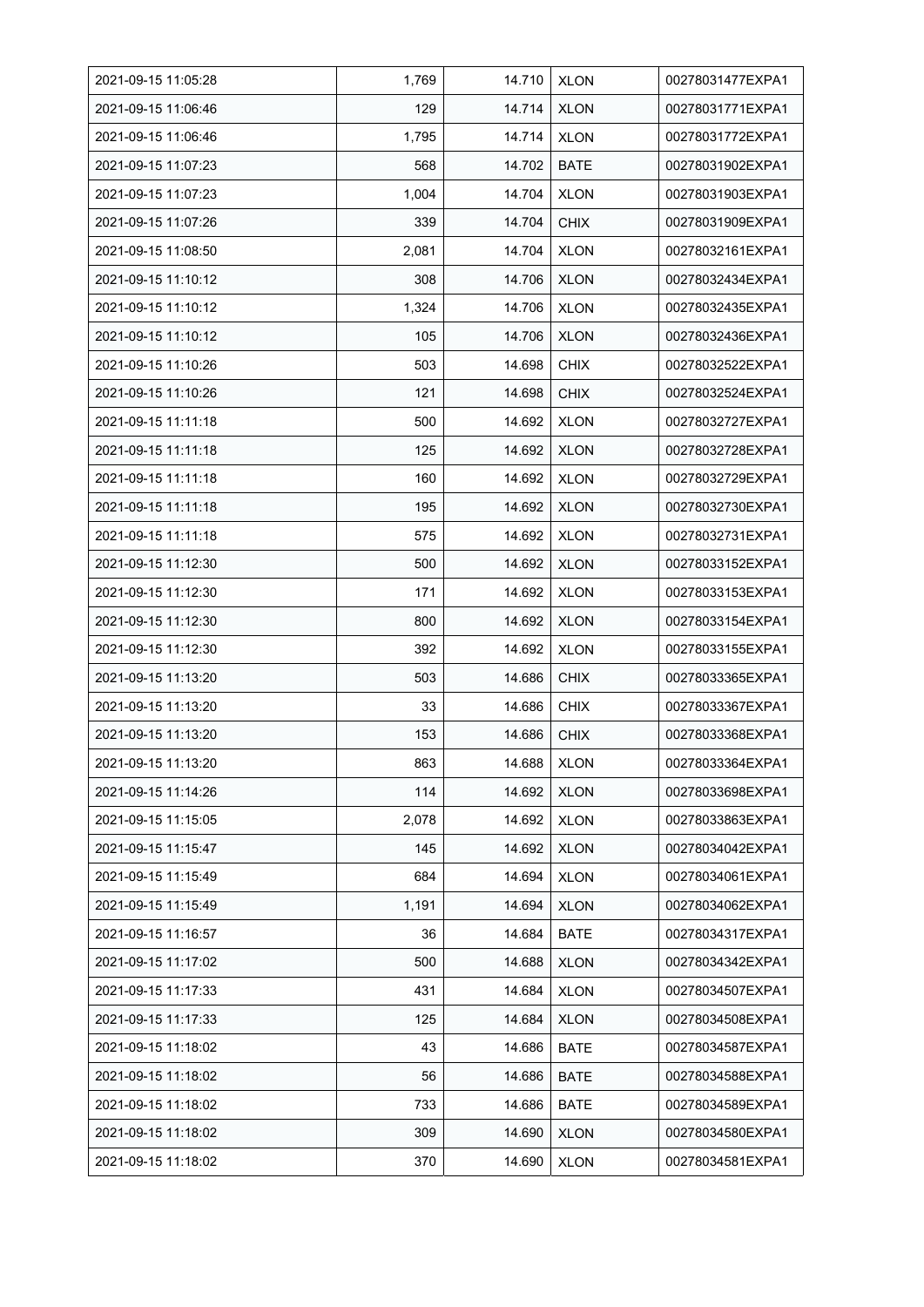| 2021-09-15 11:18:02 | 1,224 | 14.690 | <b>XLON</b> | 00278034583EXPA1 |
|---------------------|-------|--------|-------------|------------------|
| 2021-09-15 11:18:25 | 60    | 14.684 | <b>CHIX</b> | 00278034660EXPA1 |
| 2021-09-15 11:18:25 | 550   | 14.684 | <b>CHIX</b> | 00278034661EXPA1 |
| 2021-09-15 11:19:10 | 1,873 | 14.686 | <b>XLON</b> | 00278034787EXPA1 |
| 2021-09-15 11:20:33 | 500   | 14.680 | <b>XLON</b> | 00278035179EXPA1 |
| 2021-09-15 11:20:33 | 500   | 14.680 | <b>XLON</b> | 00278035180EXPA1 |
| 2021-09-15 11:21:37 | 656   | 14.680 | <b>CHIX</b> | 00278035451EXPA1 |
| 2021-09-15 11:21:37 | 2,145 | 14.682 | <b>XLON</b> | 00278035450EXPA1 |
| 2021-09-15 11:23:02 | 215   | 14.690 | <b>XLON</b> | 00278035684EXPA1 |
| 2021-09-15 11:23:02 | 2,009 | 14.690 | <b>XLON</b> | 00278035685EXPA1 |
| 2021-09-15 11:24:26 | 500   | 14.692 | <b>XLON</b> | 00278036040EXPA1 |
| 2021-09-15 11:24:26 | 1,294 | 14.692 | <b>XLON</b> | 00278036041EXPA1 |
| 2021-09-15 11:25:58 | 1,923 | 14.702 | <b>XLON</b> | 00278036484EXPA1 |
| 2021-09-15 11:27:00 | 11    | 14.696 | <b>BATE</b> | 00278036724EXPA1 |
| 2021-09-15 11:27:00 | 56    | 14.696 | <b>BATE</b> | 00278036725EXPA1 |
| 2021-09-15 11:27:00 | 192   | 14.696 | <b>BATE</b> | 00278036726EXPA1 |
| 2021-09-15 11:27:00 | 884   | 14.696 | <b>XLON</b> | 00278036723EXPA1 |
| 2021-09-15 11:27:43 | 235   | 14.698 | <b>XLON</b> | 00278036843EXPA1 |
| 2021-09-15 11:27:43 | 145   | 14.698 | <b>XLON</b> | 00278036844EXPA1 |
| 2021-09-15 11:28:11 | 465   | 14.698 | <b>CHIX</b> | 00278036972EXPA1 |
| 2021-09-15 11:28:11 | 266   | 14.698 | <b>CHIX</b> | 00278036973EXPA1 |
| 2021-09-15 11:28:11 | 94    | 14.698 | <b>CHIX</b> | 00278036974EXPA1 |
| 2021-09-15 11:28:11 | 942   | 14.698 | <b>XLON</b> | 00278036975EXPA1 |
| 2021-09-15 11:28:11 | 1,125 | 14.698 | <b>XLON</b> | 00278036976EXPA1 |
| 2021-09-15 11:28:16 | 570   | 14.696 | <b>BATE</b> | 00278037000EXPA1 |
| 2021-09-15 11:31:04 | 300   | 14.700 | <b>XLON</b> | 00278037823EXPA1 |
| 2021-09-15 11:31:04 | 1,564 | 14.700 | <b>XLON</b> | 00278037824EXPA1 |
| 2021-09-15 11:31:04 | 300   | 14.700 | <b>XLON</b> | 00278037825EXPA1 |
| 2021-09-15 11:31:04 | 116   | 14.700 | <b>XLON</b> | 00278037826EXPA1 |
| 2021-09-15 11:31:04 | 1,603 | 14.700 | <b>XLON</b> | 00278037827EXPA1 |
| 2021-09-15 11:31:28 | 192   | 14.696 | <b>BATE</b> | 00278037893EXPA1 |
| 2021-09-15 11:33:26 | 149   | 14.696 | <b>XLON</b> | 00278038427EXPA1 |
| 2021-09-15 11:33:26 | 1,354 | 14.696 | <b>XLON</b> | 00278038428EXPA1 |
| 2021-09-15 11:33:26 | 248   | 14.696 | <b>XLON</b> | 00278038429EXPA1 |
| 2021-09-15 11:33:26 | 930   | 14.696 | <b>XLON</b> | 00278038430EXPA1 |
| 2021-09-15 11:34:04 | 846   | 14.692 | <b>XLON</b> | 00278038519EXPA1 |
| 2021-09-15 11:34:55 | 125   | 14.688 | <b>XLON</b> | 00278038744EXPA1 |
| 2021-09-15 11:34:55 | 1,880 | 14.688 | <b>XLON</b> | 00278038745EXPA1 |
| 2021-09-15 11:36:09 | 425   | 14.682 | <b>XLON</b> | 00278039056EXPA1 |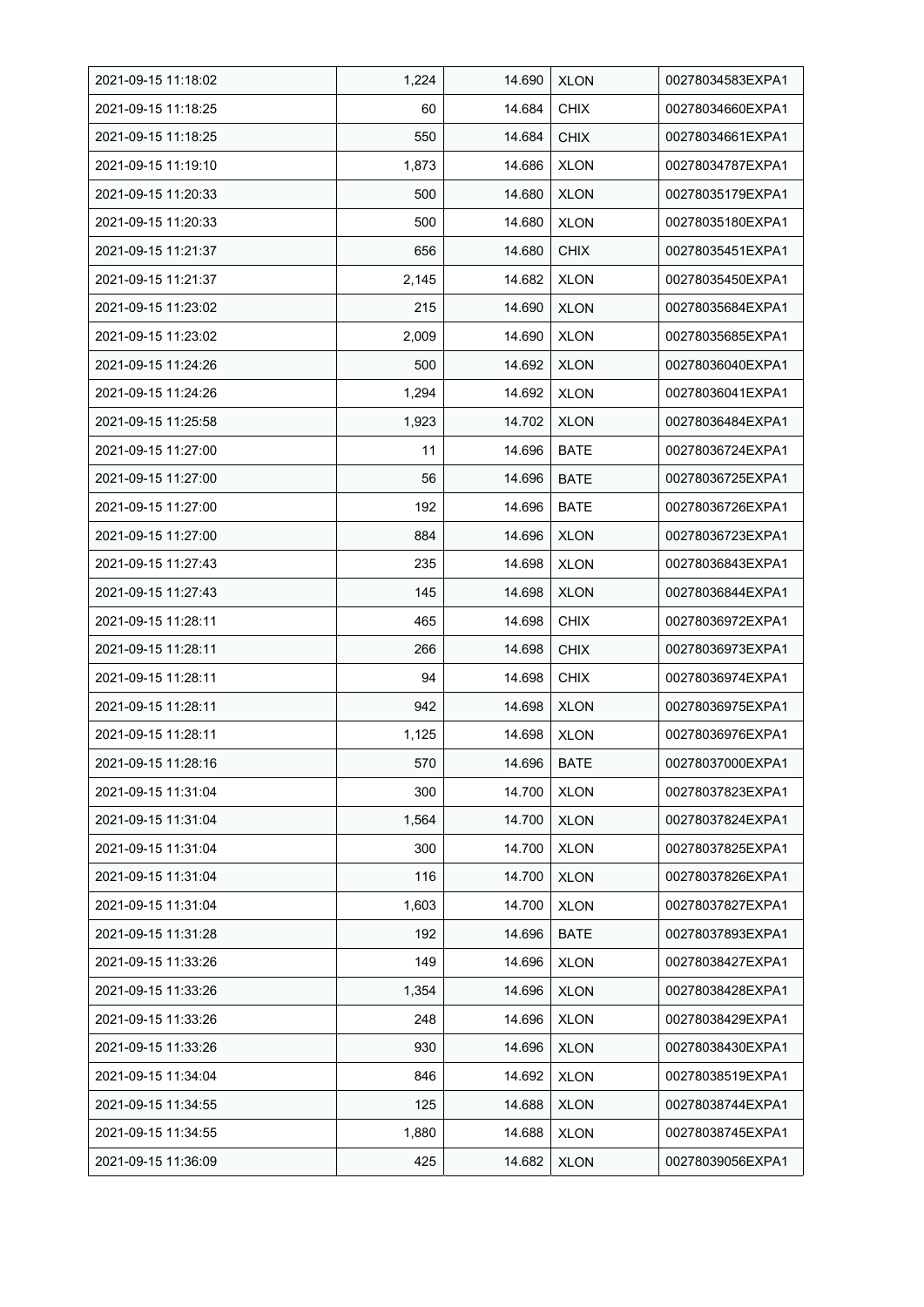| 2021-09-15 11:36:09 | 652   | 14.682 | <b>XLON</b> | 00278039057EXPA1 |
|---------------------|-------|--------|-------------|------------------|
| 2021-09-15 11:36:37 | 614   | 14.680 | <b>CHIX</b> | 00278039168EXPA1 |
| 2021-09-15 11:36:37 | 421   | 14.680 | <b>XLON</b> | 00278039169EXPA1 |
| 2021-09-15 11:36:37 | 398   | 14.680 | <b>XLON</b> | 00278039171EXPA1 |
| 2021-09-15 11:36:37 | 157   | 14.680 | <b>XLON</b> | 00278039172EXPA1 |
| 2021-09-15 11:36:42 | 517   | 14.674 | <b>BATE</b> | 00278039181EXPA1 |
| 2021-09-15 11:38:03 | 1,683 | 14.682 | <b>XLON</b> | 00278039464EXPA1 |
| 2021-09-15 11:38:03 | 300   | 14.682 | <b>XLON</b> | 00278039465EXPA1 |
| 2021-09-15 11:38:54 | 131   | 14.686 | <b>XLON</b> | 00278039657EXPA1 |
| 2021-09-15 11:38:54 | 706   | 14.686 | <b>XLON</b> | 00278039658EXPA1 |
| 2021-09-15 11:38:54 | 131   | 14.686 | <b>XLON</b> | 00278039659EXPA1 |
| 2021-09-15 11:40:17 | 1,489 | 14.682 | <b>XLON</b> | 00278039969EXPA1 |
| 2021-09-15 11:40:17 | 100   | 14.682 | <b>XLON</b> | 00278039970EXPA1 |
| 2021-09-15 11:40:17 | 80    | 14.682 | <b>XLON</b> | 00278039971EXPA1 |
| 2021-09-15 11:41:10 | 670   | 14.680 | <b>CHIX</b> | 00278040211EXPA1 |
| 2021-09-15 11:41:10 | 952   | 14.680 | <b>XLON</b> | 00278040210EXPA1 |
| 2021-09-15 11:43:37 | 80    | 14.690 | <b>XLON</b> | 00278040701EXPA1 |
| 2021-09-15 11:43:37 | 17    | 14.690 | <b>XLON</b> | 00278040702EXPA1 |
| 2021-09-15 11:43:50 | 1,210 | 14.690 | <b>XLON</b> | 00278040742EXPA1 |
| 2021-09-15 11:43:50 | 2,377 | 14.690 | <b>XLON</b> | 00278040743EXPA1 |
| 2021-09-15 11:43:55 | 626   | 14.682 | <b>CHIX</b> | 00278040763EXPA1 |
| 2021-09-15 11:46:14 | 540   | 14.682 | <b>BATE</b> | 00278041277EXPA1 |
| 2021-09-15 11:46:14 | 1,019 | 14.686 | <b>XLON</b> | 00278041270EXPA1 |
| 2021-09-15 11:46:14 | 1,789 | 14.686 | <b>XLON</b> | 00278041271EXPA1 |
| 2021-09-15 11:46:14 | 125   | 14.686 | <b>XLON</b> | 00278041273EXPA1 |
| 2021-09-15 11:46:14 | 216   | 14.686 | <b>XLON</b> | 00278041275EXPA1 |
| 2021-09-15 11:48:28 | 171   | 14.688 | <b>XLON</b> | 00278041726EXPA1 |
| 2021-09-15 11:48:28 | 139   | 14.688 | <b>XLON</b> | 00278041727EXPA1 |
| 2021-09-15 11:48:28 | 1.649 | 14.688 | <b>XLON</b> | 00278041728EXPA1 |
| 2021-09-15 11:48:28 | 500   | 14.688 | <b>XLON</b> | 00278041729EXPA1 |
| 2021-09-15 11:48:28 | 441   | 14.688 | <b>XLON</b> | 00278041730EXPA1 |
| 2021-09-15 11:49:49 | 1,026 | 14.682 | <b>XLON</b> | 00278042135EXPA1 |
| 2021-09-15 11:49:49 | 998   | 14.682 | <b>XLON</b> | 00278042136EXPA1 |
| 2021-09-15 11:52:01 | 12    | 14.684 | <b>BATE</b> | 00278042610EXPA1 |
| 2021-09-15 11:52:01 | 59    | 14.684 | <b>BATE</b> | 00278042612EXPA1 |
| 2021-09-15 11:52:01 | 501   | 14.684 | <b>BATE</b> | 00278042616EXPA1 |
| 2021-09-15 11:52:01 | 608   | 14.684 | <b>CHIX</b> | 00278042614EXPA1 |
| 2021-09-15 11:52:01 | 208   | 14.684 | <b>XLON</b> | 00278042611EXPA1 |
| 2021-09-15 11:52:01 | 149   | 14.684 | <b>XLON</b> | 00278042619EXPA1 |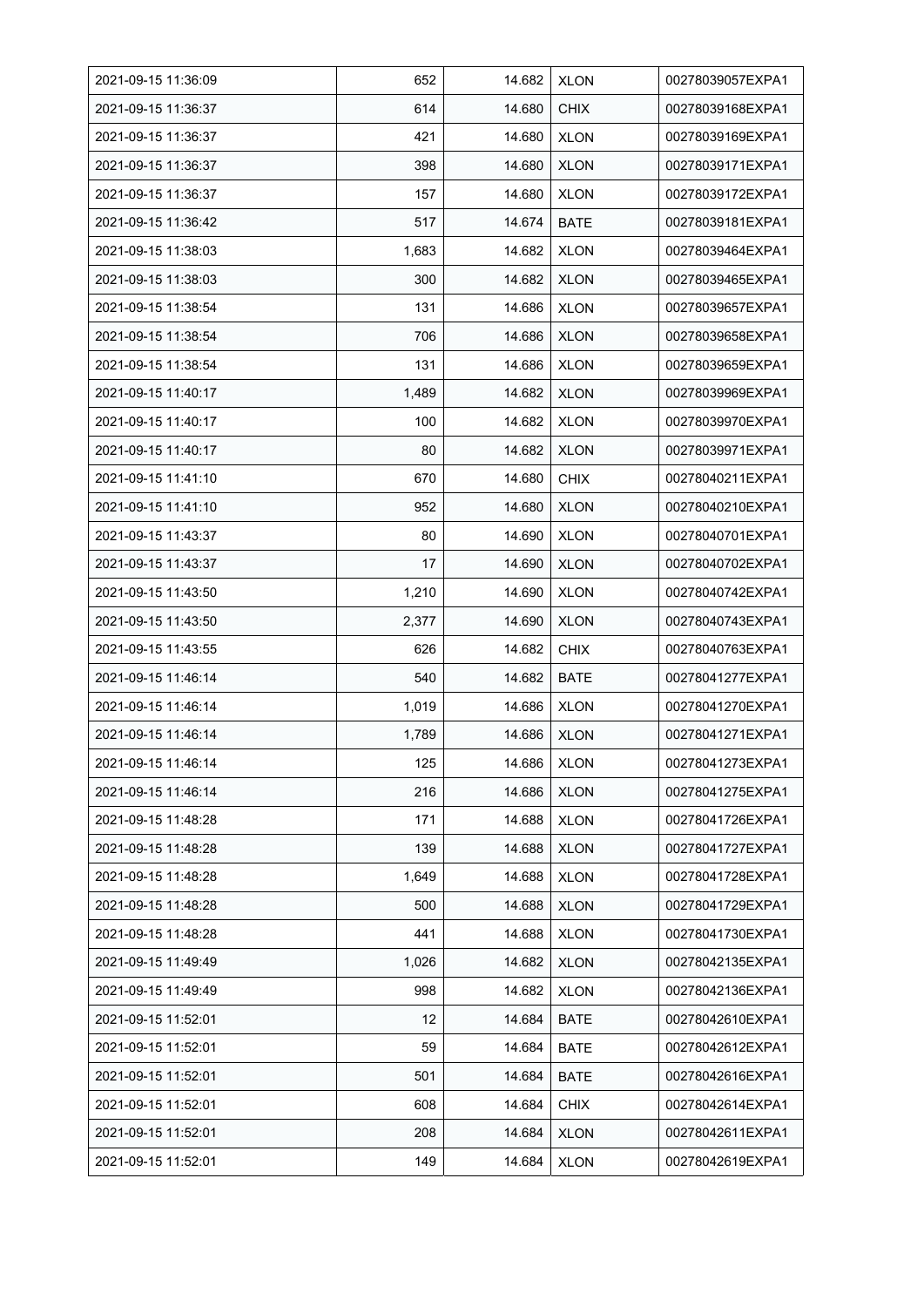| 2021-09-15 11:52:01 | 675   | 14.684 | <b>XLON</b> | 00278042621EXPA1 |
|---------------------|-------|--------|-------------|------------------|
| 2021-09-15 11:52:01 | 949   | 14.684 | <b>XLON</b> | 00278042622EXPA1 |
| 2021-09-15 11:52:01 | 589   | 14.684 | <b>XLON</b> | 00278042624EXPA1 |
| 2021-09-15 11:53:54 | 51    | 14.684 | <b>XLON</b> | 00278043104EXPA1 |
| 2021-09-15 11:53:54 | 2,420 | 14.684 | <b>XLON</b> | 00278043105EXPA1 |
| 2021-09-15 11:53:54 | 339   | 14.684 | <b>XLON</b> | 00278043106EXPA1 |
| 2021-09-15 11:54:49 | 867   | 14.680 | <b>XLON</b> | 00278043311EXPA1 |
| 2021-09-15 11:55:14 | 198   | 14.676 | <b>CHIX</b> | 00278043424EXPA1 |
| 2021-09-15 11:55:47 | 166   | 14.676 | <b>XLON</b> | 00278043508EXPA1 |
| 2021-09-15 11:55:47 | 253   | 14.676 | <b>XLON</b> | 00278043509EXPA1 |
| 2021-09-15 11:55:59 | 594   | 14.676 | <b>CHIX</b> | 00278043531EXPA1 |
| 2021-09-15 11:55:59 | 31    | 14.676 | <b>CHIX</b> | 00278043533EXPA1 |
| 2021-09-15 11:55:59 | 658   | 14.676 | <b>XLON</b> | 00278043532EXPA1 |
| 2021-09-15 11:56:57 | 55    | 14.672 | <b>XLON</b> | 00278043714EXPA1 |
| 2021-09-15 11:56:57 | 105   | 14.672 | <b>XLON</b> | 00278043715EXPA1 |
| 2021-09-15 11:56:57 | 340   | 14.672 | XLON        | 00278043716EXPA1 |
| 2021-09-15 11:56:57 | 106   | 14.672 | <b>XLON</b> | 00278043717EXPA1 |
| 2021-09-15 11:56:57 | 107   | 14.672 | <b>XLON</b> | 00278043718EXPA1 |
| 2021-09-15 11:56:57 | 106   | 14.672 | <b>XLON</b> | 00278043719EXPA1 |
| 2021-09-15 11:56:57 | 106   | 14.672 | XLON        | 00278043720EXPA1 |
| 2021-09-15 11:56:57 | 107   | 14.672 | <b>XLON</b> | 00278043721EXPA1 |
| 2021-09-15 11:56:57 | 106   | 14.672 | <b>XLON</b> | 00278043722EXPA1 |
| 2021-09-15 11:56:57 | 107   | 14.672 | <b>XLON</b> | 00278043723EXPA1 |
| 2021-09-15 11:56:57 | 1,317 | 14.672 | <b>XLON</b> | 00278043724EXPA1 |
| 2021-09-15 11:58:16 | 500   | 14.664 | <b>XLON</b> | 00278044074EXPA1 |
| 2021-09-15 11:58:16 | 125   | 14.664 | <b>XLON</b> | 00278044075EXPA1 |
| 2021-09-15 11:58:16 | 500   | 14.664 | <b>XLON</b> | 00278044076EXPA1 |
| 2021-09-15 11:58:16 | 173   | 14.662 | <b>XLON</b> | 00278044077EXPA1 |
| 2021-09-15 11:58:16 | 500   | 14.664 | <b>XLON</b> | 00278044078EXPA1 |
| 2021-09-15 11:58:18 | 614   | 14.658 | <b>BATE</b> | 00278044087EXPA1 |
| 2021-09-15 11:59:18 | 145   | 14.636 | <b>XLON</b> | 00278044455EXPA1 |
| 2021-09-15 11:59:18 | 755   | 14.636 | <b>XLON</b> | 00278044456EXPA1 |
| 2021-09-15 12:00:04 | 465   | 14.644 | <b>XLON</b> | 00278045130EXPA1 |
| 2021-09-15 12:00:04 | 125   | 14.644 | <b>XLON</b> | 00278045131EXPA1 |
| 2021-09-15 12:00:04 | 1,604 | 14.644 | <b>XLON</b> | 00278045132EXPA1 |
| 2021-09-15 12:02:02 | 796   | 14.642 | <b>CHIX</b> | 00278045511EXPA1 |
| 2021-09-15 12:02:19 | 1,491 | 14.648 | <b>XLON</b> | 00278045606EXPA1 |
| 2021-09-15 12:02:19 | 500   | 14.648 | <b>XLON</b> | 00278045607EXPA1 |
| 2021-09-15 12:02:19 | 283   | 14.648 | <b>XLON</b> | 00278045608EXPA1 |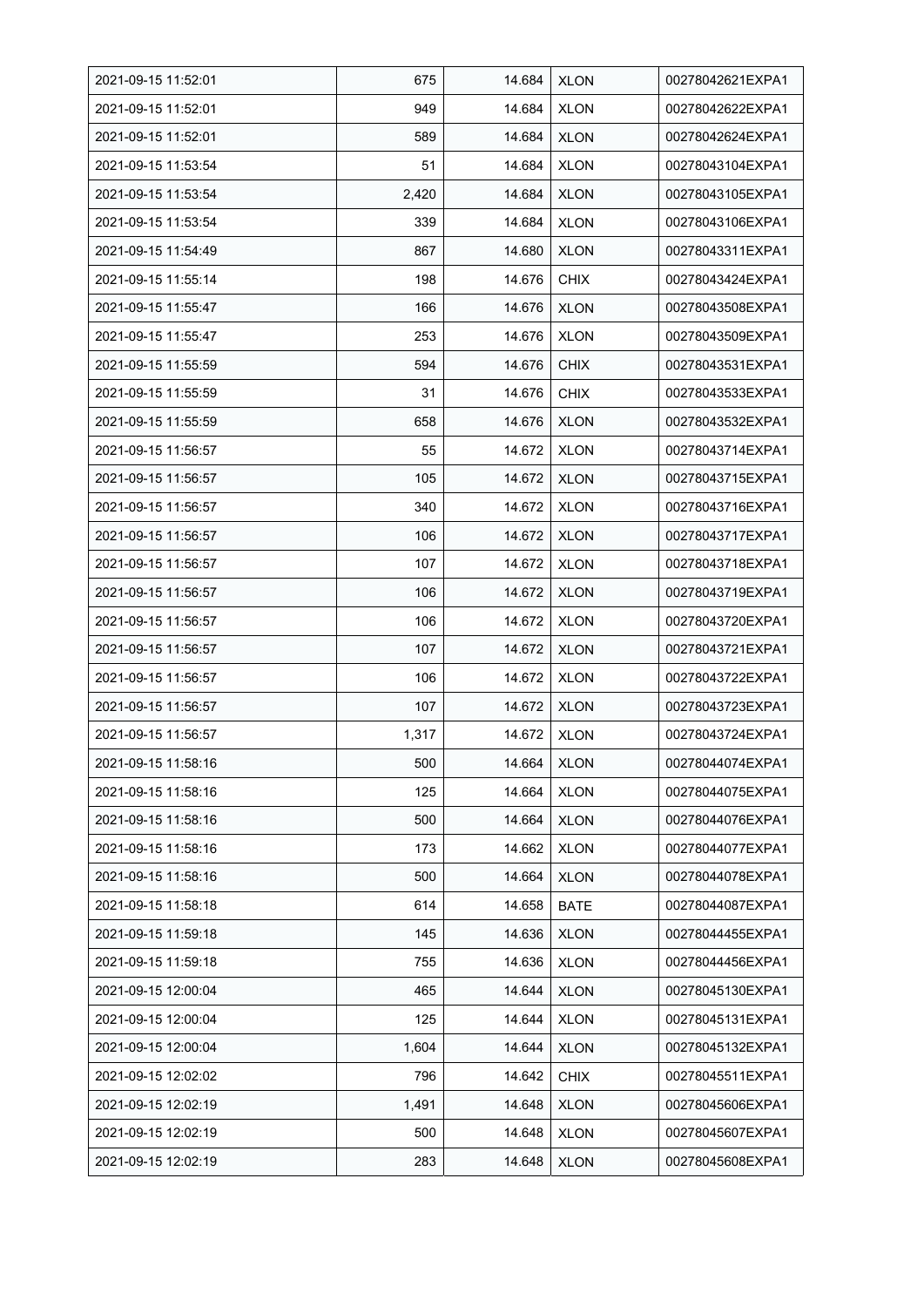| 2021-09-15 12:02:42 | 859   | 14.650 | <b>XLON</b> | 00278045718EXPA1 |
|---------------------|-------|--------|-------------|------------------|
| 2021-09-15 12:04:10 | 9     | 14.650 | <b>XLON</b> | 00278046077EXPA1 |
| 2021-09-15 12:04:10 | 137   | 14.650 | <b>XLON</b> | 00278046078EXPA1 |
| 2021-09-15 12:04:10 | 500   | 14.650 | <b>XLON</b> | 00278046079EXPA1 |
| 2021-09-15 12:04:10 | 125   | 14.650 | <b>XLON</b> | 00278046080EXPA1 |
| 2021-09-15 12:04:10 | 992   | 14.650 | <b>XLON</b> | 00278046081EXPA1 |
| 2021-09-15 12:04:10 | 236   | 14.650 | <b>XLON</b> | 00278046082EXPA1 |
| 2021-09-15 12:05:18 | 29    | 14.646 | <b>BATE</b> | 00278046369EXPA1 |
| 2021-09-15 12:05:18 | 138   | 14.646 | <b>BATE</b> | 00278046370EXPA1 |
| 2021-09-15 12:05:18 | 385   | 14.646 | <b>BATE</b> | 00278046373EXPA1 |
| 2021-09-15 12:05:18 | 971   | 14.646 | <b>XLON</b> | 00278046371EXPA1 |
| 2021-09-15 12:06:25 | 336   | 14.654 | <b>XLON</b> | 00278046563EXPA1 |
| 2021-09-15 12:06:25 | 44    | 14.654 | <b>XLON</b> | 00278046564EXPA1 |
| 2021-09-15 12:06:25 | 69    | 14.654 | <b>XLON</b> | 00278046565EXPA1 |
| 2021-09-15 12:06:25 | 333   | 14.654 | <b>XLON</b> | 00278046566EXPA1 |
| 2021-09-15 12:06:25 | 1,387 | 14.654 | <b>XLON</b> | 00278046567EXPA1 |
| 2021-09-15 12:08:03 | 676   | 14.664 | <b>XLON</b> | 00278046886EXPA1 |
| 2021-09-15 12:08:03 | 149   | 14.664 | <b>XLON</b> | 00278046888EXPA1 |
| 2021-09-15 12:08:03 | 1,271 | 14.664 | <b>XLON</b> | 00278046889EXPA1 |
| 2021-09-15 12:08:03 | 343   | 14.664 | <b>XLON</b> | 00278046890EXPA1 |
| 2021-09-15 12:09:19 | 323   | 14.662 | <b>CHIX</b> | 00278047085EXPA1 |
| 2021-09-15 12:09:19 | 297   | 14.662 | <b>CHIX</b> | 00278047086EXPA1 |
| 2021-09-15 12:09:19 | 894   | 14.662 | <b>XLON</b> | 00278047087EXPA1 |
| 2021-09-15 12:09:53 | 700   | 14.660 | <b>XLON</b> | 00278047204EXPA1 |
| 2021-09-15 12:09:53 | 926   | 14.660 | <b>XLON</b> | 00278047205EXPA1 |
| 2021-09-15 12:09:53 | 150   | 14.660 | <b>XLON</b> | 00278047206EXPA1 |
| 2021-09-15 12:11:14 | 26    | 14.656 | <b>BATE</b> | 00278047451EXPA1 |
| 2021-09-15 12:11:14 | 54    | 14.656 | <b>BATE</b> | 00278047452EXPA1 |
| 2021-09-15 12:11:14 | 11    | 14.656 | <b>BATE</b> | 00278047453EXPA1 |
| 2021-09-15 12:11:14 | 12    | 14.656 | BATE        | 00278047454EXPA1 |
| 2021-09-15 12:11:14 | 7     | 14.656 | <b>BATE</b> | 00278047455EXPA1 |
| 2021-09-15 12:11:16 | 21    | 14.656 | <b>BATE</b> | 00278047458EXPA1 |
| 2021-09-15 12:11:16 | 52    | 14.656 | <b>BATE</b> | 00278047459EXPA1 |
| 2021-09-15 12:11:16 | 10    | 14.656 | <b>BATE</b> | 00278047460EXPA1 |
| 2021-09-15 12:11:16 | 15    | 14.656 | BATE        | 00278047461EXPA1 |
| 2021-09-15 12:11:16 | 17    | 14.656 | BATE        | 00278047462EXPA1 |
| 2021-09-15 12:11:16 | 49    | 14.656 | <b>BATE</b> | 00278047463EXPA1 |
| 2021-09-15 12:11:16 | 21    | 14.656 | BATE        | 00278047464EXPA1 |
| 2021-09-15 12:11:22 | 20    | 14.656 | <b>BATE</b> | 00278047496EXPA1 |
|                     |       |        |             |                  |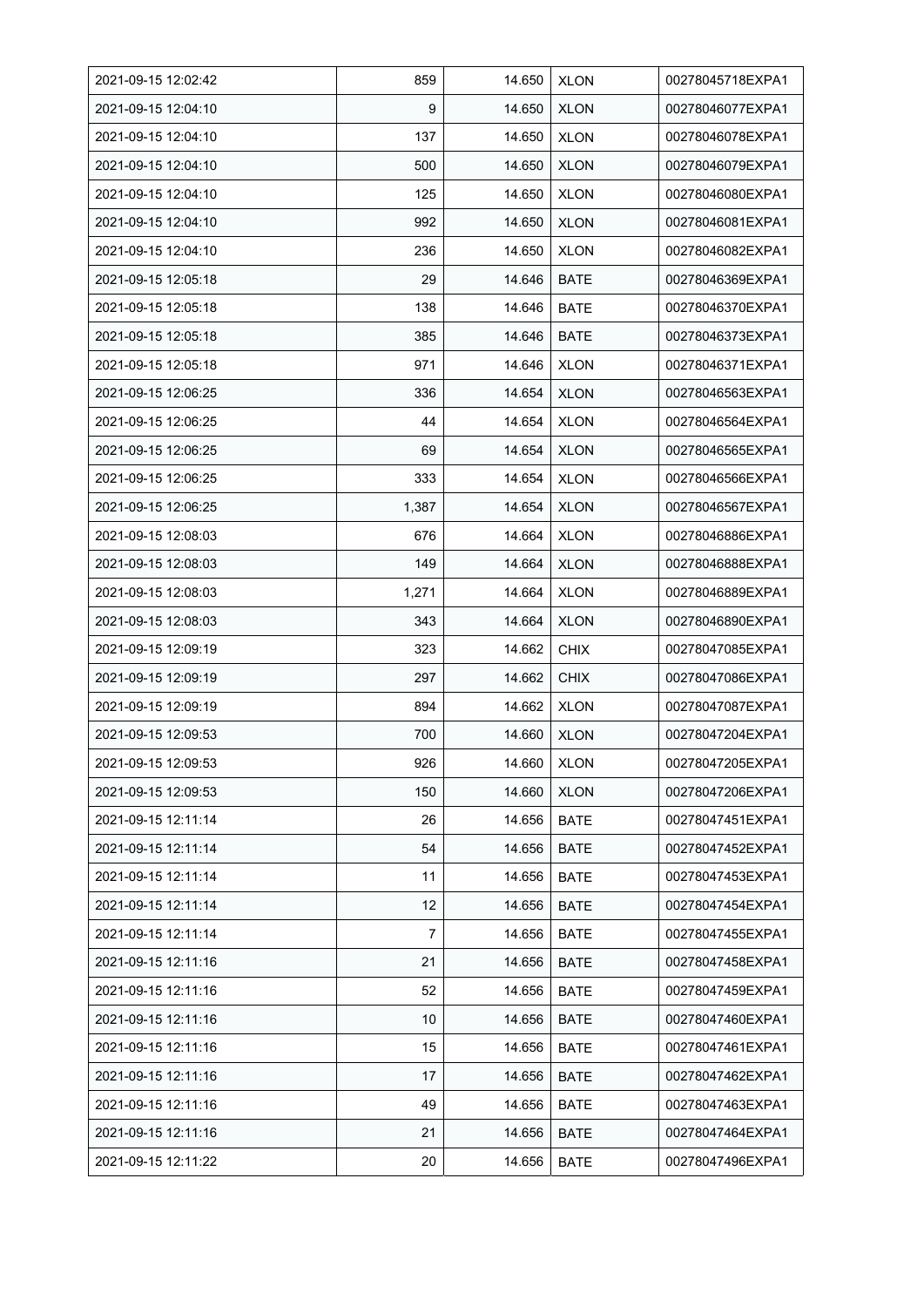| 2021-09-15 12:11:22 | 85    | 14.656 | <b>BATE</b> | 00278047497EXPA1 |
|---------------------|-------|--------|-------------|------------------|
| 2021-09-15 12:11:22 | 218   | 14.656 | <b>BATE</b> | 00278047498EXPA1 |
| 2021-09-15 12:11:22 | 1,080 | 14.656 | <b>XLON</b> | 00278047495EXPA1 |
| 2021-09-15 12:12:08 | 1,879 | 14.652 | <b>XLON</b> | 00278047664EXPA1 |
| 2021-09-15 12:13:39 | 125   | 14.644 | <b>XLON</b> | 00278047897EXPA1 |
| 2021-09-15 12:13:39 | 836   | 14.644 | <b>XLON</b> | 00278047898EXPA1 |
| 2021-09-15 12:14:02 | 220   | 14.638 | <b>CHIX</b> | 00278047991EXPA1 |
| 2021-09-15 12:14:03 | 70    | 14.638 | <b>CHIX</b> | 00278047999EXPA1 |
| 2021-09-15 12:14:09 | 369   | 14.638 | <b>CHIX</b> | 00278048027EXPA1 |
| 2021-09-15 12:14:09 | 683   | 14.638 | <b>XLON</b> | 00278048028EXPA1 |
| 2021-09-15 12:14:09 | 336   | 14.638 | <b>XLON</b> | 00278048029EXPA1 |
| 2021-09-15 12:14:48 | 807   | 14.640 | <b>XLON</b> | 00278048174EXPA1 |
| 2021-09-15 12:15:56 | 1,574 | 14.642 | <b>XLON</b> | 00278048354EXPA1 |
| 2021-09-15 12:17:33 | 547   | 14.654 | <b>XLON</b> | 00278048657EXPA1 |
| 2021-09-15 12:17:33 | 1,406 | 14.654 | <b>XLON</b> | 00278048658EXPA1 |
| 2021-09-15 12:18:48 | 1,380 | 14.658 | <b>XLON</b> | 00278048833EXPA1 |
| 2021-09-15 12:20:50 | 121   | 14.664 | BATE        | 00278049206EXPA1 |
| 2021-09-15 12:20:50 | 32    | 14.664 | BATE        | 00278049208EXPA1 |
| 2021-09-15 12:20:50 | 360   | 14.664 | <b>BATE</b> | 00278049209EXPA1 |
| 2021-09-15 12:20:50 | 1,941 | 14.664 | <b>XLON</b> | 00278049207EXPA1 |
| 2021-09-15 12:21:22 | 650   | 14.668 | <b>XLON</b> | 00278049264EXPA1 |
| 2021-09-15 12:21:22 | 259   | 14.668 | <b>XLON</b> | 00278049265EXPA1 |
| 2021-09-15 12:21:22 | 928   | 14.668 | <b>XLON</b> | 00278049266EXPA1 |
| 2021-09-15 12:22:42 | 204   | 14.664 | <b>CHIX</b> | 00278049538EXPA1 |
| 2021-09-15 12:22:42 | 214   | 14.664 | <b>CHIX</b> | 00278049541EXPA1 |
| 2021-09-15 12:22:42 | 134   | 14.664 | <b>CHIX</b> | 00278049542EXPA1 |
| 2021-09-15 12:22:42 | 164   | 14.664 | <b>CHIX</b> | 00278049543EXPA1 |
| 2021-09-15 12:22:42 | 560   | 14.664 | <b>XLON</b> | 00278049539EXPA1 |
| 2021-09-15 12:22:42 | 295   | 14.664 | <b>XLON</b> | 00278049540EXPA1 |
| 2021-09-15 12:23:37 | 203   | 14.658 | <b>XLON</b> | 00278049823EXPA1 |
| 2021-09-15 12:23:37 | 91    | 14.658 | <b>XLON</b> | 00278049824EXPA1 |
| 2021-09-15 12:23:38 | 203   | 14.658 | <b>XLON</b> | 00278049825EXPA1 |
| 2021-09-15 12:23:38 | 539   | 14.658 | <b>XLON</b> | 00278049826EXPA1 |
| 2021-09-15 12:23:38 | 43    | 14.658 | <b>XLON</b> | 00278049827EXPA1 |
| 2021-09-15 12:23:38 | 368   | 14.658 | <b>XLON</b> | 00278049828EXPA1 |
| 2021-09-15 12:23:38 | 87    | 14.658 | <b>XLON</b> | 00278049829EXPA1 |
| 2021-09-15 12:25:59 | 815   | 14.666 | <b>CHIX</b> | 00278050463EXPA1 |
| 2021-09-15 12:25:59 | 550   | 14.666 | <b>XLON</b> | 00278050464EXPA1 |
| 2021-09-15 12:25:59 | 2,705 | 14.666 | <b>XLON</b> | 00278050465EXPA1 |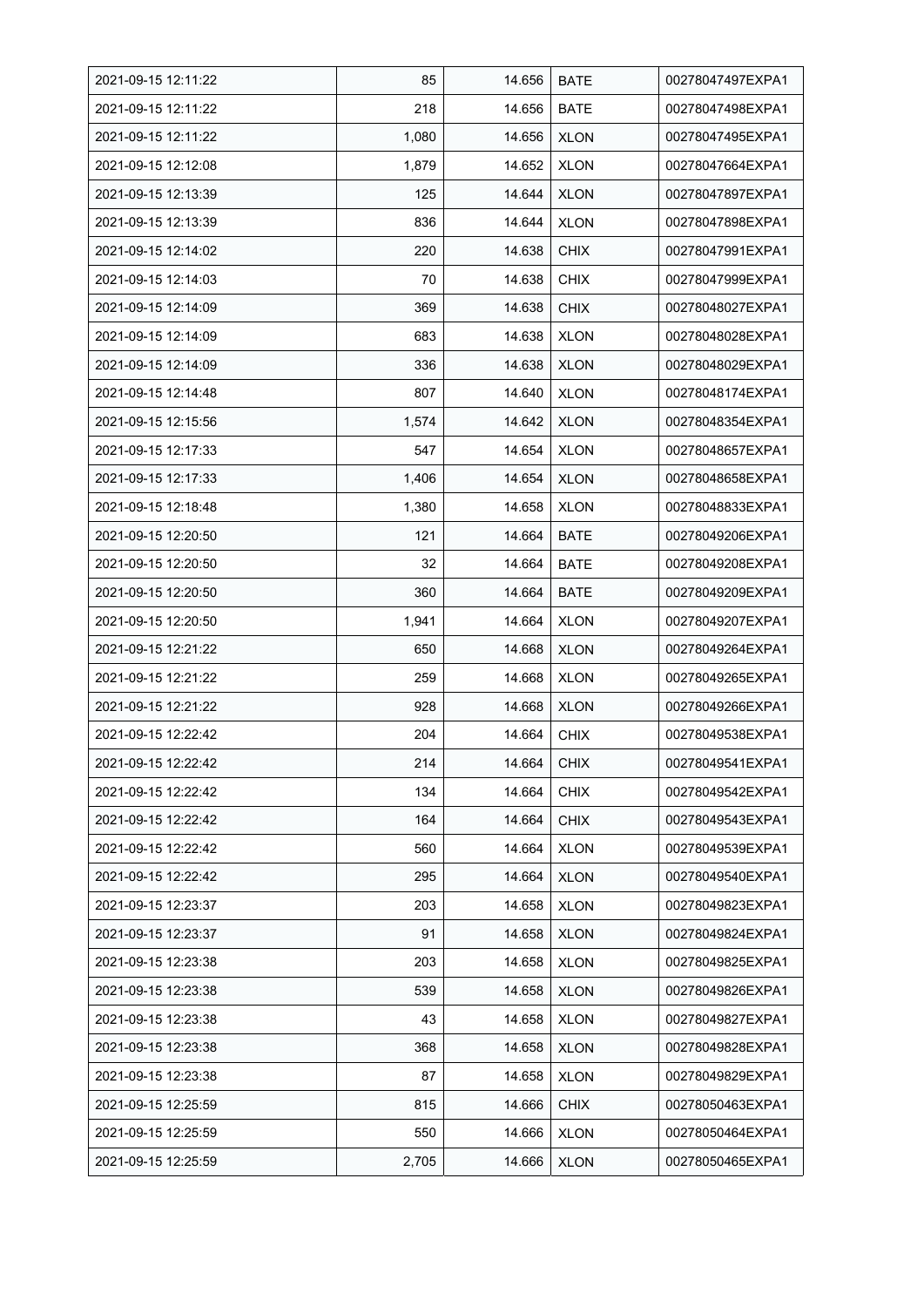| 2021-09-15 12:27:35 | 313            | 14.664 | <b>XLON</b> | 00278050757EXPA1 |
|---------------------|----------------|--------|-------------|------------------|
| 2021-09-15 12:27:35 | 1,367          | 14.664 | <b>XLON</b> | 00278050758EXPA1 |
| 2021-09-15 12:28:00 | 477            | 14.660 | <b>BATE</b> | 00278050833EXPA1 |
| 2021-09-15 12:28:00 | 12             | 14.660 | <b>BATE</b> | 00278050834EXPA1 |
| 2021-09-15 12:28:00 | 15             | 14.660 | <b>BATE</b> | 00278050836EXPA1 |
| 2021-09-15 12:28:00 | $\overline{7}$ | 14.660 | <b>BATE</b> | 00278050845EXPA1 |
| 2021-09-15 12:28:00 | 30             | 14.660 | <b>BATE</b> | 00278050851EXPA1 |
| 2021-09-15 12:29:14 | 650            | 14.652 | <b>XLON</b> | 00278051087EXPA1 |
| 2021-09-15 12:29:14 | 474            | 14.652 | <b>XLON</b> | 00278051088EXPA1 |
| 2021-09-15 12:29:14 | 417            | 14.652 | <b>XLON</b> | 00278051089EXPA1 |
| 2021-09-15 12:30:11 | 500            | 14.654 | <b>XLON</b> | 00278051251EXPA1 |
| 2021-09-15 12:30:11 | 137            | 14.654 | <b>XLON</b> | 00278051252EXPA1 |
| 2021-09-15 12:30:11 | 148            | 14.654 | <b>XLON</b> | 00278051253EXPA1 |
| 2021-09-15 12:30:11 | 674            | 14.654 | <b>XLON</b> | 00278051254EXPA1 |
| 2021-09-15 12:31:16 | 500            | 14.656 | <b>XLON</b> | 00278051394EXPA1 |
| 2021-09-15 12:31:16 | 543            | 14.656 | <b>XLON</b> | 00278051395EXPA1 |
| 2021-09-15 12:31:57 | 255            | 14.654 | <b>XLON</b> | 00278051479EXPA1 |
| 2021-09-15 12:31:57 | 302            | 14.654 | <b>XLON</b> | 00278051480EXPA1 |
| 2021-09-15 12:31:57 | 153            | 14.654 | <b>XLON</b> | 00278051481EXPA1 |
| 2021-09-15 12:31:57 | 115            | 14.654 | <b>XLON</b> | 00278051482EXPA1 |
| 2021-09-15 12:32:01 | 660            | 14.654 | <b>XLON</b> | 00278051486EXPA1 |
| 2021-09-15 12:32:01 | 45             | 14.654 | <b>XLON</b> | 00278051487EXPA1 |
| 2021-09-15 12:33:12 | 568            | 14.660 | <b>XLON</b> | 00278051648EXPA1 |
| 2021-09-15 12:33:12 | 62             | 14.660 | <b>XLON</b> | 00278051649EXPA1 |
| 2021-09-15 12:33:12 | 187            | 14.660 | <b>XLON</b> | 00278051650EXPA1 |
| 2021-09-15 12:33:12 | 434            | 14.660 | <b>XLON</b> | 00278051651EXPA1 |
| 2021-09-15 12:33:21 | 636            | 14.656 | <b>XLON</b> | 00278051670EXPA1 |
| 2021-09-15 12:34:48 | 523            | 14.648 | BATE        | 00278051917EXPA1 |
| 2021-09-15 12:34:48 | 172            | 14.648 | <b>CHIX</b> | 00278051915EXPA1 |
| 2021-09-15 12:34:48 | 686            | 14.648 | <b>CHIX</b> | 00278051918EXPA1 |
| 2021-09-15 12:34:48 | 1,884          | 14.648 | <b>XLON</b> | 00278051916EXPA1 |
| 2021-09-15 12:34:48 | 188            | 14.648 | <b>XLON</b> | 00278051919EXPA1 |
| 2021-09-15 12:36:21 | 35             | 14.646 | <b>XLON</b> | 00278052195EXPA1 |
| 2021-09-15 12:36:21 | 684            | 14.646 | <b>XLON</b> | 00278052196EXPA1 |
| 2021-09-15 12:36:34 | 21             | 14.646 | <b>XLON</b> | 00278052243EXPA1 |
| 2021-09-15 12:36:34 | 603            | 14.646 | <b>XLON</b> | 00278052244EXPA1 |
| 2021-09-15 12:36:34 | 394            | 14.646 | <b>XLON</b> | 00278052245EXPA1 |
| 2021-09-15 12:37:52 | 1,777          | 14.652 | <b>XLON</b> | 00278052448EXPA1 |
| 2021-09-15 12:39:23 | 52             | 14.650 | <b>XLON</b> | 00278052654EXPA1 |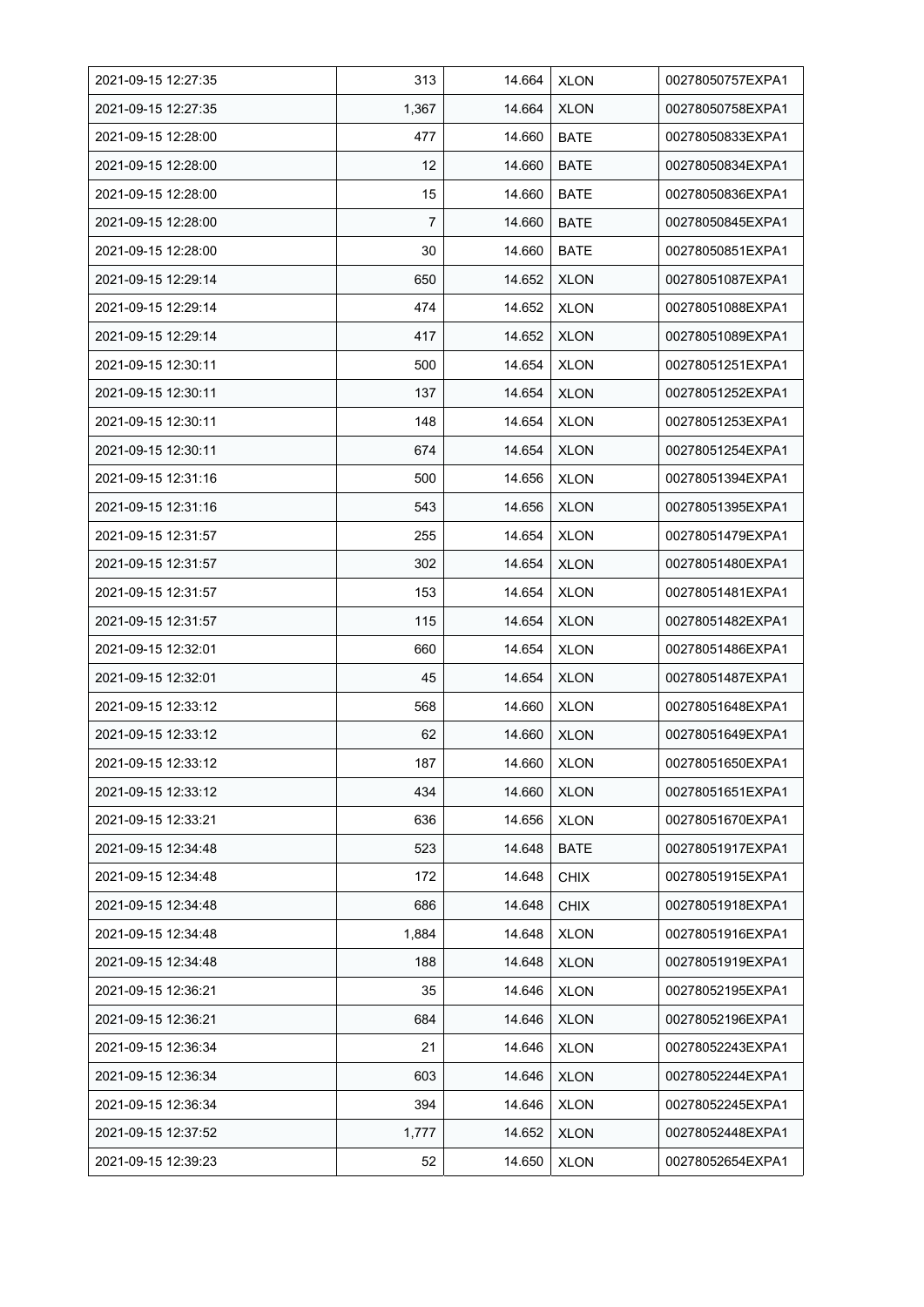| 2021-09-15 12:39:23 | 180   | 14.650 | <b>XLON</b> | 00278052655EXPA1 |
|---------------------|-------|--------|-------------|------------------|
| 2021-09-15 12:39:23 | 134   | 14.650 | <b>XLON</b> | 00278052656EXPA1 |
| 2021-09-15 12:39:25 | 490   | 14.650 | <b>XLON</b> | 00278052660EXPA1 |
| 2021-09-15 12:39:25 | 768   | 14.650 | <b>XLON</b> | 00278052661EXPA1 |
| 2021-09-15 12:40:02 | 113   | 14.644 | BATE        | 00278052758EXPA1 |
| 2021-09-15 12:40:02 | 12    | 14.644 | <b>BATE</b> | 00278052759EXPA1 |
| 2021-09-15 12:40:02 | 25    | 14.644 | BATE        | 00278052761EXPA1 |
| 2021-09-15 12:40:44 | 361   | 14.650 | <b>XLON</b> | 00278052898EXPA1 |
| 2021-09-15 12:42:10 | 43    | 14.656 | <b>BATE</b> | 00278053126EXPA1 |
| 2021-09-15 12:42:10 | 595   | 14.656 | <b>BATE</b> | 00278053127EXPA1 |
| 2021-09-15 12:42:10 | 293   | 14.658 | <b>CHIX</b> | 00278053123EXPA1 |
| 2021-09-15 12:42:10 | 338   | 14.658 | <b>CHIX</b> | 00278053124EXPA1 |
| 2021-09-15 12:42:10 | 2,519 | 14.658 | <b>XLON</b> | 00278053125EXPA1 |
| 2021-09-15 12:42:51 | 190   | 14.656 | <b>XLON</b> | 00278053195EXPA1 |
| 2021-09-15 12:42:51 | 500   | 14.656 | <b>XLON</b> | 00278053196EXPA1 |
| 2021-09-15 12:42:51 | 149   | 14.656 | <b>XLON</b> | 00278053197EXPA1 |
| 2021-09-15 12:42:51 | 500   | 14.656 | <b>XLON</b> | 00278053198EXPA1 |
| 2021-09-15 12:42:51 | 249   | 14.656 | <b>XLON</b> | 00278053199EXPA1 |
| 2021-09-15 12:45:21 | 498   | 14.656 | <b>XLON</b> | 00278053604EXPA1 |
| 2021-09-15 12:45:21 | 696   | 14.656 | <b>XLON</b> | 00278053605EXPA1 |
| 2021-09-15 12:45:21 | 1,864 | 14.656 | <b>XLON</b> | 00278053606EXPA1 |
| 2021-09-15 12:46:41 | 210   | 14.652 | <b>XLON</b> | 00278053793EXPA1 |
| 2021-09-15 12:46:41 | 125   | 14.652 | <b>XLON</b> | 00278053794EXPA1 |
| 2021-09-15 12:46:41 | 843   | 14.652 | <b>XLON</b> | 00278053795EXPA1 |
| 2021-09-15 12:46:41 | 454   | 14.652 | <b>XLON</b> | 00278053796EXPA1 |
| 2021-09-15 12:46:46 | 616   | 14.650 | <b>CHIX</b> | 00278053801EXPA1 |
| 2021-09-15 12:47:50 | 547   | 14.646 | <b>XLON</b> | 00278053981EXPA1 |
| 2021-09-15 12:47:50 | 139   | 14.646 | <b>XLON</b> | 00278053982EXPA1 |
| 2021-09-15 12:48:30 | 580   | 14.648 | <b>XLON</b> | 00278054057EXPA1 |
| 2021-09-15 12:48:30 | 184   | 14.648 | <b>XLON</b> | 00278054058EXPA1 |
| 2021-09-15 12:48:30 | 631   | 14.648 | <b>XLON</b> | 00278054061EXPA1 |
| 2021-09-15 12:48:30 | 492   | 14.648 | <b>XLON</b> | 00278054062EXPA1 |
| 2021-09-15 12:50:13 | 25    | 14.654 | <b>XLON</b> | 00278054501EXPA1 |
| 2021-09-15 12:50:20 | 737   | 14.656 | <b>XLON</b> | 00278054517EXPA1 |
| 2021-09-15 12:50:20 | 1,226 | 14.656 | <b>XLON</b> | 00278054518EXPA1 |
| 2021-09-15 12:50:23 | 597   | 14.652 | BATE        | 00278054525EXPA1 |
| 2021-09-15 12:51:27 | 258   | 14.650 | <b>XLON</b> | 00278054802EXPA1 |
| 2021-09-15 12:51:27 | 410   | 14.650 | <b>XLON</b> | 00278054803EXPA1 |
| 2021-09-15 12:51:27 | 344   | 14.650 | <b>XLON</b> | 00278054804EXPA1 |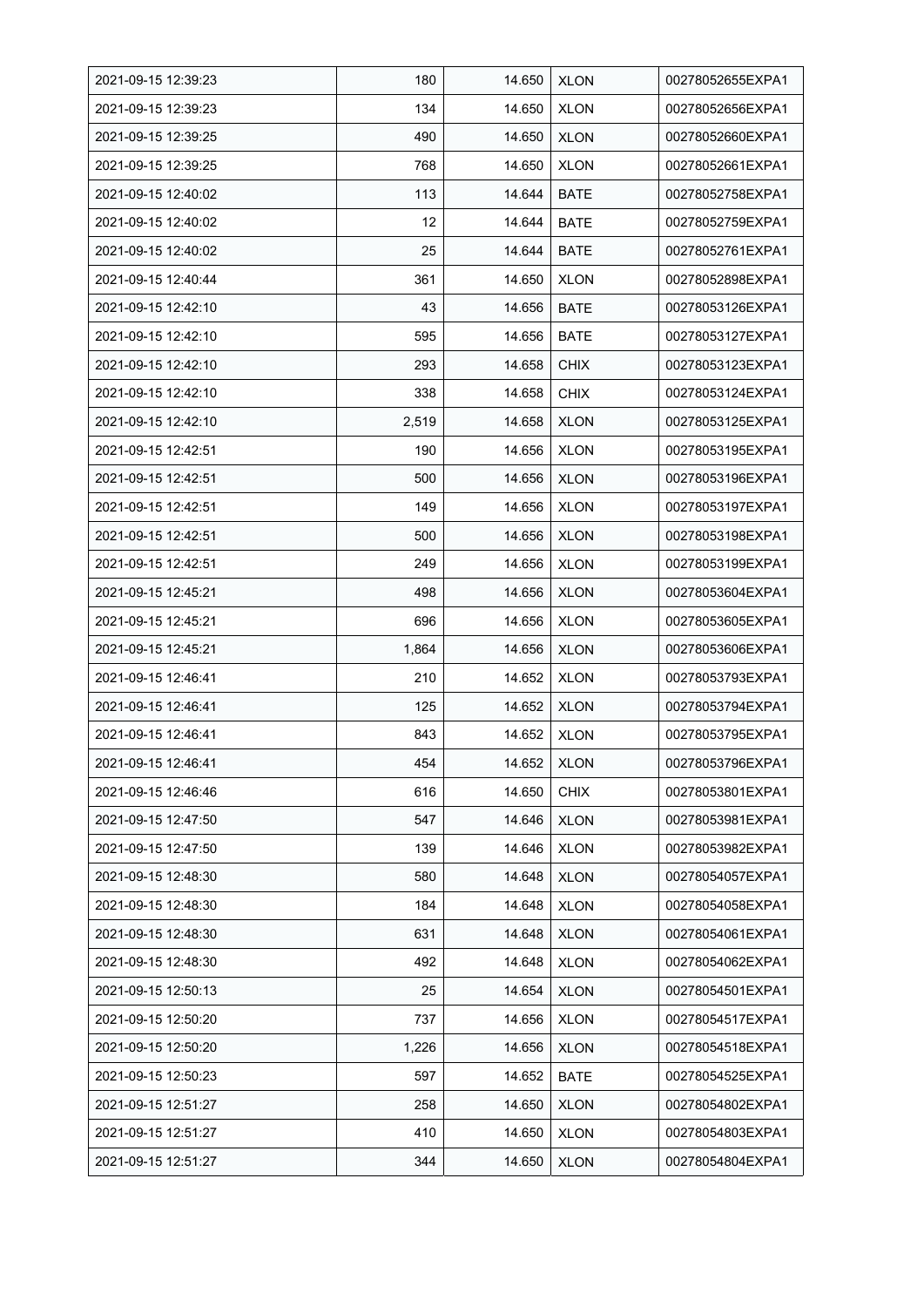| 2021-09-15 12:51:32 | 207   | 14.646 | <b>CHIX</b> | 00278054810EXPA1 |
|---------------------|-------|--------|-------------|------------------|
| 2021-09-15 12:51:32 | 39    | 14.646 | <b>CHIX</b> | 00278054812EXPA1 |
| 2021-09-15 12:51:32 | 64    | 14.646 | <b>XLON</b> | 00278054809EXPA1 |
| 2021-09-15 12:51:32 | 767   | 14.646 | <b>XLON</b> | 00278054811EXPA1 |
| 2021-09-15 12:52:44 | 500   | 14.644 | <b>XLON</b> | 00278055015EXPA1 |
| 2021-09-15 12:52:44 | 125   | 14.644 | <b>XLON</b> | 00278055016EXPA1 |
| 2021-09-15 12:53:55 | 2,596 | 14.652 | <b>XLON</b> | 00278055239EXPA1 |
| 2021-09-15 12:55:27 | 371   | 14.644 | <b>XLON</b> | 00278055565EXPA1 |
| 2021-09-15 12:55:33 | 294   | 14.644 | <b>XLON</b> | 00278055580EXPA1 |
| 2021-09-15 12:55:33 | 1,498 | 14.644 | <b>XLON</b> | 00278055581EXPA1 |
| 2021-09-15 12:56:47 | 500   | 14.644 | <b>XLON</b> | 00278055882EXPA1 |
| 2021-09-15 12:56:47 | 435   | 14.644 | <b>XLON</b> | 00278055883EXPA1 |
| 2021-09-15 12:56:47 | 581   | 14.644 | <b>XLON</b> | 00278055884EXPA1 |
| 2021-09-15 12:57:17 | 503   | 14.642 | <b>CHIX</b> | 00278055968EXPA1 |
| 2021-09-15 12:57:17 | 205   | 14.642 | <b>CHIX</b> | 00278055969EXPA1 |
| 2021-09-15 12:57:17 | 481   | 14.642 | <b>CHIX</b> | 00278055970EXPA1 |
| 2021-09-15 12:57:58 | 542   | 14.644 | BATE        | 00278056130EXPA1 |
| 2021-09-15 12:57:58 | 116   | 14.646 | <b>XLON</b> | 00278056127EXPA1 |
| 2021-09-15 12:57:58 | 577   | 14.646 | <b>XLON</b> | 00278056128EXPA1 |
| 2021-09-15 12:57:58 | 1,172 | 14.646 | <b>XLON</b> | 00278056129EXPA1 |
| 2021-09-15 12:59:24 | 274   | 14.640 | <b>XLON</b> | 00278056403EXPA1 |
| 2021-09-15 12:59:31 | 212   | 14.640 | <b>XLON</b> | 00278056457EXPA1 |
| 2021-09-15 12:59:31 | 153   | 14.640 | <b>XLON</b> | 00278056458EXPA1 |
| 2021-09-15 12:59:31 | 749   | 14.640 | <b>XLON</b> | 00278056459EXPA1 |
| 2021-09-15 12:59:31 | 224   | 14.640 | <b>XLON</b> | 00278056460EXPA1 |
| 2021-09-15 13:00:37 | 269   | 14.650 | <b>XLON</b> | 00278056745EXPA1 |
| 2021-09-15 13:00:37 | 1,038 | 14.650 | <b>XLON</b> | 00278056746EXPA1 |
| 2021-09-15 13:00:37 | 266   | 14.650 | <b>XLON</b> | 00278056748EXPA1 |
| 2021-09-15 13:01:39 | 834   | 14.642 | <b>XLON</b> | 00278056980EXPA1 |
| 2021-09-15 13:01:50 | 26    | 14.640 | <b>BATE</b> | 00278057001EXPA1 |
| 2021-09-15 13:01:50 | 63    | 14.640 | <b>BATE</b> | 00278057002EXPA1 |
| 2021-09-15 13:01:50 | 25    | 14.640 | BATE        | 00278057003EXPA1 |
| 2021-09-15 13:01:50 | 445   | 14.640 | <b>BATE</b> | 00278057004EXPA1 |
| 2021-09-15 13:02:24 | 925   | 14.638 | <b>XLON</b> | 00278057085EXPA1 |
| 2021-09-15 13:02:25 | 771   | 14.636 | <b>CHIX</b> | 00278057090EXPA1 |
| 2021-09-15 13:03:02 | 336   | 14.636 | <b>XLON</b> | 00278057167EXPA1 |
| 2021-09-15 13:03:02 | 750   | 14.636 | <b>XLON</b> | 00278057168EXPA1 |
| 2021-09-15 13:03:02 | 500   | 14.636 | <b>XLON</b> | 00278057169EXPA1 |
| 2021-09-15 13:04:18 | 137   | 14.630 | <b>XLON</b> | 00278057451EXPA1 |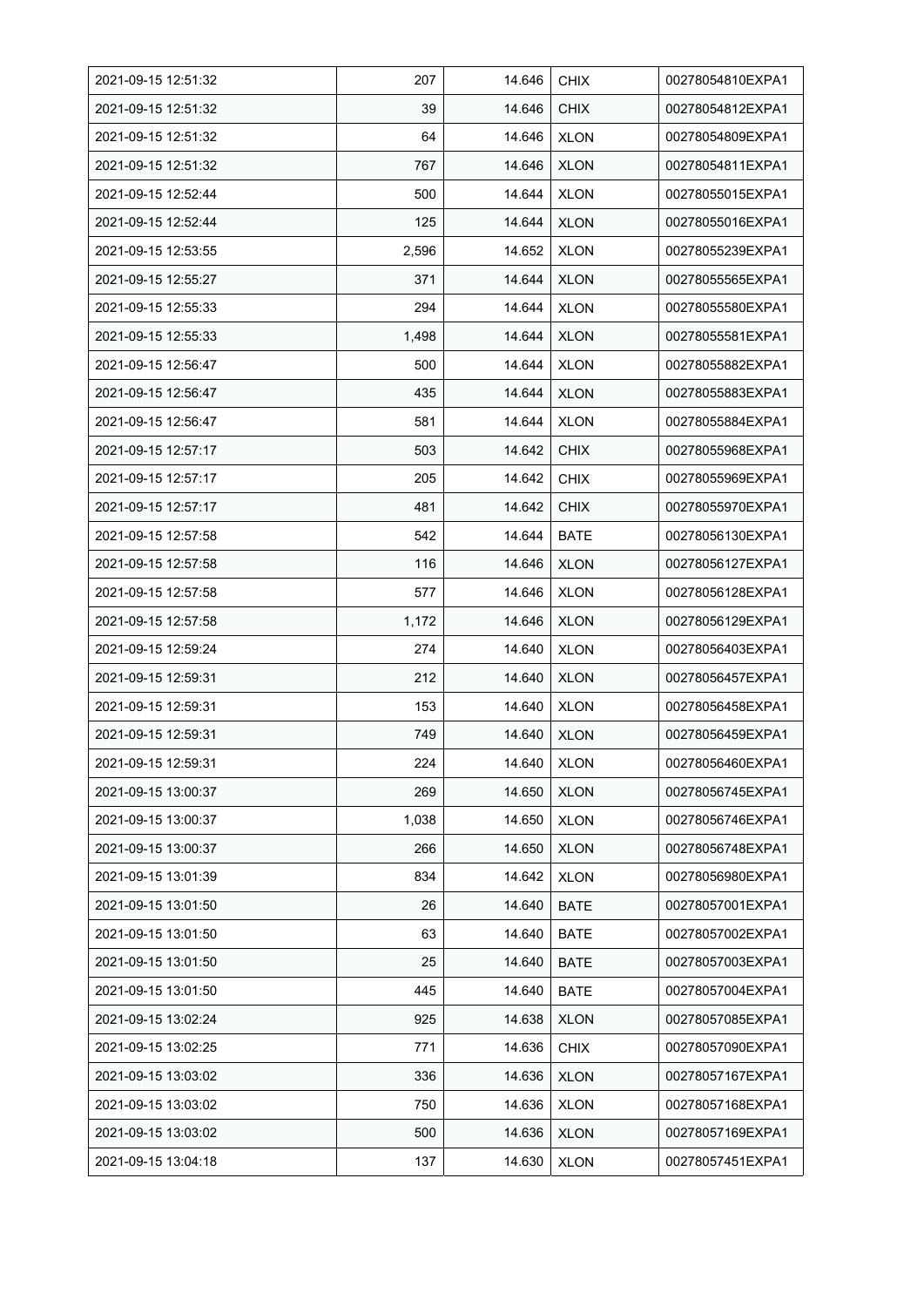| 2021-09-15 13:04:48 | 257   | 14.636 | <b>XLON</b> | 00278057542EXPA1 |
|---------------------|-------|--------|-------------|------------------|
| 2021-09-15 13:04:48 | 277   | 14.636 | <b>XLON</b> | 00278057543EXPA1 |
| 2021-09-15 13:04:48 | 1,559 | 14.636 | <b>XLON</b> | 00278057544EXPA1 |
| 2021-09-15 13:04:48 | 500   | 14.634 | <b>XLON</b> | 00278057545EXPA1 |
| 2021-09-15 13:04:48 | 19    | 14.634 | <b>XLON</b> | 00278057546EXPA1 |
| 2021-09-15 13:06:06 | 854   | 14.628 | <b>XLON</b> | 00278057847EXPA1 |
| 2021-09-15 13:06:32 | 628   | 14.622 | <b>XLON</b> | 00278057949EXPA1 |
| 2021-09-15 13:06:32 | 164   | 14.622 | <b>XLON</b> | 00278057950EXPA1 |
| 2021-09-15 13:07:26 | 657   | 14.620 | <b>XLON</b> | 00278058144EXPA1 |
| 2021-09-15 13:07:26 | 507   | 14.620 | <b>XLON</b> | 00278058145EXPA1 |
| 2021-09-15 13:07:26 | 380   | 14.620 | <b>XLON</b> | 00278058146EXPA1 |
| 2021-09-15 13:08:35 | 633   | 14.612 | <b>XLON</b> | 00278058408EXPA1 |
| 2021-09-15 13:08:35 | 1,130 | 14.612 | <b>XLON</b> | 00278058409EXPA1 |
| 2021-09-15 13:09:58 | 165   | 14.620 | <b>XLON</b> | 00278058746EXPA1 |
| 2021-09-15 13:10:11 | 500   | 14.618 | <b>XLON</b> | 00278058817EXPA1 |
| 2021-09-15 13:10:11 | 614   | 14.618 | <b>XLON</b> | 00278058818EXPA1 |
| 2021-09-15 13:10:11 | 482   | 14.618 | <b>XLON</b> | 00278058819EXPA1 |
| 2021-09-15 13:10:11 | 398   | 14.618 | <b>XLON</b> | 00278058820EXPA1 |
| 2021-09-15 13:12:08 | 179   | 14.628 | <b>XLON</b> | 00278059156EXPA1 |
| 2021-09-15 13:12:21 | 289   | 14.630 | <b>XLON</b> | 00278059177EXPA1 |
| 2021-09-15 13:12:21 | 165   | 14.630 | <b>XLON</b> | 00278059178EXPA1 |
| 2021-09-15 13:12:21 | 93    | 14.630 | <b>XLON</b> | 00278059179EXPA1 |
| 2021-09-15 13:12:21 | 11    | 14.630 | <b>XLON</b> | 00278059180EXPA1 |
| 2021-09-15 13:12:32 | 16    | 14.636 | <b>XLON</b> | 00278059222EXPA1 |
| 2021-09-15 13:12:34 | 21    | 14.636 | <b>XLON</b> | 00278059228EXPA1 |
| 2021-09-15 13:12:35 | 931   | 14.636 | <b>XLON</b> | 00278059233EXPA1 |
| 2021-09-15 13:12:35 | 826   | 14.636 | <b>XLON</b> | 00278059234EXPA1 |
| 2021-09-15 13:12:35 | 212   | 14.636 | <b>XLON</b> | 00278059235EXPA1 |
| 2021-09-15 13:12:35 | 450   | 14.636 | <b>XLON</b> | 00278059236EXPA1 |
| 2021-09-15 13:13:52 | 26    | 14.642 | <b>XLON</b> | 00278059482EXPA1 |
| 2021-09-15 13:13:52 | 135   | 14.642 | <b>XLON</b> | 00278059483EXPA1 |
| 2021-09-15 13:14:02 | 48    | 14.640 | <b>BATE</b> | 00278059538EXPA1 |
| 2021-09-15 13:14:02 | 100   | 14.640 | BATE        | 00278059540EXPA1 |
| 2021-09-15 13:14:02 | 8     | 14.640 | <b>BATE</b> | 00278059543EXPA1 |
| 2021-09-15 13:14:02 | 18    | 14.640 | <b>BATE</b> | 00278059552EXPA1 |
| 2021-09-15 13:14:02 | 499   | 14.640 | <b>CHIX</b> | 00278059537EXPA1 |
| 2021-09-15 13:14:03 | 697   | 14.640 | BATE        | 00278059564EXPA1 |
| 2021-09-15 13:14:03 | 1,058 | 14.640 | <b>CHIX</b> | 00278059563EXPA1 |
| 2021-09-15 13:14:05 | 500   | 14.640 | <b>XLON</b> | 00278059613EXPA1 |
|                     |       |        |             |                  |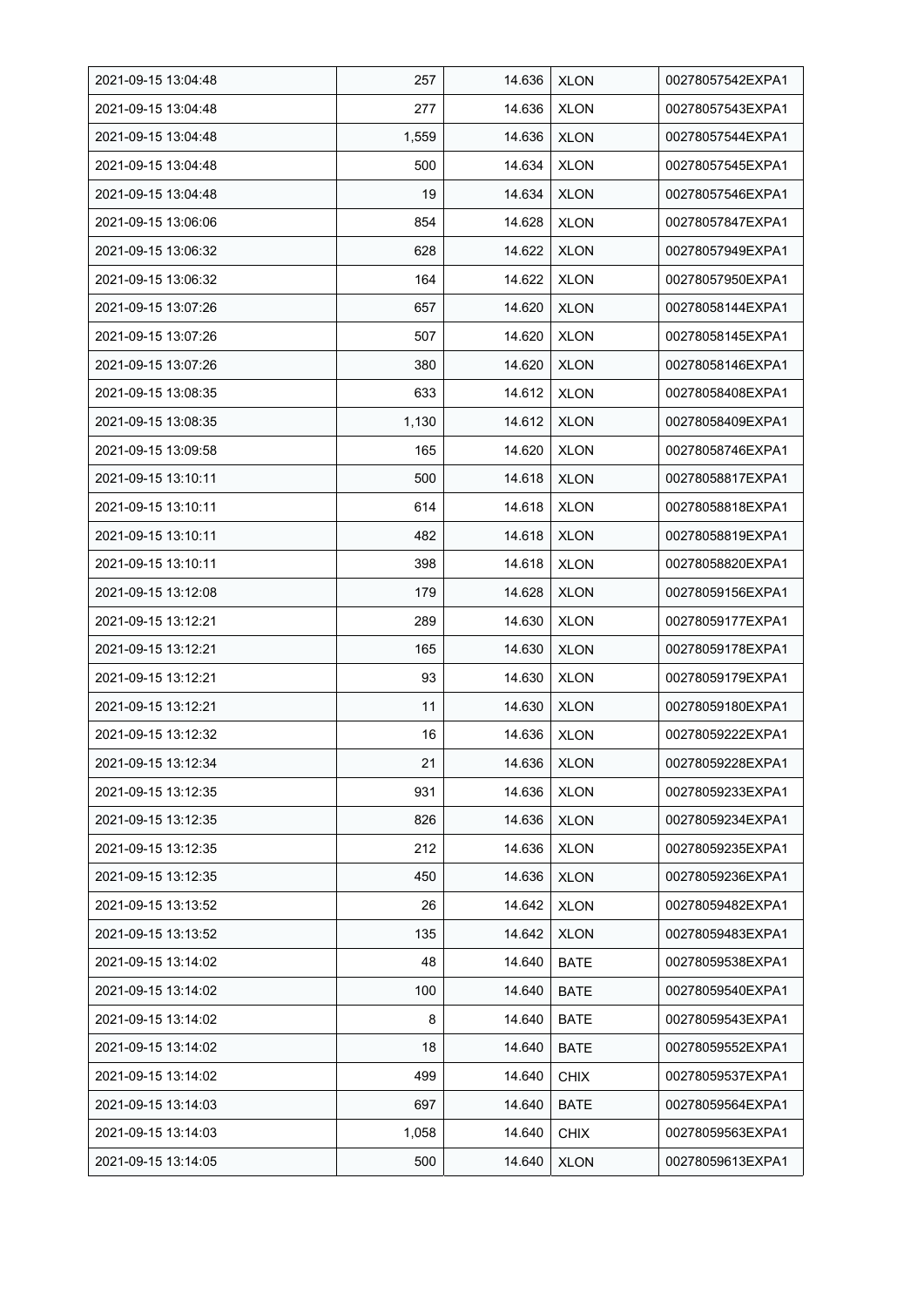| 2021-09-15 13:14:05 | 125   | 14.640 | <b>XLON</b> | 00278059614EXPA1 |
|---------------------|-------|--------|-------------|------------------|
| 2021-09-15 13:14:05 | 257   | 14.640 | <b>XLON</b> | 00278059615EXPA1 |
| 2021-09-15 13:14:05 | 525   | 14.640 | <b>XLON</b> | 00278059616EXPA1 |
| 2021-09-15 13:14:05 | 342   | 14.640 | <b>XLON</b> | 00278059617EXPA1 |
| 2021-09-15 13:14:05 | 308   | 14.640 | <b>XLON</b> | 00278059618EXPA1 |
| 2021-09-15 13:15:36 | 1,452 | 14.638 | <b>XLON</b> | 00278059931EXPA1 |
| 2021-09-15 13:15:36 | 376   | 14.638 | <b>XLON</b> | 00278059932EXPA1 |
| 2021-09-15 13:17:09 | 219   | 14.636 | <b>XLON</b> | 00278060460EXPA1 |
| 2021-09-15 13:17:09 | 165   | 14.636 | <b>XLON</b> | 00278060461EXPA1 |
| 2021-09-15 13:17:09 | 204   | 14.636 | <b>XLON</b> | 00278060462EXPA1 |
| 2021-09-15 13:17:09 | 213   | 14.636 | <b>XLON</b> | 00278060463EXPA1 |
| 2021-09-15 13:17:09 | 106   | 14.636 | <b>XLON</b> | 00278060464EXPA1 |
| 2021-09-15 13:17:09 | 45    | 14.636 | <b>XLON</b> | 00278060465EXPA1 |
| 2021-09-15 13:17:11 | 802   | 14.636 | <b>XLON</b> | 00278060467EXPA1 |
| 2021-09-15 13:18:16 | 54    | 14.632 | <b>XLON</b> | 00278060654EXPA1 |
| 2021-09-15 13:18:16 | 500   | 14.632 | <b>XLON</b> | 00278060655EXPA1 |
| 2021-09-15 13:18:16 | 67    | 14.632 | <b>XLON</b> | 00278060656EXPA1 |
| 2021-09-15 13:18:16 | 125   | 14.632 | <b>XLON</b> | 00278060657EXPA1 |
| 2021-09-15 13:18:16 | 292   | 14.632 | XLON        | 00278060658EXPA1 |
| 2021-09-15 13:18:36 | 622   | 14.628 | XLON        | 00278060718EXPA1 |
| 2021-09-15 13:19:32 | 391   | 14.624 | <b>XLON</b> | 00278060924EXPA1 |
| 2021-09-15 13:19:32 | 157   | 14.624 | <b>XLON</b> | 00278060925EXPA1 |
| 2021-09-15 13:20:18 | 459   | 14.628 | <b>XLON</b> | 00278061101EXPA1 |
| 2021-09-15 13:20:18 | 125   | 14.628 | <b>XLON</b> | 00278061102EXPA1 |
| 2021-09-15 13:20:18 | 579   | 14.628 | <b>XLON</b> | 00278061103EXPA1 |
| 2021-09-15 13:20:19 | 63    | 14.628 | <b>XLON</b> | 00278061104EXPA1 |
| 2021-09-15 13:20:19 | 604   | 14.628 | <b>XLON</b> | 00278061105EXPA1 |
| 2021-09-15 13:20:19 | 63    | 14.628 | <b>XLON</b> | 00278061106EXPA1 |
| 2021-09-15 13:21:12 | 586   | 14.632 | <b>XLON</b> | 00278061246EXPA1 |
| 2021-09-15 13:22:43 | 557   | 14.638 | BATE        | 00278061569EXPA1 |
| 2021-09-15 13:22:43 | 54    | 14.638 | <b>BATE</b> | 00278061571EXPA1 |
| 2021-09-15 13:22:43 | 7     | 14.638 | BATE        | 00278061572EXPA1 |
| 2021-09-15 13:22:43 | 13    | 14.638 | <b>BATE</b> | 00278061573EXPA1 |
| 2021-09-15 13:22:43 | 2,582 | 14.638 | <b>XLON</b> | 00278061570EXPA1 |
| 2021-09-15 13:24:17 | 1,383 | 14.638 | <b>XLON</b> | 00278061964EXPA1 |
| 2021-09-15 13:24:17 | 121   | 14.638 | <b>XLON</b> | 00278061965EXPA1 |
| 2021-09-15 13:24:42 | 500   | 14.636 | <b>XLON</b> | 00278062022EXPA1 |
| 2021-09-15 13:24:42 | 125   | 14.636 | <b>XLON</b> | 00278062023EXPA1 |
| 2021-09-15 13:24:42 | 212   | 14.636 | <b>XLON</b> | 00278062024EXPA1 |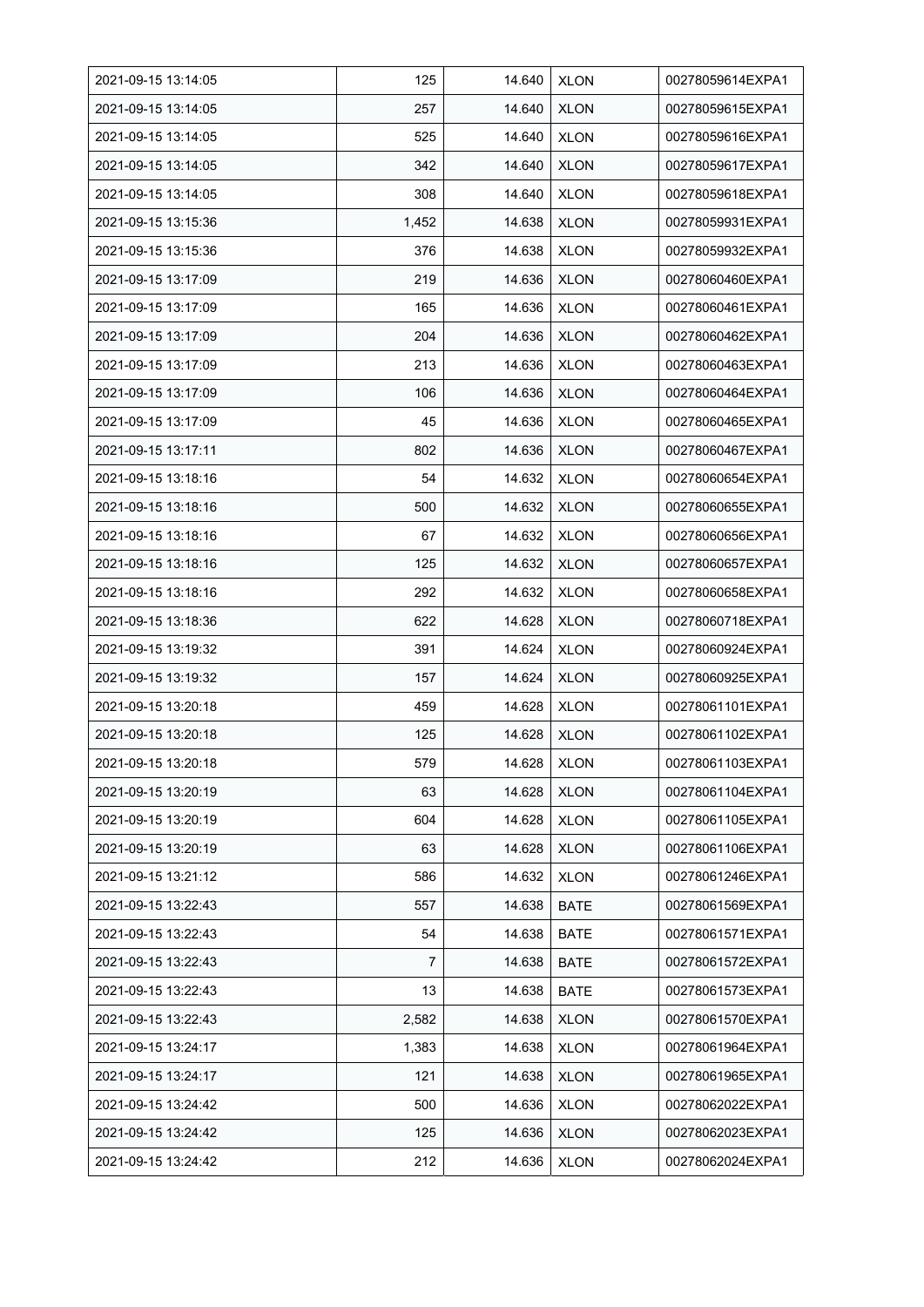| 2021-09-15 13:24:42 | 191   | 14.636 | <b>XLON</b> | 00278062025EXPA1 |
|---------------------|-------|--------|-------------|------------------|
| 2021-09-15 13:24:42 | 500   | 14.632 | <b>XLON</b> | 00278062026EXPA1 |
| 2021-09-15 13:24:42 | 125   | 14.634 | <b>XLON</b> | 00278062027EXPA1 |
| 2021-09-15 13:24:42 | 411   | 14.634 | <b>XLON</b> | 00278062028EXPA1 |
| 2021-09-15 13:25:14 | 786   | 14.622 | <b>CHIX</b> | 00278062203EXPA1 |
| 2021-09-15 13:26:12 | 2,023 | 14.628 | <b>XLON</b> | 00278062443EXPA1 |
| 2021-09-15 13:26:12 | 77    | 14.628 | <b>XLON</b> | 00278062444EXPA1 |
| 2021-09-15 13:27:34 | 587   | 14.626 | <b>XLON</b> | 00278062647EXPA1 |
| 2021-09-15 13:27:34 | 625   | 14.626 | <b>XLON</b> | 00278062648EXPA1 |
| 2021-09-15 13:27:34 | 766   | 14.626 | <b>XLON</b> | 00278062649EXPA1 |
| 2021-09-15 13:28:42 | 500   | 14.636 | <b>XLON</b> | 00278062838EXPA1 |
| 2021-09-15 13:28:42 | 520   | 14.636 | <b>XLON</b> | 00278062839EXPA1 |
| 2021-09-15 13:28:42 | 122   | 14.636 | <b>XLON</b> | 00278062840EXPA1 |
| 2021-09-15 13:28:42 | 492   | 14.636 | <b>XLON</b> | 00278062841EXPA1 |
| 2021-09-15 13:30:13 | 796   | 14.644 | <b>CHIX</b> | 00278063124EXPA1 |
| 2021-09-15 13:30:13 | 638   | 14.644 | <b>XLON</b> | 00278063125EXPA1 |
| 2021-09-15 13:30:24 | 300   | 14.656 | <b>XLON</b> | 00278063341EXPA1 |
| 2021-09-15 13:30:24 | 262   | 14.656 | <b>XLON</b> | 00278063342EXPA1 |
| 2021-09-15 13:30:24 | 254   | 14.656 | <b>XLON</b> | 00278063343EXPA1 |
| 2021-09-15 13:30:24 | 252   | 14.656 | <b>XLON</b> | 00278063344EXPA1 |
| 2021-09-15 13:30:24 | 87    | 14.656 | <b>XLON</b> | 00278063345EXPA1 |
| 2021-09-15 13:30:59 | 800   | 14.658 | <b>XLON</b> | 00278063549EXPA1 |
| 2021-09-15 13:30:59 | 800   | 14.658 | <b>XLON</b> | 00278063550EXPA1 |
| 2021-09-15 13:30:59 | 341   | 14.658 | <b>XLON</b> | 00278063551EXPA1 |
| 2021-09-15 13:30:59 | 79    | 14.658 | <b>XLON</b> | 00278063552EXPA1 |
| 2021-09-15 13:32:00 | 520   | 14.660 | <b>XLON</b> | 00278063769EXPA1 |
| 2021-09-15 13:32:00 | 1,325 | 14.660 | <b>XLON</b> | 00278063770EXPA1 |
| 2021-09-15 13:32:02 | 1,131 | 14.658 | BATE        | 00278063776EXPA1 |
| 2021-09-15 13:33:00 | 257   | 14.652 | <b>XLON</b> | 00278064048EXPA1 |
| 2021-09-15 13:33:00 | 125   | 14.652 | <b>XLON</b> | 00278064049EXPA1 |
| 2021-09-15 13:33:00 | 155   | 14.652 | <b>XLON</b> | 00278064050EXPA1 |
| 2021-09-15 13:33:00 | 55    | 14.652 | <b>XLON</b> | 00278064051EXPA1 |
| 2021-09-15 13:33:00 | 16    | 14.652 | <b>XLON</b> | 00278064052EXPA1 |
| 2021-09-15 13:33:00 | 266   | 14.652 | <b>XLON</b> | 00278064053EXPA1 |
| 2021-09-15 13:33:00 | 710   | 14.652 | <b>XLON</b> | 00278064054EXPA1 |
| 2021-09-15 13:33:00 | 266   | 14.652 | <b>XLON</b> | 00278064055EXPA1 |
| 2021-09-15 13:33:21 | 840   | 14.652 | <b>CHIX</b> | 00278064132EXPA1 |
| 2021-09-15 13:34:03 | 282   | 14.648 | <b>XLON</b> | 00278064318EXPA1 |
| 2021-09-15 13:34:03 | 500   | 14.648 | <b>XLON</b> | 00278064319EXPA1 |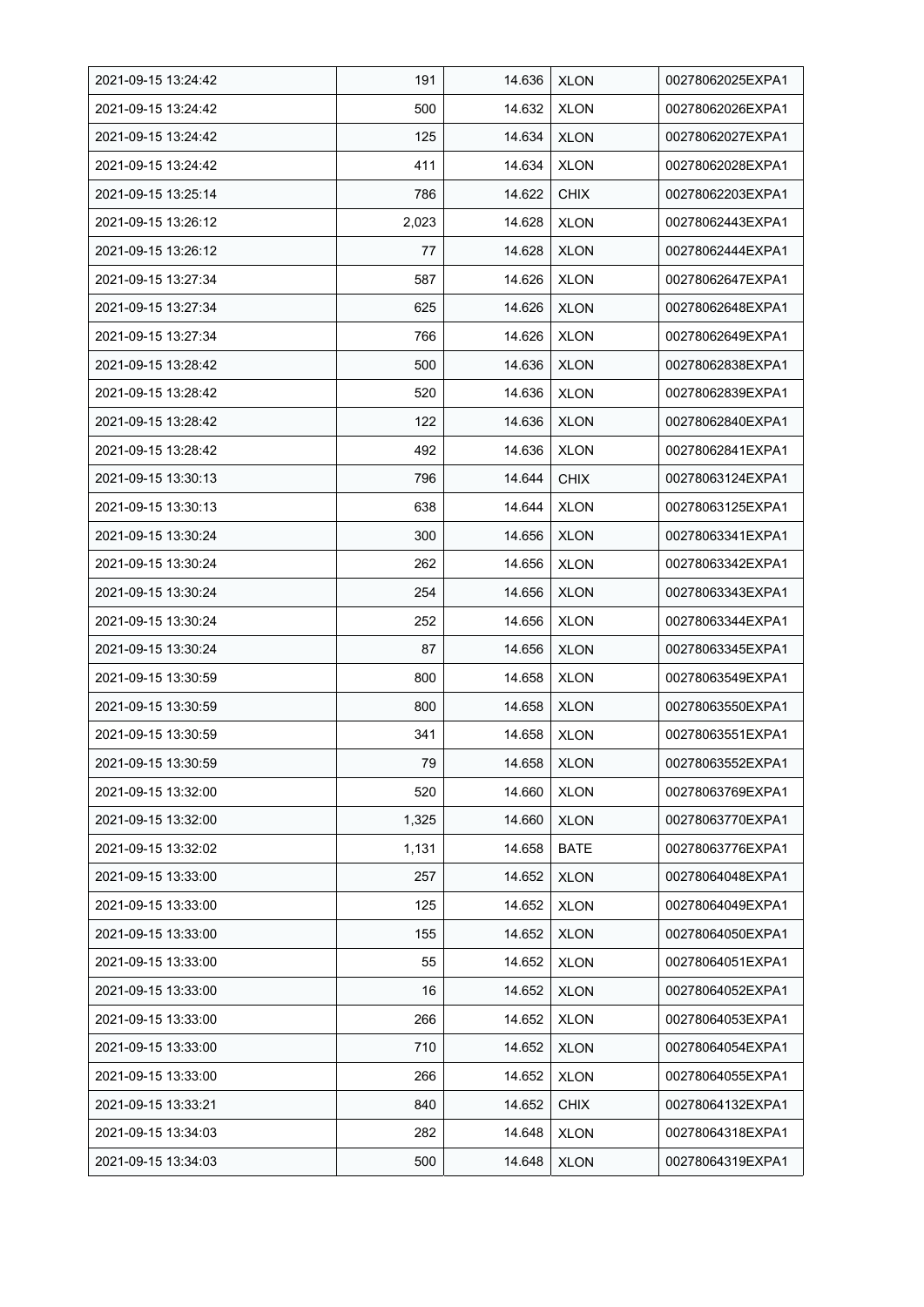| 2021-09-15 13:34:03 | 282   | 14.648 | <b>XLON</b> | 00278064320EXPA1 |
|---------------------|-------|--------|-------------|------------------|
| 2021-09-15 13:34:03 | 249   | 14.648 | <b>XLON</b> | 00278064321EXPA1 |
| 2021-09-15 13:34:03 | 125   | 14.648 | <b>XLON</b> | 00278064322EXPA1 |
| 2021-09-15 13:34:03 | 256   | 14.648 | <b>XLON</b> | 00278064323EXPA1 |
| 2021-09-15 13:35:00 | 176   | 14.654 | <b>XLON</b> | 00278064531EXPA1 |
| 2021-09-15 13:35:00 | 276   | 14.654 | <b>XLON</b> | 00278064532EXPA1 |
| 2021-09-15 13:35:00 | 276   | 14.654 | <b>XLON</b> | 00278064533EXPA1 |
| 2021-09-15 13:35:00 | 276   | 14.654 | <b>XLON</b> | 00278064534EXPA1 |
| 2021-09-15 13:35:00 | 276   | 14.654 | <b>XLON</b> | 00278064535EXPA1 |
| 2021-09-15 13:35:01 | 391   | 14.654 | <b>XLON</b> | 00278064540EXPA1 |
| 2021-09-15 13:35:59 | 500   | 14.652 | <b>XLON</b> | 00278064839EXPA1 |
| 2021-09-15 13:35:59 | 260   | 14.652 | <b>XLON</b> | 00278064840EXPA1 |
| 2021-09-15 13:35:59 | 349   | 14.652 | <b>XLON</b> | 00278064841EXPA1 |
| 2021-09-15 13:35:59 | 461   | 14.652 | <b>XLON</b> | 00278064842EXPA1 |
| 2021-09-15 13:37:03 | 662   | 14.650 | <b>XLON</b> | 00278065141EXPA1 |
| 2021-09-15 13:37:03 | 1,193 | 14.650 | <b>XLON</b> | 00278065142EXPA1 |
| 2021-09-15 13:37:15 | 64    | 14.648 | <b>CHIX</b> | 00278065185EXPA1 |
| 2021-09-15 13:37:15 | 678   | 14.648 | <b>CHIX</b> | 00278065186EXPA1 |
| 2021-09-15 13:37:48 | 500   | 14.648 | <b>XLON</b> | 00278065366EXPA1 |
| 2021-09-15 13:37:48 | 700   | 14.648 | <b>XLON</b> | 00278065367EXPA1 |
| 2021-09-15 13:38:27 | 324   | 14.644 | <b>XLON</b> | 00278065511EXPA1 |
| 2021-09-15 13:38:27 | 425   | 14.644 | <b>XLON</b> | 00278065512EXPA1 |
| 2021-09-15 13:38:56 | 219   | 14.644 | <b>XLON</b> | 00278065641EXPA1 |
| 2021-09-15 13:38:56 | 48    | 14.644 | <b>XLON</b> | 00278065642EXPA1 |
| 2021-09-15 13:38:56 | 222   | 14.644 | <b>XLON</b> | 00278065643EXPA1 |
| 2021-09-15 13:39:09 | 694   | 14.644 | <b>XLON</b> | 00278065750EXPA1 |
| 2021-09-15 13:39:09 | 151   | 14.644 | <b>XLON</b> | 00278065751EXPA1 |
| 2021-09-15 13:39:42 | 37    | 14.648 | <b>XLON</b> | 00278065954EXPA1 |
| 2021-09-15 13:39:42 | 48    | 14.648 | <b>XLON</b> | 00278065955EXPA1 |
| 2021-09-15 13:39:48 | 720   | 14.648 | <b>XLON</b> | 00278065963EXPA1 |
| 2021-09-15 13:39:48 | 503   | 14.648 | <b>XLON</b> | 00278065964EXPA1 |
| 2021-09-15 13:39:48 | 157   | 14.648 | <b>XLON</b> | 00278065965EXPA1 |
| 2021-09-15 13:40:23 | 597   | 14.648 | <b>BATE</b> | 00278066192EXPA1 |
| 2021-09-15 13:40:23 | 686   | 14.648 | <b>XLON</b> | 00278066193EXPA1 |
| 2021-09-15 13:41:34 | 2,161 | 14.656 | <b>XLON</b> | 00278066420EXPA1 |
| 2021-09-15 13:42:32 | 3     | 14.652 | <b>XLON</b> | 00278066604EXPA1 |
| 2021-09-15 13:42:32 | 125   | 14.652 | <b>XLON</b> | 00278066606EXPA1 |
| 2021-09-15 13:42:32 | 257   | 14.652 | <b>XLON</b> | 00278066607EXPA1 |
| 2021-09-15 13:42:32 | 125   | 14.652 | <b>XLON</b> | 00278066608EXPA1 |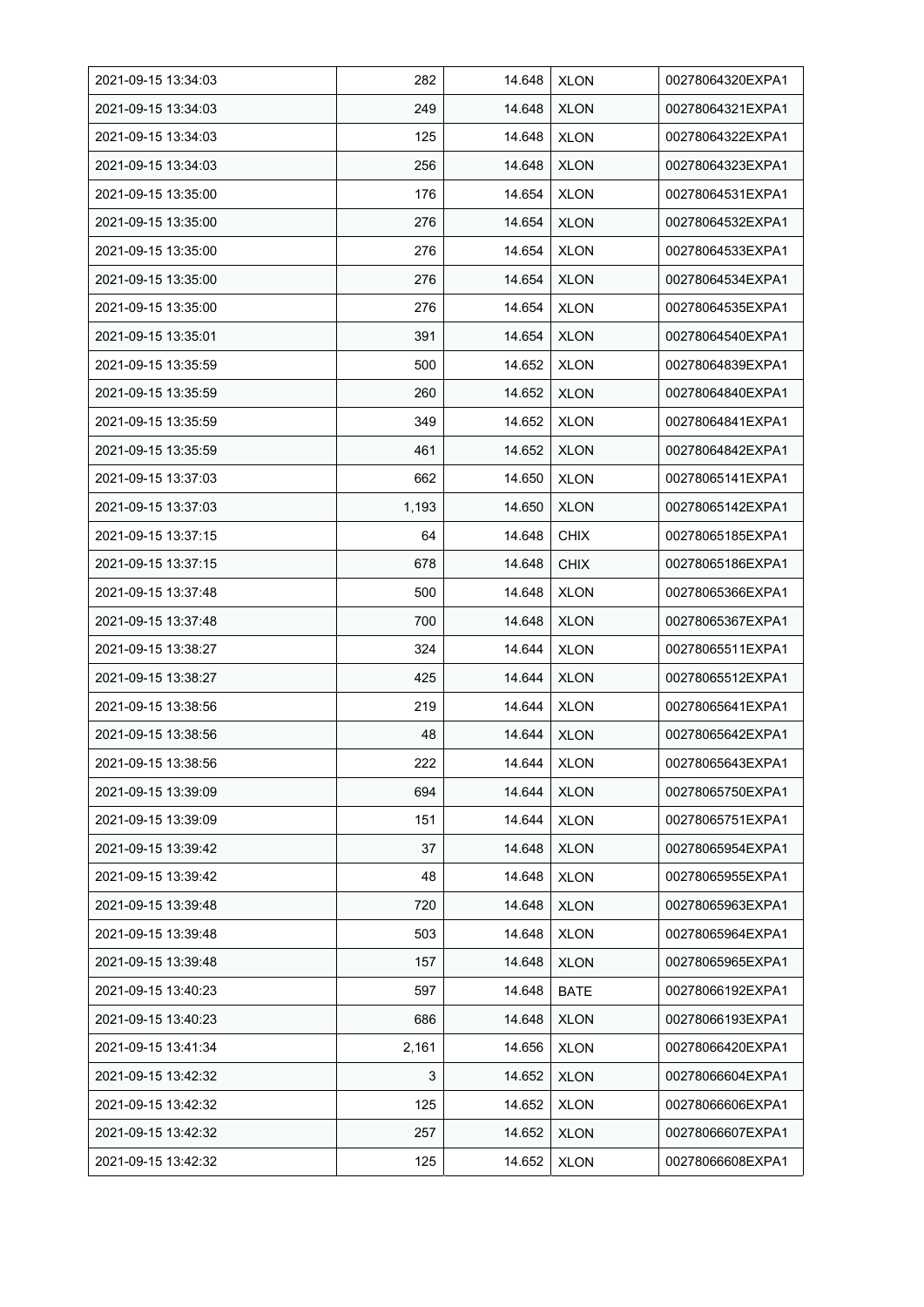| 2021-09-15 13:42:32 | 257   | 14.652 | <b>XLON</b> | 00278066609EXPA1 |
|---------------------|-------|--------|-------------|------------------|
| 2021-09-15 13:42:32 | 274   | 14.652 | <b>XLON</b> | 00278066610EXPA1 |
| 2021-09-15 13:43:14 | 308   | 14.652 | <b>XLON</b> | 00278066753EXPA1 |
| 2021-09-15 13:43:14 | 308   | 14.652 | <b>XLON</b> | 00278066754EXPA1 |
| 2021-09-15 13:43:15 | 308   | 14.652 | <b>XLON</b> | 00278066755EXPA1 |
| 2021-09-15 13:43:15 | 158   | 14.652 | <b>XLON</b> | 00278066756EXPA1 |
| 2021-09-15 13:43:23 | 641   | 14.650 | <b>CHIX</b> | 00278066792EXPA1 |
| 2021-09-15 13:43:42 | 736   | 14.648 | <b>XLON</b> | 00278066900EXPA1 |
| 2021-09-15 13:44:09 | 308   | 14.648 | <b>XLON</b> | 00278066987EXPA1 |
| 2021-09-15 13:44:09 | 290   | 14.648 | <b>XLON</b> | 00278066988EXPA1 |
| 2021-09-15 13:44:09 | 252   | 14.648 | <b>XLON</b> | 00278066989EXPA1 |
| 2021-09-15 13:44:09 | 104   | 14.648 | <b>XLON</b> | 00278066990EXPA1 |
| 2021-09-15 13:44:09 | 31    | 14.648 | <b>XLON</b> | 00278066991EXPA1 |
| 2021-09-15 13:44:54 | 293   | 14.646 | <b>XLON</b> | 00278067150EXPA1 |
| 2021-09-15 13:44:54 | 277   | 14.646 | <b>XLON</b> | 00278067151EXPA1 |
| 2021-09-15 13:44:54 | 362   | 14.646 | <b>XLON</b> | 00278067152EXPA1 |
| 2021-09-15 13:44:54 | 316   | 14.646 | <b>XLON</b> | 00278067153EXPA1 |
| 2021-09-15 13:44:54 | 195   | 14.646 | <b>XLON</b> | 00278067154EXPA1 |
| 2021-09-15 13:45:42 | 68    | 14.644 | XLON        | 00278067346EXPA1 |
| 2021-09-15 13:45:42 | 165   | 14.644 | <b>XLON</b> | 00278067347EXPA1 |
| 2021-09-15 13:45:42 | 44    | 14.644 | <b>XLON</b> | 00278067348EXPA1 |
| 2021-09-15 13:45:50 | 1,038 | 14.644 | <b>XLON</b> | 00278067382EXPA1 |
| 2021-09-15 13:45:50 | 405   | 14.644 | <b>XLON</b> | 00278067383EXPA1 |
| 2021-09-15 13:46:33 | 788   | 14.644 | <b>CHIX</b> | 00278067553EXPA1 |
| 2021-09-15 13:46:33 | 759   | 14.644 | <b>XLON</b> | 00278067555EXPA1 |
| 2021-09-15 13:47:26 | 1,111 | 14.650 | <b>XLON</b> | 00278067805EXPA1 |
| 2021-09-15 13:47:26 | 789   | 14.650 | <b>XLON</b> | 00278067806EXPA1 |
| 2021-09-15 13:48:36 | 235   | 14.658 | XLON        | 00278068101EXPA1 |
| 2021-09-15 13:48:36 | 320   | 14.658 | <b>XLON</b> | 00278068102EXPA1 |
| 2021-09-15 13:48:36 | 125   | 14.658 | <b>XLON</b> | 00278068103EXPA1 |
| 2021-09-15 13:48:36 | 500   | 14.658 | <b>XLON</b> | 00278068104EXPA1 |
| 2021-09-15 13:48:36 | 1     | 14.658 | <b>XLON</b> | 00278068105EXPA1 |
| 2021-09-15 13:48:51 | 274   | 14.658 | <b>XLON</b> | 00278068173EXPA1 |
| 2021-09-15 13:48:51 | 367   | 14.658 | <b>XLON</b> | 00278068174EXPA1 |
| 2021-09-15 13:48:51 | 276   | 14.658 | <b>XLON</b> | 00278068175EXPA1 |
| 2021-09-15 13:48:52 | 30    | 14.658 | <b>XLON</b> | 00278068180EXPA1 |
| 2021-09-15 13:49:20 | 636   | 14.656 | <b>XLON</b> | 00278068279EXPA1 |
| 2021-09-15 13:49:47 | 62    | 14.656 | <b>XLON</b> | 00278068389EXPA1 |
| 2021-09-15 13:49:47 | 156   | 14.656 | <b>XLON</b> | 00278068390EXPA1 |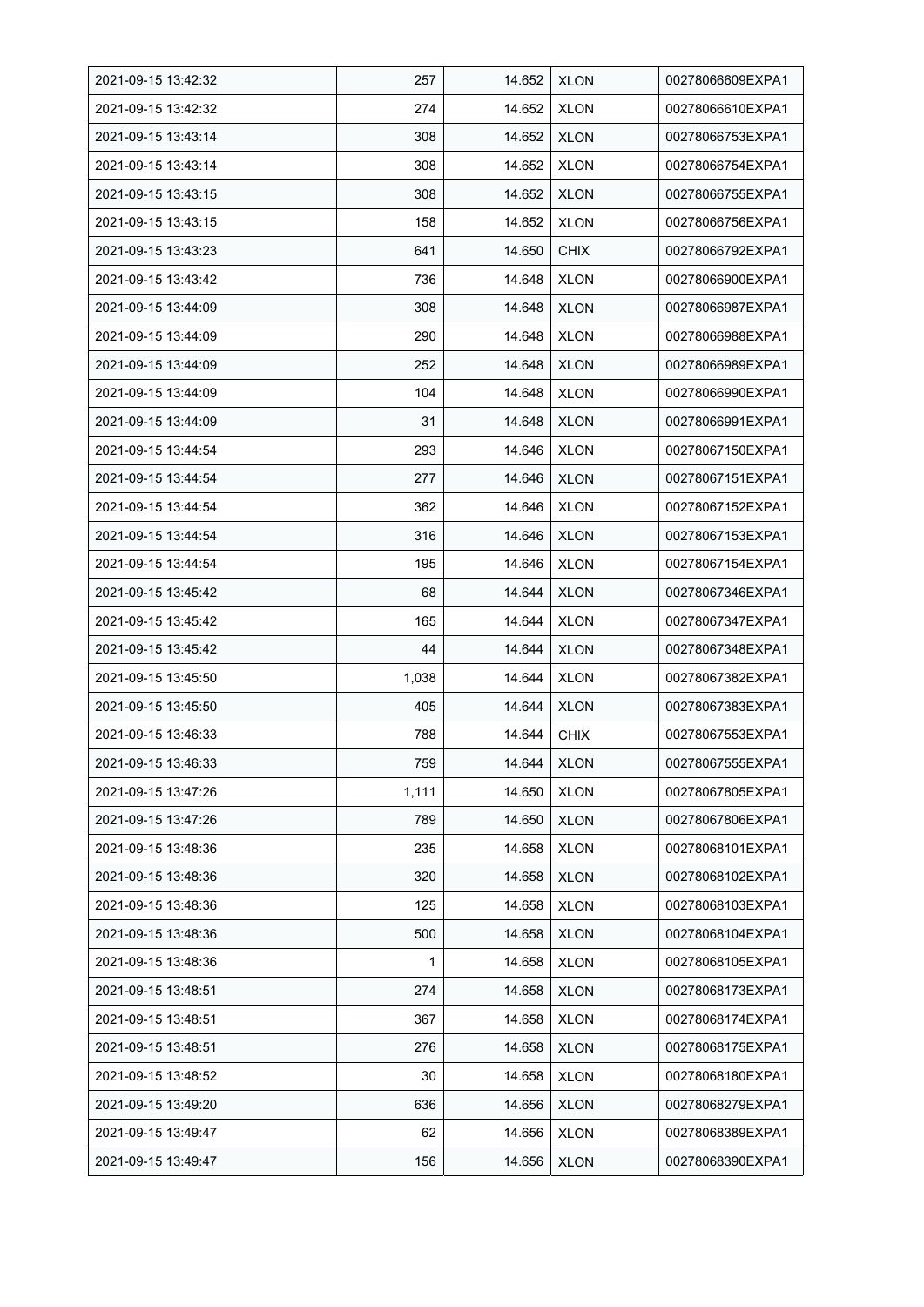| 2021-09-15 13:49:47 | $\overline{2}$ | 14.656 | <b>XLON</b> | 00278068391EXPA1 |
|---------------------|----------------|--------|-------------|------------------|
| 2021-09-15 13:49:47 | 798            | 14.656 | <b>XLON</b> | 00278068393EXPA1 |
| 2021-09-15 13:49:47 | 201            | 14.656 | <b>XLON</b> | 00278068394EXPA1 |
| 2021-09-15 13:50:30 | 800            | 14.668 | <b>BATE</b> | 00278068671EXPA1 |
| 2021-09-15 13:50:30 | 503            | 14.668 | <b>BATE</b> | 00278068672EXPA1 |
| 2021-09-15 13:50:41 | 500            | 14.668 | <b>XLON</b> | 00278068716EXPA1 |
| 2021-09-15 13:50:41 | 125            | 14.668 | <b>XLON</b> | 00278068717EXPA1 |
| 2021-09-15 13:50:41 | 500            | 14.668 | <b>XLON</b> | 00278068718EXPA1 |
| 2021-09-15 13:50:41 | 500            | 14.668 | <b>XLON</b> | 00278068719EXPA1 |
| 2021-09-15 13:50:41 | 3              | 14.668 | <b>XLON</b> | 00278068720EXPA1 |
| 2021-09-15 13:51:39 | 414            | 14.668 | <b>XLON</b> | 00278068968EXPA1 |
| 2021-09-15 13:51:39 | 272            | 14.668 | <b>XLON</b> | 00278068969EXPA1 |
| 2021-09-15 13:51:39 | 336            | 14.668 | <b>XLON</b> | 00278068970EXPA1 |
| 2021-09-15 13:51:39 | 272            | 14.668 | <b>XLON</b> | 00278068971EXPA1 |
| 2021-09-15 13:51:39 | 130            | 14.668 | <b>XLON</b> | 00278068972EXPA1 |
| 2021-09-15 13:51:39 | 220            | 14.668 | <b>XLON</b> | 00278068973EXPA1 |
| 2021-09-15 13:52:10 | 595            | 14.666 | <b>XLON</b> | 00278069181EXPA1 |
| 2021-09-15 13:52:23 | 300            | 14.662 | <b>CHIX</b> | 00278069272EXPA1 |
| 2021-09-15 13:52:23 | 487            | 14.662 | <b>CHIX</b> | 00278069273EXPA1 |
| 2021-09-15 13:53:09 | 50             | 14.664 | <b>XLON</b> | 00278069494EXPA1 |
| 2021-09-15 13:53:11 | 180            | 14.664 | <b>XLON</b> | 00278069495EXPA1 |
| 2021-09-15 13:53:11 | 1,614          | 14.664 | <b>XLON</b> | 00278069496EXPA1 |
| 2021-09-15 13:54:12 | 321            | 14.664 | <b>XLON</b> | 00278069760EXPA1 |
| 2021-09-15 13:54:12 | 364            | 14.664 | <b>XLON</b> | 00278069761EXPA1 |
| 2021-09-15 13:54:12 | 364            | 14.664 | <b>XLON</b> | 00278069762EXPA1 |
| 2021-09-15 13:54:12 | 93             | 14.664 | <b>XLON</b> | 00278069763EXPA1 |
| 2021-09-15 13:54:12 | 364            | 14.664 | <b>XLON</b> | 00278069764EXPA1 |
| 2021-09-15 13:54:12 | 22             | 14.664 | <b>XLON</b> | 00278069765EXPA1 |
| 2021-09-15 13:55:17 | 575            | 14.644 | <b>XLON</b> | 00278070036EXPA1 |
| 2021-09-15 13:55:17 | 1,377          | 14.644 | <b>XLON</b> | 00278070037EXPA1 |
| 2021-09-15 13:56:23 | 696            | 14.640 | <b>XLON</b> | 00278070336EXPA1 |
| 2021-09-15 13:56:48 | 500            | 14.640 | <b>XLON</b> | 00278070443EXPA1 |
| 2021-09-15 13:56:48 | 195            | 14.640 | <b>XLON</b> | 00278070444EXPA1 |
| 2021-09-15 13:56:48 | 125            | 14.640 | <b>XLON</b> | 00278070445EXPA1 |
| 2021-09-15 13:57:42 | 291            | 14.650 | <b>XLON</b> | 00278070755EXPA1 |
| 2021-09-15 13:57:42 | 291            | 14.650 | <b>XLON</b> | 00278070756EXPA1 |
| 2021-09-15 13:57:42 | 291            | 14.650 | <b>XLON</b> | 00278070757EXPA1 |
| 2021-09-15 13:57:42 | 291            | 14.650 | <b>XLON</b> | 00278070758EXPA1 |
| 2021-09-15 13:57:42 | 291            | 14.650 | <b>XLON</b> | 00278070759EXPA1 |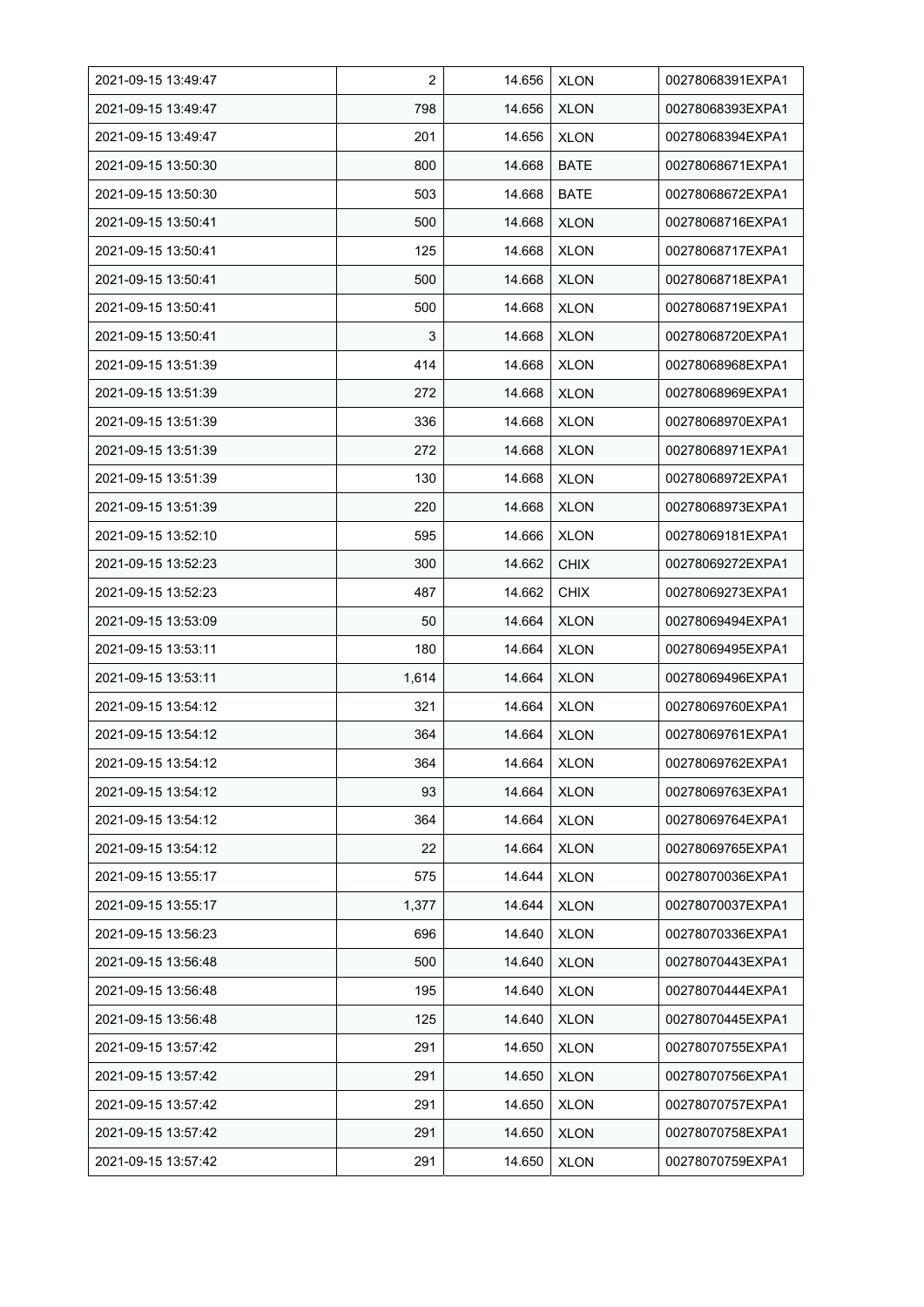| 2021-09-15 13:57:42 | 291   | 14.650 | <b>XLON</b> | 00278070760EXPA1 |
|---------------------|-------|--------|-------------|------------------|
| 2021-09-15 13:57:42 | 156   | 14.650 | <b>XLON</b> | 00278070761EXPA1 |
| 2021-09-15 13:58:02 | 315   | 14.646 | <b>XLON</b> | 00278070820EXPA1 |
| 2021-09-15 13:58:02 | 65    | 14.646 | <b>XLON</b> | 00278070821EXPA1 |
| 2021-09-15 13:58:02 | 401   | 14.646 | <b>XLON</b> | 00278070823EXPA1 |
| 2021-09-15 13:58:51 | 500   | 14.654 | <b>XLON</b> | 00278071030EXPA1 |
| 2021-09-15 13:58:52 | 493   | 14.654 | <b>XLON</b> | 00278071031EXPA1 |
| 2021-09-15 13:58:52 | 91    | 14.654 | <b>XLON</b> | 00278071032EXPA1 |
| 2021-09-15 13:58:54 | 595   | 14.654 | <b>XLON</b> | 00278071035EXPA1 |
| 2021-09-15 13:59:57 | 1,625 | 14.658 | <b>XLON</b> | 00278071314EXPA1 |
| 2021-09-15 14:00:34 | 1,382 | 14.662 | <b>CHIX</b> | 00278071578EXPA1 |
| 2021-09-15 14:00:34 | 500   | 14.664 | <b>XLON</b> | 00278071574EXPA1 |
| 2021-09-15 14:00:34 | 242   | 14.664 | <b>XLON</b> | 00278071575EXPA1 |
| 2021-09-15 14:00:34 | 296   | 14.664 | <b>XLON</b> | 00278071576EXPA1 |
| 2021-09-15 14:00:34 | 153   | 14.664 | <b>XLON</b> | 00278071577EXPA1 |
| 2021-09-15 14:01:00 | 619   | 14.654 | <b>BATE</b> | 00278071707EXPA1 |
| 2021-09-15 14:01:15 | 265   | 14.650 | <b>XLON</b> | 00278071767EXPA1 |
| 2021-09-15 14:01:36 | 241   | 14.652 | <b>XLON</b> | 00278071856EXPA1 |
| 2021-09-15 14:01:36 | 197   | 14.652 | XLON        | 00278071857EXPA1 |
| 2021-09-15 14:01:36 | 275   | 14.652 | XLON        | 00278071858EXPA1 |
| 2021-09-15 14:01:36 | 200   | 14.652 | <b>XLON</b> | 00278071859EXPA1 |
| 2021-09-15 14:01:36 | 275   | 14.652 | <b>XLON</b> | 00278071860EXPA1 |
| 2021-09-15 14:01:36 | 82    | 14.652 | <b>XLON</b> | 00278071861EXPA1 |
| 2021-09-15 14:01:36 | 8     | 14.652 | <b>XLON</b> | 00278071862EXPA1 |
| 2021-09-15 14:01:37 | 795   | 14.650 | <b>XLON</b> | 00278071870EXPA1 |
| 2021-09-15 14:02:23 | 249   | 14.650 | <b>XLON</b> | 00278072059EXPA1 |
| 2021-09-15 14:02:23 | 348   | 14.650 | <b>XLON</b> | 00278072060EXPA1 |
| 2021-09-15 14:02:23 | 184   | 14.650 | <b>XLON</b> | 00278072061EXPA1 |
| 2021-09-15 14:02:23 | 195   | 14.650 | <b>XLON</b> | 00278072062EXPA1 |
| 2021-09-15 14:02:23 | 155   | 14.650 | <b>XLON</b> | 00278072063EXPA1 |
| 2021-09-15 14:02:23 | 55    | 14.650 | <b>XLON</b> | 00278072064EXPA1 |
| 2021-09-15 14:02:23 | 16    | 14.650 | <b>XLON</b> | 00278072065EXPA1 |
| 2021-09-15 14:02:47 | 781   | 14.644 | <b>XLON</b> | 00278072153EXPA1 |
| 2021-09-15 14:03:06 | 571   | 14.638 | <b>BATE</b> | 00278072260EXPA1 |
| 2021-09-15 14:03:24 | 500   | 14.636 | <b>XLON</b> | 00278072336EXPA1 |
| 2021-09-15 14:03:24 | 94    | 14.636 | <b>XLON</b> | 00278072337EXPA1 |
| 2021-09-15 14:03:24 | 286   | 14.636 | <b>XLON</b> | 00278072338EXPA1 |
| 2021-09-15 14:03:36 | 673   | 14.636 | <b>XLON</b> | 00278072362EXPA1 |
| 2021-09-15 14:04:11 | 377   | 14.638 | <b>XLON</b> | 00278072551EXPA1 |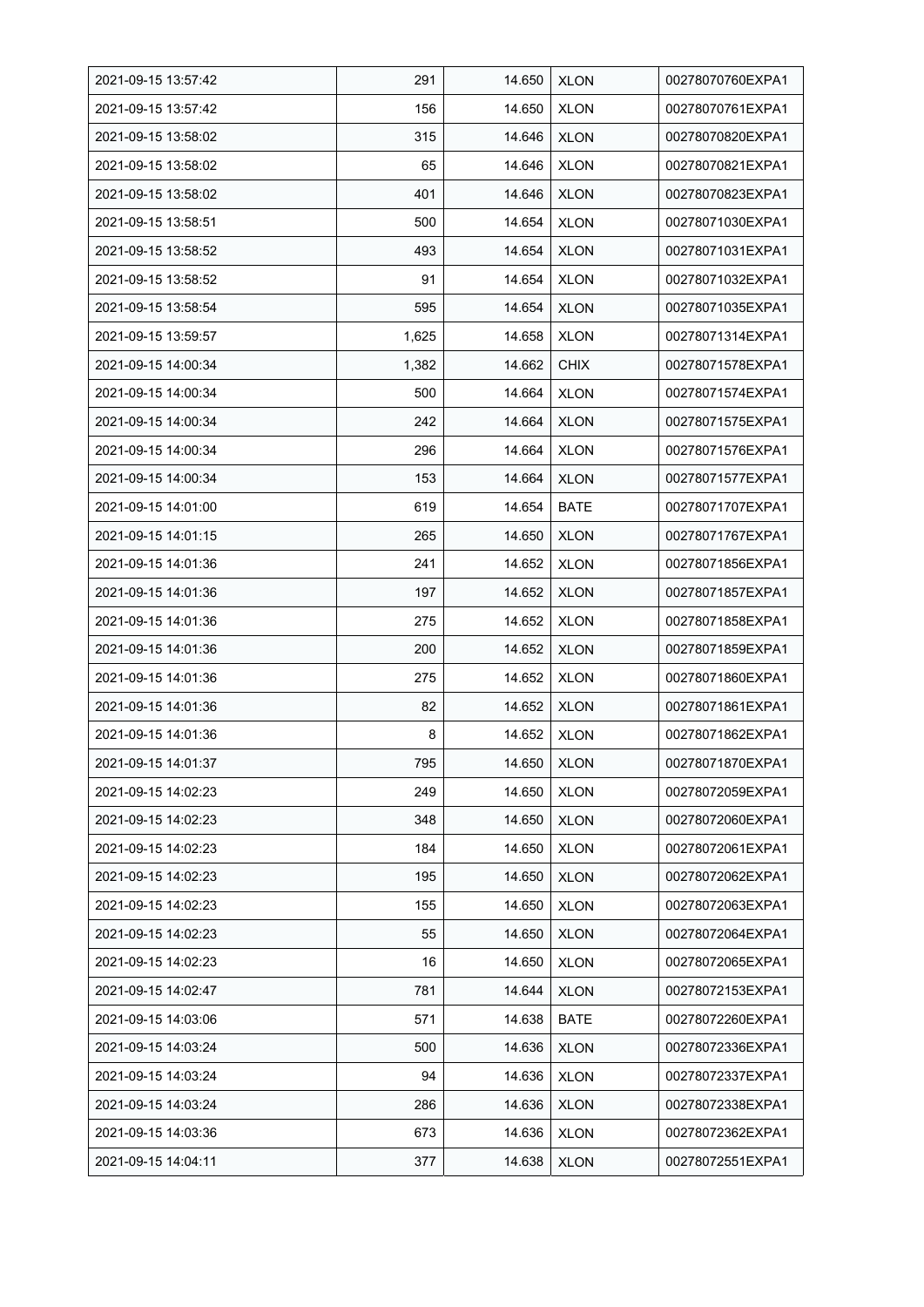| 2021-09-15 14:04:11 | 229 | 14.638 | <b>XLON</b> | 00278072552EXPA1 |
|---------------------|-----|--------|-------------|------------------|
| 2021-09-15 14:04:11 | 172 | 14.638 | <b>XLON</b> | 00278072553EXPA1 |
| 2021-09-15 14:04:56 | 165 | 14.640 | <b>XLON</b> | 00278072766EXPA1 |
| 2021-09-15 14:04:56 | 71  | 14.640 | <b>XLON</b> | 00278072767EXPA1 |
| 2021-09-15 14:04:56 | 58  | 14.640 | <b>XLON</b> | 00278072768EXPA1 |
| 2021-09-15 14:04:56 | 57  | 14.640 | <b>XLON</b> | 00278072769EXPA1 |
| 2021-09-15 14:04:56 | 744 | 14.640 | <b>XLON</b> | 00278072770EXPA1 |
| 2021-09-15 14:04:56 | 94  | 14.640 | <b>XLON</b> | 00278072771EXPA1 |
| 2021-09-15 14:04:56 | 92  | 14.640 | <b>XLON</b> | 00278072772EXPA1 |
| 2021-09-15 14:04:56 | 94  | 14.640 | <b>XLON</b> | 00278072773EXPA1 |
| 2021-09-15 14:04:56 | 92  | 14.640 | <b>XLON</b> | 00278072774EXPA1 |
| 2021-09-15 14:04:56 | 94  | 14.640 | <b>XLON</b> | 00278072775EXPA1 |
| 2021-09-15 14:04:56 | 92  | 14.640 | <b>XLON</b> | 00278072776EXPA1 |
| 2021-09-15 14:05:13 | 333 | 14.640 | <b>XLON</b> | 00278072896EXPA1 |
| 2021-09-15 14:05:13 | 127 | 14.640 | XLON        | 00278072897EXPA1 |
| 2021-09-15 14:05:18 | 652 | 14.634 | <b>CHIX</b> | 00278072909EXPA1 |
| 2021-09-15 14:05:55 | 394 | 14.634 | <b>XLON</b> | 00278073115EXPA1 |
| 2021-09-15 14:05:55 | 483 | 14.634 | <b>XLON</b> | 00278073116EXPA1 |
| 2021-09-15 14:05:55 | 378 | 14.634 | XLON        | 00278073121EXPA1 |
| 2021-09-15 14:06:24 | 181 | 14.636 | XLON        | 00278073294EXPA1 |
| 2021-09-15 14:06:24 | 132 | 14.636 | <b>XLON</b> | 00278073295EXPA1 |
| 2021-09-15 14:06:40 | 91  | 14.638 | <b>XLON</b> | 00278073369EXPA1 |
| 2021-09-15 14:06:40 | 51  | 14.638 | <b>XLON</b> | 00278073370EXPA1 |
| 2021-09-15 14:06:51 | 129 | 14.638 | <b>XLON</b> | 00278073409EXPA1 |
| 2021-09-15 14:06:51 | 197 | 14.638 | <b>XLON</b> | 00278073410EXPA1 |
| 2021-09-15 14:06:51 | 197 | 14.638 | <b>XLON</b> | 00278073411EXPA1 |
| 2021-09-15 14:06:51 | 143 | 14.638 | <b>XLON</b> | 00278073412EXPA1 |
| 2021-09-15 14:06:51 | 63  | 14.638 | <b>XLON</b> | 00278073413EXPA1 |
| 2021-09-15 14:06:51 | 114 | 14.638 | <b>XLON</b> | 00278073414EXPA1 |
| 2021-09-15 14:06:51 | 92  | 14.638 | <b>XLON</b> | 00278073415EXPA1 |
| 2021-09-15 14:06:51 | 114 | 14.638 | <b>XLON</b> | 00278073416EXPA1 |
| 2021-09-15 14:06:51 | 197 | 14.638 | <b>XLON</b> | 00278073417EXPA1 |
| 2021-09-15 14:06:51 | 92  | 14.638 | <b>XLON</b> | 00278073418EXPA1 |
| 2021-09-15 14:06:51 | 3   | 14.638 | <b>XLON</b> | 00278073419EXPA1 |
| 2021-09-15 14:07:32 | 500 | 14.636 | <b>XLON</b> | 00278073563EXPA1 |
| 2021-09-15 14:07:43 | 134 | 14.640 | <b>XLON</b> | 00278073642EXPA1 |
| 2021-09-15 14:07:43 | 706 | 14.640 | <b>XLON</b> | 00278073643EXPA1 |
| 2021-09-15 14:07:43 | 619 | 14.640 | <b>XLON</b> | 00278073644EXPA1 |
| 2021-09-15 14:08:29 | 10  | 14.630 | <b>BATE</b> | 00278073880EXPA1 |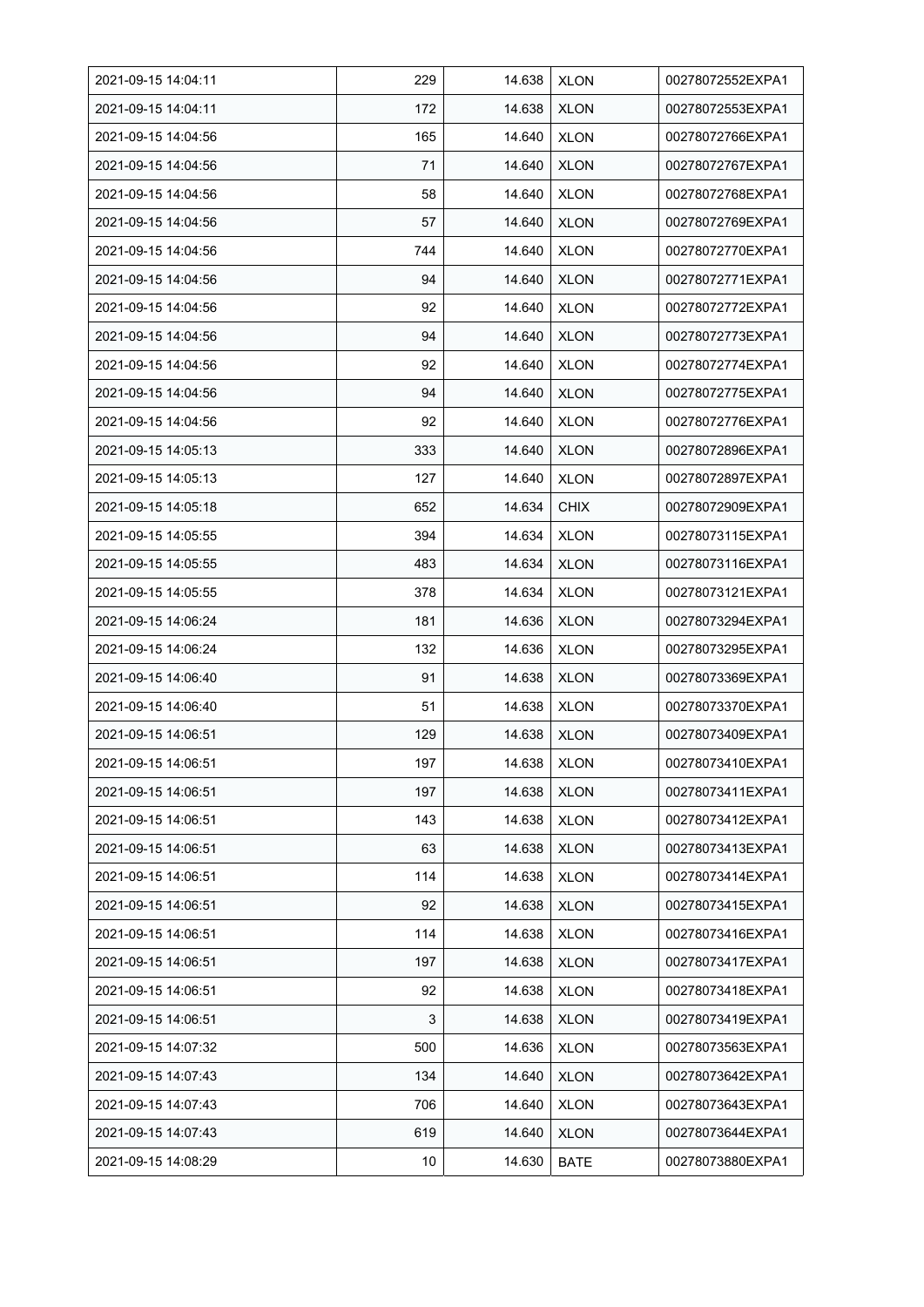| 2021-09-15 14:08:29 | 16    | 14.630 | <b>BATE</b> | 00278073881EXPA1 |
|---------------------|-------|--------|-------------|------------------|
| 2021-09-15 14:08:29 | 51    | 14.630 | <b>BATE</b> | 00278073882EXPA1 |
| 2021-09-15 14:08:29 | 12    | 14.630 | <b>BATE</b> | 00278073883EXPA1 |
| 2021-09-15 14:08:29 | 33    | 14.630 | <b>BATE</b> | 00278073884EXPA1 |
| 2021-09-15 14:08:29 | 35    | 14.630 | BATE        | 00278073885EXPA1 |
| 2021-09-15 14:08:51 | 607   | 14.626 | <b>XLON</b> | 00278073967EXPA1 |
| 2021-09-15 14:09:05 | 245   | 14.630 | <b>XLON</b> | 00278074014EXPA1 |
| 2021-09-15 14:09:05 | 1,065 | 14.630 | <b>XLON</b> | 00278074024EXPA1 |
| 2021-09-15 14:09:05 | 374   | 14.630 | <b>XLON</b> | 00278074025EXPA1 |
| 2021-09-15 14:10:01 | 550   | 14.640 | <b>XLON</b> | 00278074236EXPA1 |
| 2021-09-15 14:10:01 | 197   | 14.640 | <b>XLON</b> | 00278074237EXPA1 |
| 2021-09-15 14:10:01 | 165   | 14.640 | <b>XLON</b> | 00278074238EXPA1 |
| 2021-09-15 14:10:01 | 335   | 14.640 | <b>XLON</b> | 00278074239EXPA1 |
| 2021-09-15 14:10:01 | 190   | 14.640 | <b>XLON</b> | 00278074240EXPA1 |
| 2021-09-15 14:10:01 | 104   | 14.640 | <b>XLON</b> | 00278074241EXPA1 |
| 2021-09-15 14:10.01 | 145   | 14.640 | <b>XLON</b> | 00278074242EXPA1 |
| 2021-09-15 14:10:59 | 298   | 14.648 | <b>XLON</b> | 00278074641EXPA1 |
| 2021-09-15 14:11:06 | 658   | 14.648 | <b>XLON</b> | 00278074703EXPA1 |
| 2021-09-15 14:11:06 | 299   | 14.648 | <b>XLON</b> | 00278074704EXPA1 |
| 2021-09-15 14:11:06 | 611   | 14.648 | <b>XLON</b> | 00278074705EXPA1 |
| 2021-09-15 14:11:58 | 665   | 14.650 | <b>CHIX</b> | 00278074877EXPA1 |
| 2021-09-15 14:11:58 | 1,329 | 14.650 | <b>XLON</b> | 00278074878EXPA1 |
| 2021-09-15 14:12:24 | 633   | 14.646 | <b>BATE</b> | 00278074993EXPA1 |
| 2021-09-15 14:12:42 | 693   | 14.640 | <b>CHIX</b> | 00278075139EXPA1 |
| 2021-09-15 14:13:04 | 269   | 14.638 | <b>XLON</b> | 00278075286EXPA1 |
| 2021-09-15 14:13:04 | 317   | 14.638 | <b>XLON</b> | 00278075287EXPA1 |
| 2021-09-15 14:13:04 | 223   | 14.638 | <b>XLON</b> | 00278075288EXPA1 |
| 2021-09-15 14:13:04 | 500   | 14.638 | <b>XLON</b> | 00278075290EXPA1 |
| 2021-09-15 14:13:04 | 78    | 14.638 | <b>XLON</b> | 00278075291EXPA1 |
| 2021-09-15 14:13:04 | 230   | 14.638 | <b>XLON</b> | 00278075292EXPA1 |
| 2021-09-15 14:13:04 | 2     | 14.638 | <b>XLON</b> | 00278075293EXPA1 |
| 2021-09-15 14:13:06 | 123   | 14.638 | <b>XLON</b> | 00278075299EXPA1 |
| 2021-09-15 14:13:28 | 256   | 14.638 | <b>XLON</b> | 00278075420EXPA1 |
| 2021-09-15 14:13:28 | 237   | 14.638 | <b>XLON</b> | 00278075421EXPA1 |
| 2021-09-15 14:14:04 | 3     | 14.640 | <b>XLON</b> | 00278075555EXPA1 |
| 2021-09-15 14:14:04 | 310   | 14.640 | <b>XLON</b> | 00278075556EXPA1 |
| 2021-09-15 14:14:04 | 252   | 14.640 | <b>XLON</b> | 00278075557EXPA1 |
| 2021-09-15 14:14:04 | 719   | 14.640 | <b>XLON</b> | 00278075558EXPA1 |
| 2021-09-15 14:14:04 | 442   | 14.640 | <b>XLON</b> | 00278075559EXPA1 |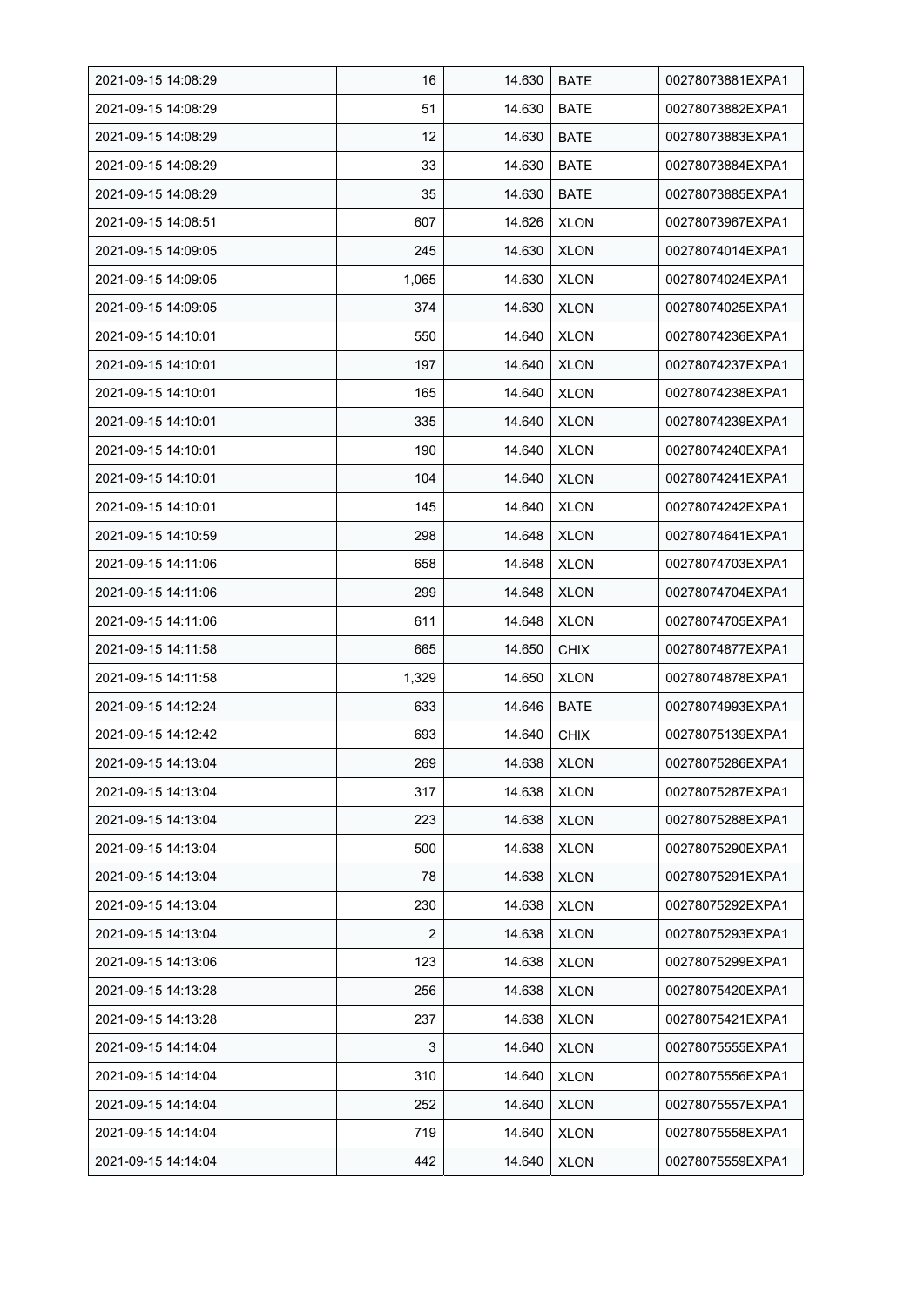| 2021-09-15 14:15:35 | 1,810 | 14.642 | <b>XLON</b> | 00278075944EXPA1 |
|---------------------|-------|--------|-------------|------------------|
| 2021-09-15 14:15:54 | 248   | 14.646 | <b>XLON</b> | 00278076093EXPA1 |
| 2021-09-15 14:15:54 | 368   | 14.646 | <b>XLON</b> | 00278076094EXPA1 |
| 2021-09-15 14:15:54 | 172   | 14.646 | <b>XLON</b> | 00278076095EXPA1 |
| 2021-09-15 14:15:54 | 135   | 14.646 | <b>XLON</b> | 00278076096EXPA1 |
| 2021-09-15 14:16:26 | 245   | 14.642 | <b>XLON</b> | 00278076224EXPA1 |
| 2021-09-15 14:16:26 | 835   | 14.642 | <b>XLON</b> | 00278076225EXPA1 |
| 2021-09-15 14:16:26 | 278   | 14.642 | <b>XLON</b> | 00278076226EXPA1 |
| 2021-09-15 14:17:13 | 417   | 14.644 | <b>XLON</b> | 00278076642EXPA1 |
| 2021-09-15 14:17:13 | 171   | 14.644 | <b>XLON</b> | 00278076643EXPA1 |
| 2021-09-15 14:17:13 | 314   | 14.644 | <b>XLON</b> | 00278076644EXPA1 |
| 2021-09-15 14:17:13 | 294   | 14.644 | <b>XLON</b> | 00278076645EXPA1 |
| 2021-09-15 14:17:13 | 351   | 14.644 | <b>XLON</b> | 00278076646EXPA1 |
| 2021-09-15 14:18:04 | 313   | 14.646 | <b>XLON</b> | 00278076905EXPA1 |
| 2021-09-15 14:18:04 | 162   | 14.646 | <b>XLON</b> | 00278076906EXPA1 |
| 2021-09-15 14:18:04 | 94    | 14.646 | <b>XLON</b> | 00278076907EXPA1 |
| 2021-09-15 14:18:07 | 200   | 14.646 | <b>XLON</b> | 00278076921EXPA1 |
| 2021-09-15 14:18:08 | 743   | 14.646 | <b>XLON</b> | 00278076931EXPA1 |
| 2021-09-15 14:18:34 | 633   | 14.646 | <b>CHIX</b> | 00278077131EXPA1 |
| 2021-09-15 14:18:35 | 425   | 14.642 | <b>BATE</b> | 00278077132EXPA1 |
| 2021-09-15 14:19:04 | 345   | 14.644 | <b>XLON</b> | 00278077249EXPA1 |
| 2021-09-15 14:19:04 | 150   | 14.644 | <b>XLON</b> | 00278077250EXPA1 |
| 2021-09-15 14:19:04 | 151   | 14.644 | <b>XLON</b> | 00278077252EXPA1 |
| 2021-09-15 14:19:04 | 176   | 14.644 | <b>XLON</b> | 00278077253EXPA1 |
| 2021-09-15 14:19:04 | 176   | 14.644 | <b>XLON</b> | 00278077254EXPA1 |
| 2021-09-15 14:19:04 | 176   | 14.644 | <b>XLON</b> | 00278077255EXPA1 |
| 2021-09-15 14:19:04 | 225   | 14.644 | <b>XLON</b> | 00278077256EXPA1 |
| 2021-09-15 14:19:04 | 151   | 14.644 | <b>XLON</b> | 00278077257EXPA1 |
| 2021-09-15 14:19:57 | 136   | 14.642 | <b>XLON</b> | 00278077595EXPA1 |
| 2021-09-15 14:19:57 | 145   | 14.642 | <b>XLON</b> | 00278077597EXPA1 |
| 2021-09-15 14:19:57 | 168   | 14.642 | <b>XLON</b> | 00278077598EXPA1 |
| 2021-09-15 14:19:57 | 123   | 14.642 | <b>XLON</b> | 00278077599EXPA1 |
| 2021-09-15 14:19:57 | 242   | 14.642 | <b>XLON</b> | 00278077600EXPA1 |
| 2021-09-15 14:19:57 | 73    | 14.642 | <b>XLON</b> | 00278077601EXPA1 |
| 2021-09-15 14:20:30 | 500   | 14.640 | XLON        | 00278077799EXPA1 |
| 2021-09-15 14:20:40 | 3     | 14.640 | <b>XLON</b> | 00278077865EXPA1 |
| 2021-09-15 14:20:40 | 288   | 14.640 | <b>XLON</b> | 00278077866EXPA1 |
| 2021-09-15 14:20:59 | 74    | 14.640 | <b>BATE</b> | 00278077919EXPA1 |
| 2021-09-15 14:20:59 | 536   | 14.640 | <b>BATE</b> | 00278077920EXPA1 |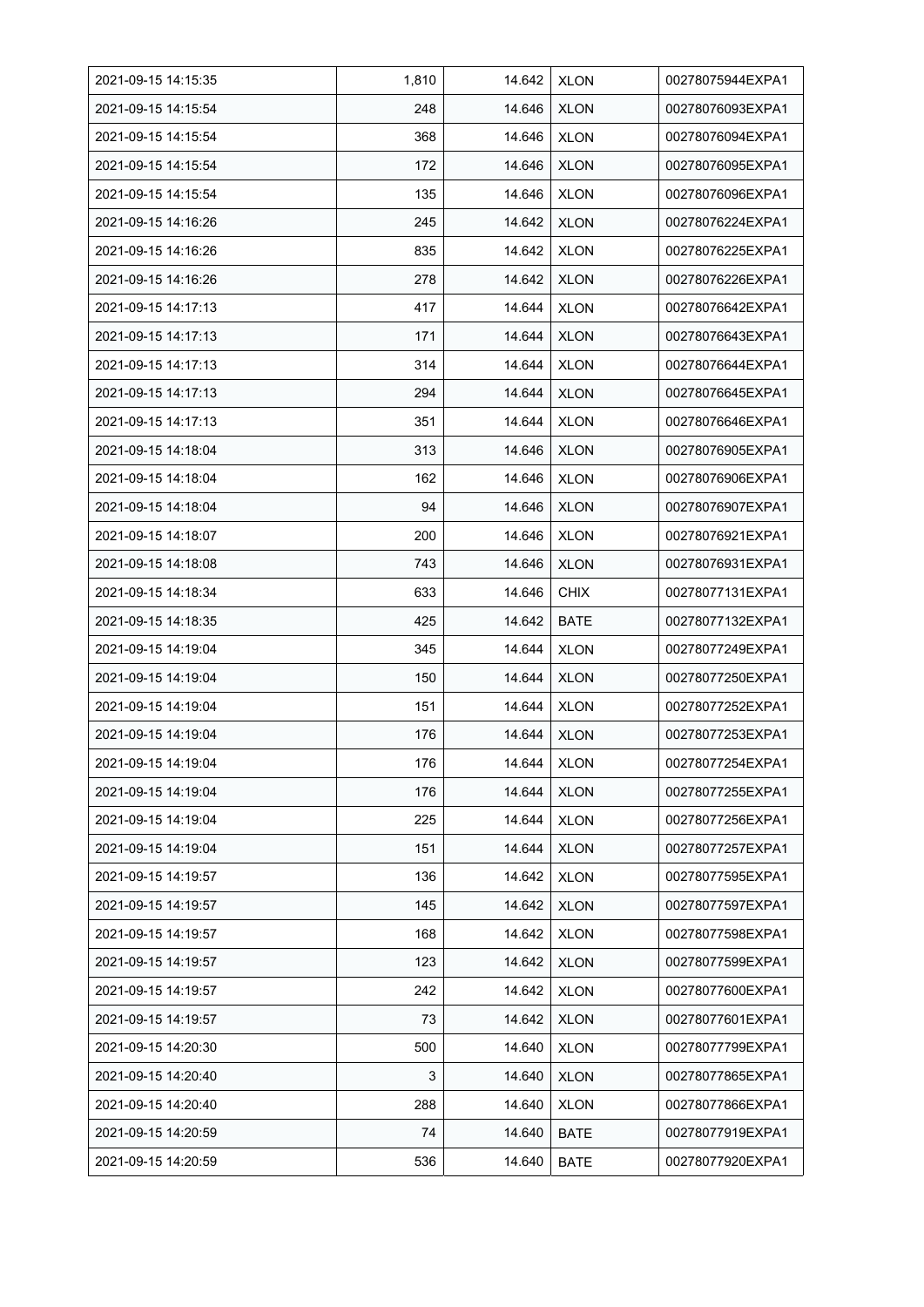| 2021-09-15 14:20:59 | 374   | 14.640 | <b>XLON</b> | 00278077918EXPA1 |
|---------------------|-------|--------|-------------|------------------|
| 2021-09-15 14:20:59 | 1,108 | 14.640 | <b>XLON</b> | 00278077921EXPA1 |
| 2021-09-15 14:20:59 | 103   | 14.640 | <b>XLON</b> | 00278077922EXPA1 |
| 2021-09-15 14:21:36 | 284   | 14.644 | <b>XLON</b> | 00278078104EXPA1 |
| 2021-09-15 14:21:36 | 144   | 14.644 | <b>XLON</b> | 00278078105EXPA1 |
| 2021-09-15 14:21:36 | 295   | 14.644 | <b>XLON</b> | 00278078106EXPA1 |
| 2021-09-15 14:21:36 | 305   | 14.644 | <b>XLON</b> | 00278078107EXPA1 |
| 2021-09-15 14:21:36 | 144   | 14.644 | <b>XLON</b> | 00278078108EXPA1 |
| 2021-09-15 14:21:36 | 305   | 14.644 | <b>XLON</b> | 00278078109EXPA1 |
| 2021-09-15 14:21:36 | 67    | 14.644 | <b>XLON</b> | 00278078110EXPA1 |
| 2021-09-15 14:22:28 | 101   | 14.642 | <b>XLON</b> | 00278078392EXPA1 |
| 2021-09-15 14:22:28 | 265   | 14.642 | <b>XLON</b> | 00278078393EXPA1 |
| 2021-09-15 14:22:28 | 134   | 14.642 | <b>XLON</b> | 00278078394EXPA1 |
| 2021-09-15 14:22:28 | 197   | 14.642 | <b>XLON</b> | 00278078395EXPA1 |
| 2021-09-15 14:22:28 | 317   | 14.642 | <b>XLON</b> | 00278078396EXPA1 |
| 2021-09-15 14:22:55 | 146   | 14.644 | <b>XLON</b> | 00278078519EXPA1 |
| 2021-09-15 14:22:55 | 164   | 14.644 | <b>XLON</b> | 00278078520EXPA1 |
| 2021-09-15 14:22:55 | 39    | 14.644 | <b>XLON</b> | 00278078521EXPA1 |
| 2021-09-15 14:23:07 | 409   | 14.640 | <b>CHIX</b> | 00278078621EXPA1 |
| 2021-09-15 14:23:12 | 500   | 14.644 | <b>XLON</b> | 00278078652EXPA1 |
| 2021-09-15 14:23:12 | 237   | 14.644 | <b>XLON</b> | 00278078653EXPA1 |
| 2021-09-15 14:23:12 | 457   | 14.644 | <b>XLON</b> | 00278078654EXPA1 |
| 2021-09-15 14:23:12 | 140   | 14.644 | <b>XLON</b> | 00278078655EXPA1 |
| 2021-09-15 14:23:12 | 262   | 14.644 | <b>XLON</b> | 00278078656EXPA1 |
| 2021-09-15 14:23:12 | 182   | 14.644 | <b>XLON</b> | 00278078657EXPA1 |
| 2021-09-15 14:23:12 | 54    | 14.644 | <b>XLON</b> | 00278078659EXPA1 |
| 2021-09-15 14:24:04 | 378   | 14.650 | <b>XLON</b> | 00278078937EXPA1 |
| 2021-09-15 14:24:04 | 166   | 14.650 | <b>XLON</b> | 00278078938EXPA1 |
| 2021-09-15 14:24:04 | 180   | 14.650 | <b>XLON</b> | 00278078939EXPA1 |
| 2021-09-15 14:24:04 | 288   | 14.650 | <b>XLON</b> | 00278078940EXPA1 |
| 2021-09-15 14:24:04 | 187   | 14.650 | <b>XLON</b> | 00278078941EXPA1 |
| 2021-09-15 14:24:04 | 143   | 14.650 | <b>XLON</b> | 00278078942EXPA1 |
| 2021-09-15 14:24:04 | 65    | 14.650 | <b>XLON</b> | 00278078943EXPA1 |
| 2021-09-15 14:24:20 | 331   | 14.648 | <b>CHIX</b> | 00278079044EXPA1 |
| 2021-09-15 14:24:20 | 398   | 14.648 | <b>CHIX</b> | 00278079045EXPA1 |
| 2021-09-15 14:24:20 | 30    | 14.648 | <b>CHIX</b> | 00278079046EXPA1 |
| 2021-09-15 14:24:53 | 566   | 14.642 | BATE        | 00278079171EXPA1 |
| 2021-09-15 14:24:53 | 724   | 14.642 | <b>XLON</b> | 00278079170EXPA1 |
| 2021-09-15 14:25:19 | 500   | 14.640 | <b>XLON</b> | 00278079297EXPA1 |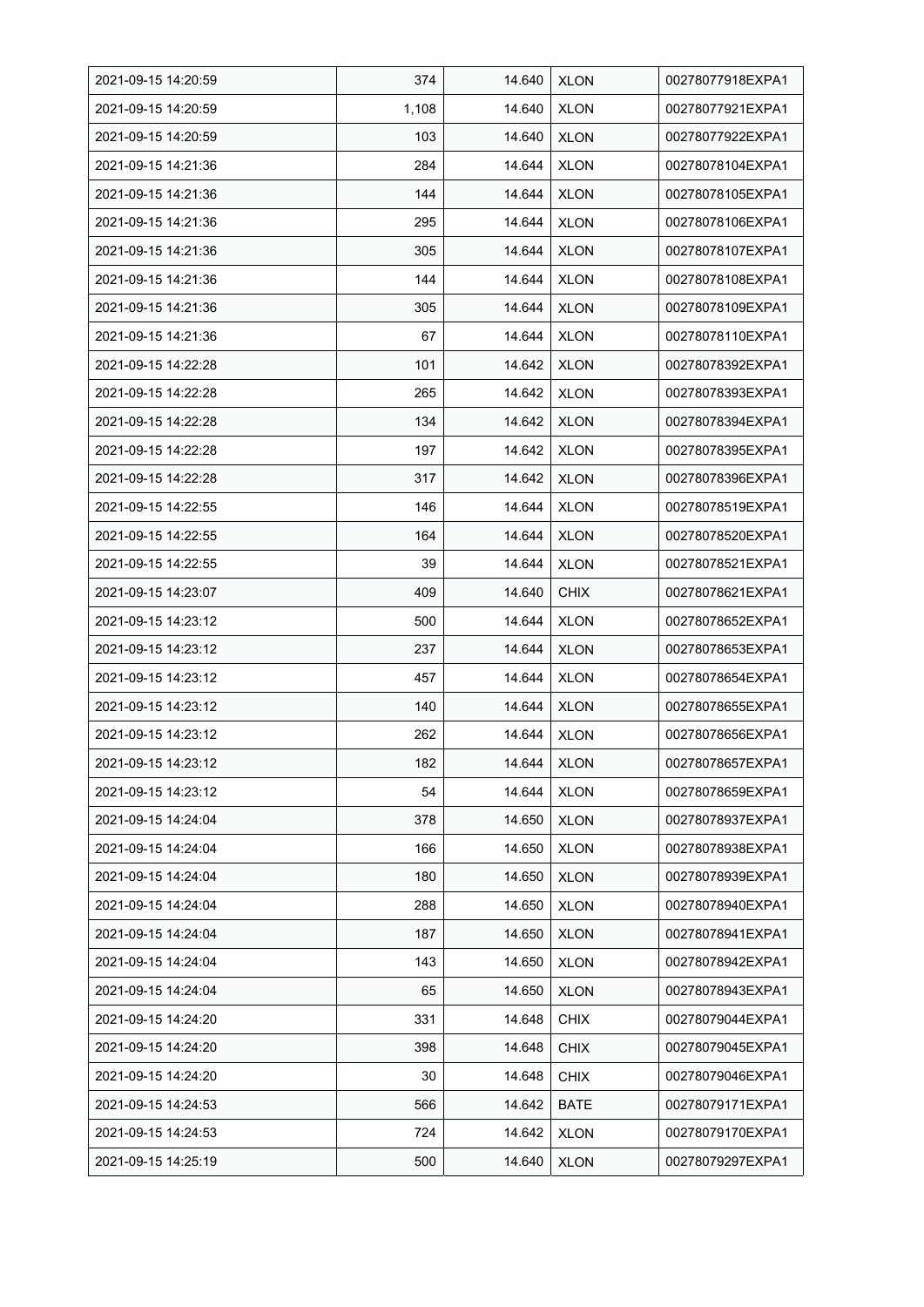| 2021-09-15 14:25:19 | 203   | 14.640 | <b>XLON</b> | 00278079298EXPA1 |
|---------------------|-------|--------|-------------|------------------|
| 2021-09-15 14:25:19 | 197   | 14.640 | <b>XLON</b> | 00278079299EXPA1 |
| 2021-09-15 14:25:19 | 500   | 14.640 | <b>XLON</b> | 00278079300EXPA1 |
| 2021-09-15 14:25:19 | 197   | 14.640 | <b>XLON</b> | 00278079301EXPA1 |
| 2021-09-15 14:25:19 | 182   | 14.640 | <b>XLON</b> | 00278079302EXPA1 |
| 2021-09-15 14:26:04 | 500   | 14.636 | <b>XLON</b> | 00278079554EXPA1 |
| 2021-09-15 14:26:04 | 195   | 14.636 | <b>XLON</b> | 00278079555EXPA1 |
| 2021-09-15 14:26:04 | 197   | 14.636 | <b>XLON</b> | 00278079556EXPA1 |
| 2021-09-15 14:26:24 | 553   | 14.630 | <b>XLON</b> | 00278079620EXPA1 |
| 2021-09-15 14:26:24 | 87    | 14.630 | <b>XLON</b> | 00278079621EXPA1 |
| 2021-09-15 14:27:10 | 1,667 | 14.634 | <b>XLON</b> | 00278079854EXPA1 |
| 2021-09-15 14:27:10 | 343   | 14.634 | <b>XLON</b> | 00278079855EXPA1 |
| 2021-09-15 14:27:44 | 597   | 14.634 | <b>XLON</b> | 00278080042EXPA1 |
| 2021-09-15 14:28:09 | 571   | 14.626 | <b>CHIX</b> | 00278080210EXPA1 |
| 2021-09-15 14:28:17 | 500   | 14.624 | <b>XLON</b> | 00278080262EXPA1 |
| 2021-09-15 14:28:31 | 600   | 14.632 | <b>XLON</b> | 00278080357EXPA1 |
| 2021-09-15 14:28:40 | 811   | 14.632 | <b>XLON</b> | 00278080409EXPA1 |
| 2021-09-15 14:28:40 | 36    | 14.632 | XLON        | 00278080410EXPA1 |
| 2021-09-15 14:28:40 | 617   | 14.632 | <b>XLON</b> | 00278080411EXPA1 |
| 2021-09-15 14:29:15 | 98    | 14.640 | <b>XLON</b> | 00278080597EXPA1 |
| 2021-09-15 14:29:15 | 218   | 14.640 | <b>XLON</b> | 00278080598EXPA1 |
| 2021-09-15 14:29:15 | 72    | 14.640 | <b>XLON</b> | 00278080599EXPA1 |
| 2021-09-15 14:29:15 | 165   | 14.640 | <b>XLON</b> | 00278080600EXPA1 |
| 2021-09-15 14:29:37 | 228   | 14.642 | <b>XLON</b> | 00278080683EXPA1 |
| 2021-09-15 14:29:37 | 316   | 14.642 | <b>XLON</b> | 00278080684EXPA1 |
| 2021-09-15 14:29:37 | 270   | 14.642 | <b>XLON</b> | 00278080685EXPA1 |
| 2021-09-15 14:29:37 | 197   | 14.642 | <b>XLON</b> | 00278080686EXPA1 |
| 2021-09-15 14:29:37 | 256   | 14.642 | <b>XLON</b> | 00278080687EXPA1 |
| 2021-09-15 14:30:13 | 500   | 14.656 | <b>XLON</b> | 00278081070EXPA1 |
| 2021-09-15 14:30:13 | 1,440 | 14.656 | <b>XLON</b> | 00278081071EXPA1 |
| 2021-09-15 14:30:13 | 168   | 14.656 | <b>XLON</b> | 00278081072EXPA1 |
| 2021-09-15 14:30:18 | 780   | 14.648 | BATE        | 00278081150EXPA1 |
| 2021-09-15 14:30:42 | 544   | 14.650 | <b>XLON</b> | 00278081363EXPA1 |
| 2021-09-15 14:30:42 | 500   | 14.650 | <b>XLON</b> | 00278081364EXPA1 |
| 2021-09-15 14:30:42 | 500   | 14.650 | XLON        | 00278081365EXPA1 |
| 2021-09-15 14:30:42 | 458   | 14.650 | <b>XLON</b> | 00278081366EXPA1 |
| 2021-09-15 14:30:42 | 145   | 14.650 | <b>XLON</b> | 00278081367EXPA1 |
| 2021-09-15 14:30:44 | 729   | 14.646 | <b>CHIX</b> | 00278081375EXPA1 |
| 2021-09-15 14:31:15 | 500   | 14.666 | <b>XLON</b> | 00278081629EXPA1 |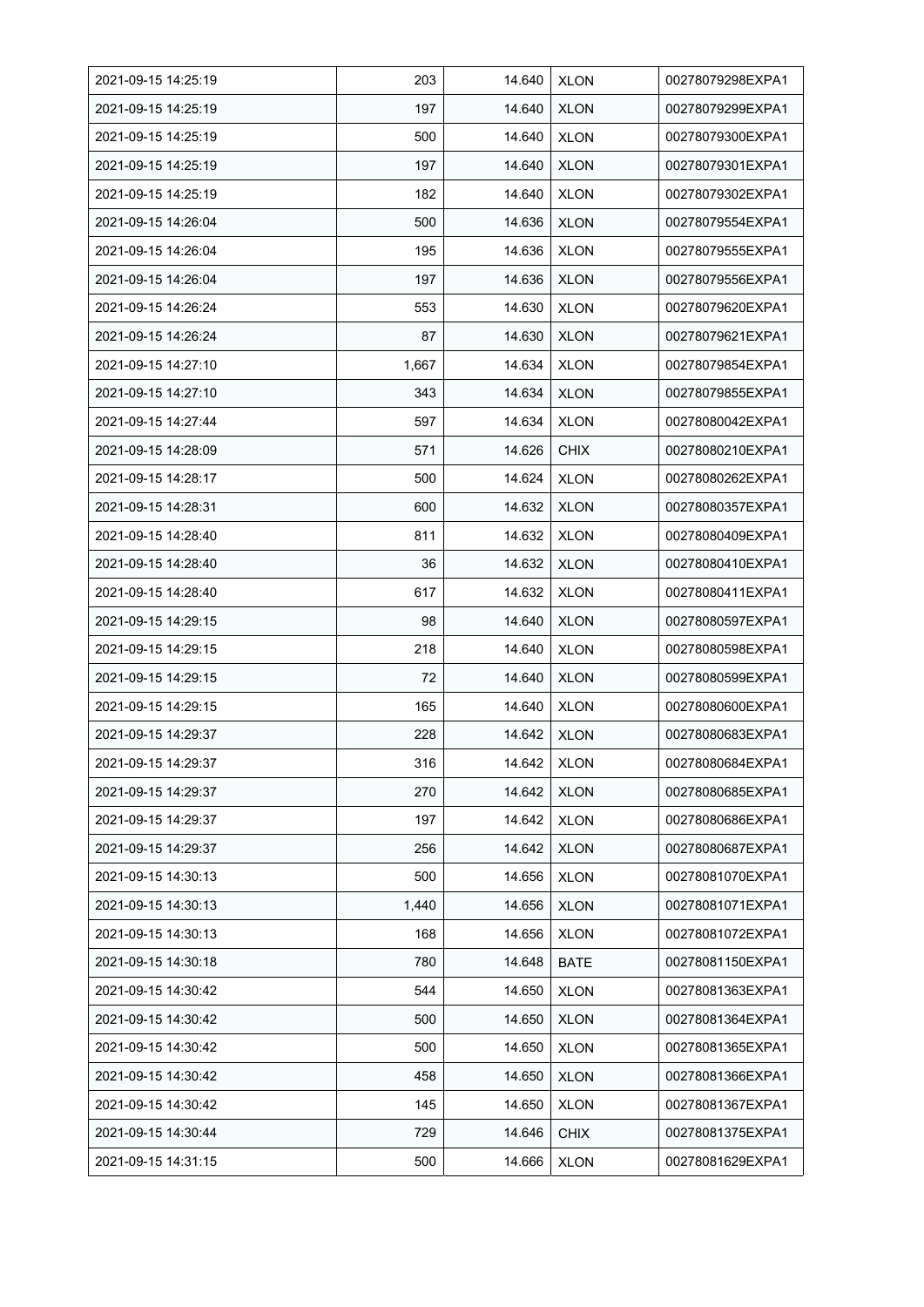| 2021-09-15 14:31:15 | 639   | 14.666 | <b>XLON</b> | 00278081630EXPA1 |
|---------------------|-------|--------|-------------|------------------|
| 2021-09-15 14:31:15 | 500   | 14.666 | <b>XLON</b> | 00278081631EXPA1 |
| 2021-09-15 14:31:15 | 445   | 14.666 | <b>XLON</b> | 00278081632EXPA1 |
| 2021-09-15 14:31:47 | 500   | 14.664 | <b>XLON</b> | 00278081880EXPA1 |
| 2021-09-15 14:31:47 | 247   | 14.664 | <b>XLON</b> | 00278081881EXPA1 |
| 2021-09-15 14:31:47 | 196   | 14.664 | <b>XLON</b> | 00278081882EXPA1 |
| 2021-09-15 14:31:56 | 63    | 14.662 | <b>XLON</b> | 00278081936EXPA1 |
| 2021-09-15 14:31:56 | 271   | 14.662 | <b>XLON</b> | 00278081937EXPA1 |
| 2021-09-15 14:31:56 | 40    | 14.662 | <b>XLON</b> | 00278081938EXPA1 |
| 2021-09-15 14:31:56 | 271   | 14.662 | <b>XLON</b> | 00278081939EXPA1 |
| 2021-09-15 14:31:56 | 271   | 14.662 | <b>XLON</b> | 00278081940EXPA1 |
| 2021-09-15 14:31:56 | 12    | 14.662 | <b>XLON</b> | 00278081941EXPA1 |
| 2021-09-15 14:32:04 | 535   | 14.648 | <b>CHIX</b> | 00278081996EXPA1 |
| 2021-09-15 14:32:04 | 265   | 14.648 | <b>XLON</b> | 00278081994EXPA1 |
| 2021-09-15 14:32:04 | 470   | 14.648 | <b>XLON</b> | 00278081995EXPA1 |
| 2021-09-15 14:32:26 | 500   | 14.658 | <b>XLON</b> | 00278082130EXPA1 |
| 2021-09-15 14:32:42 | 167   | 14.662 | <b>XLON</b> | 00278082234EXPA1 |
| 2021-09-15 14:32:45 | 576   | 14.660 | XLON        | 00278082268EXPA1 |
| 2021-09-15 14:32:49 | 2,187 | 14.658 | <b>XLON</b> | 00278082289EXPA1 |
| 2021-09-15 14:33:09 | 577   | 14.658 | <b>XLON</b> | 00278082461EXPA1 |
| 2021-09-15 14:33:28 | 500   | 14.662 | <b>XLON</b> | 00278082559EXPA1 |
| 2021-09-15 14:33:31 | 624   | 14.658 | <b>BATE</b> | 00278082568EXPA1 |
| 2021-09-15 14:33:31 | 220   | 14.658 | <b>XLON</b> | 00278082566EXPA1 |
| 2021-09-15 14:33:31 | 499   | 14.658 | <b>XLON</b> | 00278082567EXPA1 |
| 2021-09-15 14:33:38 | 500   | 14.658 | <b>XLON</b> | 00278082604EXPA1 |
| 2021-09-15 14:33:38 | 247   | 14.658 | <b>XLON</b> | 00278082605EXPA1 |
| 2021-09-15 14:33:38 | 433   | 14.658 | <b>XLON</b> | 00278082606EXPA1 |
| 2021-09-15 14:33:58 | 392   | 14.646 | <b>BATE</b> | 00278082793EXPA1 |
| 2021-09-15 14:33:58 | 776   | 14.650 | <b>CHIX</b> | 00278082791EXPA1 |
| 2021-09-15 14:33:58 | 115   | 14.650 | <b>CHIX</b> | 00278082792EXPA1 |
| 2021-09-15 14:33:58 | 500   | 14.654 | <b>XLON</b> | 00278082787EXPA1 |
| 2021-09-15 14:33:58 | 197   | 14.654 | <b>XLON</b> | 00278082788EXPA1 |
| 2021-09-15 14:33:58 | 400   | 14.654 | <b>XLON</b> | 00278082789EXPA1 |
| 2021-09-15 14:33:58 | 812   | 14.654 | <b>XLON</b> | 00278082790EXPA1 |
| 2021-09-15 14:34:24 | 643   | 14.654 | <b>XLON</b> | 00278082984EXPA1 |
| 2021-09-15 14:34:46 | 500   | 14.646 | <b>XLON</b> | 00278083119EXPA1 |
| 2021-09-15 14:34:46 | 197   | 14.646 | <b>XLON</b> | 00278083120EXPA1 |
| 2021-09-15 14:34:50 | 726   | 14.644 | <b>XLON</b> | 00278083150EXPA1 |
| 2021-09-15 14:35:02 | 270   | 14.646 | <b>XLON</b> | 00278083233EXPA1 |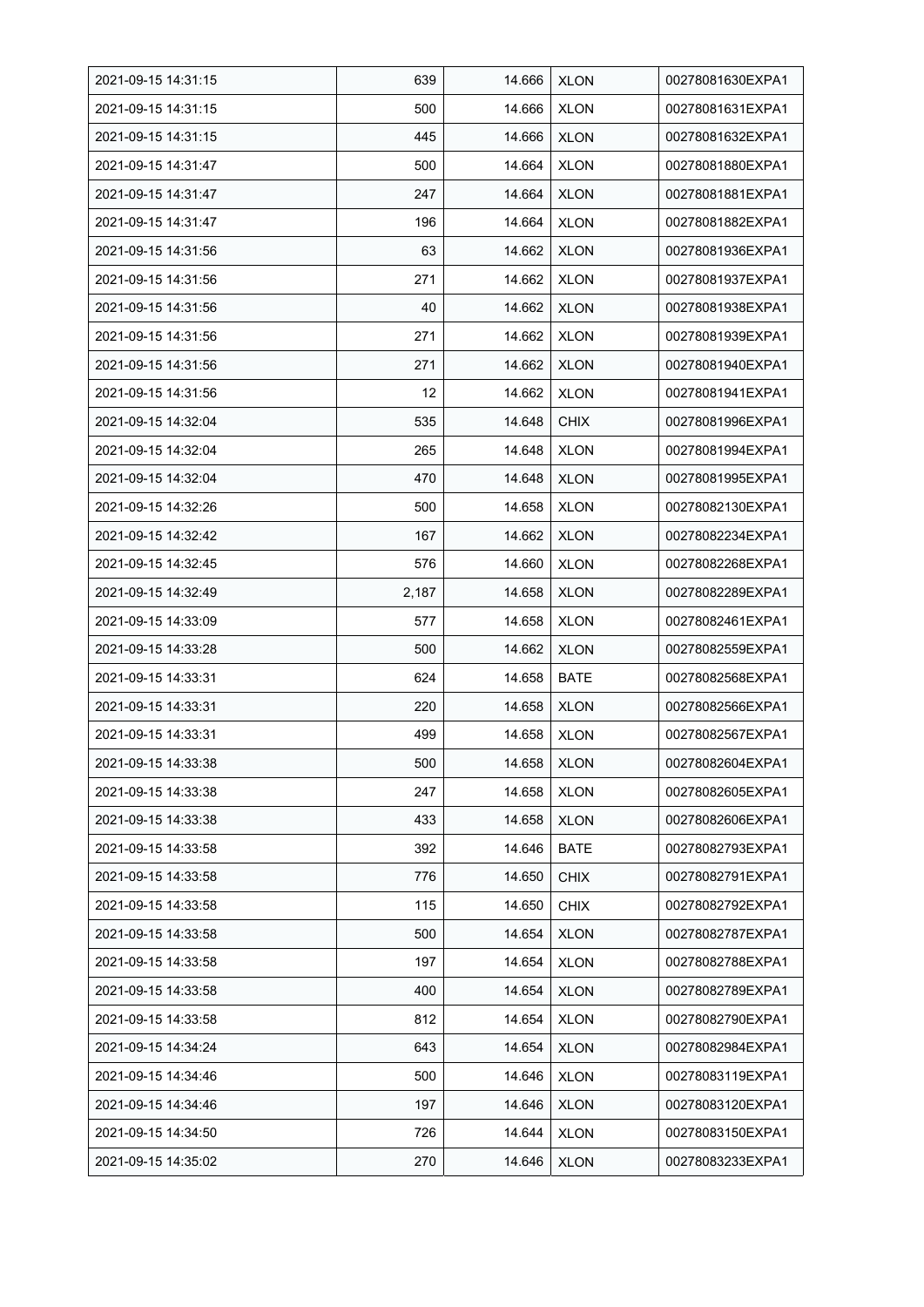| 2021-09-15 14:35:02 | 602   | 14.646 | <b>XLON</b> | 00278083234EXPA1 |
|---------------------|-------|--------|-------------|------------------|
| 2021-09-15 14:35:02 | 263   | 14.646 | <b>XLON</b> | 00278083235EXPA1 |
| 2021-09-15 14:35:11 | 500   | 14.646 | <b>XLON</b> | 00278083312EXPA1 |
| 2021-09-15 14:35:11 | 399   | 14.646 | <b>XLON</b> | 00278083313EXPA1 |
| 2021-09-15 14:35:11 | 197   | 14.646 | <b>XLON</b> | 00278083314EXPA1 |
| 2021-09-15 14:35:11 | 247   | 14.646 | <b>XLON</b> | 00278083315EXPA1 |
| 2021-09-15 14:35:34 | 601   | 14.644 | <b>XLON</b> | 00278083475EXPA1 |
| 2021-09-15 14:35:34 | 216   | 14.644 | <b>XLON</b> | 00278083476EXPA1 |
| 2021-09-15 14:35:34 | 66    | 14.644 | <b>XLON</b> | 00278083477EXPA1 |
| 2021-09-15 14:35:35 | 529   | 14.642 | <b>XLON</b> | 00278083517EXPA1 |
| 2021-09-15 14:35:57 | 261   | 14.650 | <b>XLON</b> | 00278083629EXPA1 |
| 2021-09-15 14:35:57 | 51    | 14.650 | <b>XLON</b> | 00278083630EXPA1 |
| 2021-09-15 14:35:57 | 197   | 14.650 | <b>XLON</b> | 00278083631EXPA1 |
| 2021-09-15 14:35:57 | 261   | 14.650 | <b>XLON</b> | 00278083632EXPA1 |
| 2021-09-15 14:35:57 | 77    | 14.650 | <b>XLON</b> | 00278083633EXPA1 |
| 2021-09-15 14:35:57 | 261   | 14.650 | <b>XLON</b> | 00278083634EXPA1 |
| 2021-09-15 14:35:57 | 23    | 14.650 | <b>XLON</b> | 00278083635EXPA1 |
| 2021-09-15 14:35:57 | 232   | 14.650 | XLON        | 00278083636EXPA1 |
| 2021-09-15 14:36:26 | 461   | 14.658 | <b>XLON</b> | 00278083941EXPA1 |
| 2021-09-15 14:36:26 | 1,270 | 14.658 | <b>XLON</b> | 00278083942EXPA1 |
| 2021-09-15 14:37:08 | 500   | 14.676 | <b>XLON</b> | 00278084199EXPA1 |
| 2021-09-15 14:37:08 | 196   | 14.676 | <b>XLON</b> | 00278084200EXPA1 |
| 2021-09-15 14:37:10 | 631   | 14.674 | <b>CHIX</b> | 00278084211EXPA1 |
| 2021-09-15 14:37:10 | 679   | 14.674 | <b>XLON</b> | 00278084210EXPA1 |
| 2021-09-15 14:37:35 | 165   | 14.686 | <b>XLON</b> | 00278084382EXPA1 |
| 2021-09-15 14:37:35 | 252   | 14.686 | <b>XLON</b> | 00278084384EXPA1 |
| 2021-09-15 14:37:35 | 6     | 14.686 | <b>XLON</b> | 00278084385EXPA1 |
| 2021-09-15 14:37:44 | 252   | 14.692 | <b>XLON</b> | 00278084474EXPA1 |
| 2021-09-15 14:37:44 | 417   | 14.692 | <b>XLON</b> | 00278084475EXPA1 |
| 2021-09-15 14:37:44 | 252   | 14.692 | <b>XLON</b> | 00278084476EXPA1 |
| 2021-09-15 14:37:44 | 270   | 14.692 | <b>XLON</b> | 00278084477EXPA1 |
| 2021-09-15 14:37:44 | 270   | 14.692 | <b>XLON</b> | 00278084478EXPA1 |
| 2021-09-15 14:37:44 | 36    | 14.692 | <b>XLON</b> | 00278084479EXPA1 |
| 2021-09-15 14:37:44 | 270   | 14.692 | <b>XLON</b> | 00278084480EXPA1 |
| 2021-09-15 14:37:44 | 265   | 14.692 | <b>XLON</b> | 00278084481EXPA1 |
| 2021-09-15 14:38:08 | 2,008 | 14.696 | <b>XLON</b> | 00278084638EXPA1 |
| 2021-09-15 14:38:10 | 677   | 14.692 | BATE        | 00278084647EXPA1 |
| 2021-09-15 14:38:37 | 400   | 14.704 | <b>XLON</b> | 00278084811EXPA1 |
| 2021-09-15 14:38:37 | 171   | 14.704 | <b>XLON</b> | 00278084812EXPA1 |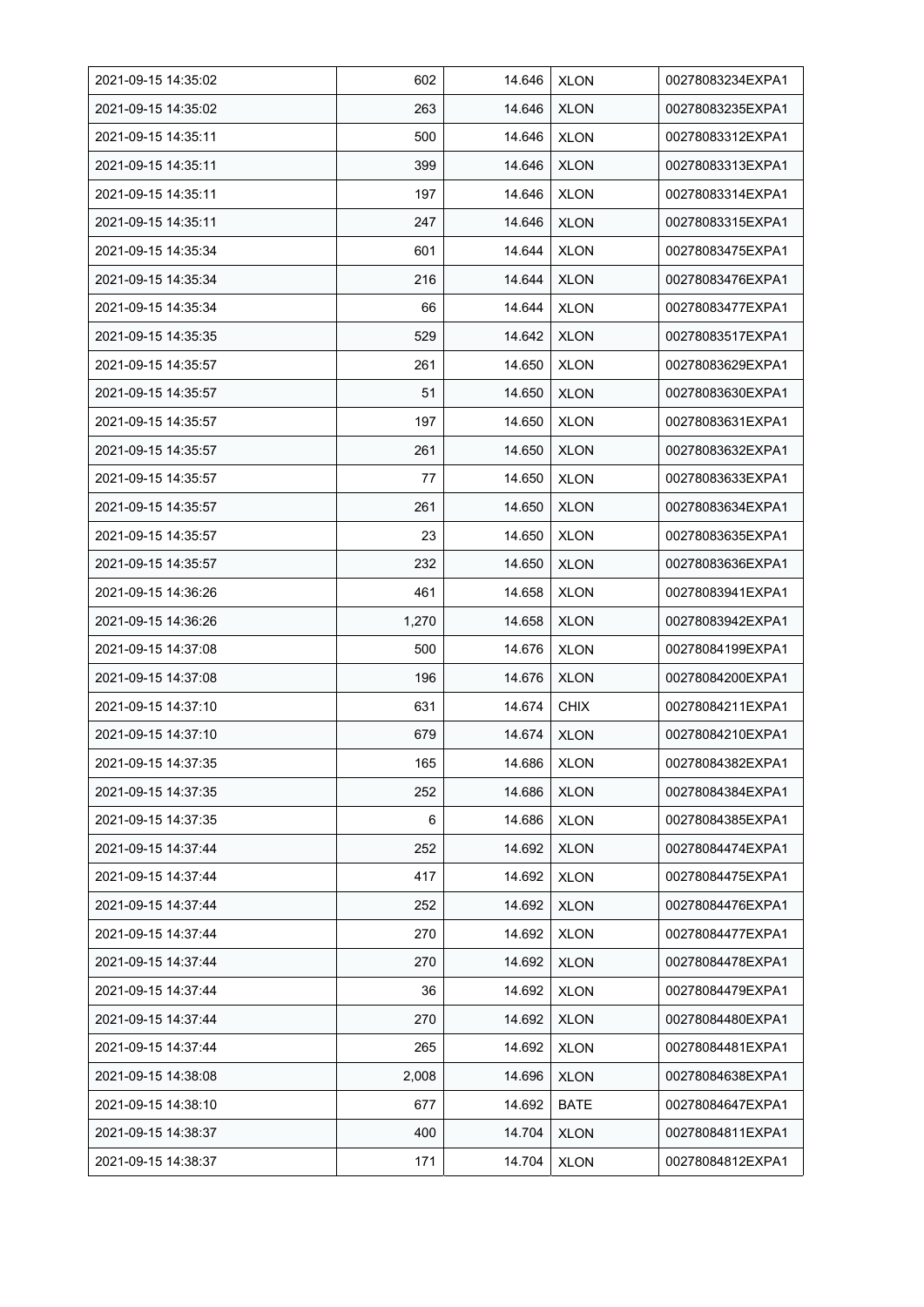| 2021-09-15 14:38:37 | 82    | 14.704 | <b>XLON</b> | 00278084813EXPA1 |
|---------------------|-------|--------|-------------|------------------|
| 2021-09-15 14:38:37 | 303   | 14.704 | <b>XLON</b> | 00278084814EXPA1 |
| 2021-09-15 14:38:37 | 992   | 14.704 | <b>XLON</b> | 00278084815EXPA1 |
| 2021-09-15 14:39:07 | 818   | 14.712 | <b>XLON</b> | 00278085014EXPA1 |
| 2021-09-15 14:39:07 | 196   | 14.712 | <b>XLON</b> | 00278085016EXPA1 |
| 2021-09-15 14:39:07 | 839   | 14.712 | <b>XLON</b> | 00278085017EXPA1 |
| 2021-09-15 14:39:31 | 568   | 14.700 | <b>CHIX</b> | 00278085135EXPA1 |
| 2021-09-15 14:39:43 | 284   | 14.702 | <b>XLON</b> | 00278085174EXPA1 |
| 2021-09-15 14:39:43 | 1,303 | 14.702 | <b>XLON</b> | 00278085175EXPA1 |
| 2021-09-15 14:39:43 | 325   | 14.702 | <b>XLON</b> | 00278085176EXPA1 |
| 2021-09-15 14:40:09 | 670   | 14.710 | <b>XLON</b> | 00278085317EXPA1 |
| 2021-09-15 14:40:29 | 500   | 14.718 | <b>XLON</b> | 00278085529EXPA1 |
| 2021-09-15 14:40:29 | 196   | 14.718 | <b>XLON</b> | 00278085530EXPA1 |
| 2021-09-15 14:40:29 | 440   | 14.718 | <b>XLON</b> | 00278085531EXPA1 |
| 2021-09-15 14:40:29 | 295   | 14.718 | <b>XLON</b> | 00278085532EXPA1 |
| 2021-09-15 14:40:59 | 390   | 14.734 | <b>XLON</b> | 00278085762EXPA1 |
| 2021-09-15 14:40:59 | 82    | 14.734 | <b>XLON</b> | 00278085763EXPA1 |
| 2021-09-15 14:40:59 | 440   | 14.734 | <b>XLON</b> | 00278085764EXPA1 |
| 2021-09-15 14:40:59 | 196   | 14.734 | <b>XLON</b> | 00278085765EXPA1 |
| 2021-09-15 14:40:59 | 181   | 14.734 | <b>XLON</b> | 00278085766EXPA1 |
| 2021-09-15 14:41:18 | 100   | 14.740 | <b>XLON</b> | 00278085918EXPA1 |
| 2021-09-15 14:41:18 | 49    | 14.740 | <b>XLON</b> | 00278085919EXPA1 |
| 2021-09-15 14:41:19 | 75    | 14.736 | BATE        | 00278085929EXPA1 |
| 2021-09-15 14:41:19 | 710   | 14.736 | <b>BATE</b> | 00278085930EXPA1 |
| 2021-09-15 14:41:19 | 115   | 14.740 | <b>XLON</b> | 00278085923EXPA1 |
| 2021-09-15 14:41:19 | 1,049 | 14.740 | <b>XLON</b> | 00278085924EXPA1 |
| 2021-09-15 14:41:19 | 549   | 14.740 | <b>XLON</b> | 00278085926EXPA1 |
| 2021-09-15 14:41:23 | 686   | 14.730 | <b>CHIX</b> | 00278085949EXPA1 |
| 2021-09-15 14:41:57 | 1,903 | 14.730 | <b>XLON</b> | 00278086177EXPA1 |
| 2021-09-15 14:42:30 | 55    | 14.728 | <b>XLON</b> | 00278086372EXPA1 |
| 2021-09-15 14:42:30 | 67    | 14.728 | <b>XLON</b> | 00278086373EXPA1 |
| 2021-09-15 14:42:30 | 500   | 14.728 | <b>XLON</b> | 00278086374EXPA1 |
| 2021-09-15 14:42:30 | 82    | 14.728 | <b>XLON</b> | 00278086375EXPA1 |
| 2021-09-15 14:42:30 | 688   | 14.728 | <b>XLON</b> | 00278086376EXPA1 |
| 2021-09-15 14:42:34 | 648   | 14.736 | <b>CHIX</b> | 00278086413EXPA1 |
| 2021-09-15 14:42:57 | 808   | 14.732 | <b>XLON</b> | 00278086569EXPA1 |
| 2021-09-15 14:43:18 | 165   | 14.742 | <b>XLON</b> | 00278086827EXPA1 |
| 2021-09-15 14:43:18 | 12    | 14.742 | <b>XLON</b> | 00278086828EXPA1 |
| 2021-09-15 14:43:21 | 500   | 14.746 | <b>XLON</b> | 00278086847EXPA1 |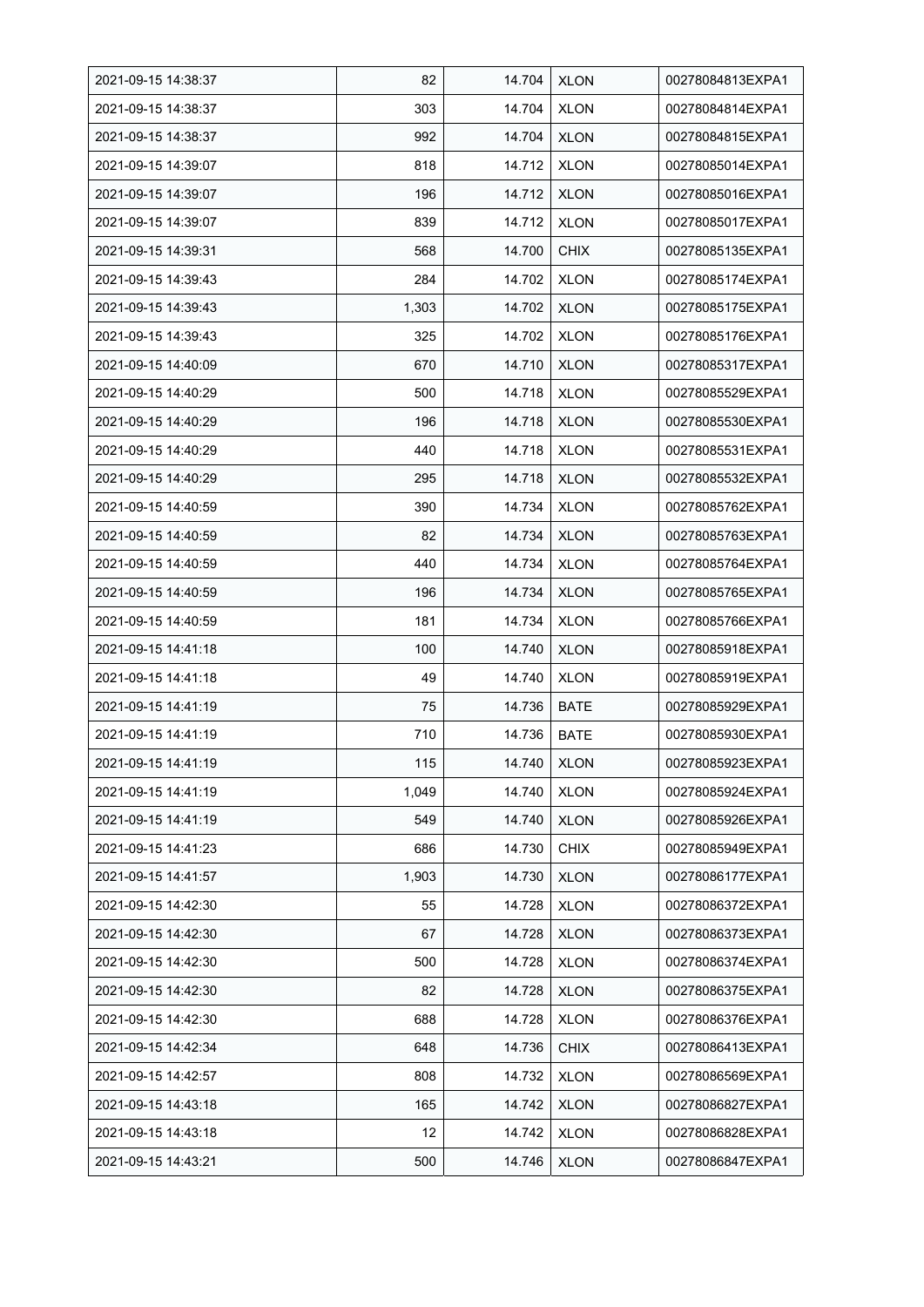| 2021-09-15 14:43:21 | 750   | 14.746 | <b>XLON</b> | 00278086848EXPA1 |
|---------------------|-------|--------|-------------|------------------|
| 2021-09-15 14:43:21 | 432   | 14.746 | <b>XLON</b> | 00278086849EXPA1 |
| 2021-09-15 14:43.51 | 150   | 14.734 | <b>XLON</b> | 00278087008EXPA1 |
| 2021-09-15 14:43:51 | 49    | 14.734 | <b>XLON</b> | 00278087009EXPA1 |
| 2021-09-15 14:43.51 | 538   | 14.734 | <b>XLON</b> | 00278087012EXPA1 |
| 2021-09-15 14:43.51 | 340   | 14.734 | <b>XLON</b> | 00278087013EXPA1 |
| 2021-09-15 14:43.51 | 538   | 14.734 | <b>XLON</b> | 00278087014EXPA1 |
| 2021-09-15 14:44:38 | 376   | 14.746 | <b>XLON</b> | 00278087295EXPA1 |
| 2021-09-15 14:44:38 | 195   | 14.746 | <b>XLON</b> | 00278087296EXPA1 |
| 2021-09-15 14:44:38 | 49    | 14.746 | <b>XLON</b> | 00278087297EXPA1 |
| 2021-09-15 14:44:38 | 579   | 14.746 | <b>XLON</b> | 00278087298EXPA1 |
| 2021-09-15 14:44:38 | 500   | 14.746 | <b>XLON</b> | 00278087299EXPA1 |
| 2021-09-15 14:44:38 | 95    | 14.746 | <b>XLON</b> | 00278087300EXPA1 |
| 2021-09-15 14:44:59 | 1,028 | 14.750 | <b>XLON</b> | 00278087425EXPA1 |
| 2021-09-15 14:45:20 | 294   | 14.766 | <b>XLON</b> | 00278087616EXPA1 |
| 2021-09-15 14:45:20 | 249   | 14.766 | <b>XLON</b> | 00278087617EXPA1 |
| 2021-09-15 14:45:20 | 107   | 14.766 | <b>XLON</b> | 00278087618EXPA1 |
| 2021-09-15 14:45:20 | 32    | 14.766 | <b>XLON</b> | 00278087619EXPA1 |
| 2021-09-15 14:45:34 | 792   | 14.764 | <b>CHIX</b> | 00278087726EXPA1 |
| 2021-09-15 14:45:35 | 83    | 14.764 | <b>XLON</b> | 00278087730EXPA1 |
| 2021-09-15 14:45:35 | 1,422 | 14.764 | <b>XLON</b> | 00278087731EXPA1 |
| 2021-09-15 14:45:35 | 83    | 14.764 | <b>XLON</b> | 00278087732EXPA1 |
| 2021-09-15 14:46:06 | 578   | 14.772 | <b>XLON</b> | 00278087909EXPA1 |
| 2021-09-15 14:46:06 | 204   | 14.772 | <b>XLON</b> | 00278087910EXPA1 |
| 2021-09-15 14:46:06 | 49    | 14.772 | <b>XLON</b> | 00278087911EXPA1 |
| 2021-09-15 14:46:06 | 138   | 14.772 | <b>XLON</b> | 00278087912EXPA1 |
| 2021-09-15 14:46:06 | 64    | 14.772 | <b>XLON</b> | 00278087913EXPA1 |
| 2021-09-15 14:46:23 | 809   | 14.776 | <b>XLON</b> | 00278088016EXPA1 |
| 2021-09-15 14:46:53 | 1,930 | 14.780 | <b>XLON</b> | 00278088247EXPA1 |
| 2021-09-15 14:47:15 | 735   | 14.772 | <b>BATE</b> | 00278088369EXPA1 |
| 2021-09-15 14:47:15 | 936   | 14.772 | <b>XLON</b> | 00278088368EXPA1 |
| 2021-09-15 14:47:36 | 500   | 14.780 | <b>XLON</b> | 00278088585EXPA1 |
| 2021-09-15 14:47:36 | 195   | 14.780 | <b>XLON</b> | 00278088586EXPA1 |
| 2021-09-15 14:47:36 | 780   | 14.780 | <b>XLON</b> | 00278088587EXPA1 |
| 2021-09-15 14:47:36 | 233   | 14.780 | <b>XLON</b> | 00278088588EXPA1 |
| 2021-09-15 14:48:14 | 1,917 | 14.788 | <b>XLON</b> | 00278088899EXPA1 |
| 2021-09-15 14:48:49 | 156   | 14.790 | <b>XLON</b> | 00278089165EXPA1 |
| 2021-09-15 14:48:49 | 167   | 14.790 | <b>XLON</b> | 00278089166EXPA1 |
| 2021-09-15 14:48:49 | 1,110 | 14.790 | <b>XLON</b> | 00278089167EXPA1 |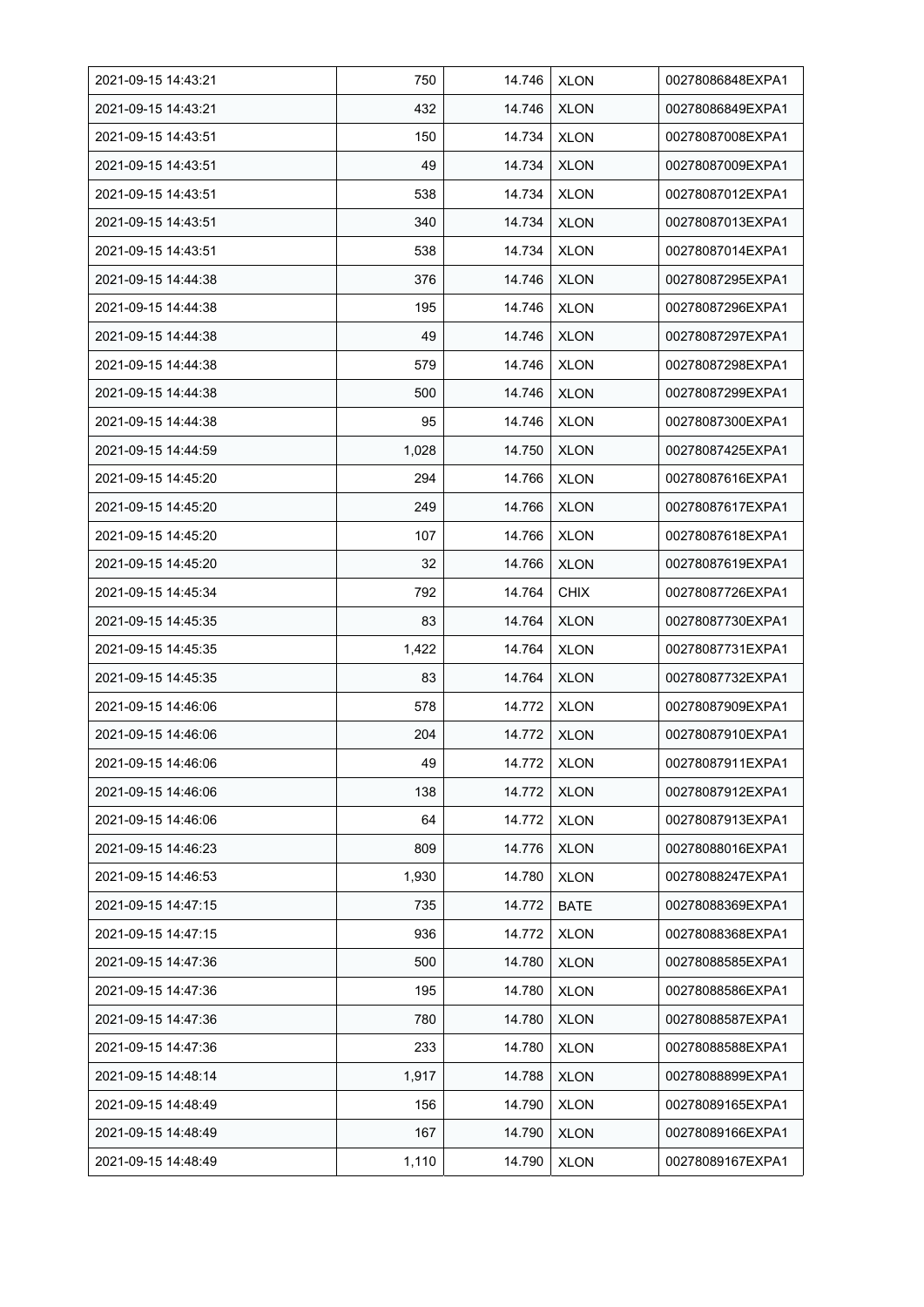| 2021-09-15 14:48:49 | 133            | 14.790 | <b>XLON</b> | 00278089168EXPA1 |
|---------------------|----------------|--------|-------------|------------------|
| 2021-09-15 14:48:49 | 44             | 14.790 | <b>XLON</b> | 00278089169EXPA1 |
| 2021-09-15 14:48:56 | 503            | 14.786 | <b>CHIX</b> | 00278089224EXPA1 |
| 2021-09-15 14:48:56 | 96             | 14.786 | <b>CHIX</b> | 00278089225EXPA1 |
| 2021-09-15 14:49:21 | 500            | 14.788 | <b>XLON</b> | 00278089419EXPA1 |
| 2021-09-15 14:49:21 | 232            | 14.788 | <b>XLON</b> | 00278089420EXPA1 |
| 2021-09-15 14:49.21 | 306            | 14.788 | <b>XLON</b> | 00278089421EXPA1 |
| 2021-09-15 14:49:47 | 450            | 14.786 | <b>XLON</b> | 00278089571EXPA1 |
| 2021-09-15 14:49:47 | 262            | 14.786 | <b>XLON</b> | 00278089572EXPA1 |
| 2021-09-15 14:49:47 | 195            | 14.786 | <b>XLON</b> | 00278089573EXPA1 |
| 2021-09-15 14:49:47 | 100            | 14.786 | <b>XLON</b> | 00278089574EXPA1 |
| 2021-09-15 14:49:47 | 760            | 14.786 | <b>XLON</b> | 00278089575EXPA1 |
| 2021-09-15 14:49:47 | $\overline{2}$ | 14.786 | <b>XLON</b> | 00278089576EXPA1 |
| 2021-09-15 14:49:52 | 617            | 14.780 | <b>BATE</b> | 00278089592EXPA1 |
| 2021-09-15 14:50:09 | 327            | 14.776 | <b>CHIX</b> | 00278089801EXPA1 |
| 2021-09-15 14:50:09 | 176            | 14.776 | <b>CHIX</b> | 00278089802EXPA1 |
| 2021-09-15 14:50:15 | 500            | 14.782 | <b>XLON</b> | 00278089855EXPA1 |
| 2021-09-15 14:50:15 | 423            | 14.782 | <b>XLON</b> | 00278089856EXPA1 |
| 2021-09-15 14:50:15 | 243            | 14.782 | <b>XLON</b> | 00278089857EXPA1 |
| 2021-09-15 14:50:15 | 372            | 14.782 | <b>XLON</b> | 00278089858EXPA1 |
| 2021-09-15 14:50:15 | 51             | 14.782 | <b>XLON</b> | 00278089859EXPA1 |
| 2021-09-15 14:50:47 | 500            | 14.784 | <b>XLON</b> | 00278090075EXPA1 |
| 2021-09-15 14:50:47 | 1,020          | 14.784 | <b>XLON</b> | 00278090076EXPA1 |
| 2021-09-15 14:51:22 | 500            | 14.798 | <b>XLON</b> | 00278090356EXPA1 |
| 2021-09-15 14:51:31 | 820            | 14.790 | <b>XLON</b> | 00278090443EXPA1 |
| 2021-09-15 14:51:47 | 650            | 14.798 | <b>XLON</b> | 00278090610EXPA1 |
| 2021-09-15 14:52:05 | 500            | 14.798 | <b>XLON</b> | 00278090742EXPA1 |
| 2021-09-15 14:52:05 | 500            | 14.798 | <b>XLON</b> | 00278090743EXPA1 |
| 2021-09-15 14:52:21 | 394            | 14.798 | <b>XLON</b> | 00278090878EXPA1 |
| 2021-09-15 14:52:21 | 259            | 14.798 | <b>XLON</b> | 00278090879EXPA1 |
| 2021-09-15 14:52:32 | 300            | 14.802 | <b>XLON</b> | 00278091012EXPA1 |
| 2021-09-15 14:52:32 | 1,042          | 14.802 | <b>XLON</b> | 00278091013EXPA1 |
| 2021-09-15 14:52:52 | 1,538          | 14.802 | <b>XLON</b> | 00278091128EXPA1 |
| 2021-09-15 14:52:52 | 200            | 14.802 | <b>XLON</b> | 00278091129EXPA1 |
| 2021-09-15 14:52:59 | 703            | 14.798 | <b>BATE</b> | 00278091182EXPA1 |
| 2021-09-15 14:52:59 | 807            | 14.798 | <b>CHIX</b> | 00278091181EXPA1 |
| 2021-09-15 14:53:23 | 780            | 14.796 | <b>XLON</b> | 00278091347EXPA1 |
| 2021-09-15 14:53:44 | 274            | 14.792 | <b>XLON</b> | 00278091458EXPA1 |
| 2021-09-15 14:53:44 | 195            | 14.792 | <b>XLON</b> | 00278091459EXPA1 |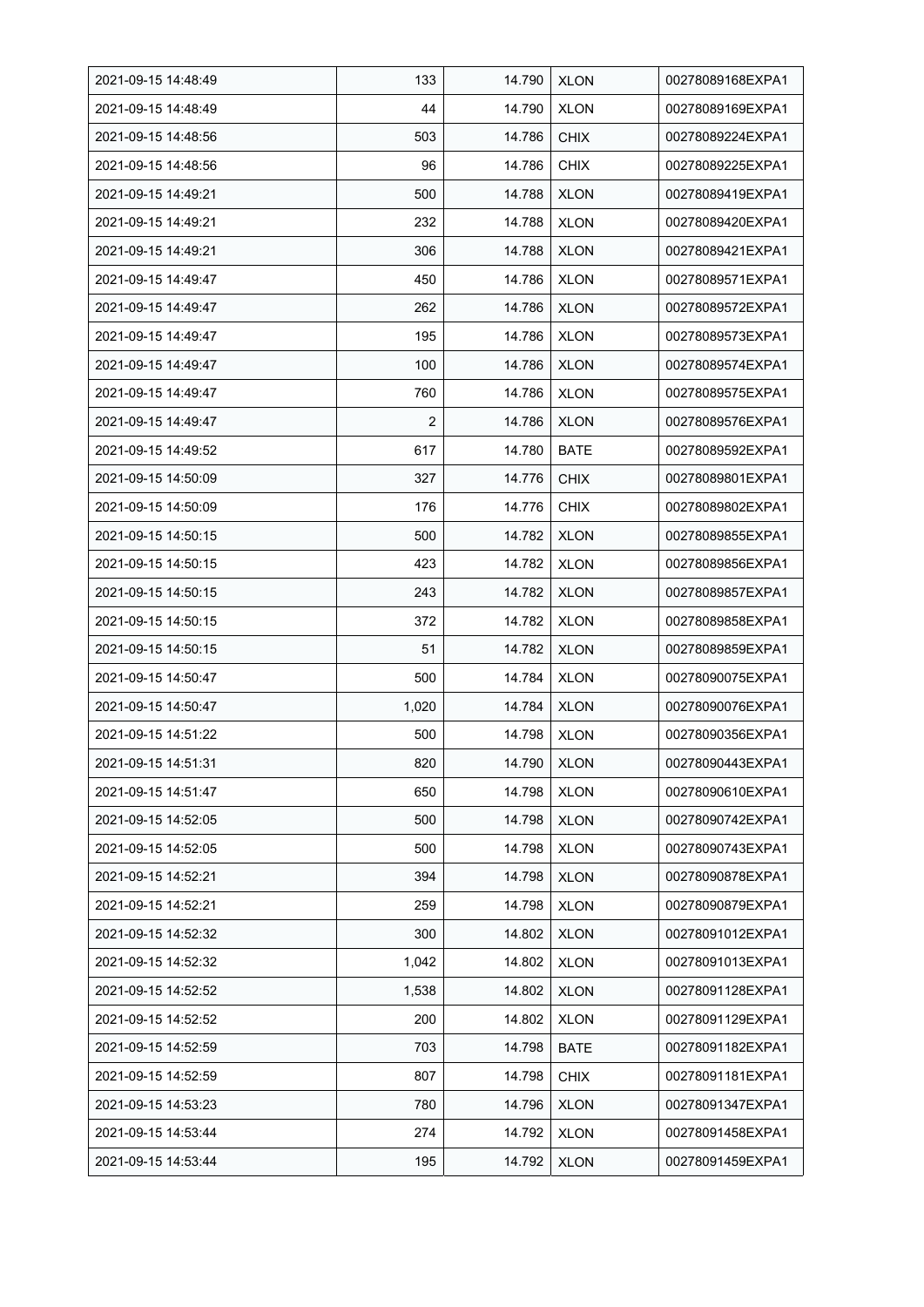| 2021-09-15 14:53:44 | 500   | 14.792 | <b>XLON</b> | 00278091460EXPA1 |
|---------------------|-------|--------|-------------|------------------|
| 2021-09-15 14:53:44 | 64    | 14.792 | <b>XLON</b> | 00278091461EXPA1 |
| 2021-09-15 14:54:00 | 547   | 14.782 | <b>CHIX</b> | 00278091609EXPA1 |
| 2021-09-15 14:54:07 | 2,037 | 14.788 | <b>XLON</b> | 00278091740EXPA1 |
| 2021-09-15 14:55:05 | 477   | 14.782 | <b>XLON</b> | 00278092183EXPA1 |
| 2021-09-15 14:55:05 | 600   | 14.782 | <b>XLON</b> | 00278092184EXPA1 |
| 2021-09-15 14:55:05 | 195   | 14.782 | <b>XLON</b> | 00278092185EXPA1 |
| 2021-09-15 14:55:05 | 470   | 14.782 | <b>XLON</b> | 00278092186EXPA1 |
| 2021-09-15 14:55:20 | 157   | 14.776 | <b>XLON</b> | 00278092340EXPA1 |
| 2021-09-15 14:55:20 | 955   | 14.776 | <b>XLON</b> | 00278092341EXPA1 |
| 2021-09-15 14:55:20 | 519   | 14.776 | <b>XLON</b> | 00278092343EXPA1 |
| 2021-09-15 14:55:51 | 53    | 14.780 | <b>XLON</b> | 00278092586EXPA1 |
| 2021-09-15 14:55:51 | 343   | 14.780 | <b>XLON</b> | 00278092587EXPA1 |
| 2021-09-15 14:55:51 | 136   | 14.780 | <b>XLON</b> | 00278092588EXPA1 |
| 2021-09-15 14:55:51 | 180   | 14.780 | <b>XLON</b> | 00278092589EXPA1 |
| 2021-09-15 14:55:53 | 479   | 14.780 | <b>XLON</b> | 00278092641EXPA1 |
| 2021-09-15 14:55:54 | 334   | 14.780 | <b>XLON</b> | 00278092650EXPA1 |
| 2021-09-15 14:56:18 | 503   | 14.780 | <b>CHIX</b> | 00278092851EXPA1 |
| 2021-09-15 14:56:18 | 219   | 14.780 | <b>CHIX</b> | 00278092852EXPA1 |
| 2021-09-15 14:56:30 | 319   | 14.786 | <b>XLON</b> | 00278092973EXPA1 |
| 2021-09-15 14:56:30 | 195   | 14.786 | <b>XLON</b> | 00278092974EXPA1 |
| 2021-09-15 14:56:30 | 260   | 14.786 | <b>XLON</b> | 00278092975EXPA1 |
| 2021-09-15 14:56:30 | 214   | 14.786 | <b>XLON</b> | 00278092976EXPA1 |
| 2021-09-15 14:56:30 | 75    | 14.786 | <b>XLON</b> | 00278092977EXPA1 |
| 2021-09-15 14:56:30 | 257   | 14.786 | <b>XLON</b> | 00278092978EXPA1 |
| 2021-09-15 14:56:30 | 181   | 14.786 | <b>XLON</b> | 00278092979EXPA1 |
| 2021-09-15 14:56:41 | 796   | 14.778 | BATE        | 00278093027EXPA1 |
| 2021-09-15 14:56:55 | 924   | 14.774 | <b>XLON</b> | 00278093131EXPA1 |
| 2021-09-15 14:56:55 | 500   | 14.776 | <b>XLON</b> | 00278093132EXPA1 |
| 2021-09-15 14:56:55 | 367   | 14.776 | <b>XLON</b> | 00278093133EXPA1 |
| 2021-09-15 14:57:40 | 500   | 14.756 | <b>XLON</b> | 00278093423EXPA1 |
| 2021-09-15 14:57:40 | 195   | 14.756 | <b>XLON</b> | 00278093424EXPA1 |
| 2021-09-15 14:57:47 | 500   | 14.754 | <b>XLON</b> | 00278093480EXPA1 |
| 2021-09-15 14:57:47 | 279   | 14.754 | <b>XLON</b> | 00278093481EXPA1 |
| 2021-09-15 14:57:47 | 500   | 14.754 | <b>XLON</b> | 00278093482EXPA1 |
| 2021-09-15 14:57:47 | 179   | 14.754 | <b>XLON</b> | 00278093483EXPA1 |
| 2021-09-15 14:58:08 | 1,252 | 14.752 | <b>XLON</b> | 00278093670EXPA1 |
| 2021-09-15 14:58:08 | 36    | 14.752 | <b>XLON</b> | 00278093671EXPA1 |
| 2021-09-15 14:58:37 | 1,231 | 14.752 | <b>XLON</b> | 00278093802EXPA1 |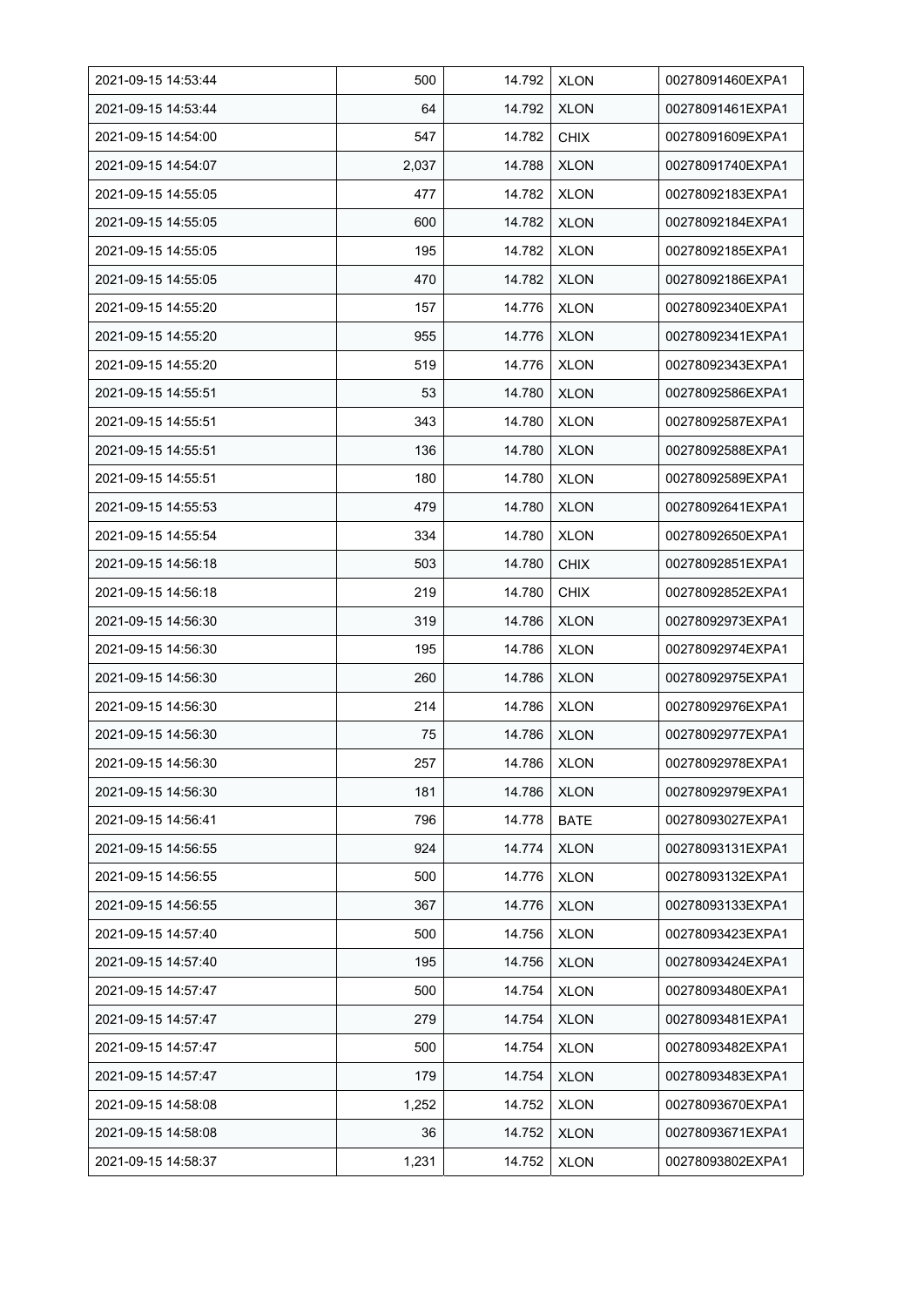| 2021-09-15 14:58:53 | 681   | 14.748 | <b>CHIX</b> | 00278093908EXPA1 |
|---------------------|-------|--------|-------------|------------------|
| 2021-09-15 14:59:08 | 167   | 14.754 | <b>XLON</b> | 00278094024EXPA1 |
| 2021-09-15 14:59:15 | 1,903 | 14.764 | <b>XLON</b> | 00278094074EXPA1 |
| 2021-09-15 14:59:48 | 372   | 14.746 | <b>XLON</b> | 00278094343EXPA1 |
| 2021-09-15 14:59:48 | 390   | 14.746 | <b>XLON</b> | 00278094349EXPA1 |
| 2021-09-15 15:00:09 | 73    | 14.756 | <b>XLON</b> | 00278094606EXPA1 |
| 2021-09-15 15:00:12 | 564   | 14.750 | <b>XLON</b> | 00278094634EXPA1 |
| 2021-09-15 15:00:13 | 135   | 14.750 | <b>XLON</b> | 00278094643EXPA1 |
| 2021-09-15 15:00:33 | 500   | 14.758 | <b>XLON</b> | 00278094720EXPA1 |
| 2021-09-15 15:00:36 | 300   | 14.754 | <b>XLON</b> | 00278094732EXPA1 |
| 2021-09-15 15:00:36 | 400   | 14.754 | <b>XLON</b> | 00278094733EXPA1 |
| 2021-09-15 15:00:36 | 166   | 14.754 | <b>XLON</b> | 00278094734EXPA1 |
| 2021-09-15 15:00:36 | 71    | 14.754 | <b>XLON</b> | 00278094735EXPA1 |
| 2021-09-15 15:00:36 | 195   | 14.754 | <b>XLON</b> | 00278094736EXPA1 |
| 2021-09-15 15:00:36 | 500   | 14.754 | <b>XLON</b> | 00278094737EXPA1 |
| 2021-09-15 15:00:36 | 195   | 14.754 | <b>XLON</b> | 00278094738EXPA1 |
| 2021-09-15 15:00:36 | 57    | 14.754 | <b>XLON</b> | 00278094739EXPA1 |
| 2021-09-15 15:01:01 | 550   | 14.758 | <b>XLON</b> | 00278094872EXPA1 |
| 2021-09-15 15:01:01 | 1,536 | 14.758 | <b>XLON</b> | 00278094874EXPA1 |
| 2021-09-15 15:01:13 | 123   | 14.764 | <b>BATE</b> | 00278094972EXPA1 |
| 2021-09-15 15:01:13 | 85    | 14.764 | <b>BATE</b> | 00278094973EXPA1 |
| 2021-09-15 15:01:13 | 640   | 14.764 | <b>BATE</b> | 00278094974EXPA1 |
| 2021-09-15 15:01:21 | 104   | 14.760 | <b>CHIX</b> | 00278094987EXPA1 |
| 2021-09-15 15 01 21 | 298   | 14.760 | <b>CHIX</b> | 00278094988EXPA1 |
| 2021-09-15 15:01:21 | 89    | 14.760 | <b>CHIX</b> | 00278094989EXPA1 |
| 2021-09-15 15:01:21 | 27    | 14.760 | <b>CHIX</b> | 00278094990EXPA1 |
| 2021-09-15 15:01:21 | 269   | 14.760 | <b>CHIX</b> | 00278094991EXPA1 |
| 2021-09-15 15:01:29 | 242   | 14.758 | <b>XLON</b> | 00278095054EXPA1 |
| 2021-09-15 15:01:29 | 563   | 14.758 | <b>XLON</b> | 00278095056EXPA1 |
| 2021-09-15 15:01:43 | 1,404 | 14.754 | <b>XLON</b> | 00278095120EXPA1 |
| 2021-09-15 15:02:08 | 156   | 14.758 | <b>XLON</b> | 00278095290EXPA1 |
| 2021-09-15 15:02:08 | 875   | 14.758 | <b>XLON</b> | 00278095291EXPA1 |
| 2021-09-15 15:02:08 | 312   | 14.758 | <b>XLON</b> | 00278095292EXPA1 |
| 2021-09-15 15:02:08 | 173   | 14.758 | <b>XLON</b> | 00278095293EXPA1 |
| 2021-09-15 15:02:08 | 460   | 14.758 | <b>XLON</b> | 00278095294EXPA1 |
| 2021-09-15 15:02:39 | 521   | 14.758 | <b>XLON</b> | 00278095514EXPA1 |
| 2021-09-15 15:02:39 | 275   | 14.758 | <b>XLON</b> | 00278095515EXPA1 |
| 2021-09-15 15:02:39 | 147   | 14.758 | <b>XLON</b> | 00278095516EXPA1 |
| 2021-09-15 15:02:56 | 1,134 | 14.764 | <b>XLON</b> | 00278095661EXPA1 |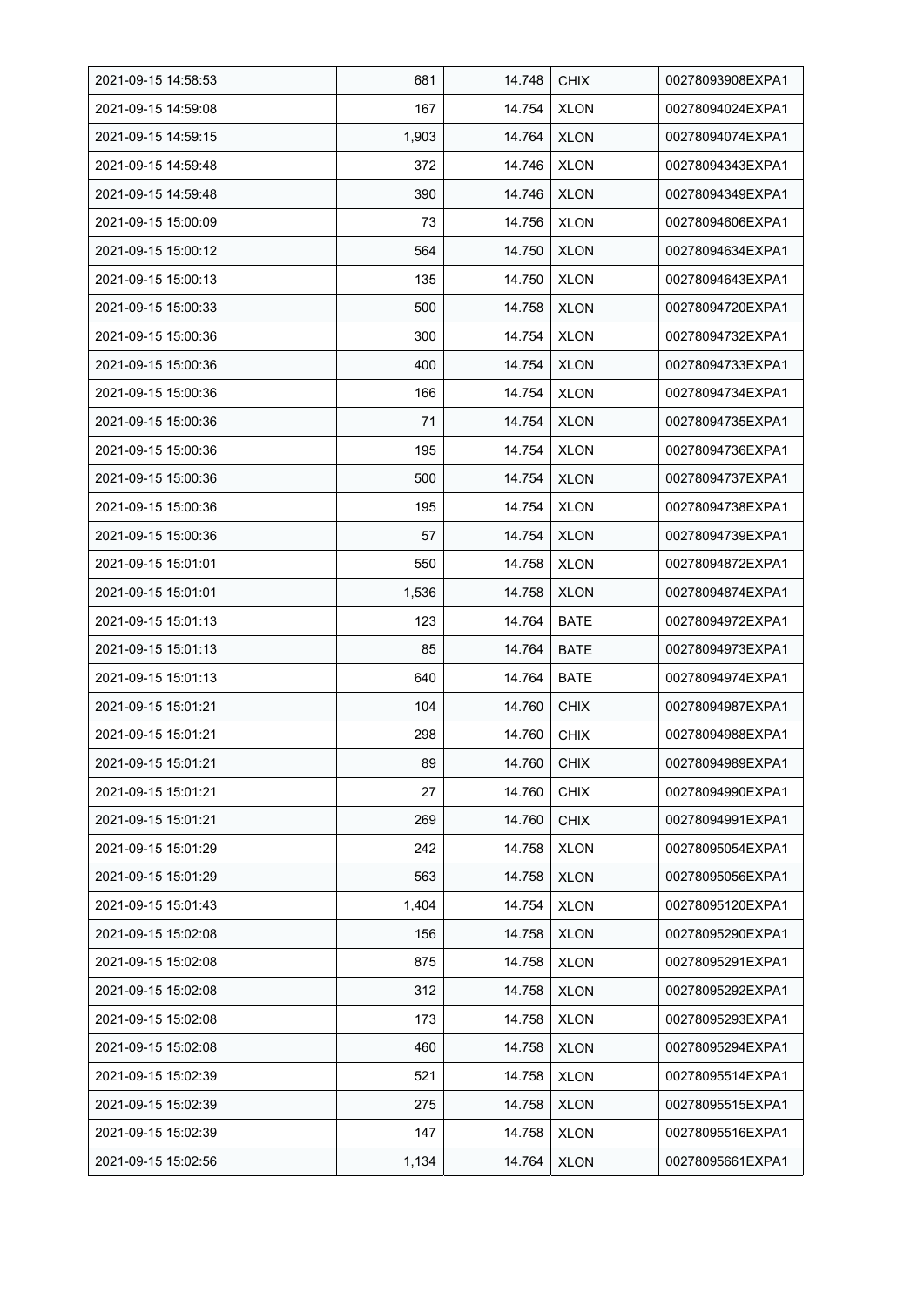| 2021-09-15 15:03:10 | 1,161 | 14.762 | <b>XLON</b> | 00278095768EXPA1 |
|---------------------|-------|--------|-------------|------------------|
| 2021-09-15 15:03:30 | 1,726 | 14.766 | <b>XLON</b> | 00278095879EXPA1 |
| 2021-09-15 15:03:33 | 629   | 14.762 | <b>CHIX</b> | 00278095897EXPA1 |
| 2021-09-15 15:04:01 | 584   | 14.764 | <b>XLON</b> | 00278096031EXPA1 |
| 2021-09-15 15:04:01 | 479   | 14.764 | <b>XLON</b> | 00278096032EXPA1 |
| 2021-09-15 15:04:01 | 803   | 14.764 | <b>XLON</b> | 00278096033EXPA1 |
| 2021-09-15 15:04:01 | 124   | 14.764 | <b>XLON</b> | 00278096034EXPA1 |
| 2021-09-15 15:04:35 | 374   | 14.768 | <b>XLON</b> | 00278096299EXPA1 |
| 2021-09-15 15:04:35 | 95    | 14.768 | <b>XLON</b> | 00278096300EXPA1 |
| 2021-09-15 15:04:35 | 1,536 | 14.768 | <b>XLON</b> | 00278096310EXPA1 |
| 2021-09-15 15:04:57 | 228   | 14.770 | <b>XLON</b> | 00278096485EXPA1 |
| 2021-09-15 15:04:57 | 584   | 14.770 | <b>XLON</b> | 00278096488EXPA1 |
| 2021-09-15 15:05:12 | 14    | 14.766 | <b>BATE</b> | 00278096623EXPA1 |
| 2021-09-15 15:05:12 | 118   | 14.766 | <b>BATE</b> | 00278096624EXPA1 |
| 2021-09-15 15:05:15 | 720   | 14.766 | <b>BATE</b> | 00278096653EXPA1 |
| 2021-09-15 15:05:16 | 573   | 14.764 | <b>CHIX</b> | 00278096654EXPA1 |
| 2021-09-15 15:05:18 | 164   | 14.762 | <b>XLON</b> | 00278096660EXPA1 |
| 2021-09-15 15:05:18 | 418   | 14.762 | <b>XLON</b> | 00278096661EXPA1 |
| 2021-09-15 15:05:18 | 164   | 14.762 | <b>XLON</b> | 00278096662EXPA1 |
| 2021-09-15 15:05:34 | 1,444 | 14.760 | <b>XLON</b> | 00278096784EXPA1 |
| 2021-09-15 15:06:01 | 959   | 14.758 | <b>XLON</b> | 00278096972EXPA1 |
| 2021-09-15 15:06:01 | 796   | 14.758 | <b>XLON</b> | 00278096973EXPA1 |
| 2021-09-15 15:06:40 | 173   | 14.746 | <b>XLON</b> | 00278097232EXPA1 |
| 2021-09-15 15:06:40 | 70    | 14.746 | <b>XLON</b> | 00278097233EXPA1 |
| 2021-09-15 15:06:40 | 21    | 14.746 | <b>XLON</b> | 00278097234EXPA1 |
| 2021-09-15 15:06:41 | 663   | 14.746 | <b>XLON</b> | 00278097235EXPA1 |
| 2021-09-15 15:06:41 | 161   | 14.746 | <b>XLON</b> | 00278097236EXPA1 |
| 2021-09-15 15:06:41 | 178   | 14.746 | XLON        | 00278097237EXPA1 |
| 2021-09-15 15:06:41 | 780   | 14.746 | <b>XLON</b> | 00278097238EXPA1 |
| 2021-09-15 15:07:22 | 135   | 14.750 | <b>XLON</b> | 00278097521EXPA1 |
| 2021-09-15 15:07:22 | 769   | 14.750 | <b>XLON</b> | 00278097522EXPA1 |
| 2021-09-15 15:07:22 | 379   | 14.750 | <b>XLON</b> | 00278097523EXPA1 |
| 2021-09-15 15:07:22 | 909   | 14.750 | <b>XLON</b> | 00278097524EXPA1 |
| 2021-09-15 15:07:35 | 556   | 14.746 | <b>CHIX</b> | 00278097663EXPA1 |
| 2021-09-15 15:08:16 | 85    | 14.748 | <b>BATE</b> | 00278098013EXPA1 |
| 2021-09-15 15:08:16 | 16    | 14.748 | <b>BATE</b> | 00278098014EXPA1 |
| 2021-09-15 15:08:16 | 26    | 14.748 | BATE        | 00278098015EXPA1 |
| 2021-09-15 15:08:16 | 14    | 14.748 | BATE        | 00278098017EXPA1 |
| 2021-09-15 15:08:16 | 510   | 14.748 | <b>BATE</b> | 00278098018EXPA1 |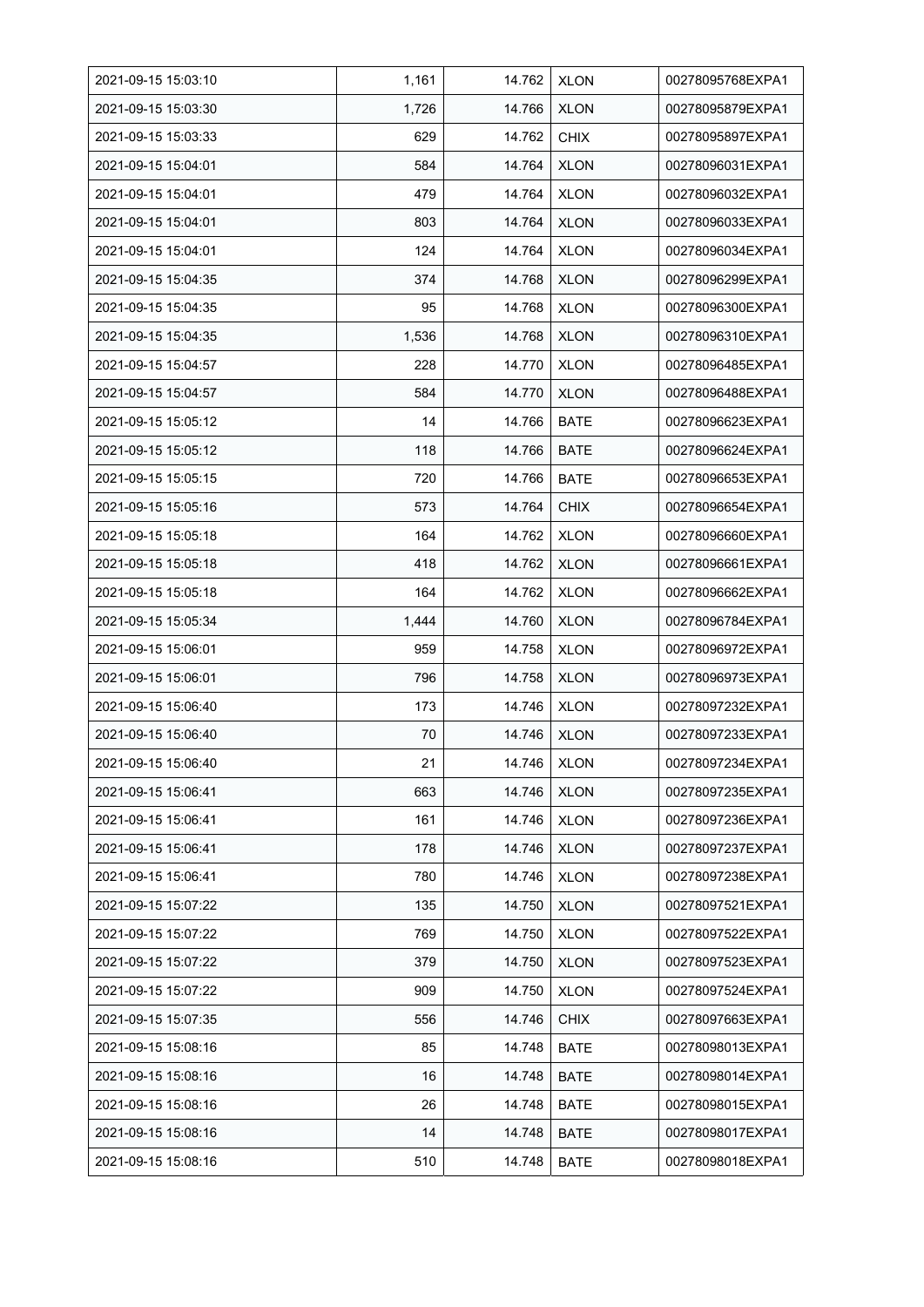| 2021-09-15 15:08:16 | 262   | 14.750 | <b>XLON</b> | 00278098012EXPA1 |
|---------------------|-------|--------|-------------|------------------|
| 2021-09-15 15:08:16 | 2,392 | 14.750 | <b>XLON</b> | 00278098016EXPA1 |
| 2021-09-15 15:09:09 | 1,951 | 14.744 | <b>XLON</b> | 00278098341EXPA1 |
| 2021-09-15 15:09:09 | 724   | 14.744 | <b>XLON</b> | 00278098342EXPA1 |
| 2021-09-15 15:09:31 | 358   | 14.740 | <b>CHIX</b> | 00278098516EXPA1 |
| 2021-09-15 15:09:31 | 404   | 14.740 | <b>CHIX</b> | 00278098517EXPA1 |
| 2021-09-15 15:09:40 | 31    | 14.738 | <b>XLON</b> | 00278098600EXPA1 |
| 2021-09-15 15 09 41 | 928   | 14.738 | <b>XLON</b> | 00278098601EXPA1 |
| 2021-09-15 15:10:04 | 128   | 14.748 | <b>XLON</b> | 00278098754EXPA1 |
| 2021-09-15 15:10:04 | 479   | 14.748 | <b>XLON</b> | 00278098755EXPA1 |
| 2021-09-15 15:10:04 | 1,354 | 14.748 | <b>XLON</b> | 00278098756EXPA1 |
| 2021-09-15 15:10:36 | 800   | 14.756 | <b>XLON</b> | 00278099092EXPA1 |
| 2021-09-15 15:10:36 | 1,031 | 14.756 | <b>XLON</b> | 00278099093EXPA1 |
| 2021-09-15 15:11:09 | 1,936 | 14.760 | <b>XLON</b> | 00278099293EXPA1 |
| 2021-09-15 15:11:51 | 899   | 14.752 | <b>XLON</b> | 00278099586EXPA1 |
| 2021-09-15 15:12:13 | 801   | 14.748 | <b>BATE</b> | 00278099758EXPA1 |
| 2021-09-15 15:12:13 | 661   | 14.748 | <b>CHIX</b> | 00278099753EXPA1 |
| 2021-09-15 15:12:13 | 500   | 14.750 | <b>XLON</b> | 00278099764EXPA1 |
| 2021-09-15 15:12:13 | 195   | 14.750 | <b>XLON</b> | 00278099765EXPA1 |
| 2021-09-15 15:12:13 | 175   | 14.750 | <b>XLON</b> | 00278099766EXPA1 |
| 2021-09-15 15:12:13 | 645   | 14.750 | <b>XLON</b> | 00278099767EXPA1 |
| 2021-09-15 15:12:13 | 816   | 14.750 | <b>XLON</b> | 00278099768EXPA1 |
| 2021-09-15 15:12:13 | 22    | 14.750 | <b>XLON</b> | 00278099769EXPA1 |
| 2021-09-15 15:13:01 | 500   | 14.728 | <b>XLON</b> | 00278100195EXPA1 |
| 2021-09-15 15:13:01 | 500   | 14.728 | <b>XLON</b> | 00278100196EXPA1 |
| 2021-09-15 15:13:05 | 962   | 14.724 | <b>XLON</b> | 00278100249EXPA1 |
| 2021-09-15 15:13:31 | 353   | 14.734 | <b>XLON</b> | 00278100444EXPA1 |
| 2021-09-15 15:13:31 | 163   | 14.734 | <b>XLON</b> | 00278100446EXPA1 |
| 2021-09-15 15:13:31 | 274   | 14.734 | <b>XLON</b> | 00278100447EXPA1 |
| 2021-09-15 15:13:31 | 307   | 14.734 | <b>XLON</b> | 00278100448EXPA1 |
| 2021-09-15 15:13:32 | 416   | 14.734 | <b>XLON</b> | 00278100458EXPA1 |
| 2021-09-15 15:13:32 | 538   | 14.734 | <b>XLON</b> | 00278100461EXPA1 |
| 2021-09-15 15:14:18 | 500   | 14.730 | <b>XLON</b> | 00278100763EXPA1 |
| 2021-09-15 15:14:18 | 550   | 14.730 | <b>XLON</b> | 00278100764EXPA1 |
| 2021-09-15 15:14:18 | 195   | 14.730 | <b>XLON</b> | 00278100765EXPA1 |
| 2021-09-15 15:14:27 | 773   | 14.726 | <b>XLON</b> | 00278100959EXPA1 |
| 2021-09-15 15:14:49 | 400   | 14.732 | <b>XLON</b> | 00278101086EXPA1 |
| 2021-09-15 15:14:49 | 195   | 14.732 | <b>XLON</b> | 00278101087EXPA1 |
| 2021-09-15 15:14:49 | 500   | 14.732 | <b>XLON</b> | 00278101088EXPA1 |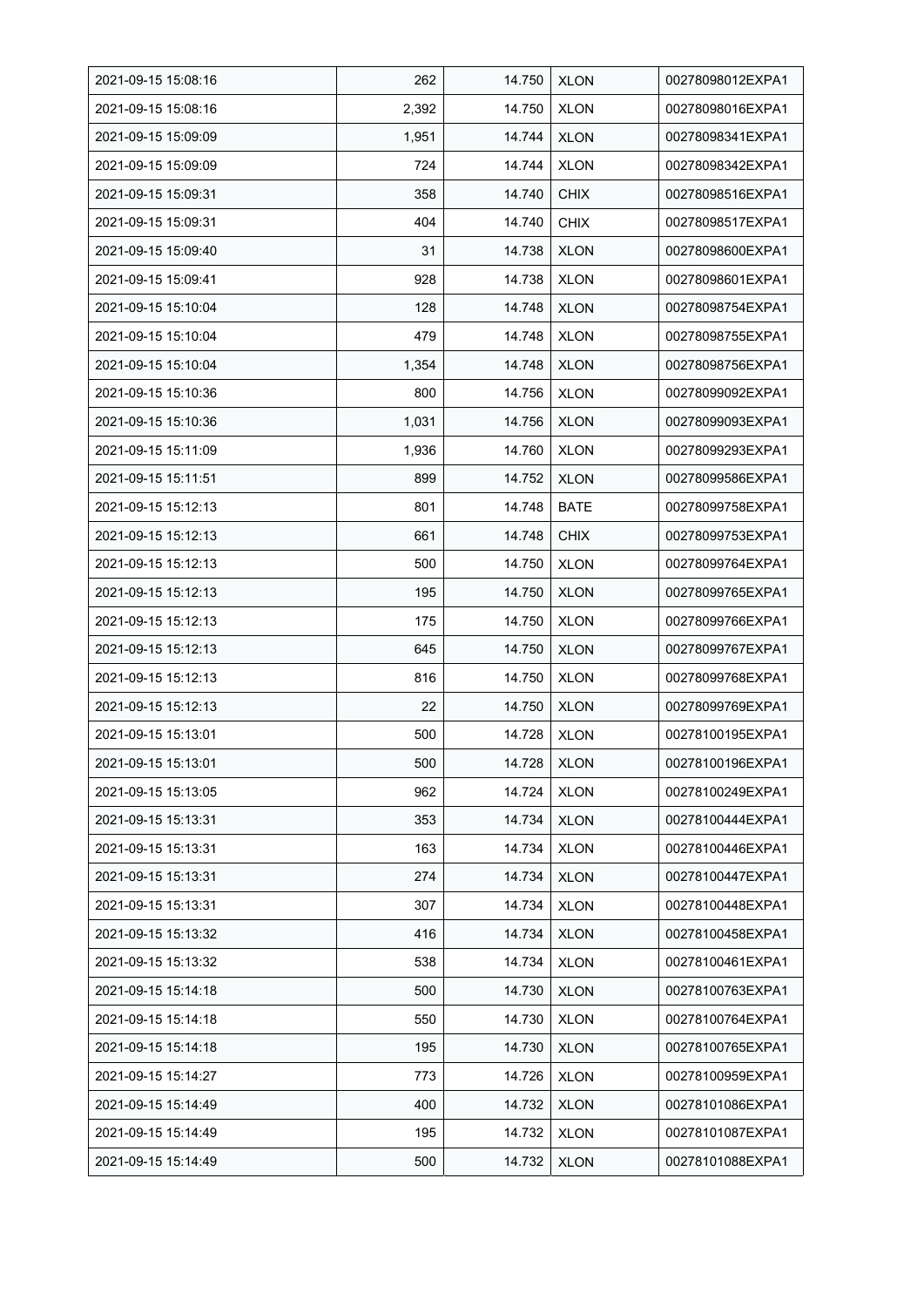| 2021-09-15 15:14:49 | 196   | 14.732 | <b>XLON</b> | 00278101089EXPA1 |
|---------------------|-------|--------|-------------|------------------|
| 2021-09-15 15:14:49 | 290   | 14.732 | <b>XLON</b> | 00278101090EXPA1 |
| 2021-09-15 15:14:58 | 35    | 14.728 | <b>CHIX</b> | 00278101161EXPA1 |
| 2021-09-15 15:14:58 | 142   | 14.728 | <b>CHIX</b> | 00278101162EXPA1 |
| 2021-09-15 15:15:17 | 176   | 14.728 | <b>CHIX</b> | 00278101426EXPA1 |
| 2021-09-15 15:15:17 | 1,694 | 14.732 | <b>XLON</b> | 00278101407EXPA1 |
| 2021-09-15 15:15:17 | 485   | 14.732 | <b>XLON</b> | 00278101408EXPA1 |
| 2021-09-15 15:15:18 | 600   | 14.728 | <b>CHIX</b> | 00278101437EXPA1 |
| 2021-09-15 15:15:22 | 21    | 14.718 | <b>BATE</b> | 00278101504EXPA1 |
| 2021-09-15 15:15:22 | 74    | 14.718 | <b>BATE</b> | 00278101505EXPA1 |
| 2021-09-15 15:16:03 | 19    | 14.732 | <b>XLON</b> | 00278101849EXPA1 |
| 2021-09-15 15:16:03 | 196   | 14.732 | <b>XLON</b> | 00278101850EXPA1 |
| 2021-09-15 15:16:22 | 1,317 | 14.734 | <b>XLON</b> | 00278101935EXPA1 |
| 2021-09-15 15:16:22 | 134   | 14.734 | <b>XLON</b> | 00278101937EXPA1 |
| 2021-09-15 15:16:22 | 200   | 14.734 | <b>XLON</b> | 00278101938EXPA1 |
| 2021-09-15 15:16:22 | 666   | 14.734 | <b>XLON</b> | 00278101939EXPA1 |
| 2021-09-15 15:16:48 | 800   | 14.734 | <b>XLON</b> | 00278102103EXPA1 |
| 2021-09-15 15:16:48 | 1,246 | 14.734 | <b>XLON</b> | 00278102104EXPA1 |
| 2021-09-15 15:17:12 | 85    | 14.720 | <b>CHIX</b> | 00278102218EXPA1 |
| 2021-09-15 15:17:12 | 95    | 14.720 | <b>CHIX</b> | 00278102219EXPA1 |
| 2021-09-15 15:17:16 | 581   | 14.718 | <b>XLON</b> | 00278102241EXPA1 |
| 2021-09-15 15:17:16 | 146   | 14.718 | <b>XLON</b> | 00278102242EXPA1 |
| 2021-09-15 15:17:16 | 190   | 14.718 | <b>XLON</b> | 00278102243EXPA1 |
| 2021-09-15 15:17:42 | 390   | 14.730 | <b>XLON</b> | 00278102451EXPA1 |
| 2021-09-15 15:17:42 | 89    | 14.730 | <b>XLON</b> | 00278102452EXPA1 |
| 2021-09-15 15:17:50 | 1,633 | 14.730 | <b>XLON</b> | 00278102471EXPA1 |
| 2021-09-15 15:17:53 | 60    | 14.728 | BATE        | 00278102493EXPA1 |
| 2021-09-15 15:17:53 | 17    | 14.728 | BATE        | 00278102494EXPA1 |
| 2021-09-15 15:17:53 | 33    | 14.728 | <b>BATE</b> | 00278102495EXPA1 |
| 2021-09-15 15:17:53 | 657   | 14.728 | BATE        | 00278102496EXPA1 |
| 2021-09-15 15:18:11 | 699   | 14.724 | <b>XLON</b> | 00278102610EXPA1 |
| 2021-09-15 15:18:11 | 246   | 14.724 | <b>XLON</b> | 00278102611EXPA1 |
| 2021-09-15 15:18:56 | 45    | 14.730 | <b>XLON</b> | 00278102809EXPA1 |
| 2021-09-15 15:18:56 | 196   | 14.730 | <b>XLON</b> | 00278102810EXPA1 |
| 2021-09-15 15:18:56 | 500   | 14.730 | <b>XLON</b> | 00278102811EXPA1 |
| 2021-09-15 15:18:58 | 860   | 14.730 | <b>XLON</b> | 00278102823EXPA1 |
| 2021-09-15 15:18:58 | 1,113 | 14.730 | <b>XLON</b> | 00278102824EXPA1 |
| 2021-09-15 15:19:35 | 120   | 14.724 | <b>XLON</b> | 00278103149EXPA1 |
| 2021-09-15 15:19:35 | 81    | 14.724 | <b>XLON</b> | 00278103150EXPA1 |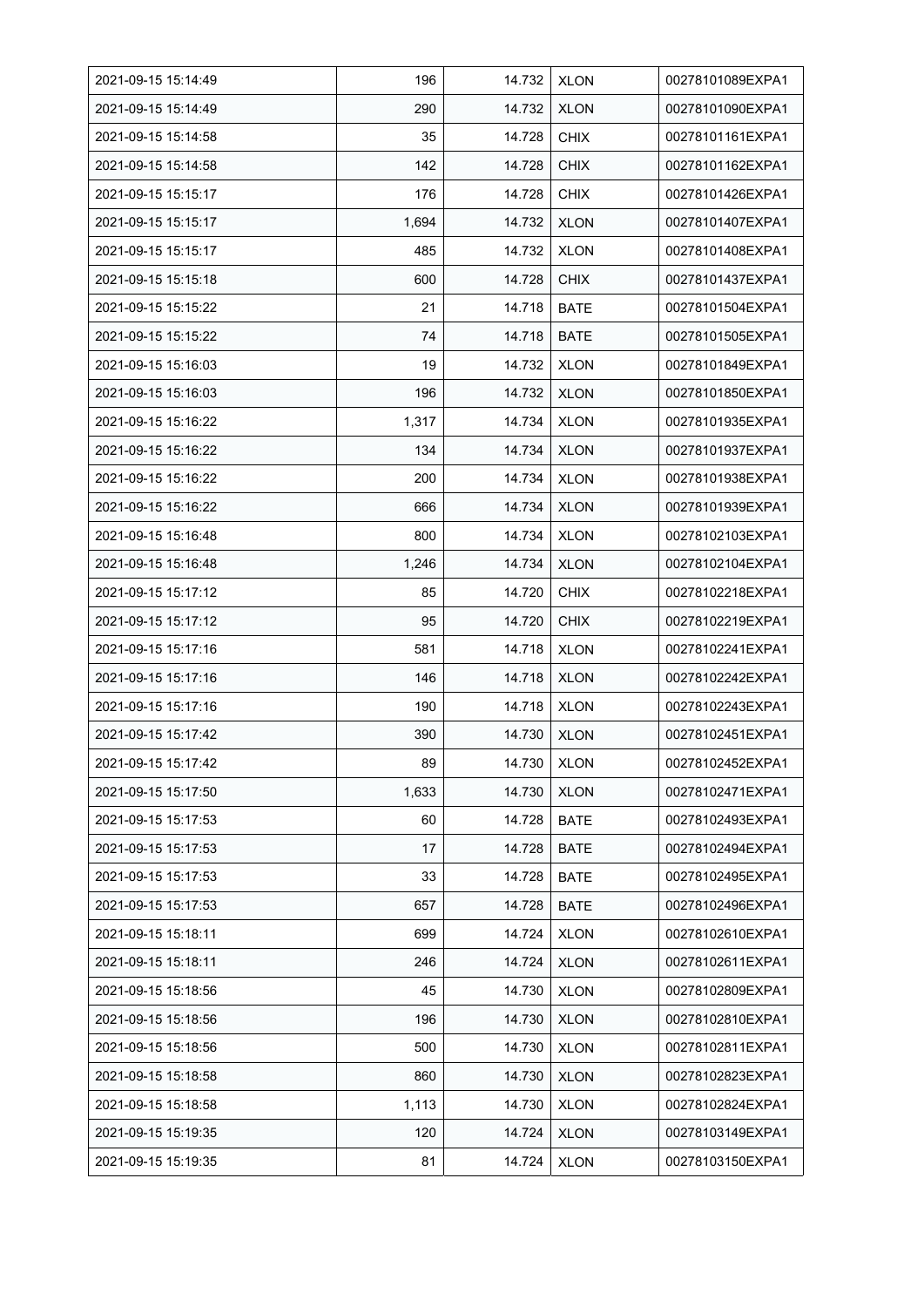| 2021-09-15 15:19:47 | 196   | 14.730 | <b>XLON</b> | 00278103279EXPA1 |
|---------------------|-------|--------|-------------|------------------|
| 2021-09-15 15:19:47 | 211   | 14.730 | <b>XLON</b> | 00278103280EXPA1 |
| 2021-09-15 15:19:47 | 196   | 14.730 | <b>XLON</b> | 00278103281EXPA1 |
| 2021-09-15 15:19:47 | 169   | 14.730 | <b>XLON</b> | 00278103282EXPA1 |
| 2021-09-15 15:19:47 | 69    | 14.730 | <b>XLON</b> | 00278103283EXPA1 |
| 2021-09-15 15:19:47 | 21    | 14.730 | <b>XLON</b> | 00278103284EXPA1 |
| 2021-09-15 15:20:00 | 550   | 14.740 | <b>XLON</b> | 00278103503EXPA1 |
| 2021-09-15 15:20:01 | 149   | 14.740 | <b>XLON</b> | 00278103530EXPA1 |
| 2021-09-15 15:20:01 | 814   | 14.740 | <b>XLON</b> | 00278103534EXPA1 |
| 2021-09-15 15:20:01 | 887   | 14.740 | <b>XLON</b> | 00278103535EXPA1 |
| 2021-09-15 15:20:29 | 984   | 14.738 | <b>CHIX</b> | 00278103770EXPA1 |
| 2021-09-15 15:20:29 | 200   | 14.738 | <b>XLON</b> | 00278103767EXPA1 |
| 2021-09-15 15:20:29 | 200   | 14.738 | <b>XLON</b> | 00278103771EXPA1 |
| 2021-09-15 15:20:29 | 379   | 14.738 | <b>XLON</b> | 00278103772EXPA1 |
| 2021-09-15 15:20:46 | 200   | 14.734 | <b>XLON</b> | 00278103903EXPA1 |
| 2021-09-15 15:20:46 | 722   | 14.734 | <b>XLON</b> | 00278103904EXPA1 |
| 2021-09-15 15:21:15 | 240   | 14.738 | <b>XLON</b> | 00278104096EXPA1 |
| 2021-09-15 15:21:15 | 518   | 14.738 | <b>XLON</b> | 00278104097EXPA1 |
| 2021-09-15 15:21:15 | 145   | 14.738 | <b>XLON</b> | 00278104098EXPA1 |
| 2021-09-15 15:21:15 | 1,247 | 14.738 | <b>XLON</b> | 00278104099EXPA1 |
| 2021-09-15 15:21:19 | 12    | 14.736 | <b>BATE</b> | 00278104108EXPA1 |
| 2021-09-15 15:21:19 | 30    | 14.736 | <b>BATE</b> | 00278104109EXPA1 |
| 2021-09-15 15:21:19 | 13    | 14.736 | <b>BATE</b> | 00278104112EXPA1 |
| 2021-09-15 15:21:19 | 18    | 14.736 | <b>BATE</b> | 00278104116EXPA1 |
| 2021-09-15 15:21:19 | 857   | 14.736 | <b>BATE</b> | 00278104117EXPA1 |
| 2021-09-15 15:21:53 | 188   | 14.746 | <b>XLON</b> | 00278104335EXPA1 |
| 2021-09-15 15:21:53 | 479   | 14.746 | <b>XLON</b> | 00278104336EXPA1 |
| 2021-09-15 15:21:53 | 1,348 | 14.746 | XLON        | 00278104337EXPA1 |
| 2021-09-15 15:22:27 | 751   | 14.744 | <b>XLON</b> | 00278104589EXPA1 |
| 2021-09-15 15:22:56 | 200   | 14.752 | <b>XLON</b> | 00278104774EXPA1 |
| 2021-09-15 15:23:10 | 94    | 14.762 | <b>XLON</b> | 00278104867EXPA1 |
| 2021-09-15 15:23:13 | 258   | 14.762 | <b>XLON</b> | 00278104881EXPA1 |
| 2021-09-15 15:23:13 | 1,253 | 14.762 | <b>XLON</b> | 00278104882EXPA1 |
| 2021-09-15 15:23:13 | 1,256 | 14.762 | <b>XLON</b> | 00278104883EXPA1 |
| 2021-09-15 15:23:42 | 94    | 14.766 | <b>XLON</b> | 00278105077EXPA1 |
| 2021-09-15 15:23:42 | 106   | 14.766 | <b>XLON</b> | 00278105079EXPA1 |
| 2021-09-15 15:23:46 | 400   | 14.766 | <b>XLON</b> | 00278105093EXPA1 |
| 2021-09-15 15:23:56 | 400   | 14.768 | <b>XLON</b> | 00278105171EXPA1 |
| 2021-09-15 15:23:56 | 239   | 14.768 | <b>XLON</b> | 00278105172EXPA1 |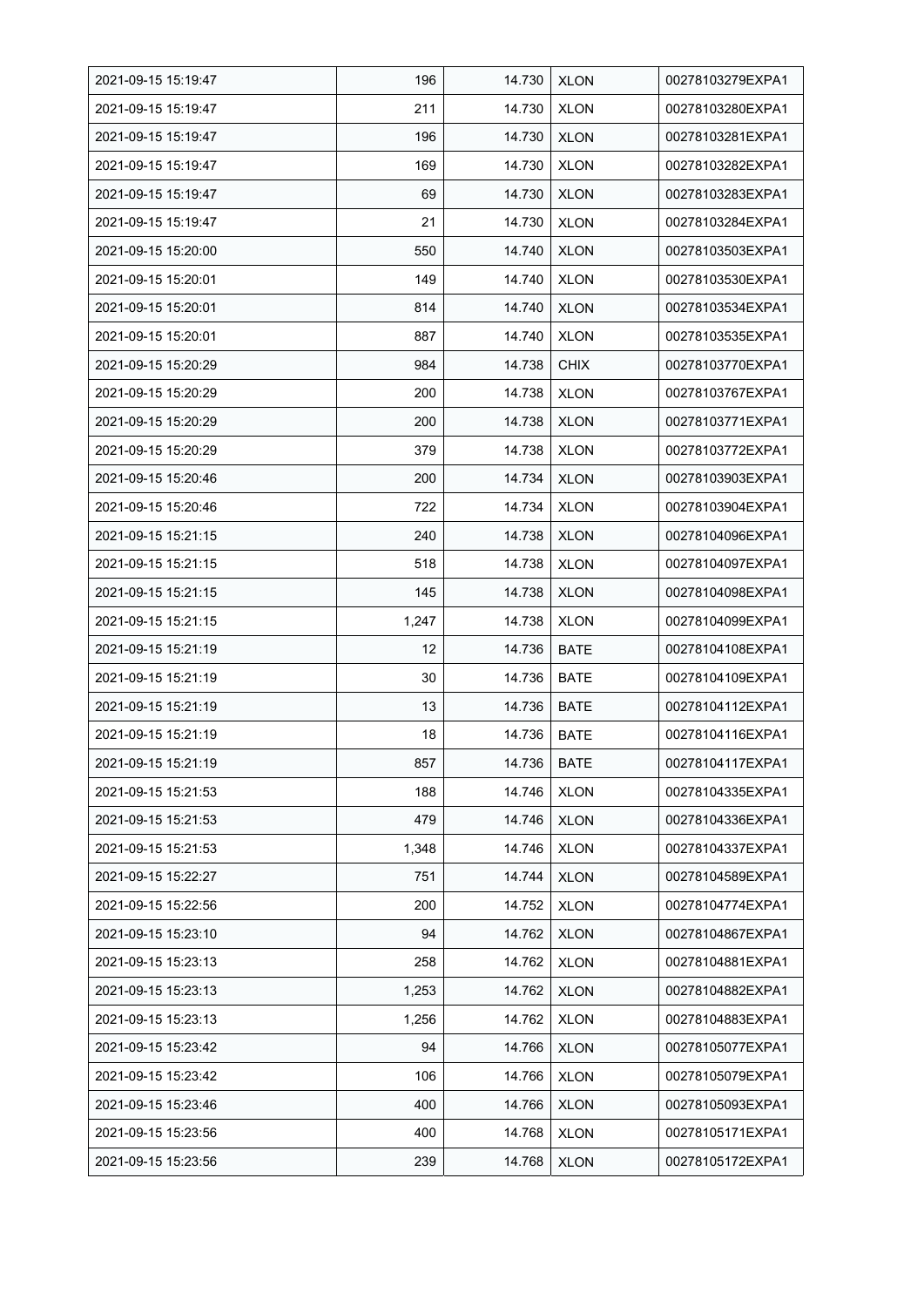| 2021-09-15 15:24:16 | 53    | 14.772 | <b>CHIX</b> | 00278105278EXPA1 |
|---------------------|-------|--------|-------------|------------------|
| 2021-09-15 15:24:17 | 67    | 14.772 | <b>CHIX</b> | 00278105284EXPA1 |
| 2021-09-15 15:24:17 | 15    | 14.772 | <b>CHIX</b> | 00278105285EXPA1 |
| 2021-09-15 15:24:34 | 1,500 | 14.776 | <b>XLON</b> | 00278105382EXPA1 |
| 2021-09-15 15:24:46 | 500   | 14.782 | <b>XLON</b> | 00278105422EXPA1 |
| 2021-09-15 15:24:46 | 248   | 14.782 | <b>XLON</b> | 00278105423EXPA1 |
| 2021-09-15 15:24:46 | 49    | 14.782 | <b>XLON</b> | 00278105424EXPA1 |
| 2021-09-15 15:24:46 | 500   | 14.782 | <b>XLON</b> | 00278105425EXPA1 |
| 2021-09-15 15:24:46 | 108   | 14.782 | <b>XLON</b> | 00278105426EXPA1 |
| 2021-09-15 15:24:46 | 111   | 14.782 | <b>XLON</b> | 00278105427EXPA1 |
| 2021-09-15 15:24:47 | 800   | 14.782 | <b>XLON</b> | 00278105430EXPA1 |
| 2021-09-15 15:24:47 | 51    | 14.782 | <b>XLON</b> | 00278105431EXPA1 |
| 2021-09-15 15:25:16 | 18    | 14.784 | <b>CHIX</b> | 00278105660EXPA1 |
| 2021-09-15 15:25:16 | 56    | 14.784 | <b>CHIX</b> | 00278105661EXPA1 |
| 2021-09-15 15:25:16 | 57    | 14.784 | <b>CHIX</b> | 00278105662EXPA1 |
| 2021-09-15 15:25:16 | 42    | 14.784 | <b>CHIX</b> | 00278105663EXPA1 |
| 2021-09-15 15:25:16 | 198   | 14.784 | <b>XLON</b> | 00278105664EXPA1 |
| 2021-09-15 15:25:16 | 200   | 14.784 | <b>XLON</b> | 00278105665EXPA1 |
| 2021-09-15 15:25:18 | 188   | 14.784 | <b>CHIX</b> | 00278105677EXPA1 |
| 2021-09-15 15:25:18 | 200   | 14.784 | <b>XLON</b> | 00278105673EXPA1 |
| 2021-09-15 15:25:18 | 132   | 14.784 | <b>XLON</b> | 00278105674EXPA1 |
| 2021-09-15 15:25:18 | 12    | 14.784 | <b>XLON</b> | 00278105676EXPA1 |
| 2021-09-15 15:25:35 | 30    | 14.786 | <b>CHIX</b> | 00278105773EXPA1 |
| 2021-09-15 15:25:35 | 114   | 14.786 | <b>CHIX</b> | 00278105774EXPA1 |
| 2021-09-15 15:25:35 | 75    | 14.786 | <b>CHIX</b> | 00278105775EXPA1 |
| 2021-09-15 15:25:40 | 1,023 | 14.786 | <b>CHIX</b> | 00278105790EXPA1 |
| 2021-09-15 15:25:40 | 181   | 14.786 | <b>XLON</b> | 00278105791EXPA1 |
| 2021-09-15 15:25:40 | 43    | 14.786 | <b>XLON</b> | 00278105792EXPA1 |
| 2021-09-15 15:25:40 | 1,703 | 14.786 | <b>XLON</b> | 00278105793EXPA1 |
| 2021-09-15 15:25:40 | 10    | 14.786 | <b>XLON</b> | 00278105794EXPA1 |
| 2021-09-15 15:26:13 | 500   | 14.790 | <b>XLON</b> | 00278106042EXPA1 |
| 2021-09-15 15:26:13 | 195   | 14.790 | <b>XLON</b> | 00278106043EXPA1 |
| 2021-09-15 15:26:13 | 577   | 14.790 | <b>XLON</b> | 00278106044EXPA1 |
| 2021-09-15 15:26:13 | 262   | 14.790 | <b>XLON</b> | 00278106045EXPA1 |
| 2021-09-15 15:26:13 | 276   | 14.790 | <b>XLON</b> | 00278106046EXPA1 |
| 2021-09-15 15:26:24 | 809   | 14.784 | <b>BATE</b> | 00278106094EXPA1 |
| 2021-09-15 15:26:36 | 400   | 14.778 | <b>XLON</b> | 00278106139EXPA1 |
| 2021-09-15 15:26:47 | 500   | 14.786 | <b>XLON</b> | 00278106191EXPA1 |
| 2021-09-15 15:26:47 | 195   | 14.786 | <b>XLON</b> | 00278106192EXPA1 |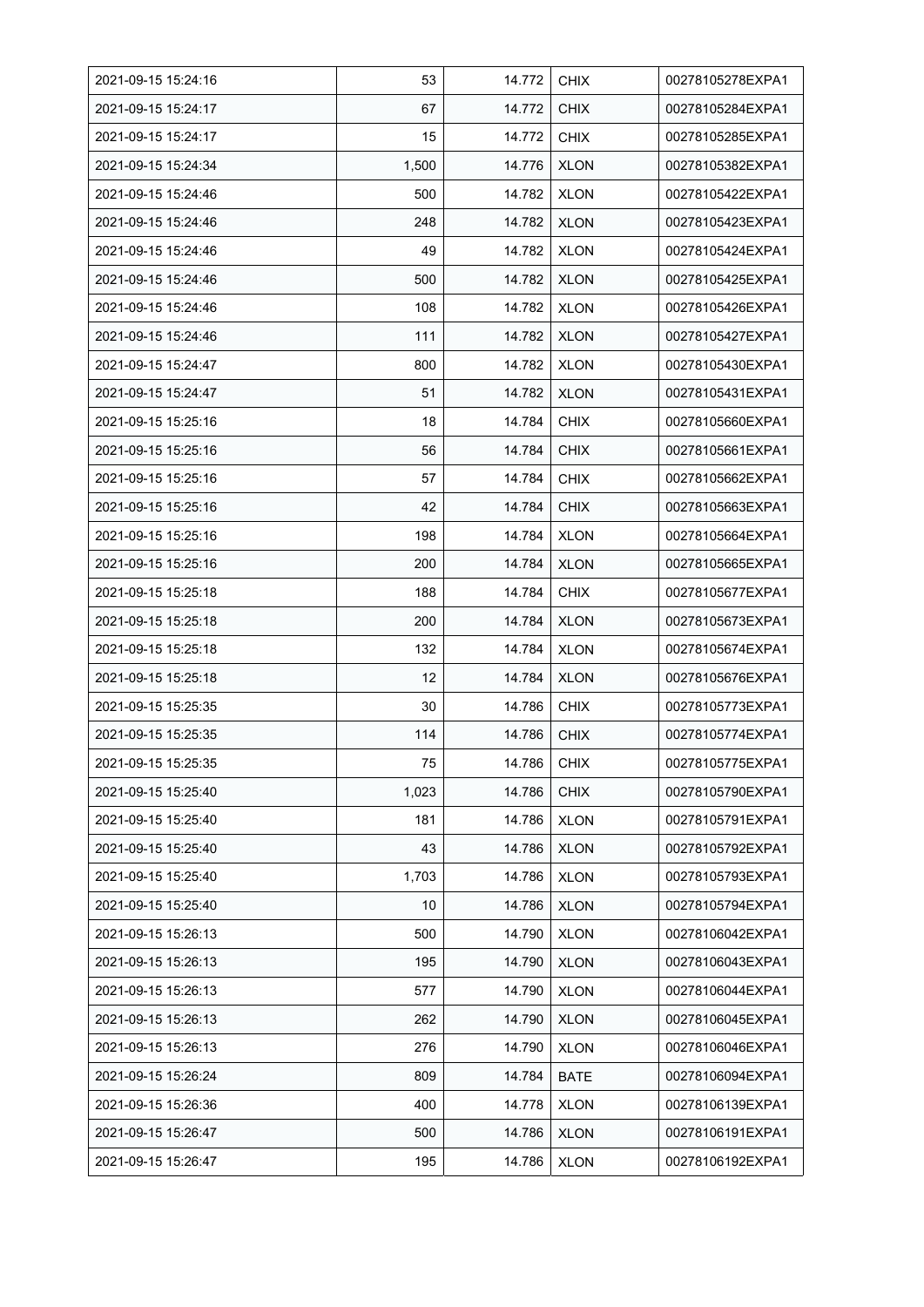| 2021-09-15 15:26:47 | 1,059 | 14.786 | <b>XLON</b> | 00278106193EXPA1 |
|---------------------|-------|--------|-------------|------------------|
| 2021-09-15 15:27:18 | 200   | 14.780 | <b>XLON</b> | 00278106471EXPA1 |
| 2021-09-15 15:27:19 | 781   | 14.780 | <b>XLON</b> | 00278106480EXPA1 |
| 2021-09-15 15:27:56 | 572   | 14.780 | <b>CHIX</b> | 00278106645EXPA1 |
| 2021-09-15 15:27:56 | 495   | 14.780 | <b>XLON</b> | 00278106646EXPA1 |
| 2021-09-15 15:27:56 | 79    | 14.780 | <b>XLON</b> | 00278106648EXPA1 |
| 2021-09-15 15:27:56 | 137   | 14.780 | <b>XLON</b> | 00278106649EXPA1 |
| 2021-09-15 15:27:56 | 1,569 | 14.780 | <b>XLON</b> | 00278106650EXPA1 |
| 2021-09-15 15:28:40 | 938   | 14.788 | <b>XLON</b> | 00278106879EXPA1 |
| 2021-09-15 15:29:00 | 295   | 14.782 | <b>CHIX</b> | 00278107028EXPA1 |
| 2021-09-15 15:29:06 | 27    | 14.778 | <b>BATE</b> | 00278107064EXPA1 |
| 2021-09-15 15:29:06 | 59    | 14.778 | <b>BATE</b> | 00278107065EXPA1 |
| 2021-09-15 15:29:06 | 7     | 14.778 | <b>BATE</b> | 00278107066EXPA1 |
| 2021-09-15 15:29:06 | 469   | 14.778 | <b>BATE</b> | 00278107067EXPA1 |
| 2021-09-15 15:29:06 | 200   | 14.780 | <b>XLON</b> | 00278107062EXPA1 |
| 2021-09-15 15:29:06 | 752   | 14.780 | <b>XLON</b> | 00278107063EXPA1 |
| 2021-09-15 15:29:37 | 3     | 14.776 | <b>XLON</b> | 00278107207EXPA1 |
| 2021-09-15 15:29:37 | 400   | 14.776 | XLON        | 00278107208EXPA1 |
| 2021-09-15 15:29:52 | 756   | 14.772 | <b>XLON</b> | 00278107405EXPA1 |
| 2021-09-15 15:29:52 | 600   | 14.772 | <b>XLON</b> | 00278107406EXPA1 |
| 2021-09-15 15:29:52 | 500   | 14.772 | <b>XLON</b> | 00278107407EXPA1 |
| 2021-09-15 15:30:00 | 96    | 14.772 | <b>XLON</b> | 00278107528EXPA1 |
| 2021-09-15 15:30:52 | 188   | 14.784 | <b>CHIX</b> | 00278107899EXPA1 |
| 2021-09-15 15:30:52 | 96    | 14.784 | <b>CHIX</b> | 00278107900EXPA1 |
| 2021-09-15 15:30:52 | 468   | 14.784 | <b>CHIX</b> | 00278107901EXPA1 |
| 2021-09-15 15:30:52 | 238   | 14.784 | <b>XLON</b> | 00278107898EXPA1 |
| 2021-09-15 15:30:52 | 177   | 14.784 | <b>XLON</b> | 00278107902EXPA1 |
| 2021-09-15 15:30:52 | 78    | 14.784 | <b>XLON</b> | 00278107903EXPA1 |
| 2021-09-15 15:30:52 | 367   | 14.784 | <b>XLON</b> | 00278107904EXPA1 |
| 2021-09-15 15:31:21 | 937   | 14.790 | <b>XLON</b> | 00278108185EXPA1 |
| 2021-09-15 15:31:52 | 938   | 14.784 | <b>XLON</b> | 00278108400EXPA1 |
| 2021-09-15 15:32:25 | 805   | 14.794 | <b>BATE</b> | 00278108675EXPA1 |
| 2021-09-15 15:32:30 | 500   | 14.798 | <b>XLON</b> | 00278108714EXPA1 |
| 2021-09-15 15:32:30 | 500   | 14.798 | <b>XLON</b> | 00278108715EXPA1 |
| 2021-09-15 15:32:30 | 500   | 14.798 | <b>XLON</b> | 00278108716EXPA1 |
| 2021-09-15 15:32:30 | 124   | 14.798 | <b>XLON</b> | 00278108717EXPA1 |
| 2021-09-15 15:32:39 | 400   | 14.800 | <b>XLON</b> | 00278108794EXPA1 |
| 2021-09-15 15:32:55 | 223   | 14.800 | <b>CHIX</b> | 00278108905EXPA1 |
| 2021-09-15 15:32:55 | 23    | 14.802 | <b>XLON</b> | 00278108899EXPA1 |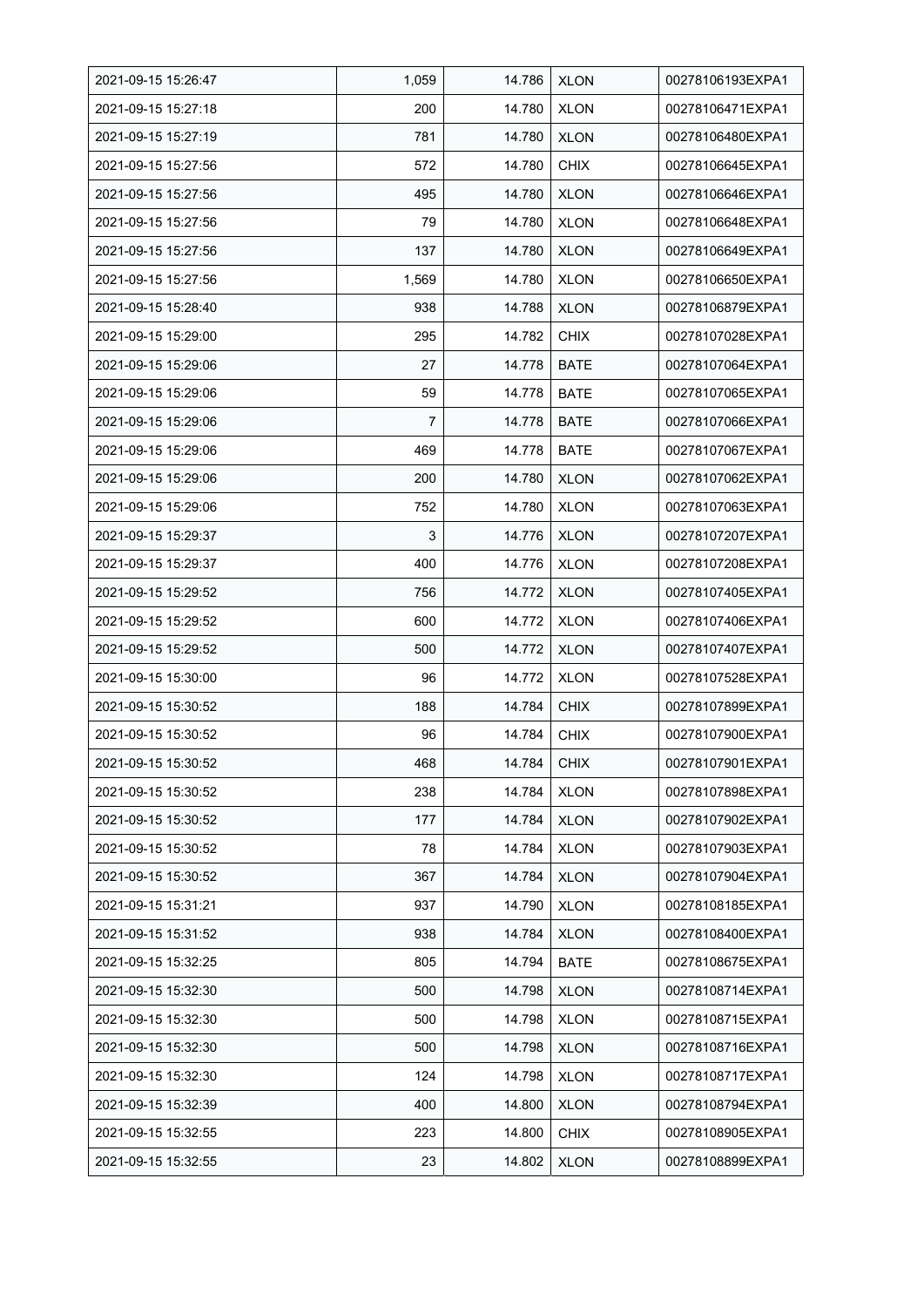| 2021-09-15 15:32:55 | 911   | 14.802 | <b>XLON</b> | 00278108900EXPA1 |
|---------------------|-------|--------|-------------|------------------|
| 2021-09-15 15:32:57 | 456   | 14.800 | <b>CHIX</b> | 00278108911EXPA1 |
| 2021-09-15 15:33:31 | 856   | 14.800 | <b>XLON</b> | 00278109130EXPA1 |
| 2021-09-15 15:33:59 | 600   | 14.790 | <b>XLON</b> | 00278109327EXPA1 |
| 2021-09-15 15:33:59 | 277   | 14.790 | <b>XLON</b> | 00278109328EXPA1 |
| 2021-09-15 15:34:04 | 3     | 14.786 | <b>XLON</b> | 00278109365EXPA1 |
| 2021-09-15 15:34:39 | 230   | 14.774 | <b>CHIX</b> | 00278109582EXPA1 |
| 2021-09-15 15:34:39 | 276   | 14.774 | <b>CHIX</b> | 00278109583EXPA1 |
| 2021-09-15 15:35:13 | 500   | 14.768 | <b>XLON</b> | 00278109848EXPA1 |
| 2021-09-15 15:35:13 | 1,200 | 14.768 | <b>XLON</b> | 00278109849EXPA1 |
| 2021-09-15 15:35:13 | 312   | 14.768 | <b>XLON</b> | 00278109850EXPA1 |
| 2021-09-15 15:35:51 | 196   | 14.774 | <b>XLON</b> | 00278110146EXPA1 |
| 2021-09-15 15:35:54 | 774   | 14.774 | <b>XLON</b> | 00278110159EXPA1 |
| 2021-09-15 15:35:54 | 196   | 14.774 | <b>XLON</b> | 00278110160EXPA1 |
| 2021-09-15 15:35:54 | 1,190 | 14.774 | <b>XLON</b> | 00278110161EXPA1 |
| 2021-09-15 15:35:57 | 500   | 14.772 | <b>XLON</b> | 00278110171EXPA1 |
| 2021-09-15 15:35:57 | 500   | 14.772 | <b>XLON</b> | 00278110172EXPA1 |
| 2021-09-15 15:36:02 | 253   | 14.770 | <b>BATE</b> | 00278110229EXPA1 |
| 2021-09-15 15:36:27 | 203   | 14.768 | <b>XLON</b> | 00278110418EXPA1 |
| 2021-09-15 15:36:33 | 500   | 14.768 | <b>XLON</b> | 00278110455EXPA1 |
| 2021-09-15 15:36:48 | 400   | 14.766 | <b>XLON</b> | 00278110563EXPA1 |
| 2021-09-15 15:37:15 | 2,180 | 14.770 | <b>XLON</b> | 00278110737EXPA1 |
| 2021-09-15 15:37:26 | 747   | 14.772 | <b>XLON</b> | 00278110789EXPA1 |
| 2021-09-15 15:37:34 | 500   | 14.772 | <b>XLON</b> | 00278110837EXPA1 |
| 2021-09-15 15:37:34 | 804   | 14.772 | <b>XLON</b> | 00278110838EXPA1 |
| 2021-09-15 15:37:34 | 400   | 14.772 | <b>XLON</b> | 00278110839EXPA1 |
| 2021-09-15 15:37:34 | 761   | 14.772 | <b>XLON</b> | 00278110840EXPA1 |
| 2021-09-15 15:37:37 | 8     | 14.768 | <b>BATE</b> | 00278110855EXPA1 |
| 2021-09-15 15:37:37 | 807   | 14.768 | <b>BATE</b> | 00278110857EXPA1 |
| 2021-09-15 15:37:37 | 926   | 14.768 | <b>CHIX</b> | 00278110856EXPA1 |
| 2021-09-15 15:37:37 | 500   | 14.772 | <b>XLON</b> | 00278110850EXPA1 |
| 2021-09-15 15:37:37 | 400   | 14.772 | <b>XLON</b> | 00278110851EXPA1 |
| 2021-09-15 15:37:37 | 195   | 14.772 | <b>XLON</b> | 00278110853EXPA1 |
| 2021-09-15 15:37:37 | 722   | 14.772 | <b>XLON</b> | 00278110854EXPA1 |
| 2021-09-15 15:37:40 | 500   | 14.766 | XLON        | 00278110882EXPA1 |
| 2021-09-15 15:37:40 | 400   | 14.768 | <b>XLON</b> | 00278110883EXPA1 |
| 2021-09-15 15:37:40 | 195   | 14.768 | <b>XLON</b> | 00278110884EXPA1 |
| 2021-09-15 15:37:40 | 500   | 14.770 | <b>XLON</b> | 00278110885EXPA1 |
| 2021-09-15 15:37:40 | 105   | 14.770 | <b>XLON</b> | 00278110886EXPA1 |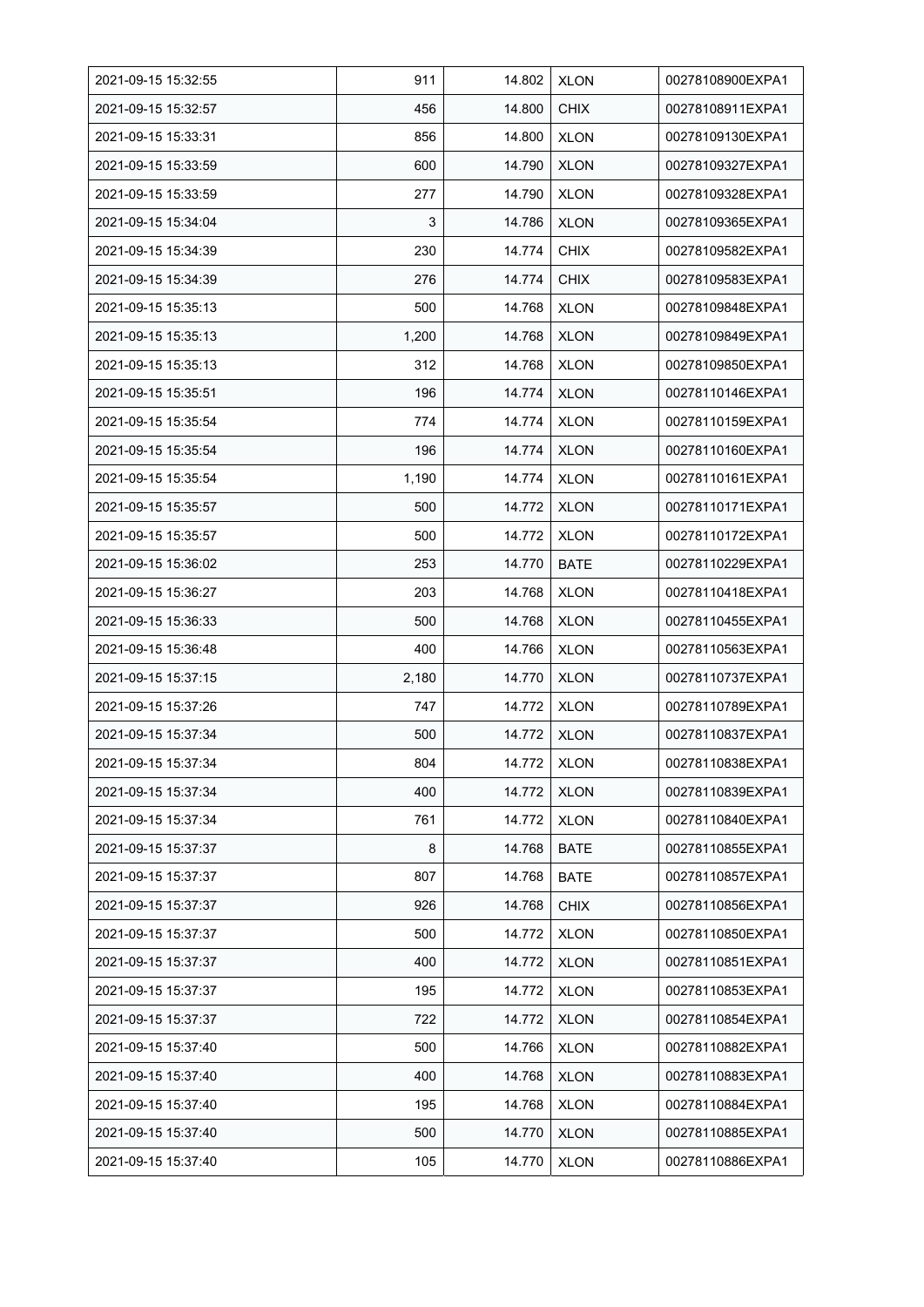| 2021-09-15 15:37:40 | 195   | 14.770 | <b>XLON</b> | 00278110887EXPA1 |
|---------------------|-------|--------|-------------|------------------|
| 2021-09-15 15:37:40 | 634   | 14.770 | <b>XLON</b> | 00278110888EXPA1 |
| 2021-09-15 15:38:19 | 500   | 14.776 | <b>XLON</b> | 00278111163EXPA1 |
| 2021-09-15 15:38:19 | 500   | 14.776 | <b>XLON</b> | 00278111164EXPA1 |
| 2021-09-15 15:38:19 | 156   | 14.776 | <b>XLON</b> | 00278111165EXPA1 |
| 2021-09-15 15:38:46 | 932   | 14.770 | <b>XLON</b> | 00278111393EXPA1 |
| 2021-09-15 15:38:54 | 500   | 14.772 | <b>XLON</b> | 00278111433EXPA1 |
| 2021-09-15 15:38:54 | 195   | 14.772 | <b>XLON</b> | 00278111434EXPA1 |
| 2021-09-15 15:38:54 | 615   | 14.772 | <b>XLON</b> | 00278111436EXPA1 |
| 2021-09-15 15:38:54 | 384   | 14.772 | <b>XLON</b> | 00278111437EXPA1 |
| 2021-09-15 15:39:58 | 329   | 14.764 | <b>XLON</b> | 00278111901EXPA1 |
| 2021-09-15 15:40:03 | 500   | 14.764 | <b>XLON</b> | 00278111964EXPA1 |
| 2021-09-15 15:40:06 | 500   | 14.764 | <b>XLON</b> | 00278111975EXPA1 |
| 2021-09-15 15:40:08 | 315   | 14.760 | <b>CHIX</b> | 00278111981EXPA1 |
| 2021-09-15 15:40:08 | 335   | 14.760 | <b>CHIX</b> | 00278111982EXPA1 |
| 2021-09-15 15:40:34 | 500   | 14.756 | <b>XLON</b> | 00278112242EXPA1 |
| 2021-09-15 15:40:34 | 195   | 14.756 | <b>XLON</b> | 00278112243EXPA1 |
| 2021-09-15 15:40:34 | 500   | 14.756 | XLON        | 00278112244EXPA1 |
| 2021-09-15 15:40:34 | 500   | 14.756 | <b>XLON</b> | 00278112246EXPA1 |
| 2021-09-15 15:40:34 | 192   | 14.756 | <b>XLON</b> | 00278112248EXPA1 |
| 2021-09-15 15:40:37 | 500   | 14.756 | <b>XLON</b> | 00278112276EXPA1 |
| 2021-09-15 15:41:07 | 500   | 14.750 | <b>XLON</b> | 00278112509EXPA1 |
| 2021-09-15 15:41:07 | 998   | 14.750 | <b>XLON</b> | 00278112510EXPA1 |
| 2021-09-15 15:41:10 | 1,200 | 14.750 | <b>XLON</b> | 00278112523EXPA1 |
| 2021-09-15 15:41:16 | 500   | 14.750 | <b>XLON</b> | 00278112539EXPA1 |
| 2021-09-15 15:41:16 | 196   | 14.750 | <b>XLON</b> | 00278112540EXPA1 |
| 2021-09-15 15:41:16 | 1,200 | 14.750 | <b>XLON</b> | 00278112541EXPA1 |
| 2021-09-15 15:41:16 | 515   | 14.750 | <b>XLON</b> | 00278112542EXPA1 |
| 2021-09-15 15:41:19 | 19    | 14.750 | <b>XLON</b> | 00278112558EXPA1 |
| 2021-09-15 15:41:19 | 196   | 14.750 | <b>XLON</b> | 00278112559EXPA1 |
| 2021-09-15 15:41:58 | 800   | 14.746 | <b>BATE</b> | 00278112874EXPA1 |
| 2021-09-15 15:41:58 | 41    | 14.746 | <b>BATE</b> | 00278112875EXPA1 |
| 2021-09-15 15:41:58 | 304   | 14.744 | <b>CHIX</b> | 00278112877EXPA1 |
| 2021-09-15 15:41:58 | 164   | 14.744 | <b>CHIX</b> | 00278112878EXPA1 |
| 2021-09-15 15:41:58 | 805   | 14.746 | <b>XLON</b> | 00278112876EXPA1 |
| 2021-09-15 15:42:27 | 500   | 14.738 | <b>XLON</b> | 00278113192EXPA1 |
| 2021-09-15 15:42:27 | 651   | 14.738 | <b>XLON</b> | 00278113195EXPA1 |
| 2021-09-15 15:42:27 | 109   | 14.738 | <b>XLON</b> | 00278113196EXPA1 |
| 2021-09-15 15:43:13 | 204   | 14.736 | <b>XLON</b> | 00278113596EXPA1 |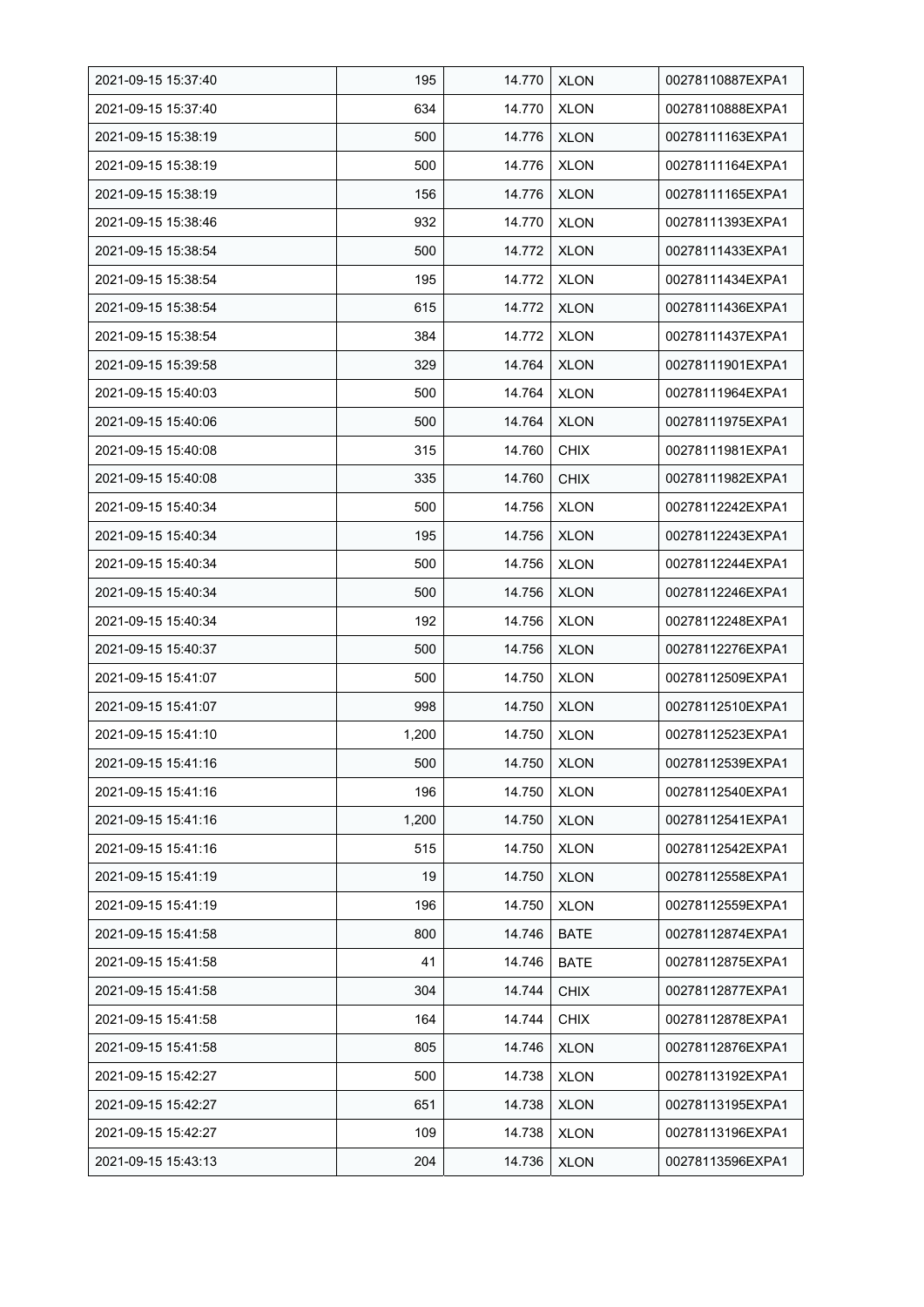| 2021-09-15 15:43:20 | 400   | 14.738 | <b>XLON</b> | 00278113652EXPA1 |
|---------------------|-------|--------|-------------|------------------|
| 2021-09-15 15:43:21 | 600   | 14.734 | <b>CHIX</b> | 00278113653EXPA1 |
| 2021-09-15 15:43:21 | 24    | 14.734 | <b>CHIX</b> | 00278113654EXPA1 |
| 2021-09-15 15:43:23 | 400   | 14.732 | <b>XLON</b> | 00278113698EXPA1 |
| 2021-09-15 15:43:35 | 500   | 14.734 | <b>XLON</b> | 00278113766EXPA1 |
| 2021-09-15 15:43:35 | 1,063 | 14.734 | <b>XLON</b> | 00278113767EXPA1 |
| 2021-09-15 15:44:14 | 500   | 14.730 | <b>XLON</b> | 00278114021EXPA1 |
| 2021-09-15 15:44:14 | 603   | 14.730 | <b>XLON</b> | 00278114022EXPA1 |
| 2021-09-15 15:44:14 | 500   | 14.730 | <b>XLON</b> | 00278114023EXPA1 |
| 2021-09-15 15:44:14 | 14    | 14.730 | <b>XLON</b> | 00278114024EXPA1 |
| 2021-09-15 15:44:20 | 500   | 14.730 | <b>XLON</b> | 00278114058EXPA1 |
| 2021-09-15 15:44:23 | 500   | 14.730 | <b>XLON</b> | 00278114067EXPA1 |
| 2021-09-15 15:44:23 | 603   | 14.730 | <b>XLON</b> | 00278114068EXPA1 |
| 2021-09-15 15:44:23 | 500   | 14.730 | <b>XLON</b> | 00278114069EXPA1 |
| 2021-09-15 15:44:43 | 214   | 14.724 | <b>XLON</b> | 00278114287EXPA1 |
| 2021-09-15 15:44:43 | 607   | 14.724 | <b>XLON</b> | 00278114293EXPA1 |
| 2021-09-15 15:45:27 | 500   | 14.734 | <b>XLON</b> | 00278114645EXPA1 |
| 2021-09-15 15:45:27 | 500   | 14.734 | <b>XLON</b> | 00278114646EXPA1 |
| 2021-09-15 15:45:27 | 500   | 14.734 | XLON        | 00278114647EXPA1 |
| 2021-09-15 15:45:38 | 721   | 14.734 | <b>BATE</b> | 00278114732EXPA1 |
| 2021-09-15 15:46:00 | 400   | 14.736 | <b>XLON</b> | 00278114854EXPA1 |
| 2021-09-15 15:46:48 | 400   | 14.750 | <b>XLON</b> | 00278115300EXPA1 |
| 2021-09-15 15:46:48 | 196   | 14.750 | <b>XLON</b> | 00278115301EXPA1 |
| 2021-09-15 15:47:27 | 500   | 14.754 | <b>XLON</b> | 00278115603EXPA1 |
| 2021-09-15 15:47:40 | 150   | 14.746 | <b>XLON</b> | 00278115699EXPA1 |
| 2021-09-15 15:47:40 | 250   | 14.746 | <b>XLON</b> | 00278115700EXPA1 |
| 2021-09-15 15:47:40 | 150   | 14.746 | <b>XLON</b> | 00278115701EXPA1 |
| 2021-09-15 15:47:40 | 50    | 14.746 | <b>XLON</b> | 00278115702EXPA1 |
| 2021-09-15 15:47:40 | 168   | 14.746 | <b>XLON</b> | 00278115703EXPA1 |
| 2021-09-15 15:47:45 | 1,530 | 14.752 | <b>XLON</b> | 00278115748EXPA1 |
| 2021-09-15 15:48:00 | 500   | 14.754 | <b>XLON</b> | 00278115875EXPA1 |
| 2021-09-15 15:48:00 | 196   | 14.754 | <b>XLON</b> | 00278115876EXPA1 |
| 2021-09-15 15:48:00 | 500   | 14.754 | <b>XLON</b> | 00278115877EXPA1 |
| 2021-09-15 15:48:00 | 49    | 14.754 | <b>XLON</b> | 00278115878EXPA1 |
| 2021-09-15 15:48:00 | 500   | 14.754 | XLON        | 00278115879EXPA1 |
| 2021-09-15 15:48:07 | 105   | 14.750 | <b>XLON</b> | 00278115934EXPA1 |
| 2021-09-15 15:48:08 | 54    | 14.748 | <b>CHIX</b> | 00278115946EXPA1 |
| 2021-09-15 15:48:08 | 167   | 14.748 | <b>CHIX</b> | 00278115947EXPA1 |
| 2021-09-15 15:48:08 | 38    | 14.748 | <b>CHIX</b> | 00278115948EXPA1 |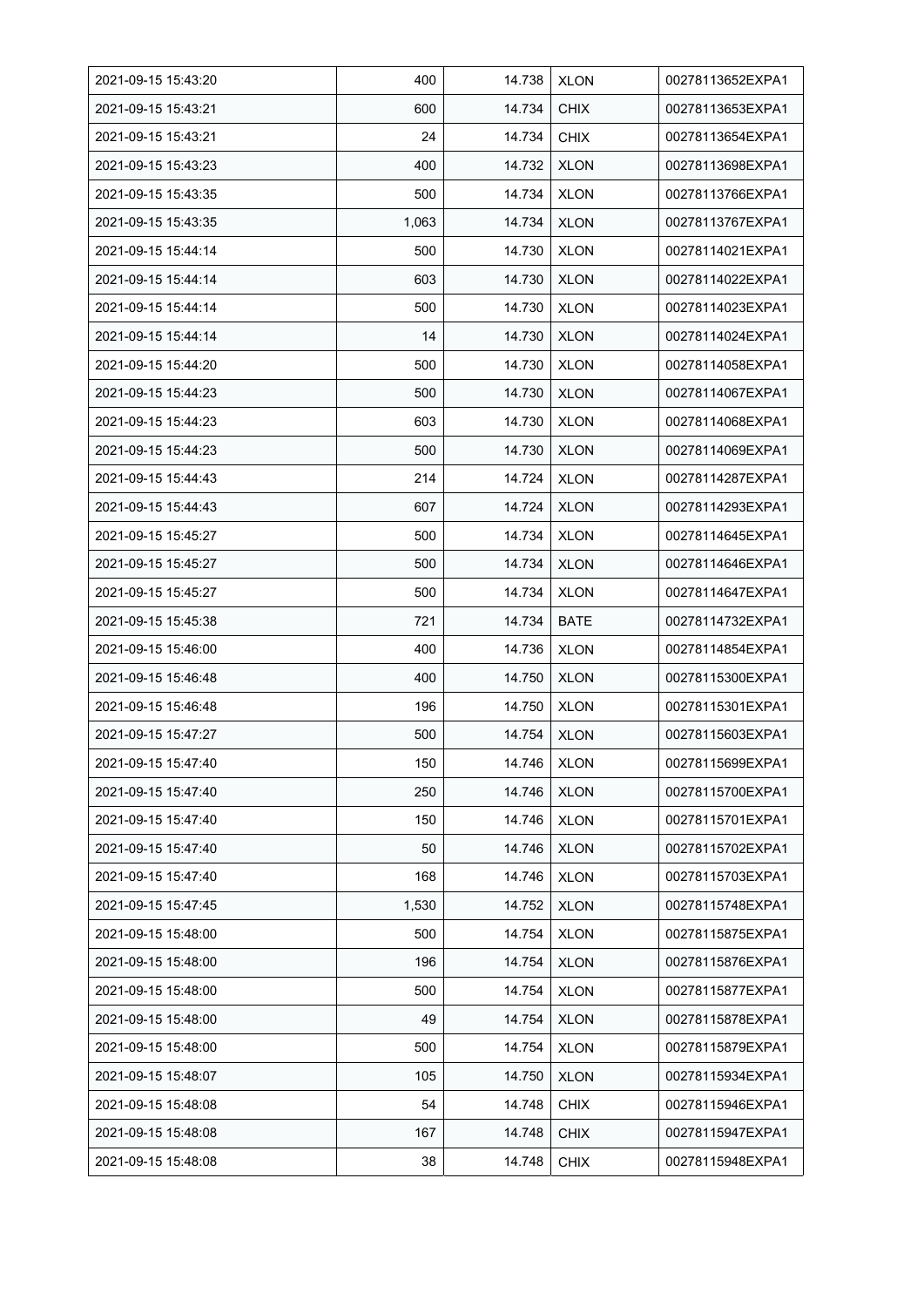| 2021-09-15 15:48:15 | 550 | 14.750 | <b>XLON</b> | 00278116010EXPA1 |
|---------------------|-----|--------|-------------|------------------|
| 2021-09-15 15:48:45 | 406 | 14.754 | <b>BATE</b> | 00278116268EXPA1 |
| 2021-09-15 15:48:54 | 500 | 14.756 | <b>XLON</b> | 00278116312EXPA1 |
| 2021-09-15 15:48:57 | 500 | 14.756 | <b>XLON</b> | 00278116328EXPA1 |
| 2021-09-15 15:49:00 | 500 | 14.756 | <b>XLON</b> | 00278116348EXPA1 |
| 2021-09-15 15:49:00 | 500 | 14.756 | <b>XLON</b> | 00278116349EXPA1 |
| 2021-09-15 15:49:00 | 500 | 14.756 | <b>XLON</b> | 00278116350EXPA1 |
| 2021-09-15 15:49:09 | 711 | 14.760 | <b>CHIX</b> | 00278116430EXPA1 |
| 2021-09-15 15:49:09 | 898 | 14.760 | <b>CHIX</b> | 00278116431EXPA1 |
| 2021-09-15 15:49:38 | 200 | 14.760 | <b>XLON</b> | 00278116667EXPA1 |
| 2021-09-15 15:49:38 | 530 | 14.760 | <b>XLON</b> | 00278116668EXPA1 |
| 2021-09-15 15:49:43 | 500 | 14.760 | <b>XLON</b> | 00278116725EXPA1 |
| 2021-09-15 15:49:43 | 195 | 14.760 | <b>XLON</b> | 00278116726EXPA1 |
| 2021-09-15 15:50:40 | 500 | 14.776 | <b>XLON</b> | 00278117169EXPA1 |
| 2021-09-15 15:50:40 | 120 | 14.776 | <b>XLON</b> | 00278117170EXPA1 |
| 2021-09-15 15:50:40 | 117 | 14.776 | <b>XLON</b> | 00278117171EXPA1 |
| 2021-09-15 15:51:16 | 400 | 14.784 | <b>XLON</b> | 00278117471EXPA1 |
| 2021-09-15 15:51:25 | 127 | 14.782 | <b>CHIX</b> | 00278117535EXPA1 |
| 2021-09-15 15:51:25 | 490 | 14.782 | <b>CHIX</b> | 00278117537EXPA1 |
| 2021-09-15 15:51:25 | 57  | 14.782 | <b>CHIX</b> | 00278117538EXPA1 |
| 2021-09-15 15:51:40 | 500 | 14.782 | <b>XLON</b> | 00278117614EXPA1 |
| 2021-09-15 15:52:05 | 25  | 14.774 | BATE        | 00278117810EXPA1 |
| 2021-09-15 15:52:05 | 49  | 14.774 | BATE        | 00278117811EXPA1 |
| 2021-09-15 15:52:05 | 18  | 14.774 | <b>BATE</b> | 00278117812EXPA1 |
| 2021-09-15 15:52:05 | 72  | 14.774 | <b>BATE</b> | 00278117813EXPA1 |
| 2021-09-15 15:52:05 | 7   | 14.774 | <b>BATE</b> | 00278117814EXPA1 |
| 2021-09-15 15:52:05 | 10  | 14.774 | BATE        | 00278117815EXPA1 |
| 2021-09-15 15:52:05 | 717 | 14.774 | <b>BATE</b> | 00278117832EXPA1 |
| 2021-09-15 15:52:10 | 500 | 14.774 | <b>XLON</b> | 00278117861EXPA1 |
| 2021-09-15 15:52:13 | 751 | 14.772 | <b>XLON</b> | 00278117902EXPA1 |
| 2021-09-15 15:52:46 | 541 | 14.768 | <b>XLON</b> | 00278118190EXPA1 |
| 2021-09-15 15:52:46 | 322 | 14.768 | <b>XLON</b> | 00278118191EXPA1 |
| 2021-09-15 15:53:05 | 16  | 14.764 | <b>XLON</b> | 00278118342EXPA1 |
| 2021-09-15 15:53:05 | 100 | 14.764 | <b>XLON</b> | 00278118344EXPA1 |
| 2021-09-15 15:53:05 | 850 | 14.764 | <b>XLON</b> | 00278118345EXPA1 |
| 2021-09-15 15:53:27 | 947 | 14.770 | <b>XLON</b> | 00278118499EXPA1 |
| 2021-09-15 15:53:44 | 700 | 14.772 | <b>XLON</b> | 00278118652EXPA1 |
| 2021-09-15 15:54:06 | 653 | 14.764 | <b>CHIX</b> | 00278118801EXPA1 |
| 2021-09-15 15:54:15 | 327 | 14.764 | <b>XLON</b> | 00278118890EXPA1 |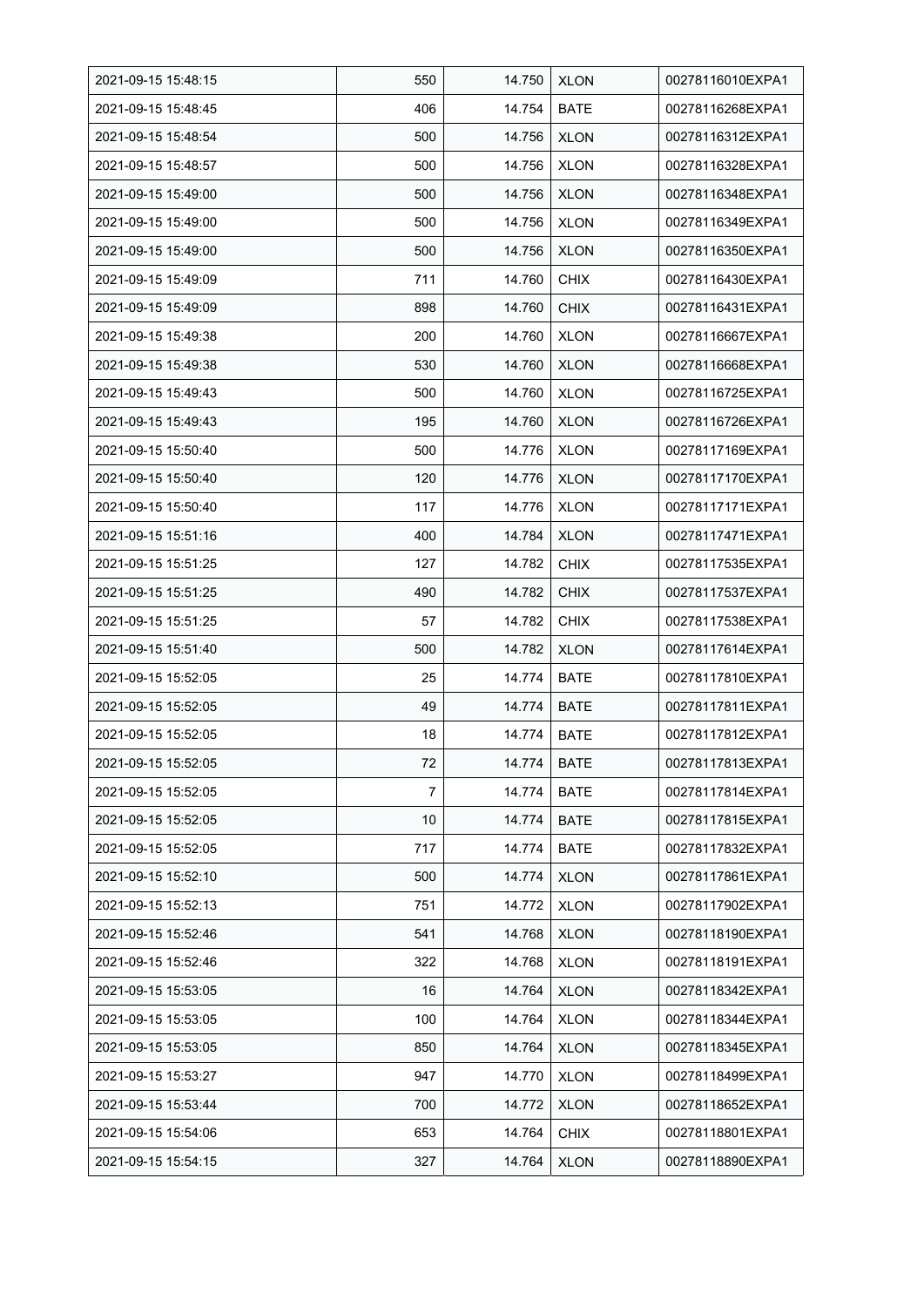| 2021-09-15 15:54:15 | 200   | 14.764 | <b>XLON</b> | 00278118891EXPA1 |
|---------------------|-------|--------|-------------|------------------|
| 2021-09-15 15:54:18 | 200   | 14.764 | <b>XLON</b> | 00278118902EXPA1 |
| 2021-09-15 15:54:18 | 77    | 14.764 | <b>XLON</b> | 00278118903EXPA1 |
| 2021-09-15 15:54:26 | 525   | 14.760 | <b>BATE</b> | 00278118950EXPA1 |
| 2021-09-15 15:54:26 | 500   | 14.764 | <b>XLON</b> | 00278118954EXPA1 |
| 2021-09-15 15:54:26 | 241   | 14.764 | <b>XLON</b> | 00278118955EXPA1 |
| 2021-09-15 15:54:47 | 865   | 14.764 | <b>XLON</b> | 00278119153EXPA1 |
| 2021-09-15 15:55:29 | 700   | 14.766 | <b>XLON</b> | 00278119458EXPA1 |
| 2021-09-15 15:55:29 | 43    | 14.766 | <b>XLON</b> | 00278119459EXPA1 |
| 2021-09-15 15:55:57 | 400   | 14.772 | <b>XLON</b> | 00278119634EXPA1 |
| 2021-09-15 15:55:57 | 514   | 14.772 | <b>XLON</b> | 00278119635EXPA1 |
| 2021-09-15 15:56:35 | 49    | 14.776 | <b>XLON</b> | 00278119933EXPA1 |
| 2021-09-15 15:56:35 | 195   | 14.776 | <b>XLON</b> | 00278119934EXPA1 |
| 2021-09-15 15:56:35 | 207   | 14.776 | <b>XLON</b> | 00278119935EXPA1 |
| 2021-09-15 15:56:35 | 157   | 14.776 | <b>XLON</b> | 00278119936EXPA1 |
| 2021-09-15 15:56:39 | 150   | 14.770 | <b>XLON</b> | 00278119958EXPA1 |
| 2021-09-15 15:56:39 | 110   | 14.770 | <b>XLON</b> | 00278119959EXPA1 |
| 2021-09-15 15:56:39 | 750   | 14.770 | <b>XLON</b> | 00278119960EXPA1 |
| 2021-09-15 15:56:53 | 400   | 14.772 | <b>XLON</b> | 00278120068EXPA1 |
| 2021-09-15 15:56:58 | 1,014 | 14.770 | <b>XLON</b> | 00278120095EXPA1 |
| 2021-09-15 15:57:09 | 500   | 14.770 | <b>XLON</b> | 00278120146EXPA1 |
| 2021-09-15 15:57:12 | 500   | 14.770 | <b>XLON</b> | 00278120165EXPA1 |
| 2021-09-15 15:57:12 | 195   | 14.770 | <b>XLON</b> | 00278120166EXPA1 |
| 2021-09-15 15:57:12 | 500   | 14.770 | <b>XLON</b> | 00278120167EXPA1 |
| 2021-09-15 15:57:14 | 30    | 14.766 | <b>XLON</b> | 00278120195EXPA1 |
| 2021-09-15 15:57:16 | 997   | 14.766 | <b>CHIX</b> | 00278120217EXPA1 |
| 2021-09-15 15:57:16 | 346   | 14.766 | <b>XLON</b> | 00278120213EXPA1 |
| 2021-09-15 15:57:16 | 544   | 14.766 | <b>XLON</b> | 00278120218EXPA1 |
| 2021-09-15 15:57:20 | 14    | 14.764 | <b>BATE</b> | 00278120243EXPA1 |
| 2021-09-15 15:57:20 | 46    | 14.764 | BATE        | 00278120244EXPA1 |
| 2021-09-15 15:57:20 | 12    | 14.764 | BATE        | 00278120245EXPA1 |
| 2021-09-15 15:57:20 | 72    | 14.764 | BATE        | 00278120246EXPA1 |
| 2021-09-15 15:57:20 | 30    | 14.764 | <b>BATE</b> | 00278120247EXPA1 |
| 2021-09-15 15:57:20 | 9     | 14.764 | <b>BATE</b> | 00278120248EXPA1 |
| 2021-09-15 15:57:20 | 16    | 14.764 | BATE        | 00278120249EXPA1 |
| 2021-09-15 15:57:20 | 17    | 14.764 | BATE        | 00278120250EXPA1 |
| 2021-09-15 15:57:21 | 50    | 14.764 | BATE        | 00278120251EXPA1 |
| 2021-09-15 15:57:21 | 17    | 14.764 | BATE        | 00278120252EXPA1 |
| 2021-09-15 15:57:21 | 7     | 14.764 | <b>BATE</b> | 00278120254EXPA1 |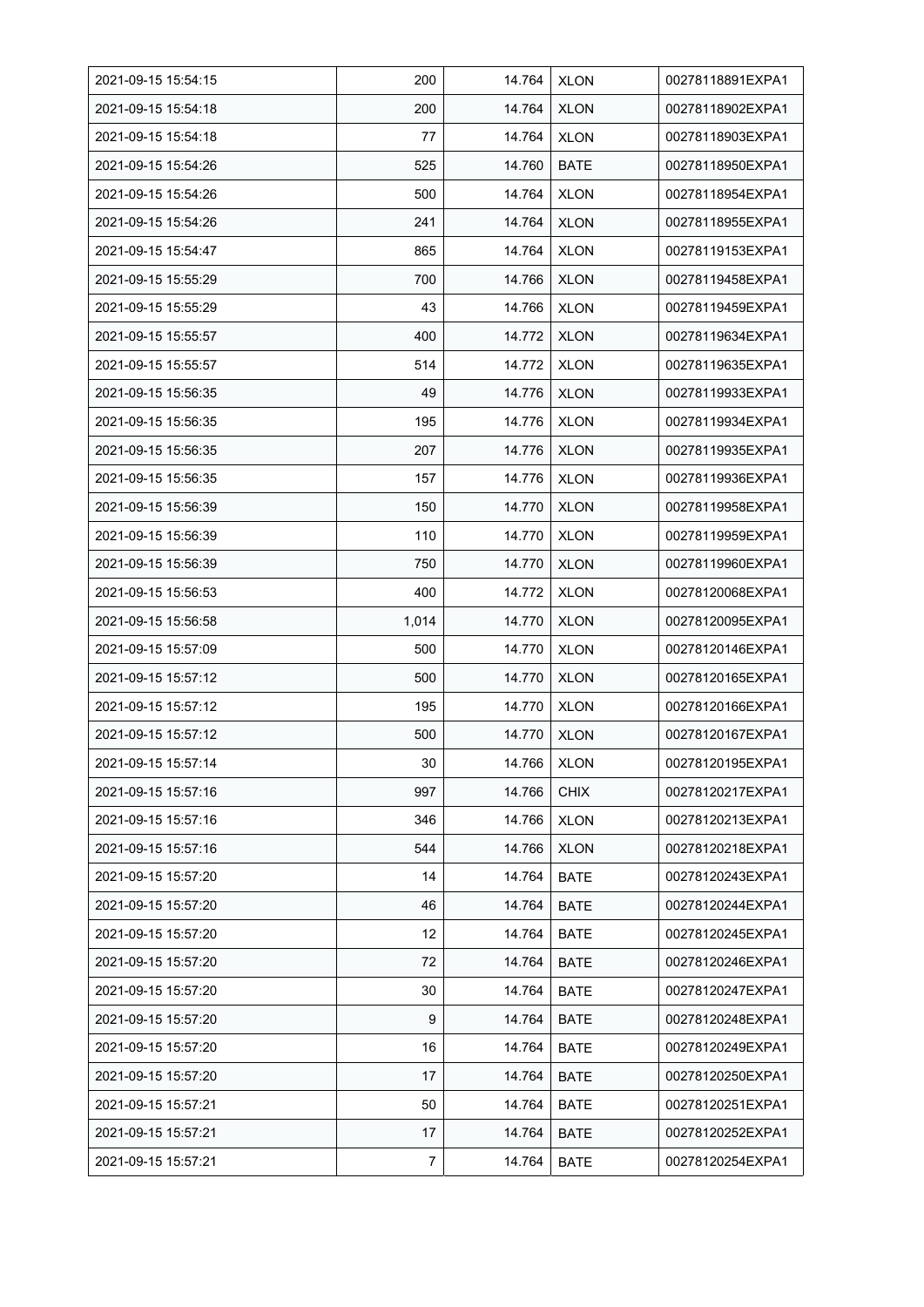| 2021-09-15 15:57:21 | 32    | 14.764 | <b>BATE</b> | 00278120256EXPA1 |
|---------------------|-------|--------|-------------|------------------|
| 2021-09-15 15:57:21 | 52    | 14.764 | <b>BATE</b> | 00278120257EXPA1 |
| 2021-09-15 15:57:21 | 61    | 14.764 | <b>BATE</b> | 00278120258EXPA1 |
| 2021-09-15 15:57:21 | 42    | 14.764 | <b>BATE</b> | 00278120259EXPA1 |
| 2021-09-15 15:57:21 | 7     | 14.764 | BATE        | 00278120260EXPA1 |
| 2021-09-15 15:57:21 | 53    | 14.764 | <b>BATE</b> | 00278120261EXPA1 |
| 2021-09-15 15:57:21 | 215   | 14.764 | <b>BATE</b> | 00278120262EXPA1 |
| 2021-09-15 15:57:42 | 400   | 14.768 | <b>XLON</b> | 00278120394EXPA1 |
| 2021-09-15 15:57:45 | 188   | 14.766 | <b>XLON</b> | 00278120411EXPA1 |
| 2021-09-15 15:57:46 | 60    | 14.766 | <b>XLON</b> | 00278120443EXPA1 |
| 2021-09-15 15:57:46 | 120   | 14.766 | <b>XLON</b> | 00278120444EXPA1 |
| 2021-09-15 15:57:46 | 80    | 14.766 | <b>XLON</b> | 00278120446EXPA1 |
| 2021-09-15 15:57:46 | 120   | 14.766 | <b>XLON</b> | 00278120447EXPA1 |
| 2021-09-15 15:57:46 | 80    | 14.766 | <b>XLON</b> | 00278120448EXPA1 |
| 2021-09-15 15:57:46 | 331   | 14.766 | <b>XLON</b> | 00278120450EXPA1 |
| 2021-09-15 15:57:57 | 500   | 14.770 | <b>XLON</b> | 00278120525EXPA1 |
| 2021-09-15 15:57:57 | 400   | 14.770 | <b>XLON</b> | 00278120526EXPA1 |
| 2021-09-15 15:57:57 | 806   | 14.770 | <b>XLON</b> | 00278120527EXPA1 |
| 2021-09-15 15:58:09 | 22    | 14.770 | <b>XLON</b> | 00278120575EXPA1 |
| 2021-09-15 15:58:50 | 500   | 14.774 | <b>XLON</b> | 00278120853EXPA1 |
| 2021-09-15 15:58:50 | 196   | 14.774 | <b>XLON</b> | 00278120854EXPA1 |
| 2021-09-15 15:59:00 | 161   | 14.768 | <b>XLON</b> | 00278120893EXPA1 |
| 2021-09-15 15:59:00 | 749   | 14.768 | <b>XLON</b> | 00278120894EXPA1 |
| 2021-09-15 15:59:23 | 500   | 14.770 | <b>XLON</b> | 00278121068EXPA1 |
| 2021-09-15 15:59:45 | 200   | 14.770 | <b>BATE</b> | 00278121250EXPA1 |
| 2021-09-15 15:59:56 | 1,018 | 14.772 | <b>XLON</b> | 00278121366EXPA1 |
| 2021-09-15 15:59:56 | 1,472 | 14.772 | <b>XLON</b> | 00278121367EXPA1 |
| 2021-09-15 16:00:05 | 500   | 14.772 | <b>XLON</b> | 00278121598EXPA1 |
| 2021-09-15 16:00:05 | 2,053 | 14.772 | <b>XLON</b> | 00278121599EXPA1 |
| 2021-09-15 16:00:06 | 362   | 14.768 | <b>CHIX</b> | 00278121615EXPA1 |
| 2021-09-15 16:00:06 | 486   | 14.768 | <b>CHIX</b> | 00278121617EXPA1 |
| 2021-09-15 16:00:06 | 200   | 14.768 | <b>XLON</b> | 00278121620EXPA1 |
| 2021-09-15 16:00:06 | 777   | 14.768 | <b>XLON</b> | 00278121621EXPA1 |
| 2021-09-15 16:00:09 | 238   | 14.766 | <b>BATE</b> | 00278121637EXPA1 |
| 2021-09-15 16:00:32 | 430   | 14.772 | <b>CHIX</b> | 00278121818EXPA1 |
| 2021-09-15 16:00:32 | 845   | 14.772 | <b>XLON</b> | 00278121817EXPA1 |
| 2021-09-15 16:00:57 | 95    | 14.766 | <b>XLON</b> | 00278122035EXPA1 |
| 2021-09-15 16:00:57 | 267   | 14.766 | <b>XLON</b> | 00278122037EXPA1 |
| 2021-09-15 16:00:57 | 635   | 14.766 | <b>XLON</b> | 00278122038EXPA1 |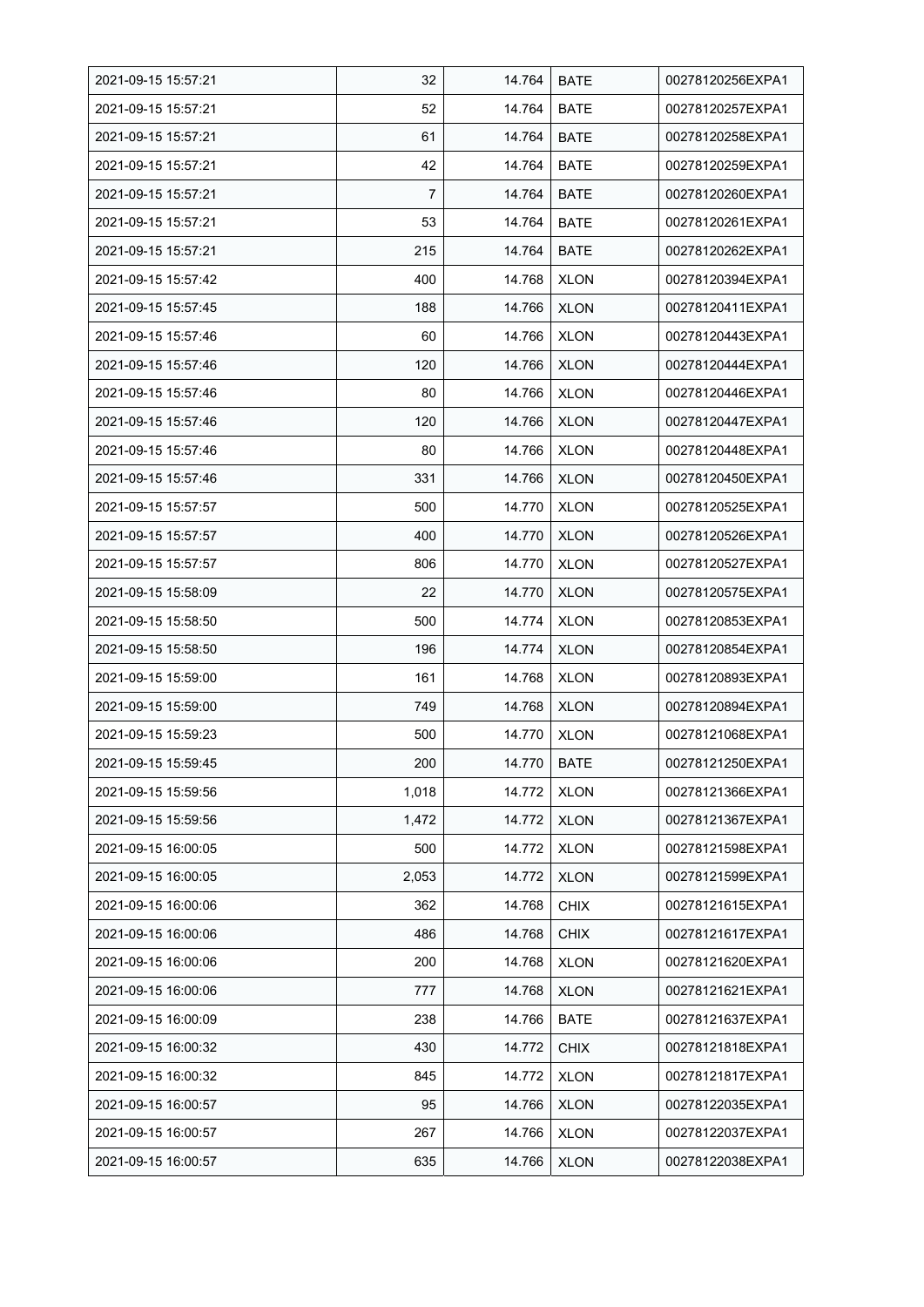| 2021-09-15 16:01:05 | 500   | 14.764 | <b>XLON</b> | 00278122111EXPA1 |
|---------------------|-------|--------|-------------|------------------|
| 2021-09-15 16:01:05 | 1,428 | 14.764 | <b>XLON</b> | 00278122112EXPA1 |
| 2021-09-15 16:01:05 | 93    | 14.764 | <b>XLON</b> | 00278122113EXPA1 |
| 2021-09-15 16:01:14 | 200   | 14.762 | <b>XLON</b> | 00278122183EXPA1 |
| 2021-09-15 16:01:14 | 450   | 14.762 | <b>XLON</b> | 00278122184EXPA1 |
| 2021-09-15 16:01:16 | 81    | 14.760 | <b>XLON</b> | 00278122214EXPA1 |
| 2021-09-15 16:01:16 | 274   | 14.760 | <b>XLON</b> | 00278122215EXPA1 |
| 2021-09-15 16:01:16 | 317   | 14.760 | <b>XLON</b> | 00278122217EXPA1 |
| 2021-09-15 16:01:16 | 320   | 14.760 | <b>XLON</b> | 00278122218EXPA1 |
| 2021-09-15 16:01:37 | 429   | 14.758 | <b>CHIX</b> | 00278122406EXPA1 |
| 2021-09-15 16:02:03 | 163   | 14.756 | <b>XLON</b> | 00278122610EXPA1 |
| 2021-09-15 16:02:03 | 461   | 14.756 | <b>XLON</b> | 00278122611EXPA1 |
| 2021-09-15 16:02:03 | 169   | 14.756 | <b>XLON</b> | 00278122612EXPA1 |
| 2021-09-15 16:02:41 | 500   | 14.754 | <b>XLON</b> | 00278122831EXPA1 |
| 2021-09-15 16:02:41 | 196   | 14.754 | <b>XLON</b> | 00278122832EXPA1 |
| 2021-09-15 16:02:44 | 500   | 14.754 | <b>XLON</b> | 00278122853EXPA1 |
| 2021-09-15 16:02:44 | 196   | 14.754 | <b>XLON</b> | 00278122854EXPA1 |
| 2021-09-15 16:04:02 | 500   | 14.766 | <b>XLON</b> | 00278123433EXPA1 |
| 2021-09-15 16:04:44 | 500   | 14.766 | <b>XLON</b> | 00278123771EXPA1 |
| 2021-09-15 16:05:08 | 500   | 14.762 | <b>XLON</b> | 00278123941EXPA1 |
| 2021-09-15 16:05:08 | 343   | 14.762 | <b>XLON</b> | 00278123942EXPA1 |
| 2021-09-15 16:05:22 | 371   | 14.760 | <b>XLON</b> | 00278124037EXPA1 |
| 2021-09-15 16:05:23 | 1,498 | 14.762 | <b>CHIX</b> | 00278124044EXPA1 |
| 2021-09-15 16:06:05 | 145   | 14.764 | <b>XLON</b> | 00278124379EXPA1 |
| 2021-09-15 16:07:32 | 500   | 14.774 | <b>XLON</b> | 00278124999EXPA1 |
| 2021-09-15 16:07:32 | 196   | 14.774 | <b>XLON</b> | 00278125000EXPA1 |
| 2021-09-15 16:07:32 | 500   | 14.774 | <b>XLON</b> | 00278125001EXPA1 |
| 2021-09-15 16:07:32 | 500   | 14.774 | <b>XLON</b> | 00278125002EXPA1 |
| 2021-09-15 16:07:35 | 500   | 14.774 | <b>XLON</b> | 00278125020EXPA1 |
| 2021-09-15 16:07:38 | 500   | 14.774 | <b>XLON</b> | 00278125042EXPA1 |
| 2021-09-15 16:07:44 | 500   | 14.774 | <b>XLON</b> | 00278125087EXPA1 |
| 2021-09-15 16:07:47 | 500   | 14.774 | <b>XLON</b> | 00278125101EXPA1 |
| 2021-09-15 16:07:47 | 500   | 14.774 | <b>XLON</b> | 00278125102EXPA1 |
| 2021-09-15 16:07:47 | 500   | 14.774 | <b>XLON</b> | 00278125103EXPA1 |
| 2021-09-15 16:09:02 | 500   | 14.776 | <b>XLON</b> | 00278125611EXPA1 |
| 2021-09-15 16:09:17 | 639   | 14.774 | <b>CHIX</b> | 00278125717EXPA1 |
| 2021-09-15 16:09:17 | 600   | 14.772 | <b>XLON</b> | 00278125719EXPA1 |
| 2021-09-15 16:09:17 | 333   | 14.772 | <b>XLON</b> | 00278125720EXPA1 |
| 2021-09-15 16:09:29 | 260   | 14.774 | <b>CHIX</b> | 00278125846EXPA1 |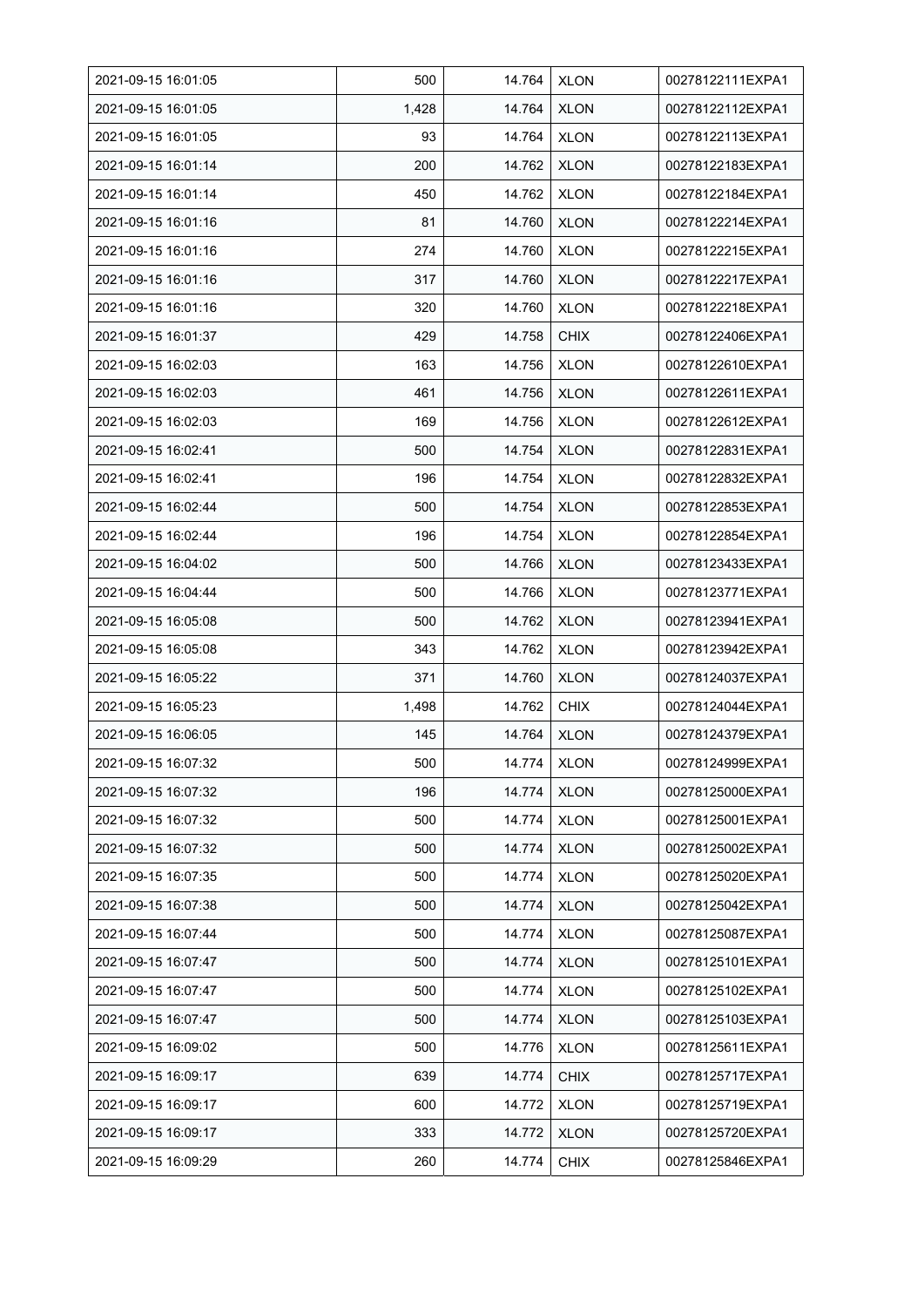| 2021-09-15 16:09:53 | 200   | 14.768 | <b>XLON</b> | 00278126124EXPA1 |
|---------------------|-------|--------|-------------|------------------|
| 2021-09-15 16:09:53 | 500   | 14.768 | <b>XLON</b> | 00278126125EXPA1 |
| 2021-09-15 16:10:19 | 500   | 14.774 | <b>XLON</b> | 00278126295EXPA1 |
| 2021-09-15 16:10:20 | 229   | 14.768 | <b>XLON</b> | 00278126299EXPA1 |
| 2021-09-15 16:11:25 | 1,104 | 14.770 | <b>XLON</b> | 00278126781EXPA1 |
| 2021-09-15 16:11:48 | 500   | 14.762 | <b>XLON</b> | 00278126960EXPA1 |
| 2021-09-15 16:11:48 | 195   | 14.762 | <b>XLON</b> | 00278126961EXPA1 |
| 2021-09-15 16:11:51 | 500   | 14.762 | <b>XLON</b> | 00278126989EXPA1 |
| 2021-09-15 16:11:51 | 460   | 14.762 | <b>XLON</b> | 00278126990EXPA1 |
| 2021-09-15 16:11:51 | 196   | 14.762 | <b>XLON</b> | 00278126991EXPA1 |
| 2021-09-15 16:11:51 | 500   | 14.762 | <b>XLON</b> | 00278126992EXPA1 |
| 2021-09-15 16:11:51 | 460   | 14.762 | <b>XLON</b> | 00278126993EXPA1 |
| 2021-09-15 16:11:54 | 500   | 14.762 | <b>XLON</b> | 00278127009EXPA1 |
| 2021-09-15 16:12:17 | 55    | 14.760 | <b>XLON</b> | 00278127149EXPA1 |
| 2021-09-15 16:12:17 | 1,179 | 14.760 | <b>XLON</b> | 00278127150EXPA1 |
| 2021-09-15 16:12:24 | 165   | 14.764 | <b>XLON</b> | 00278127205EXPA1 |
| 2021-09-15 16:13:03 | 400   | 14.764 | <b>XLON</b> | 00278127482EXPA1 |
| 2021-09-15 16:13:03 | 196   | 14.764 | <b>XLON</b> | 00278127483EXPA1 |
| 2021-09-15 16:13:03 | 500   | 14.764 | <b>XLON</b> | 00278127484EXPA1 |
| 2021-09-15 16:13:03 | 500   | 14.764 | <b>XLON</b> | 00278127485EXPA1 |
| 2021-09-15 16:13:06 | 500   | 14.764 | <b>XLON</b> | 00278127495EXPA1 |
| 2021-09-15 16:15:02 | 1,850 | 14.766 | <b>BATE</b> | 00278128436EXPA1 |
| 2021-09-15 16:15:48 | 460   | 14.774 | <b>XLON</b> | 00278128736EXPA1 |
| 2021-09-15 16:15:48 | 499   | 14.774 | <b>XLON</b> | 00278128737EXPA1 |
| 2021-09-15 16:15:59 | 500   | 14.774 | <b>XLON</b> | 00278128801EXPA1 |
| 2021-09-15 16:15:59 | 166   | 14.774 | <b>XLON</b> | 00278128802EXPA1 |
| 2021-09-15 16:15:59 | 49    | 14.774 | <b>XLON</b> | 00278128803EXPA1 |
| 2021-09-15 16:15:59 | 184   | 14.774 | <b>XLON</b> | 00278128805EXPA1 |
| 2021-09-15 16:15:59 | 180   | 14.774 | <b>XLON</b> | 00278128806EXPA1 |
| 2021-09-15 16:16:14 | 500   | 14.774 | <b>XLON</b> | 00278128915EXPA1 |
| 2021-09-15 16:16:14 | 49    | 14.774 | <b>XLON</b> | 00278128916EXPA1 |
| 2021-09-15 16:16:21 | 1,368 | 14.772 | <b>XLON</b> | 00278128985EXPA1 |
| 2021-09-15 16:16:41 | 29    | 14.774 | <b>XLON</b> | 00278129151EXPA1 |
| 2021-09-15 16:16:41 | 229   | 14.774 | <b>XLON</b> | 00278129152EXPA1 |
| 2021-09-15 16:16:41 | 146   | 14.774 | <b>XLON</b> | 00278129155EXPA1 |
| 2021-09-15 16:16:41 | 143   | 14.774 | <b>XLON</b> | 00278129157EXPA1 |
| 2021-09-15 16:16:41 | 143   | 14.774 | <b>XLON</b> | 00278129160EXPA1 |
| 2021-09-15 16:16:41 | 140   | 14.774 | <b>XLON</b> | 00278129161EXPA1 |
| 2021-09-15 16:16:44 | 500   | 14.774 | <b>XLON</b> | 00278129189EXPA1 |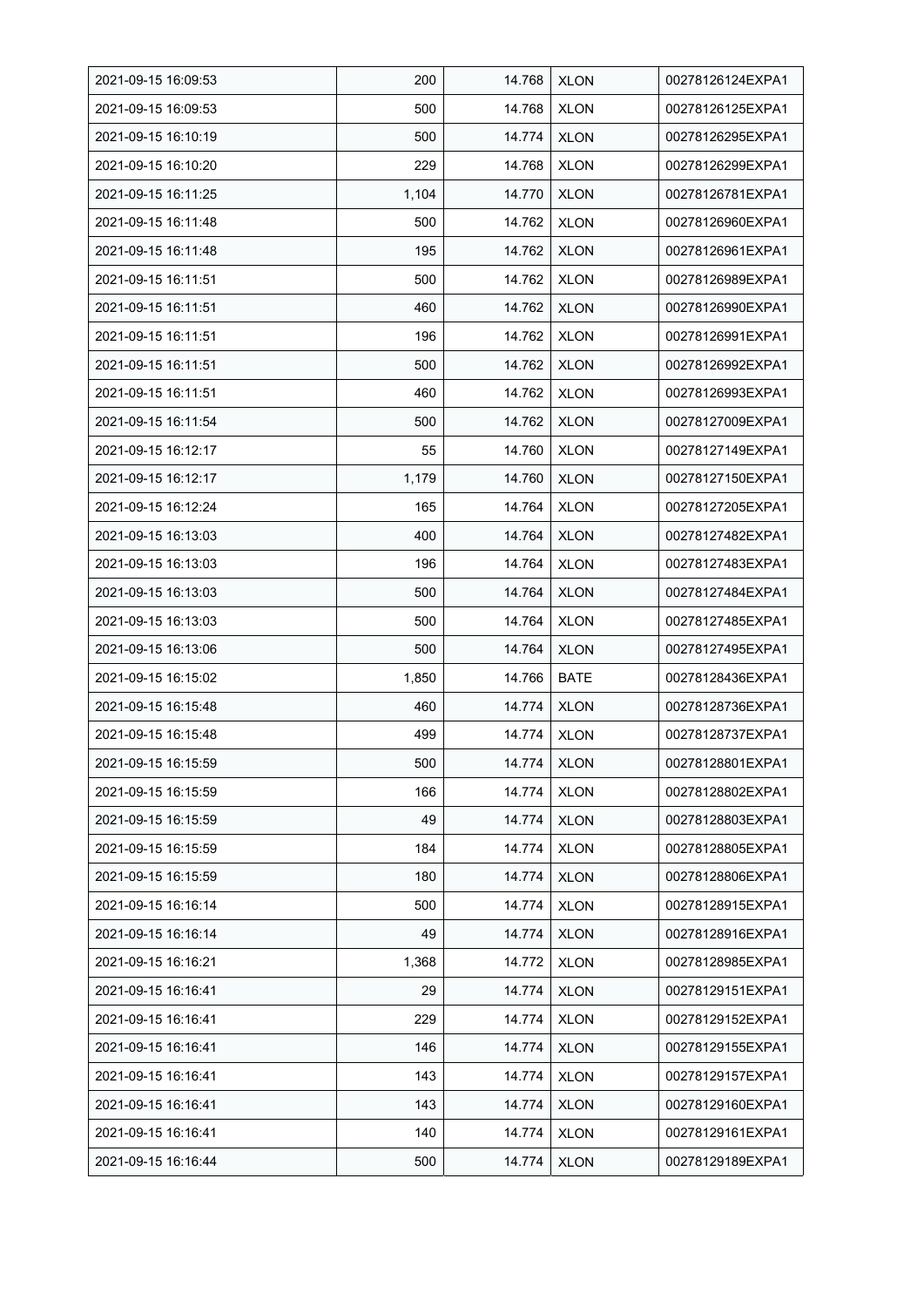| 2021-09-15 16:16:44 | 49  | 14.774 | <b>XLON</b> | 00278129190EXPA1 |
|---------------------|-----|--------|-------------|------------------|
| 2021-09-15 16:16:47 | 500 | 14.774 | <b>XLON</b> | 00278129244EXPA1 |
| 2021-09-15 16:16:47 | 49  | 14.774 | <b>XLON</b> | 00278129245EXPA1 |
| 2021-09-15 16:16:50 | 500 | 14.774 | <b>XLON</b> | 00278129257EXPA1 |
| 2021-09-15 16:16:50 | 49  | 14.774 | <b>XLON</b> | 00278129259EXPA1 |
| 2021-09-15 16:17:02 | 117 | 14.780 | <b>XLON</b> | 00278129409EXPA1 |
| 2021-09-15 16:17:02 | 49  | 14.780 | <b>XLON</b> | 00278129410EXPA1 |
| 2021-09-15 16:17:11 | 132 | 14.782 | <b>XLON</b> | 00278129506EXPA1 |
| 2021-09-15 16:17:11 | 49  | 14.782 | <b>XLON</b> | 00278129507EXPA1 |
| 2021-09-15 16:17:11 | 141 | 14.782 | <b>XLON</b> | 00278129508EXPA1 |
| 2021-09-15 16:17:11 | 134 | 14.782 | <b>XLON</b> | 00278129509EXPA1 |
| 2021-09-15 16:17:19 | 189 | 14.780 | <b>XLON</b> | 00278129593EXPA1 |
| 2021-09-15 16:17:19 | 152 | 14.780 | <b>XLON</b> | 00278129594EXPA1 |
| 2021-09-15 16:17:19 | 673 | 14.780 | <b>XLON</b> | 00278129595EXPA1 |
| 2021-09-15 16:17:34 | 917 | 14.776 | <b>XLON</b> | 00278129696EXPA1 |
| 2021-09-15 16:17:45 | 128 | 14.778 | <b>XLON</b> | 00278129755EXPA1 |
| 2021-09-15 16:17:45 | 49  | 14.778 | <b>XLON</b> | 00278129756EXPA1 |
| 2021-09-15 16:17:45 | 195 | 14.778 | <b>XLON</b> | 00278129758EXPA1 |
| 2021-09-15 16:17:45 | 122 | 14.778 | <b>XLON</b> | 00278129759EXPA1 |
| 2021-09-15 16:17:45 | 500 | 14.778 | <b>XLON</b> | 00278129760EXPA1 |
| 2021-09-15 16:17:45 | 57  | 14.778 | <b>XLON</b> | 00278129761EXPA1 |
| 2021-09-15 16:17:45 | 195 | 14.778 | <b>XLON</b> | 00278129762EXPA1 |
| 2021-09-15 16:17:45 | 118 | 14.778 | <b>XLON</b> | 00278129763EXPA1 |
| 2021-09-15 16:17:45 | 139 | 14.778 | <b>XLON</b> | 00278129764EXPA1 |
| 2021-09-15 16:17:45 | 91  | 14.778 | <b>XLON</b> | 00278129765EXPA1 |
| 2021-09-15 16:17:48 | 500 | 14.776 | <b>XLON</b> | 00278129776EXPA1 |
| 2021-09-15 16:17:48 | 125 | 14.776 | <b>XLON</b> | 00278129777EXPA1 |
| 2021-09-15 16:17:48 | 49  | 14.776 | <b>XLON</b> | 00278129778EXPA1 |
| 2021-09-15 16:17:48 | 315 | 14.776 | <b>XLON</b> | 00278129779EXPA1 |
| 2021-09-15 16:17:48 | 195 | 14.776 | <b>XLON</b> | 00278129780EXPA1 |
| 2021-09-15 16:17:48 | 500 | 14.776 | <b>XLON</b> | 00278129781EXPA1 |
| 2021-09-15 16:17:48 | 93  | 14.776 | <b>XLON</b> | 00278129782EXPA1 |
| 2021-09-15 16:17:48 | 146 | 14.776 | <b>XLON</b> | 00278129783EXPA1 |
| 2021-09-15 16:17:48 | 128 | 14.776 | <b>XLON</b> | 00278129784EXPA1 |
| 2021-09-15 16:17:48 | 159 | 14.776 | XLON        | 00278129785EXPA1 |
| 2021-09-15 16:17:51 | 149 | 14.776 | XLON        | 00278129787EXPA1 |
| 2021-09-15 16:17:51 | 49  | 14.776 | <b>XLON</b> | 00278129788EXPA1 |
| 2021-09-15 16:17:51 | 700 | 14.776 | <b>XLON</b> | 00278129789EXPA1 |
| 2021-09-15 16:17:51 | 79  | 14.776 | <b>XLON</b> | 00278129790EXPA1 |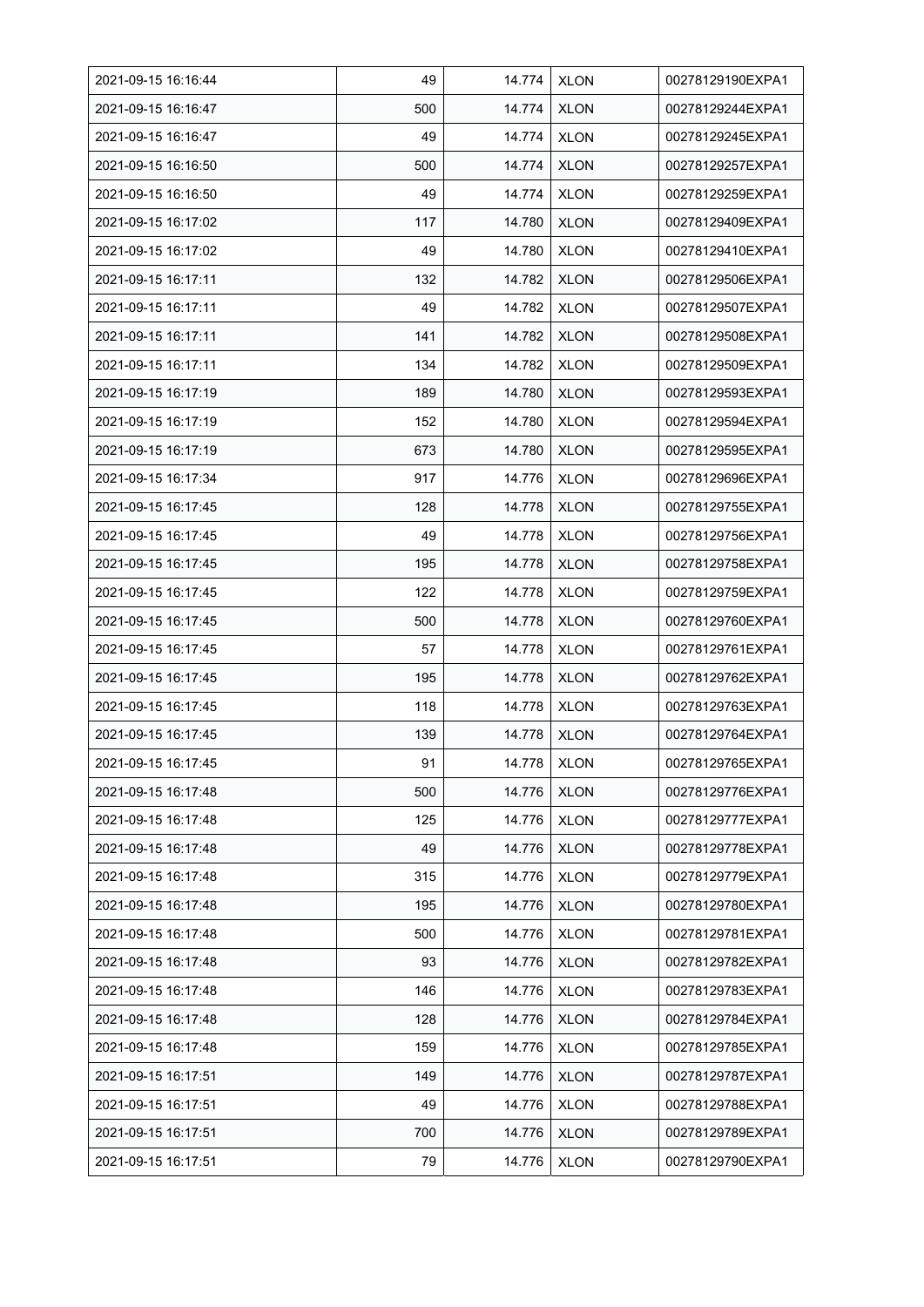| 2021-09-15 16:17:51 | 500   | 14.776 | <b>XLON</b> | 00278129791EXPA1 |
|---------------------|-------|--------|-------------|------------------|
| 2021-09-15 16:17:54 | 500   | 14.776 | <b>XLON</b> | 00278129827EXPA1 |
| 2021-09-15 16:17:54 | 49    | 14.776 | <b>XLON</b> | 00278129828EXPA1 |
| 2021-09-15 16:17:54 | 732   | 14.776 | <b>XLON</b> | 00278129829EXPA1 |
| 2021-09-15 16:17:54 | 500   | 14.776 | <b>XLON</b> | 00278129831EXPA1 |
| 2021-09-15 16:17:57 | 500   | 14.776 | <b>XLON</b> | 00278129861EXPA1 |
| 2021-09-15 16:17:57 | 49    | 14.776 | <b>XLON</b> | 00278129862EXPA1 |
| 2021-09-15 16:17:57 | 784   | 14.776 | <b>XLON</b> | 00278129864EXPA1 |
| 2021-09-15 16:17:57 | 460   | 14.776 | <b>XLON</b> | 00278129867EXPA1 |
| 2021-09-15 16:17:57 | 142   | 14.776 | <b>XLON</b> | 00278129869EXPA1 |
| 2021-09-15 16:18:00 | 358   | 14.776 | <b>XLON</b> | 00278129900EXPA1 |
| 2021-09-15 16:18:00 | 49    | 14.776 | <b>XLON</b> | 00278129901EXPA1 |
| 2021-09-15 16:18:00 | 500   | 14.776 | <b>XLON</b> | 00278129902EXPA1 |
| 2021-09-15 16:18:00 | 500   | 14.776 | <b>XLON</b> | 00278129903EXPA1 |
| 2021-09-15 16:18:00 | 432   | 14.776 | <b>XLON</b> | 00278129904EXPA1 |
| 2021-09-15 16:18:06 | 500   | 14.776 | <b>XLON</b> | 00278129960EXPA1 |
| 2021-09-15 16:18:06 | 49    | 14.776 | <b>XLON</b> | 00278129961EXPA1 |
| 2021-09-15 16:18:06 | 500   | 14.776 | <b>XLON</b> | 00278129962EXPA1 |
| 2021-09-15 16:18:27 | 431   | 14.780 | <b>XLON</b> | 00278130128EXPA1 |
| 2021-09-15 16:18:27 | 200   | 14.780 | <b>XLON</b> | 00278130129EXPA1 |
| 2021-09-15 16:18:27 | 49    | 14.780 | <b>XLON</b> | 00278130130EXPA1 |
| 2021-09-15 16:18:27 | 600   | 14.780 | <b>XLON</b> | 00278130131EXPA1 |
| 2021-09-15 16:18:27 | 200   | 14.780 | <b>XLON</b> | 00278130132EXPA1 |
| 2021-09-15 16:19:24 | 500   | 14.782 | <b>XLON</b> | 00278130577EXPA1 |
| 2021-09-15 16:19:24 | 49    | 14.782 | <b>XLON</b> | 00278130578EXPA1 |
| 2021-09-15 16:19:27 | 1,020 | 14.780 | <b>XLON</b> | 00278130601EXPA1 |
| 2021-09-15 16:19:35 | 500   | 14.778 | <b>XLON</b> | 00278130662EXPA1 |
| 2021-09-15 16:19:35 | 49    | 14.778 | <b>XLON</b> | 00278130663EXPA1 |
| 2021-09-15 16:19:35 | 195   | 14.780 | <b>XLON</b> | 00278130664EXPA1 |
| 2021-09-15 16:19:35 | 754   | 14.780 | <b>XLON</b> | 00278130665EXPA1 |
| 2021-09-15 16:19:35 | 1,050 | 14.780 | <b>XLON</b> | 00278130666EXPA1 |
| 2021-09-15 16:19:45 | 223   | 14.778 | <b>XLON</b> | 00278130724EXPA1 |
| 2021-09-15 16:19:45 | 844   | 14.778 | <b>XLON</b> | 00278130726EXPA1 |
| 2021-09-15 16:19:50 | 500   | 14.778 | <b>XLON</b> | 00278130760EXPA1 |
| 2021-09-15 16:19:50 | 49    | 14.778 | <b>XLON</b> | 00278130761EXPA1 |
| 2021-09-15 16:19:50 | 1,000 | 14.778 | <b>XLON</b> | 00278130762EXPA1 |
| 2021-09-15 16:19:50 | 416   | 14.778 | <b>XLON</b> | 00278130763EXPA1 |
| 2021-09-15 16:20:57 | 200   | 14.782 | <b>XLON</b> | 00278131437EXPA1 |
| 2021-09-15 16:20:57 | 200   | 14.782 | <b>XLON</b> | 00278131438EXPA1 |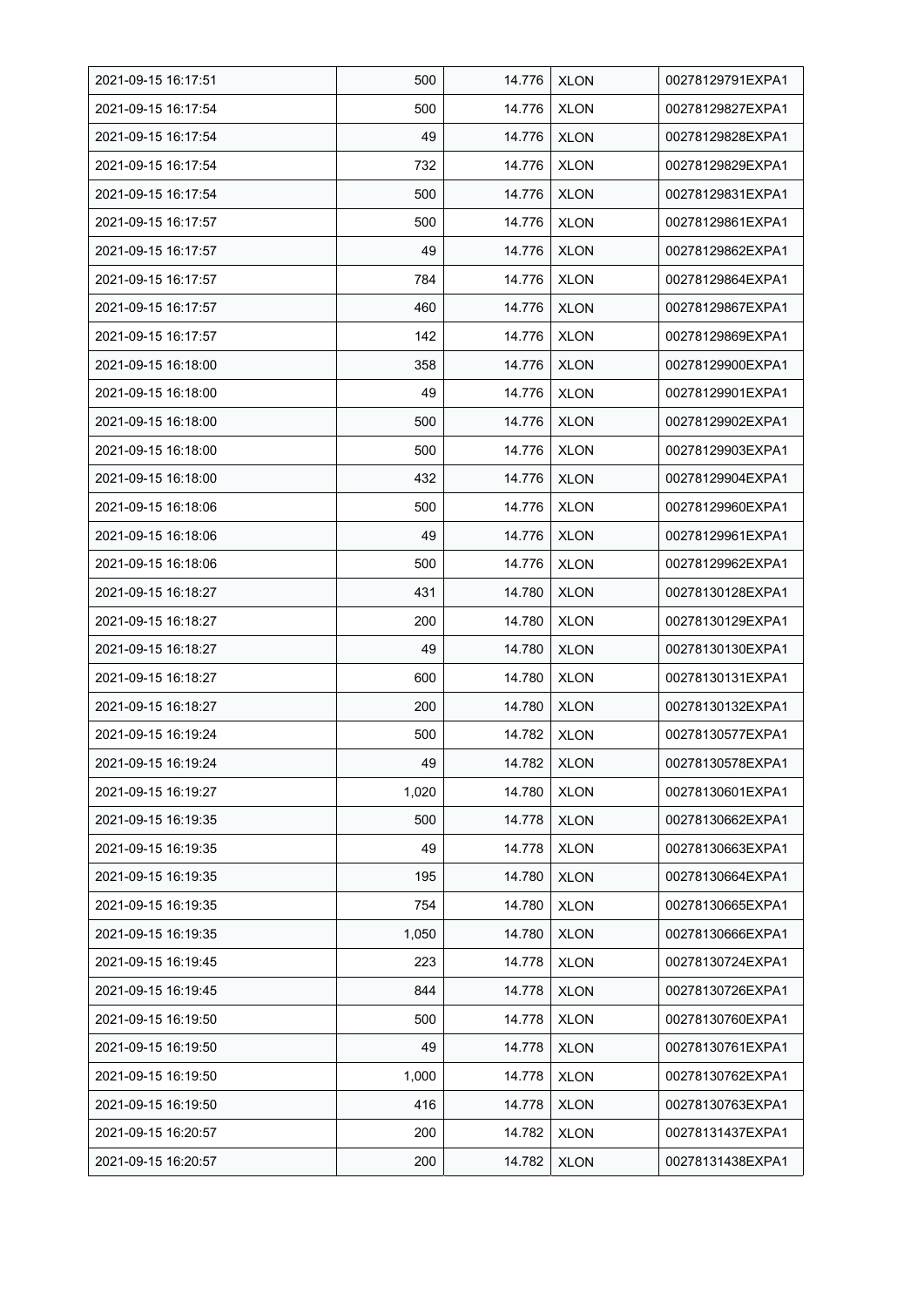| 2021-09-15 16:20:57 | 400   | 14.782 | <b>XLON</b> | 00278131442EXPA1 |
|---------------------|-------|--------|-------------|------------------|
| 2021-09-15 16:20:57 | 102   | 14.782 | <b>XLON</b> | 00278131444EXPA1 |
| 2021-09-15 16:21:05 | 122   | 14.786 | <b>XLON</b> | 00278131543EXPA1 |
| 2021-09-15 16:21:05 | 49    | 14.786 | <b>XLON</b> | 00278131544EXPA1 |
| 2021-09-15 16:21:05 | 195   | 14.786 | <b>XLON</b> | 00278131545EXPA1 |
| 2021-09-15 16:21:05 | 776   | 14.786 | <b>XLON</b> | 00278131546EXPA1 |
| 2021-09-15 16:21:05 | 247   | 14.786 | <b>XLON</b> | 00278131547EXPA1 |
| 2021-09-15 16:21:05 | 522   | 14.786 | <b>XLON</b> | 00278131548EXPA1 |
| 2021-09-15 16:21:27 | 139   | 14.780 | <b>XLON</b> | 00278131797EXPA1 |
| 2021-09-15 16:21:59 | 500   | 14.786 | <b>XLON</b> | 00278132005EXPA1 |
| 2021-09-15 16:21:59 | 49    | 14.786 | <b>XLON</b> | 00278132006EXPA1 |
| 2021-09-15 16:22:44 | 500   | 14.786 | <b>XLON</b> | 00278132350EXPA1 |
| 2021-09-15 16:22:44 | 32    | 14.786 | <b>XLON</b> | 00278132351EXPA1 |
| 2021-09-15 16:22:50 | 500   | 14.786 | <b>XLON</b> | 00278132378EXPA1 |
| 2021-09-15 16:22:53 | 500   | 14.786 | <b>XLON</b> | 00278132409EXPA1 |
| 2021-09-15 16:22:53 | 500   | 14.786 | <b>XLON</b> | 00278132410EXPA1 |
| 2021-09-15 16:22:56 | 500   | 14.786 | <b>XLON</b> | 00278132428EXPA1 |
| 2021-09-15 16:23:36 | 64    | 14.788 | <b>XLON</b> | 00278132743EXPA1 |
| 2021-09-15 16:23:37 | 784   | 14.788 | <b>XLON</b> | 00278132749EXPA1 |
| 2021-09-15 16:24:00 | 600   | 14.786 | <b>XLON</b> | 00278132929EXPA1 |
| 2021-09-15 16:24:00 | 293   | 14.788 | <b>XLON</b> | 00278132930EXPA1 |
| 2021-09-15 16:24:00 | 93    | 14.788 | <b>XLON</b> | 00278132931EXPA1 |
| 2021-09-15 16:24:07 | 243   | 14.790 | <b>XLON</b> | 00278132989EXPA1 |
| 2021-09-15 16:24:12 | 500   | 14.790 | <b>XLON</b> | 00278133028EXPA1 |
| 2021-09-15 16:24:12 | 312   | 14.790 | <b>XLON</b> | 00278133029EXPA1 |
| 2021-09-15 16:24:12 | 235   | 14.790 | <b>XLON</b> | 00278133030EXPA1 |
| 2021-09-15 16:24:12 | 500   | 14.790 | <b>XLON</b> | 00278133031EXPA1 |
| 2021-09-15 16:24:12 | 500   | 14.790 | <b>XLON</b> | 00278133032EXPA1 |
| 2021-09-15 16:24:37 | 1,463 | 14.794 | <b>XLON</b> | 00278133289EXPA1 |
| 2021-09-15 16:24:37 | 282   | 14.794 | <b>XLON</b> | 00278133290EXPA1 |
| 2021-09-15 16:24:37 | 1,255 | 14.794 | <b>XLON</b> | 00278133291EXPA1 |
| 2021-09-15 16:24:37 | 800   | 14.794 | <b>XLON</b> | 00278133293EXPA1 |
| 2021-09-15 16:24:37 | 240   | 14.794 | <b>XLON</b> | 00278133294EXPA1 |
| 2021-09-15 16:24:39 | 200   | 14.794 | <b>XLON</b> | 00278133315EXPA1 |
| 2021-09-15 16:25:47 | 600   | 14.794 | <b>XLON</b> | 00278133915EXPA1 |
| 2021-09-15 16:25:55 | 200   | 14.794 | <b>XLON</b> | 00278133975EXPA1 |
| 2021-09-15 16:25:58 | 400   | 14.794 | <b>XLON</b> | 00278134015EXPA1 |
| 2021-09-15 16:25:58 | 988   | 14.794 | <b>XLON</b> | 00278134016EXPA1 |
| 2021-09-15 16:25:58 | 200   | 14.794 | <b>XLON</b> | 00278134017EXPA1 |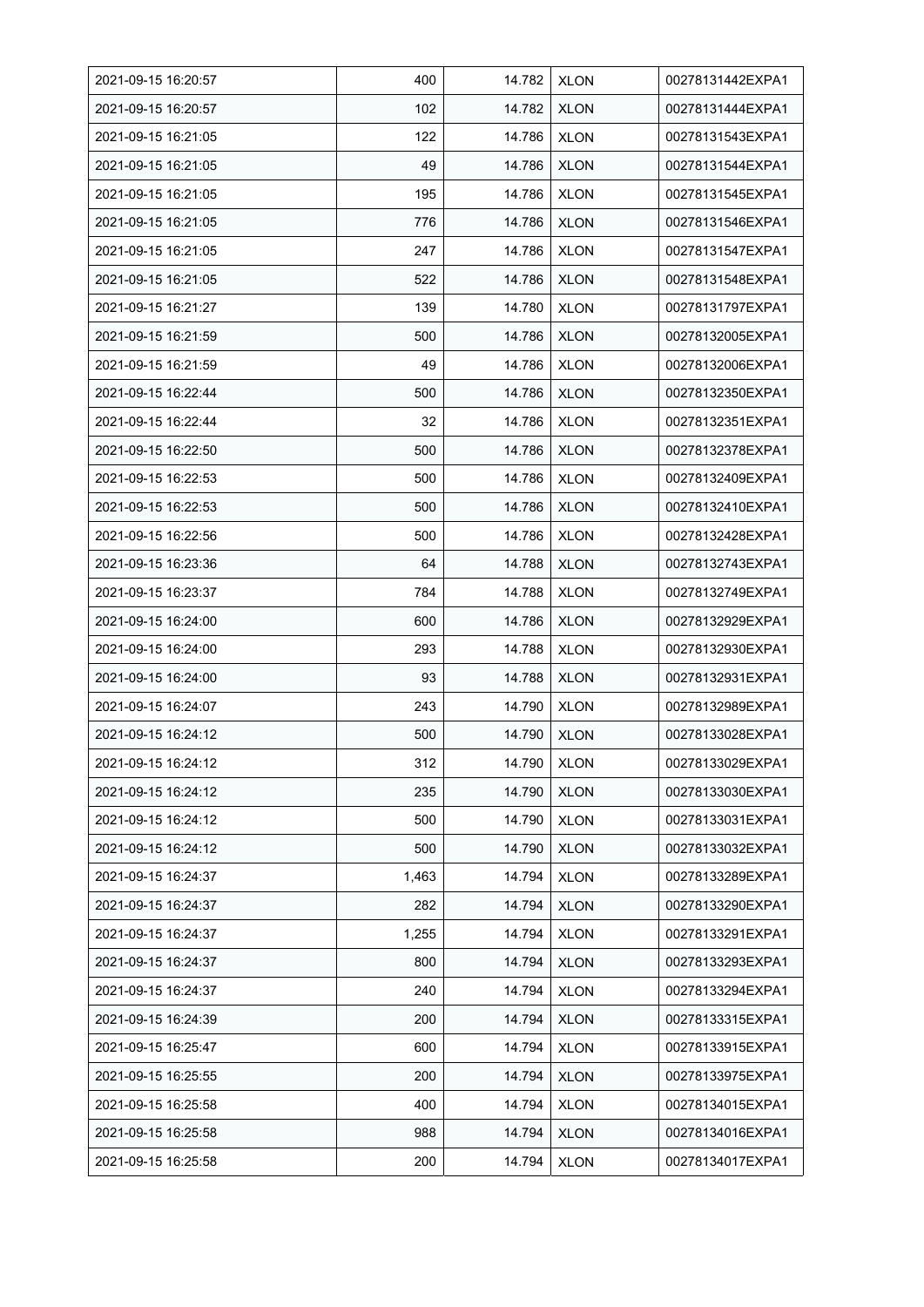| 2021-09-15 16:25:59 | 200   | 14.794 | <b>XLON</b> | 00278134038EXPA1 |
|---------------------|-------|--------|-------------|------------------|
| 2021-09-15 16:26:00 | 128   | 14.794 | <b>XLON</b> | 00278134039EXPA1 |
| 2021-09-15 16:26:00 | 272   | 14.794 | <b>XLON</b> | 00278134040EXPA1 |
| 2021-09-15 16:26:00 | 2,702 | 14.794 | <b>XLON</b> | 00278134041EXPA1 |
| 2021-09-15 16:26:00 | 3,094 | 14.794 | <b>XLON</b> | 00278134042EXPA1 |
| 2021-09-15 16:26:00 | 3,450 | 14.794 | <b>XLON</b> | 00278134043EXPA1 |
| 2021-09-15 16:26:00 | 137   | 14.794 | <b>XLON</b> | 00278134044EXPA1 |
| 2021-09-15 16:26:00 | 130   | 14.794 | <b>XLON</b> | 00278134045EXPA1 |
| 2021-09-15 16:26:00 | 360   | 14.794 | <b>XLON</b> | 00278134046EXPA1 |
| 2021-09-15 16:26:00 | 200   | 14.794 | <b>XLON</b> | 00278134049EXPA1 |
| 2021-09-15 16:26:00 | 200   | 14.794 | <b>XLON</b> | 00278134050EXPA1 |
| 2021-09-15 16:26:02 | 53    | 14.794 | <b>XLON</b> | 00278134077EXPA1 |
| 2021-09-15 16:26:02 | 70    | 14.794 | <b>XLON</b> | 00278134079EXPA1 |
| 2021-09-15 16:26:02 | 44    | 14.794 | <b>XLON</b> | 00278134080EXPA1 |
| 2021-09-15 16:26:02 | 196   | 14.794 | <b>XLON</b> | 00278134081EXPA1 |
| 2021-09-15 16:26:02 | 165   | 14.794 | <b>XLON</b> | 00278134082EXPA1 |
| 2021-09-15 16:26:02 | 225   | 14.794 | <b>XLON</b> | 00278134083EXPA1 |
| 2021-09-15 16:26:02 | 193   | 14.794 | <b>XLON</b> | 00278134084EXPA1 |
| 2021-09-15 16:26:02 | 287   | 14.794 | <b>XLON</b> | 00278134085EXPA1 |
| 2021-09-15 16:26:02 | 903   | 14.794 | <b>XLON</b> | 00278134086EXPA1 |
| 2021-09-15 16:26:02 | 36    | 14.794 | <b>XLON</b> | 00278134087EXPA1 |
| 2021-09-15 16:26:02 | 939   | 14.794 | <b>XLON</b> | 00278134088EXPA1 |
| 2021-09-15 16:26:02 | 939   | 14.794 | <b>XLON</b> | 00278134089EXPA1 |
| 2021-09-15 16:26:02 | 353   | 14.794 | <b>XLON</b> | 00278134091EXPA1 |
| 2021-09-15 16:26:02 | 261   | 14.794 | <b>XLON</b> | 00278134092EXPA1 |
| 2021-09-15 16:26:02 | 1,075 | 14.794 | <b>XLON</b> | 00278134093EXPA1 |
| 2021-09-15 16:26:02 | 1,925 | 14.794 | <b>XLON</b> | 00278134094EXPA1 |
| 2021-09-15 16:26:02 | 800   | 14.794 | <b>XLON</b> | 00278134095EXPA1 |
| 2021-09-15 16:26:06 | 21    | 14.794 | <b>XLON</b> | 00278134160EXPA1 |
| 2021-09-15 16:26:06 | 500   | 14.794 | <b>XLON</b> | 00278134166EXPA1 |
| 2021-09-15 16:26:07 | 300   | 14.794 | <b>XLON</b> | 00278134170EXPA1 |
| 2021-09-15 16:26:12 | 1,899 | 14.794 | <b>XLON</b> | 00278134213EXPA1 |
| 2021-09-15 16:26:12 | 85    | 14.794 | <b>XLON</b> | 00278134214EXPA1 |
| 2021-09-15 16:26:12 | 1,230 | 14.794 | <b>XLON</b> | 00278134215EXPA1 |
| 2021-09-15 16:26:36 | 700   | 14.790 | <b>XLON</b> | 00278134414EXPA1 |
| 2021-09-15 16:26:36 | 259   | 14.790 | <b>XLON</b> | 00278134415EXPA1 |
| 2021-09-15 16:26:36 | 208   | 14.790 | <b>XLON</b> | 00278134416EXPA1 |
| 2021-09-15 16:26:36 | 1,635 | 14.790 | <b>XLON</b> | 00278134417EXPA1 |
| 2021-09-15 16:26:36 | 1,365 | 14.790 | <b>XLON</b> | 00278134418EXPA1 |